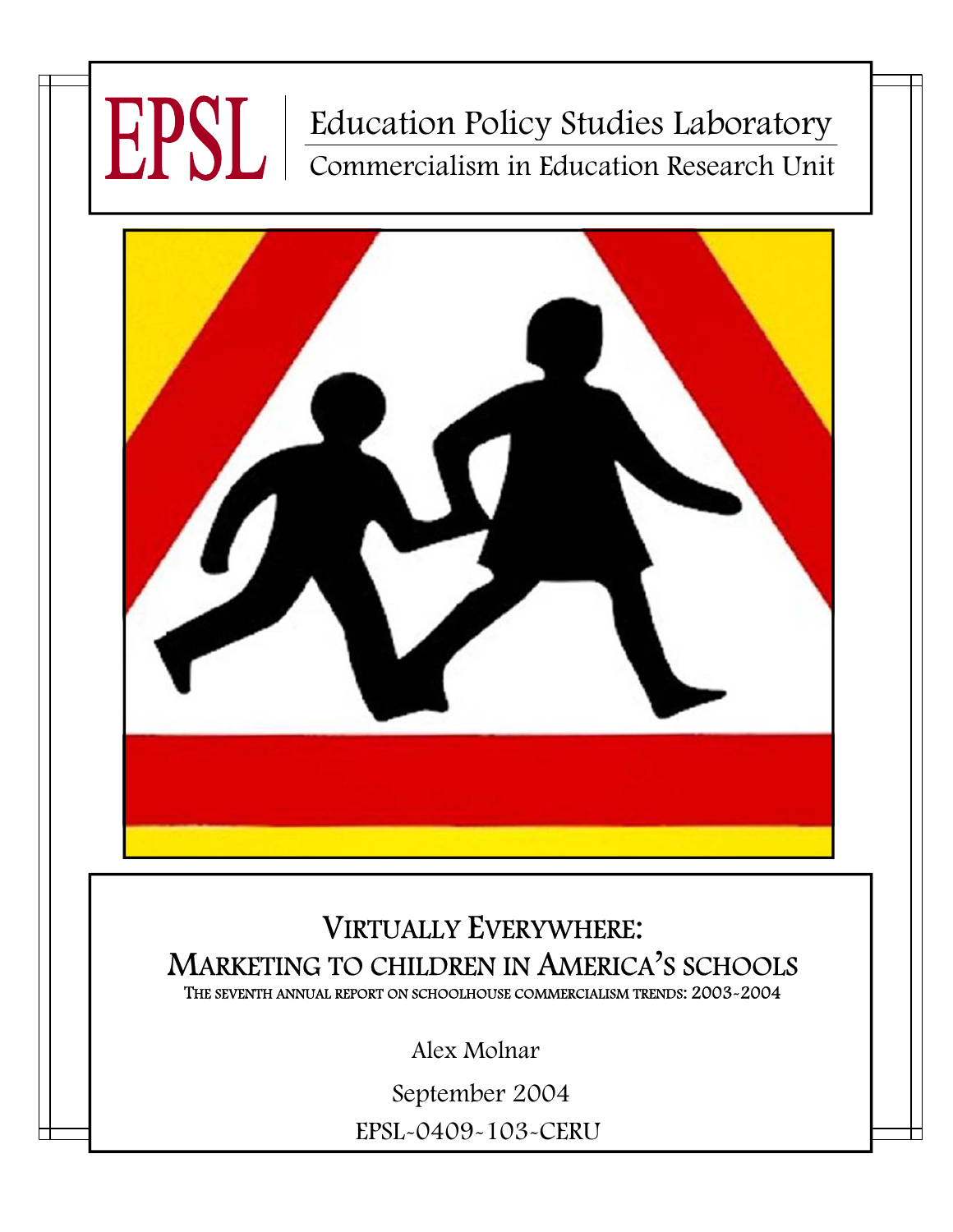## **Virtually Everywhere:**

## **Marketing to Children in America's Schools**

## **The Seventh Annual Report on Schoolhouse Commercialism Trends 2003-2004**

| $\mathbf{1}$ |
|--------------|
| $\mathbf{1}$ |
| 13           |
| 13           |
| 17           |
| 29           |
| 34           |
| 39           |
| 45           |
| 50           |
| 62           |
| 65           |
| 67           |
| 68           |
| 71           |
| 75           |
| 76           |
| 91           |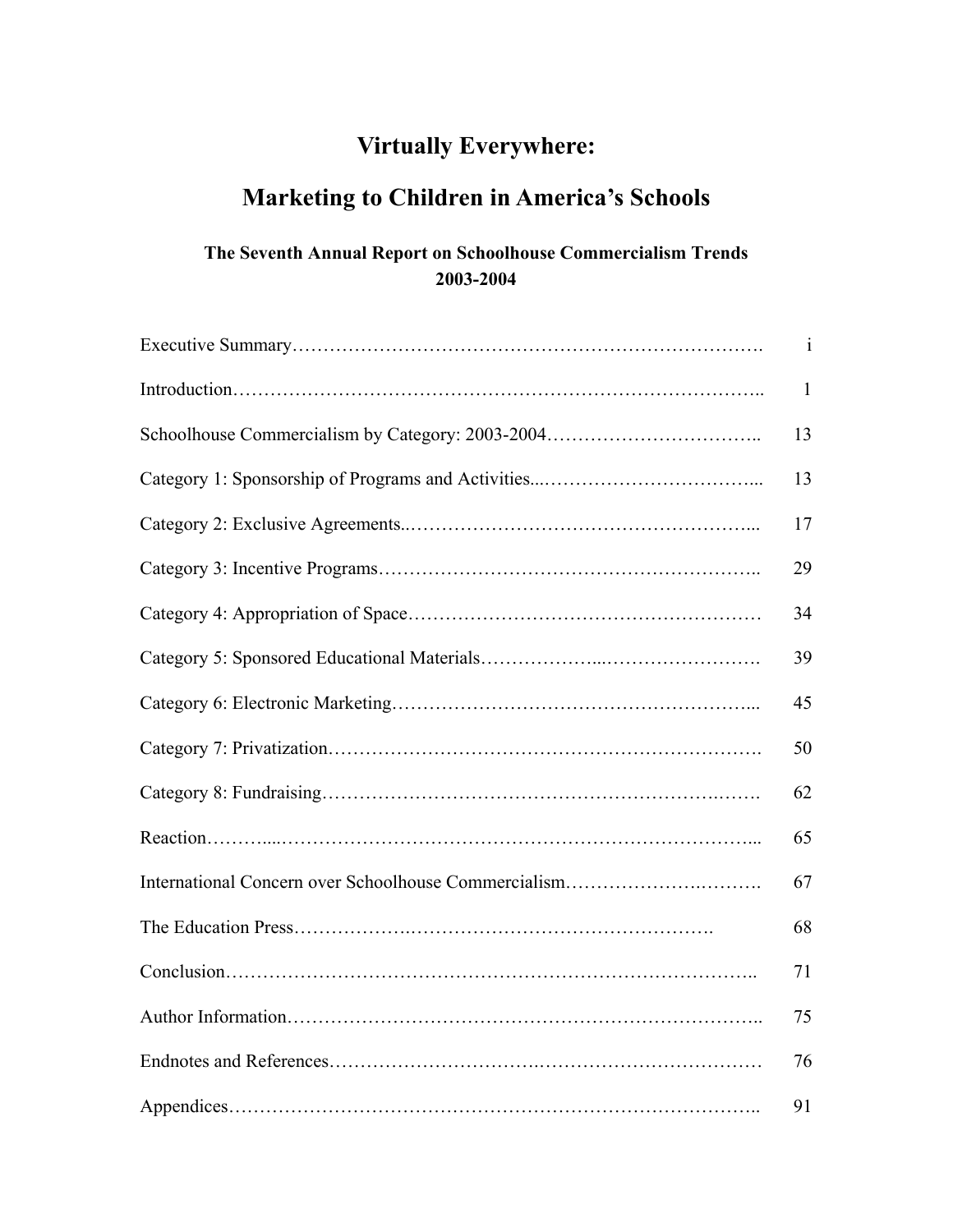## **Virtually Everywhere: Marketing to Children in America's Schools**

## **The Seventh Annual Report on Schoolhouse Commercialism Trends 2003-2004**

## **Executive Summary**

Schools have become integral to the marketing plans of a vast array of corporations as commercial interests—through advertising, sponsorship of curriculum and programs, marketing of consumer products, for-profit privatization, and fundraising tied to commercial entities—continue to influence public education. The trend persists despite growing criticism of—and to some degree, attempts to resist—practices that create tighter bonds between public schools and private, for-profit corporations. It is driven in large part by continued financial struggles of public school systems to meet the demands of educating children in the face of tighter resources.

For the period from July 1, 2003, through June 30, 2004, media references to schoolhouse commercialism rose in five of eight categories monitored by the Education Policy Studies Laboratory's Commercialism in Education Research Unit (CERU) at Arizona State University. CERU uses media references to measure schoolhouse commercialism by conducting searches on relevant terms in the media databases Education Index, Google News, and the news, marketing, and business databases of Lexis-Nexis, and counting the number of citations each search produces. The categories are: Sponsorship of Programs and Activities; Exclusive Agreements; Incentive Programs;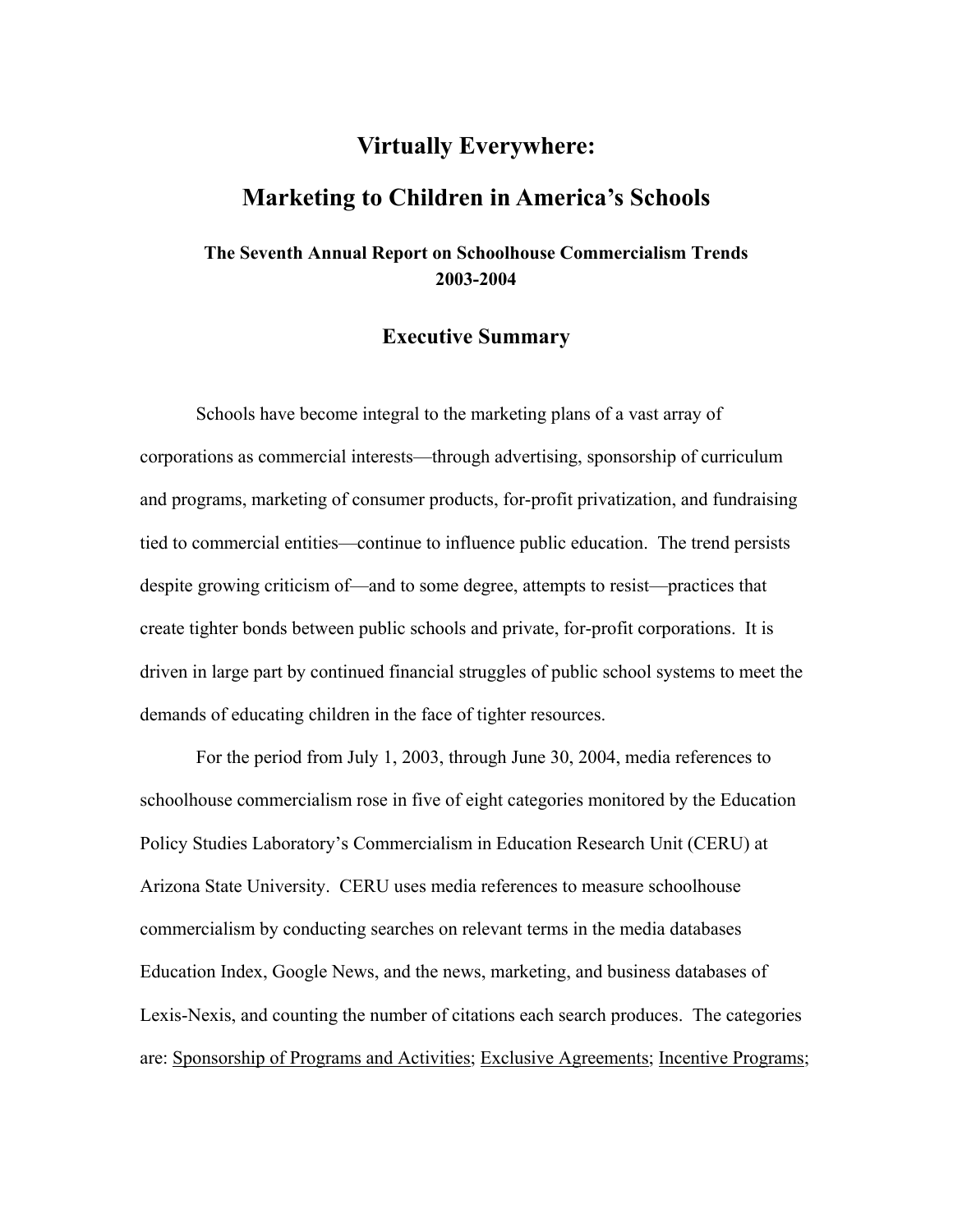Appropriation of Space; Sponsored Educational Materials; Electronic Marketing; Privatization; and Fundraising.

The two leading trends uncovered in the 2003-2004 study were growing criticism of marketing practices perceived to contribute to poor health in children, and the rise of virtual charter schools.

Individual school districts, cities, and states passed regulations and laws limiting or banning the sale of junk food, soft drinks, or both on school grounds, citing the danger of increased childhood obesity. At the same time, food industry lobbyists and in some cases school district officials—fearful of lost revenues—resisted such controls.

Separately, as part of a larger trend that saw the maturing of the for-profit public education industry, represented by Education Management Organizations managing public schools or public charter schools under contract, virtual charter schools grew substantially, often enabled by state legislation. The leading firm involved in the industry is K12 Inc., founded and headed by William Bennett, a former US Education Secretary.

The 2003-2004 study found an overall increase in schoolhouse commercialism references of nine percent, to 5,742 references in 2003-2004, compared with 5264 references in 2002-2003. By category:

References to Sponsorship of School Programs and Activities rose nine percent in the 2003-2004 survey, with 1,317 references recorded, making it the largest category of schoolhouse commercialism activities to be reported for 2003-2004. By comparison, the category recorded 1,206 during 2002-2003. Since 1990, references have risen by 146 percent.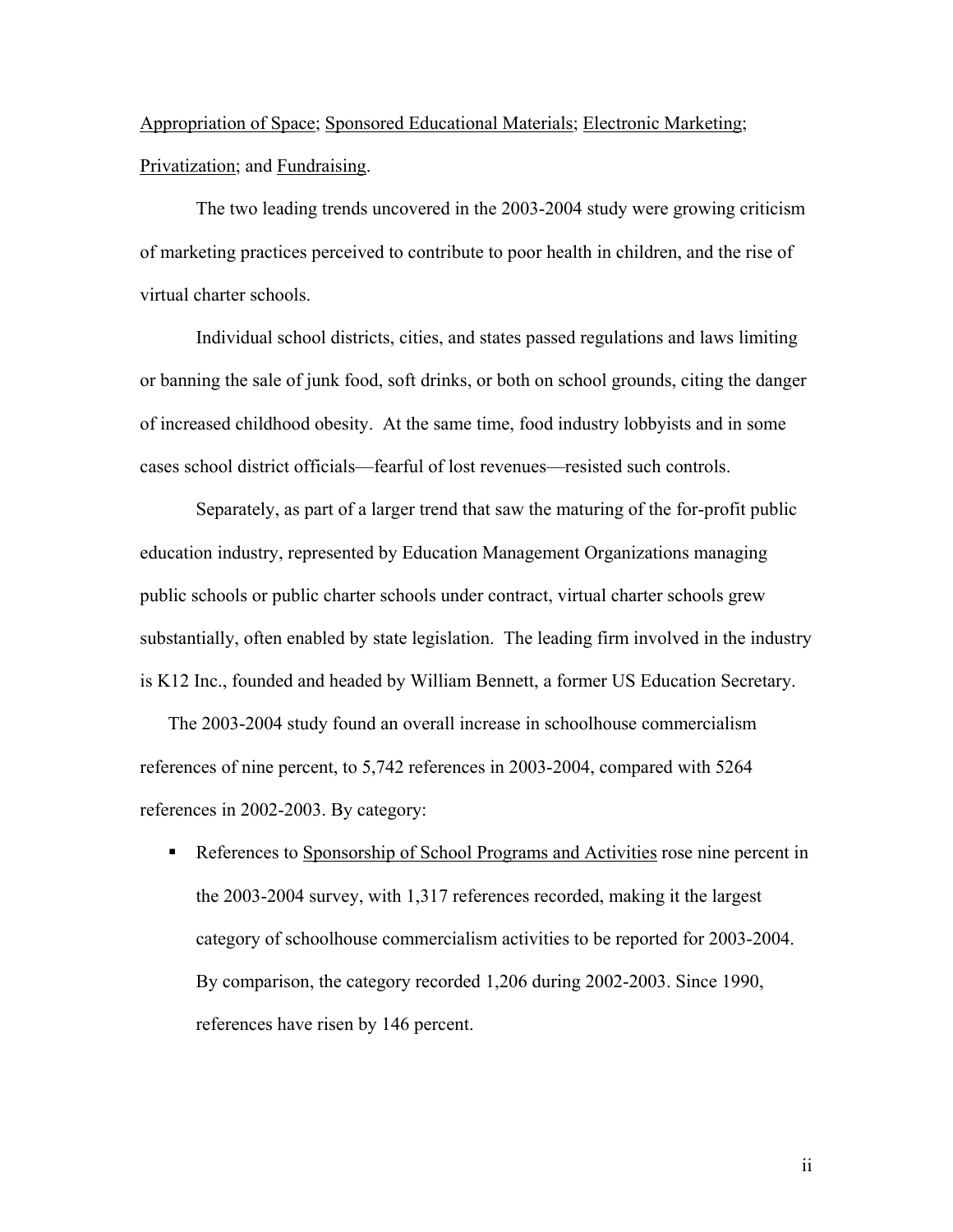- References to Exclusive Agreements more than doubled compared with 2002-2003, with 560 references recorded, compared with 252, a 122 percent year-toyear increase. Since 1990, references to exclusive agreements have risen by 858 percent.
- References to <u>Incentive Programs</u>, which provide some sort of reward in the form of a commercial product or service in return for students who achieve an ostensibly academic goal, such as perfect attendance or increased reading, were essentially flat, dropping by about 0.8 percent to 351 in 2003-2004 from 354 references in 2002-2003.
- References to Appropriation of Space—the use of school property to promote individual corporations through mechanisms such as naming rights or general advertising—rose by 87 percent, to 611 references in 2003-2004 from 326 in 2002-2003. Since 1990, such references have risen 394 percent.
- References to Sponsored Educational Materials—curriculum materials produced largely by an outside corporate entity for use in public schools—fell seven percent, to 287 in 2003-2004 from 310 in 2002-2003. References since 1990 have risen 1,038 percent, however.
- **•** References to Electronic Marketing using broadcast, Internet, or related media in schools in order to target students as consumers rose 24 percent, to 341 references in 2003-2004 from 276 in 2002-2003.
- References to Privatization—the private management of public schools, of public charter schools—dipped 30 percent in 2003-2004, to 1,100, from 1,570 in 2002- 2003.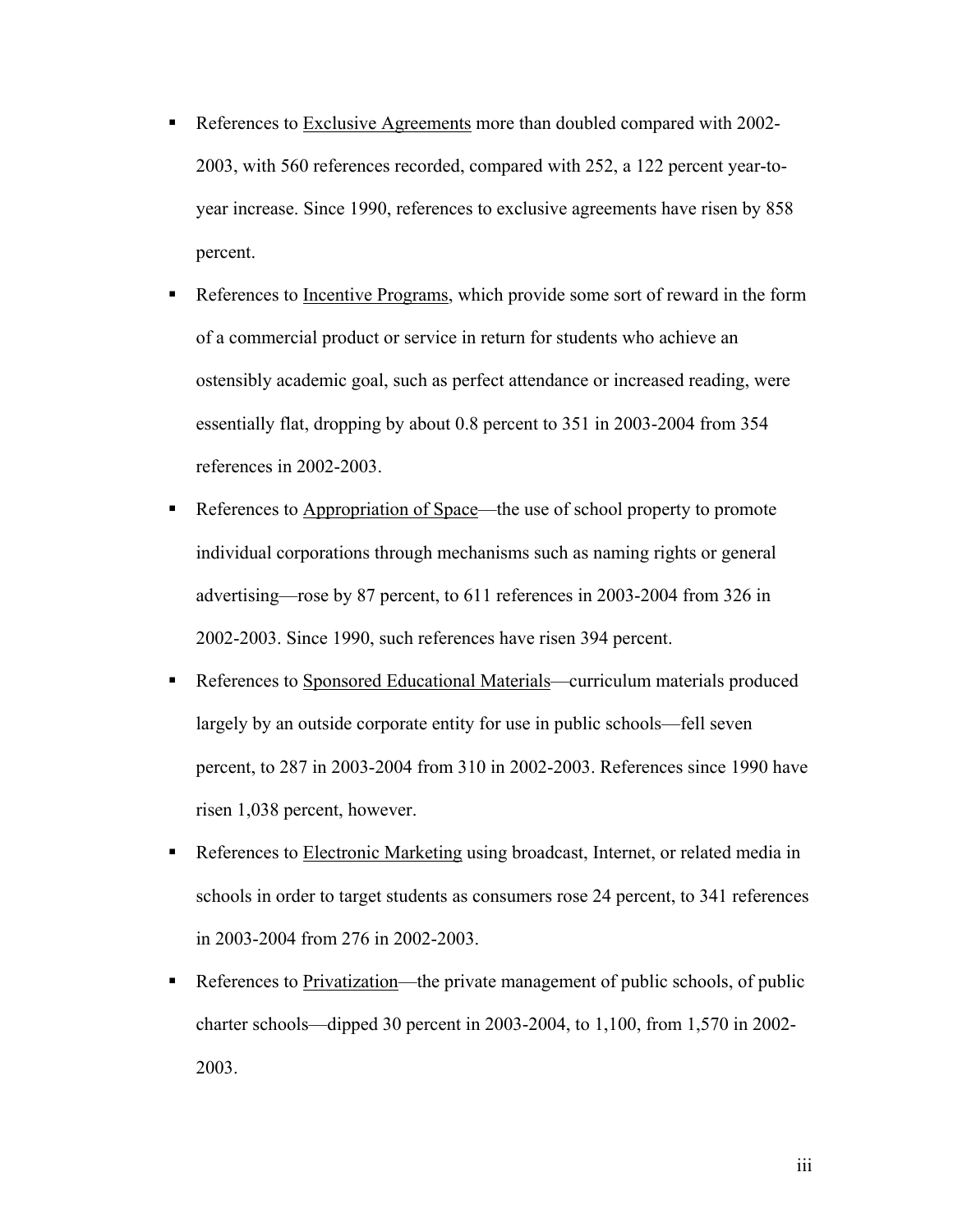References to Fundraising increased 21 percent in 2003-2004 over 2002-2003, to 1,175 from 970.

The study also found widespread references to schoolhouse commercialism issues in the international press, but extremely limited coverage of the topic in the US education press, with only one percent of all references being recorded in education publications.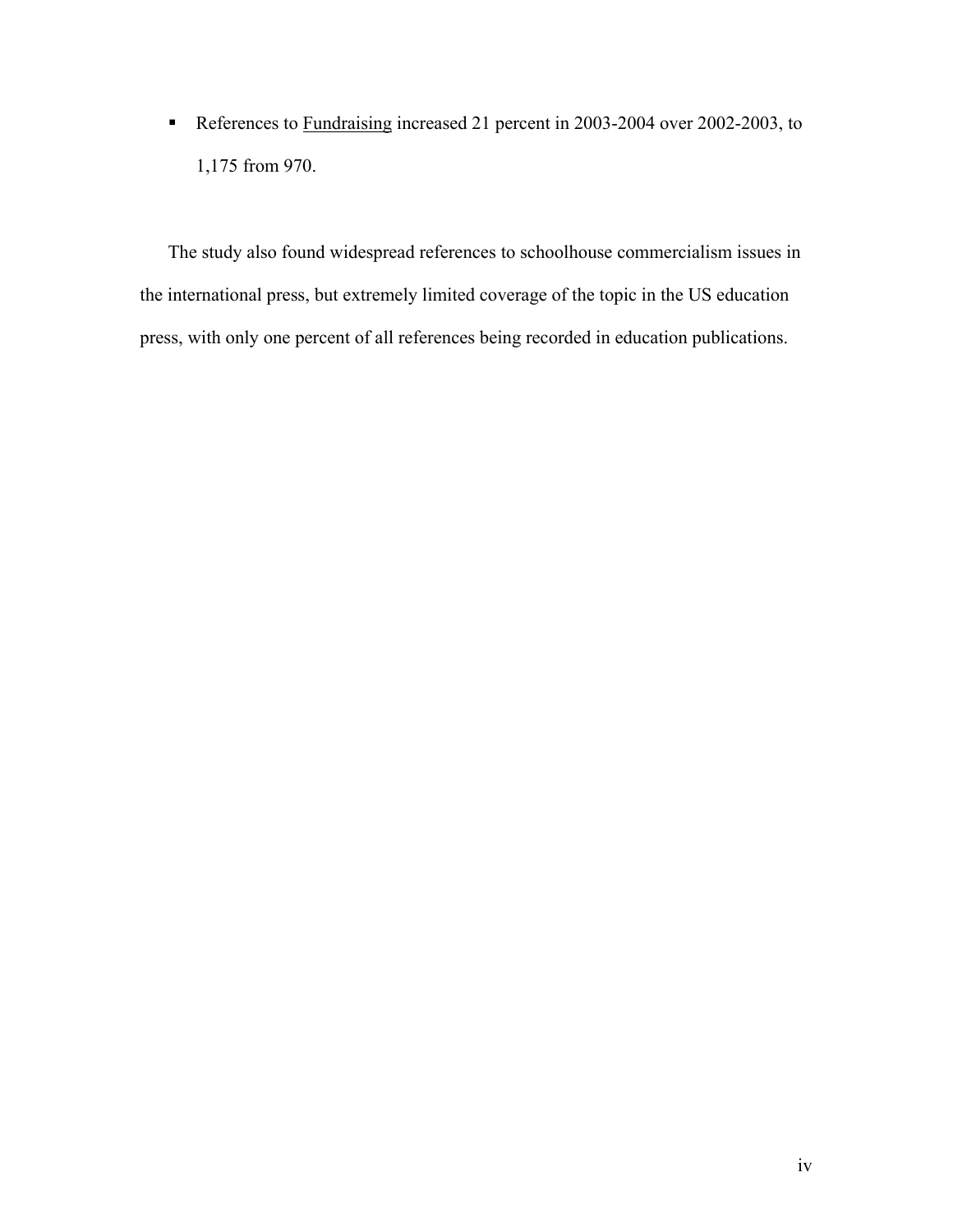## **Virtually Everywhere:**

## **Marketing to Children in America's Schools**

**The Seventh Annual Report on Schoolhouse Commercialism Trends 2003-2004** 

**Alex Molnar** 

**Arizona State University Editorial and Research Support by: Erik Gunn and Rafael Serrano** 

## **Introduction**

In the heartland city of Indianapolis, students are enrolled in what would seem to be an unlikely school: The Lafayette Square Mall. There, amid the bustle of shoppers and the beeping of cash registers, students attend classes, work at part-time jobs for credit, walk the mall to fulfill a mandatory gym requirement, and get their meals at the food court. Since 1998, America's largest mall developer, the Simon Property Group, has been opening alternative public schools in malls through its non-profit Simon Youth Foundation in partnership with local public school systems. To date, Simon has 19 such "Education Resource Centers" (ERCs) in 11 states. The center at Lafayette Square, with a 200-student capacity, is the newest and largest.<sup>1</sup>

Supporters of the Simon school-in-a-mall concept, starting with corporate representatives, offer a benign, even laudatory interpretation of their efforts. The ERCs enroll struggling students at risk of dropping out; they maintain a 15-to-1 student-to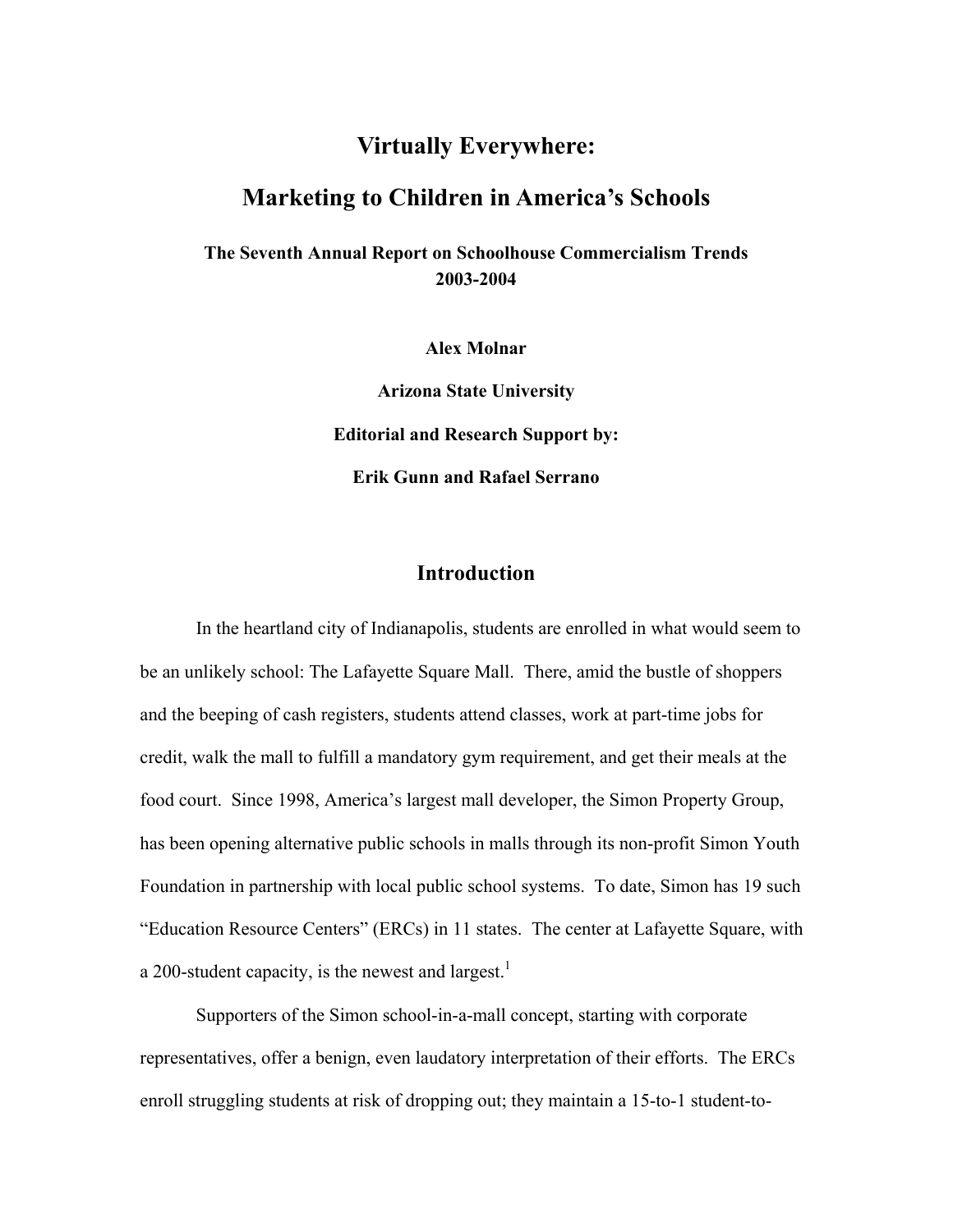teacher ratio; they require students to sign behavioral contracts and learn job skills and turn some 90 percent of them from likely dropouts to high school graduates. "To the students, despite the junk food ads and beeping cash registers a few steps away, the mall ERC offers a calm and professional atmosphere—especially compared with the large urban high schools they left behind,"<sup>2</sup> observed journalist Chris Berdik, writing about the phenomenon in *The Boston Globe*. But psychologist Susan Linn points out the inherent problem in a mall-based school. "Schools are supposed to be good for kids," says Linn, author of *Consuming Kids: The Hostile Takeover of Childhood*. She adds: "…if a school embraces a commercial enterprise or commercial values, the school is sanctioning them...A mall is full of businesses that want to sell things, and sell things to kids." $3$ 

The Lafayette Square Mall school is the latest, and perhaps most extreme, example of a larger trend that has continued virtually unabated: the crumbling wall between public education and the commercial sphere. As Simon Properties moves the schoolhouse into the shopping center, marketers, despite rising criticism, continue to burrow into public education. The result is changing the character of public schools to make them less like educational institutions and more like the shopping malls where so many students spend their free time. Rather than an anomaly, Lafayette Square may be a vanguard.

The spread of schoolhouse commercialism is part of a much broader trend, the encroachment of commercial interests into every element of modern culture.<sup>4</sup> What sets it apart is the way it subjects children to its influence. And children are increasingly the prime target audience for corporations seeking to sell. As a sign of how important the youth market is to advertisers, consider that organizations such as Alloy Inc., and its

Page 2 of 100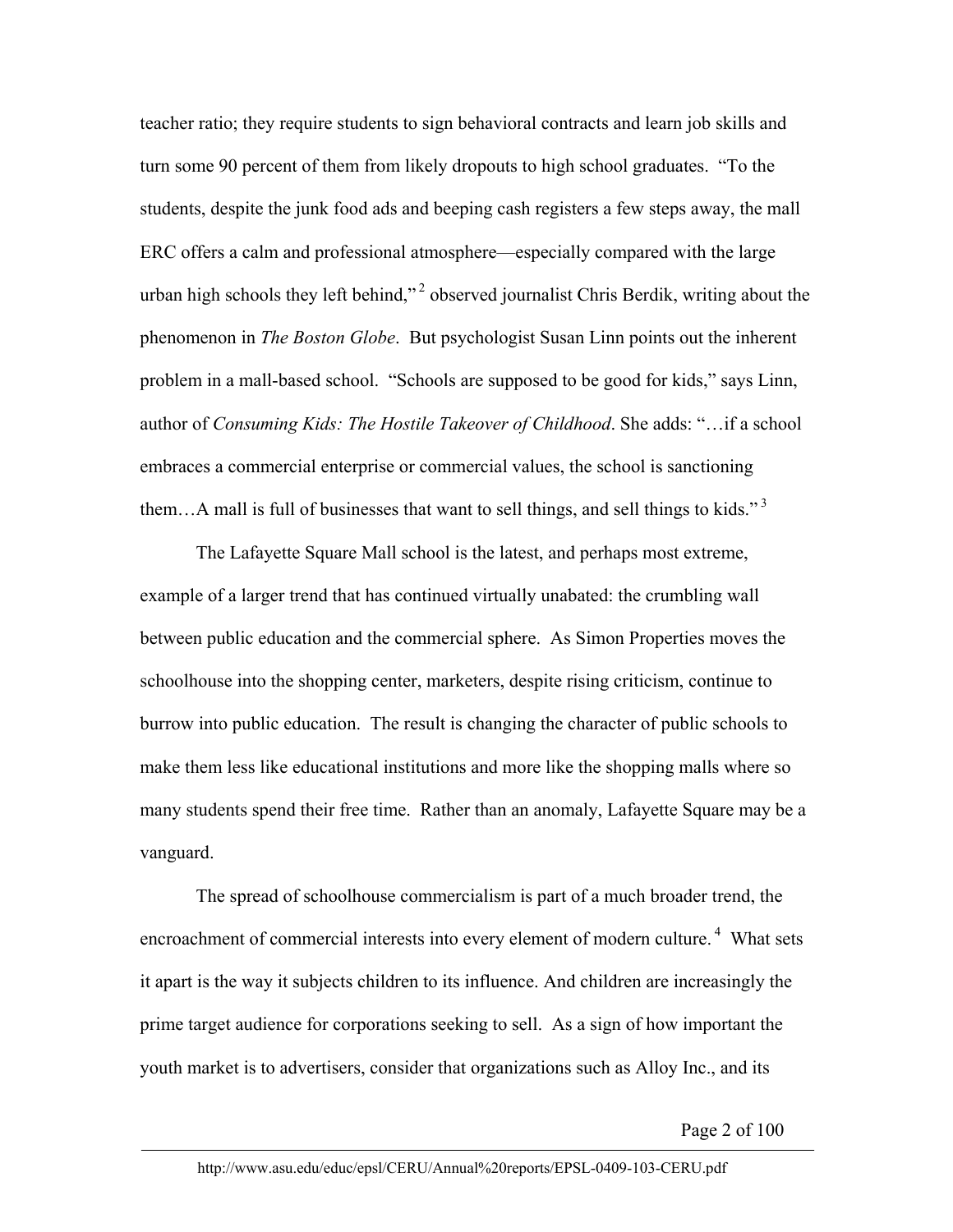subsidiary, 360 Youth, exist solely to market to teens. Alloy is a media, direct marketing and marketing services company targeting the audience ranging in age from 10 to 24. Alloy's media and marketing arm, 360 Youth, targets teens and college-age people with in-school billboards, high school and college newspapers, websites, magazines, and catalogues.<sup>5</sup> Meanwhile, cable television viewing by children has reached record levels—cable accounts for 68 percent of children's daily TV watching—and advertisers are flocking to the shows they watch to sell them products. $<sup>6</sup>$ </sup>

Schools have become integral to the marketing plans of a vast array of corporations. "What we have now is an ingrained idea that public schools exist for private profit,"<sup>7</sup> observed Georgia State University education professor Deron Boyles.

Schoolhouse commercialism entails selling *to* schools, selling *in* schools, and finally, the selling *of* schools and of education as a marketable commodity. Although selling to schools is nearly as old as common schools themselves, even in that traditional arena, new developments have been surfacing. The passage of the No Child Left Behind Act, ${}^{8}$  imposing test-performance and other mandates on schools as a condition of receiving federal aid, has given suppliers new marketing opportunities. Microsoft, Excelsior Software, Blackboard Inc., Plato Learning, and other suppliers of products that schools use have, in various ways, promoted their wares as helping schools meet the demands of NCLB. $^9$  In an address to securities analysts in January 2004, Raymond Marchuk, a senior executive from the publisher Scholastic Inc., noted that his company expected to see its educational publishing segment grow 10 percent over its original target thanks in part to the pressure on schools to raise reading scores under NCLB.<sup>10</sup>

Page 3 of 100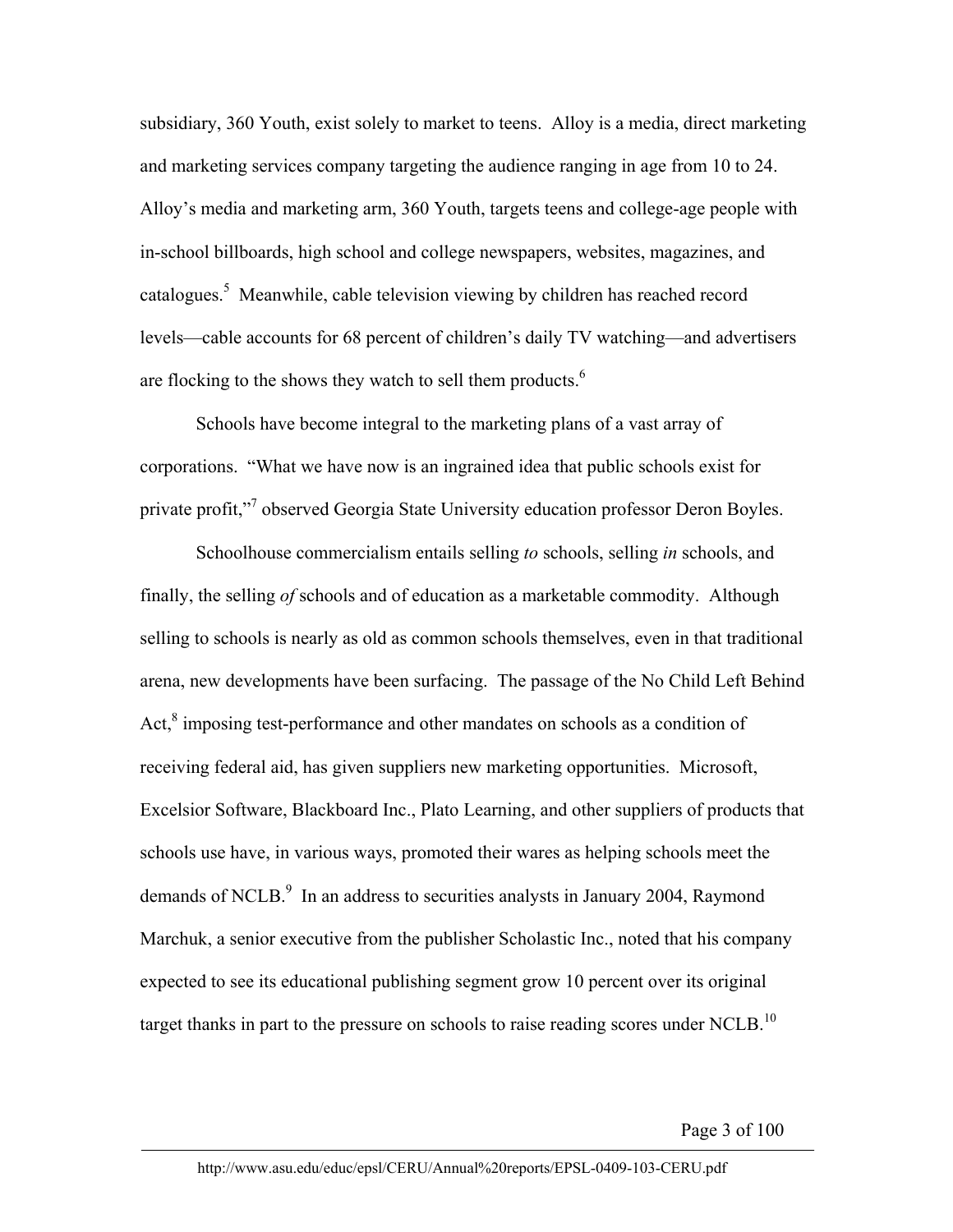(Poking fun at the trend, a desk maker is reported to have put up a sign at a school board convention touting its furniture as "No Child Left Behind-compliant."  $\frac{11}{1}$ )

## Commercialism References Rise

The Commercialism in Education Research Unit (CERU) of the Education Policy Studies Laboratory at Arizona State University has been monitoring media references to schoolhouse commercialism since 1990. For the July 1, 2003-June 30, 2004 period, media references rose in five of eight categories that CERU monitors (See Figure 1 for a graphic indication of the rise in citations of commercializing activities). References held roughly even in one category and dropped in two others, with the steepest decline in references to Privatization of Public Schools. Based on other evidence, it seems unlikely that privatization as a practice has declined; the discussion of this category later in this report offers speculation on several possible reasons for the decline in references.

Page 4 of 100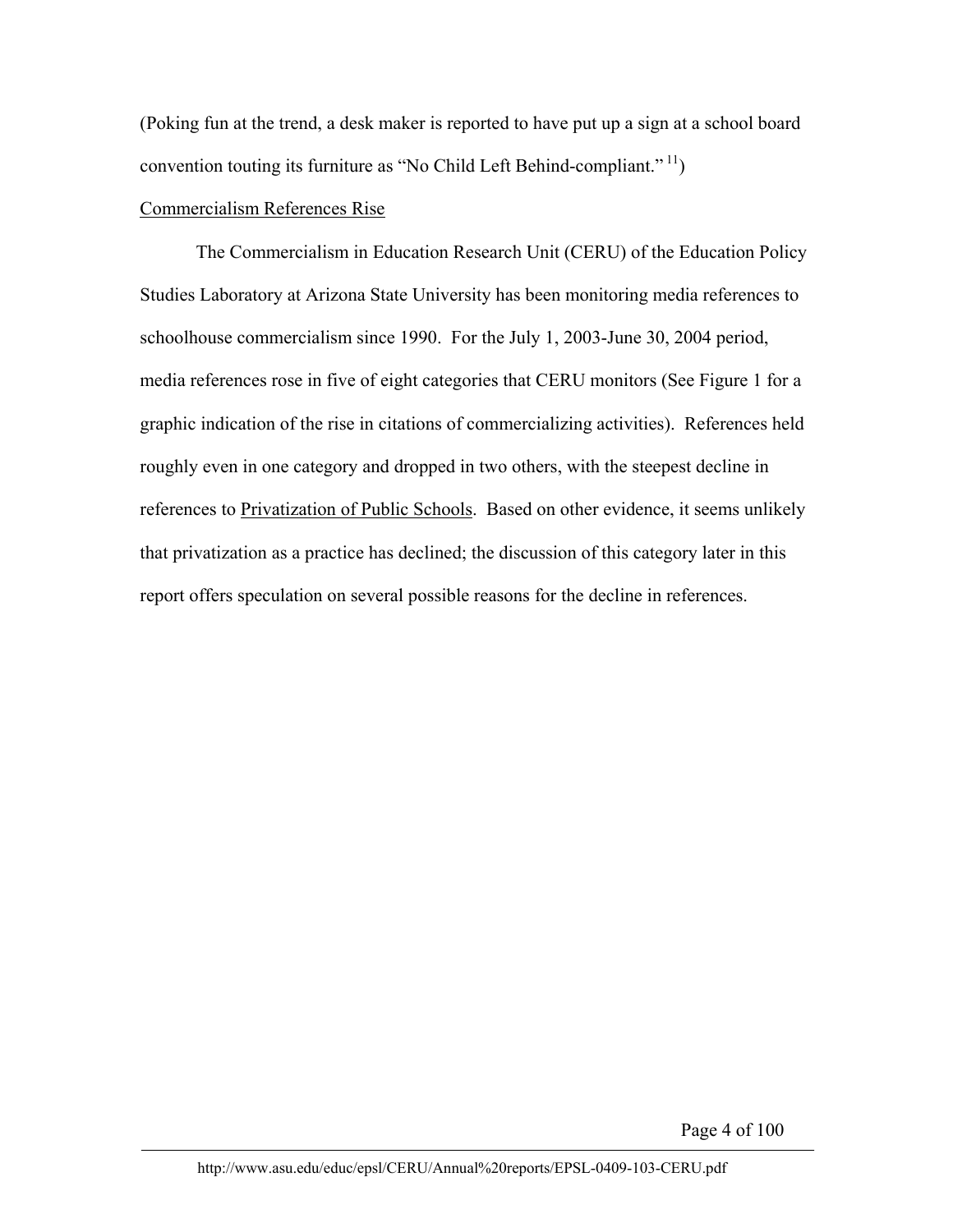## **Figure 1: Combined Total Citations All Categories All Presses, By Year**



CERU monitors commercial activities in schools by counting media references to those activities, as recorded by Lexis-Nexis, Education Index, and Google News. This methodology provides a useful proxy for measuring schoolhouse commercial activity.

## Schools Scramble for Cash

Schools are also seeking corporate involvement, in effect offering to barter access to their students in exchange for corporation funds. Funding shortages continue to strain

Page 5 of 100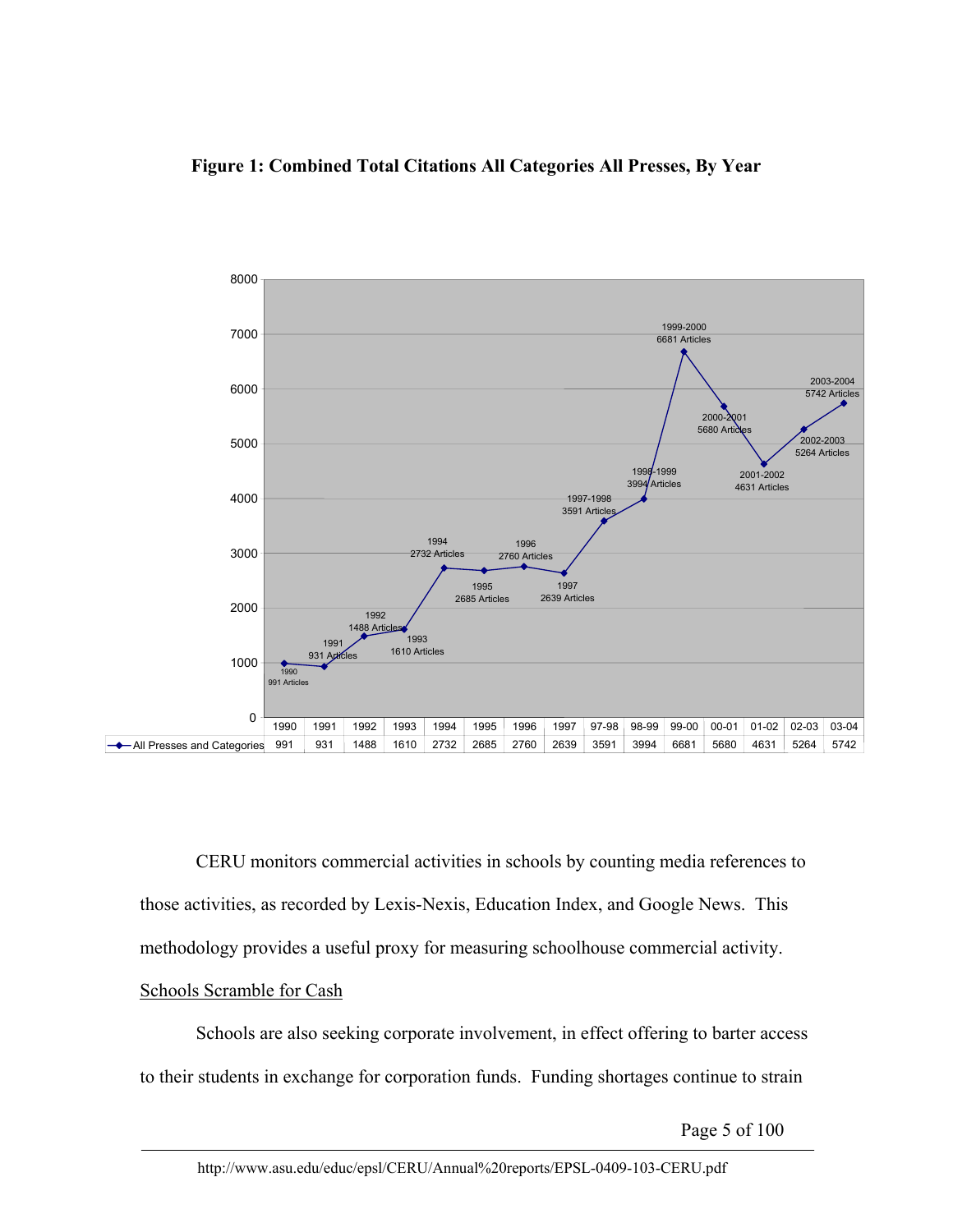school systems. "In California's Scotts Valley, the local school district faces the prospect of slashing \$900,000 from a \$15 million budget next year," the Associated Press reported in January 2004.<sup>12</sup> The district's solution was to hire a marketing firm to sell naming rights for a new theater or swim center. As a National School Boards Association spokesperson, Dan Fuller, told the AP: "First and foremost, our schools are struggling. Many districts are engaged in this [commercialism] because of the dire straits they're in. This presents a real opportunity and a trend that will continue and possibly grow."<sup>13</sup>

In West Bend, Wisconsin, the local school board, faced with the need to cut \$1.3 million from its budget, eliminated elementary school orchestra, cut 13 full time teacher slots, and reduced class time for art and for physical education. Small wonder, then, that the school district considered corporate sponsorships for high school athletics.<sup>14</sup> In Massachusetts, a newly hired superintendent urged Nashoba Regional High School to look into corporate sponsorships for school teams after the school was forced to hike sports participation fees by 15 percent, to \$328 per student, for the 2003-2004 school year. The fee was hiked because fewer students had signed up for sports—perhaps because of the original fee.<sup>15</sup> Indeed, in at least 29 states, some schools require students to pay in order to participate in athletics.<sup>16</sup>

Parents in Huntington Beach, California, turned to fund-raising efforts in hopes of preserving smaller class sizes of 20 students to one teacher, threatened by state budget cuts.17 In Washington State, school officials indicated rising interest in corporate sponsorship and naming rights in the face of tight budgets—even as they acknowledged such measures only slightly offset their costs.<sup>18</sup> Even as Washington State educators

Page 6 of 100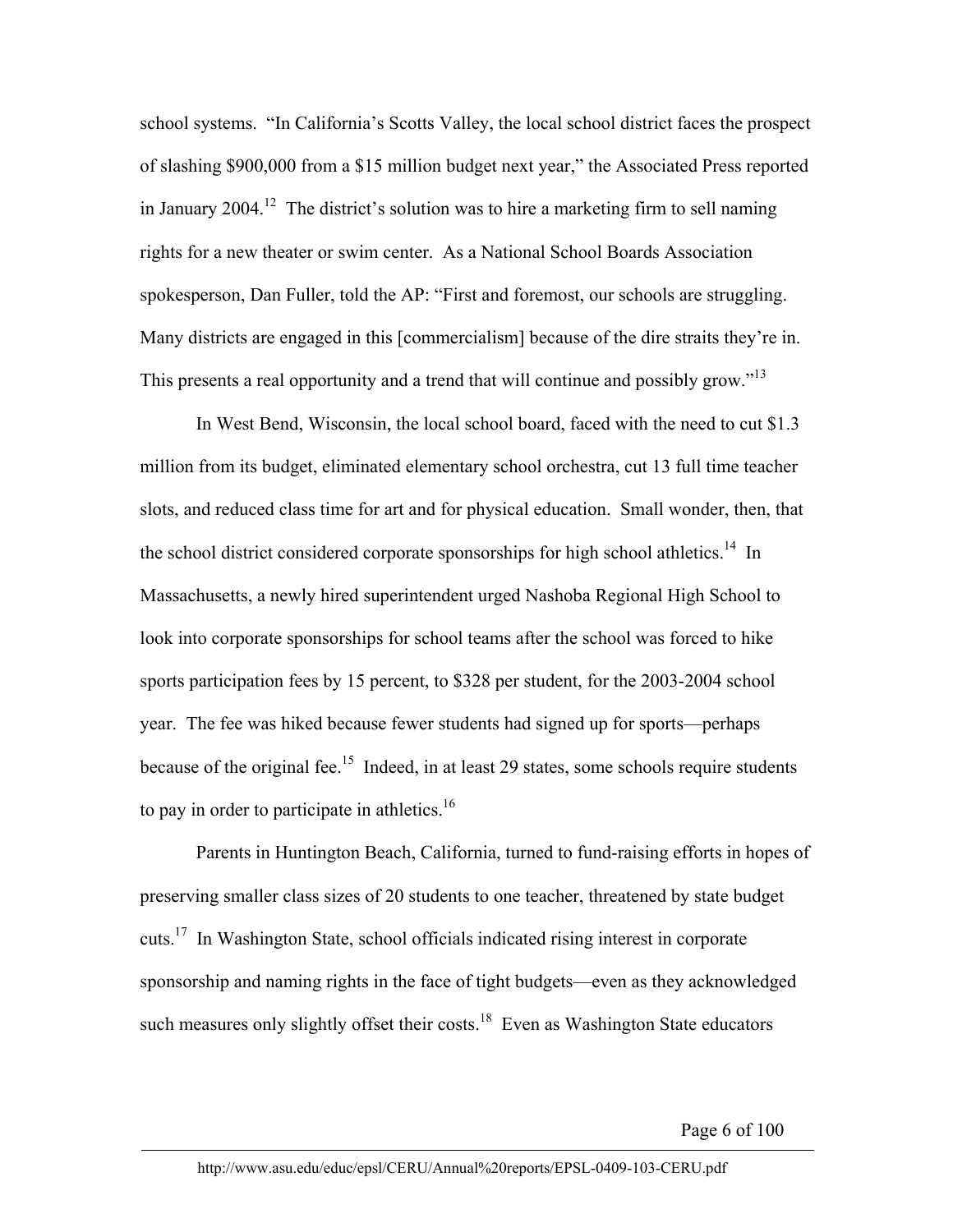floated such ideas, however, they acknowledged that they could backfire if the practices signaled to legislators that it was possible to reduce aid to schools further.<sup>19</sup>

Faced with a \$600,000 budget gap, the Belmont-Redwood Shores Elementary School District in California offered to let businesses advertise themselves on a school walkway (\$1,000 a brick), the library (\$50,000), the science program (\$100,000), or the entire district (price negotiable). While a member of the fundraising committee assigned to implement the proposal called it a "win-win" idea for the district and its business partners, the superintendent of a neighboring district called the proposal "pretty troubling to me...It would seem to me like we were advertising." <sup>20</sup> Elsewhere, schools are joining the rest of the public in raising money by selling assets on  $eBay$ <sup>21</sup>. In Seekonk, Massachusetts, the local school board laid off teachers and assessed fees to riders of school buses to meet a \$16.5 million budget. Criticism of the bus fees, however, led the school board to scale them back and, instead, permit advertising on school buses, a growing trend.22 School districts from Santee, California, to Beverly, Massachusetts, face the possibility of closing schools to save money.23

In some school districts, residents approach the issue systematically, establishing permanent foundations to raise and disburse funds to supplement school tax revenue. Corporate sponsors often contribute, and the amount of recognition they receive varies. "Although they provide a mere fraction of the cost of running a school district, the foundations have become vital," the *New York Times* reported.24 It is likely that school foundations are more often established in affluent communities. If so, such foundations would increase disparities in funding between districts serving affluent and those serving poor children.

Page 7 of 100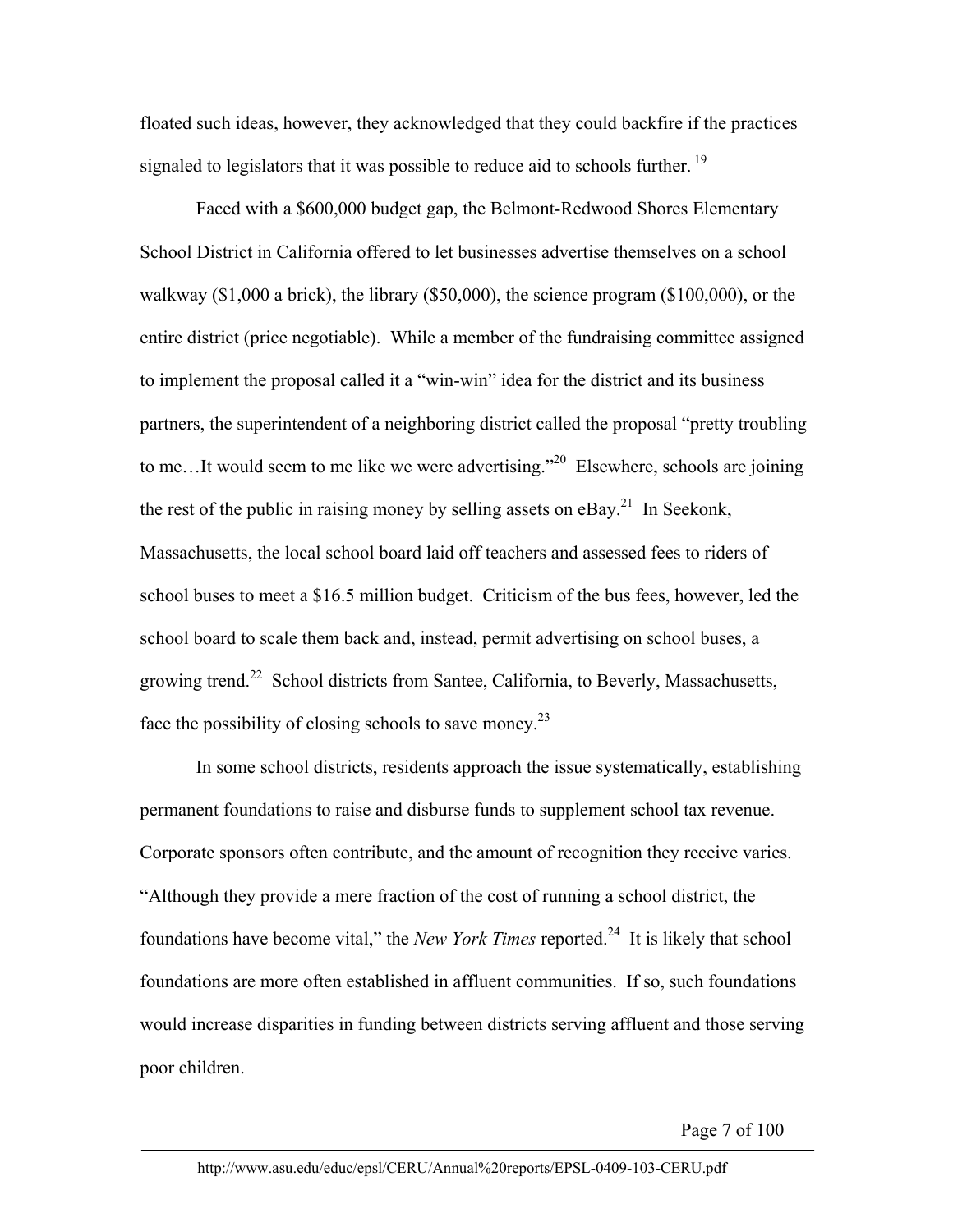There have been attempts by legislators to rein in corporate involvement in schools, focusing primarily on restricting sugary soft drinks and junk foods. However, in their campaigns, candidates for local school boards frequently tout seeking more corporate sponsorships.25 Indeed, some involved in advancing such sponsorship portray it as not merely inevitable, but as advantageous: "This is a marketing field that's about ready to blow up like college blew up 20 years ago," says Judith Thomas, director of marketing for the National Federation of State High School Associations, which is based in Indianapolis. "Schools have to realize that making money isn't a bad thing. They are, *and should be*, competing for the exact same dollar the Pacers and the Colts are<sup>"26</sup> (Emphasis added).

Schoolhouse commercialism cannot be simply dismissed as innocuous, or lauded as beneficial, to children or the educational enterprise, however. For example, the rise in obesity in children, with associated threats to life and health, is arguably encouraged by soft drinks and junk foods, which are freely available and widely marketed in schools.<sup>27</sup> A 2004 US Government Accountability Office (formerly General Accounting Office) report, *School Meal Programs: Competitive Foods Are Available in Many Schools*, helps explain why schools stand by arrangements that potentially harm their students. In a study of school a la carte offerings, the GAO found that while many schools offered healthful fruits, vegetables and juices, financial problems compromised those efforts. "[S]chool food authority officials told us that financial pressures have led them to serve less healthful a la carte items because these items generate needed revenue," said the GAO report.<sup>28</sup> The report also noted that soft drinks, ice cream, and salty, high-fat snacks were the items students purchased most often from vending machines.<sup>29</sup>

Page 8 of 100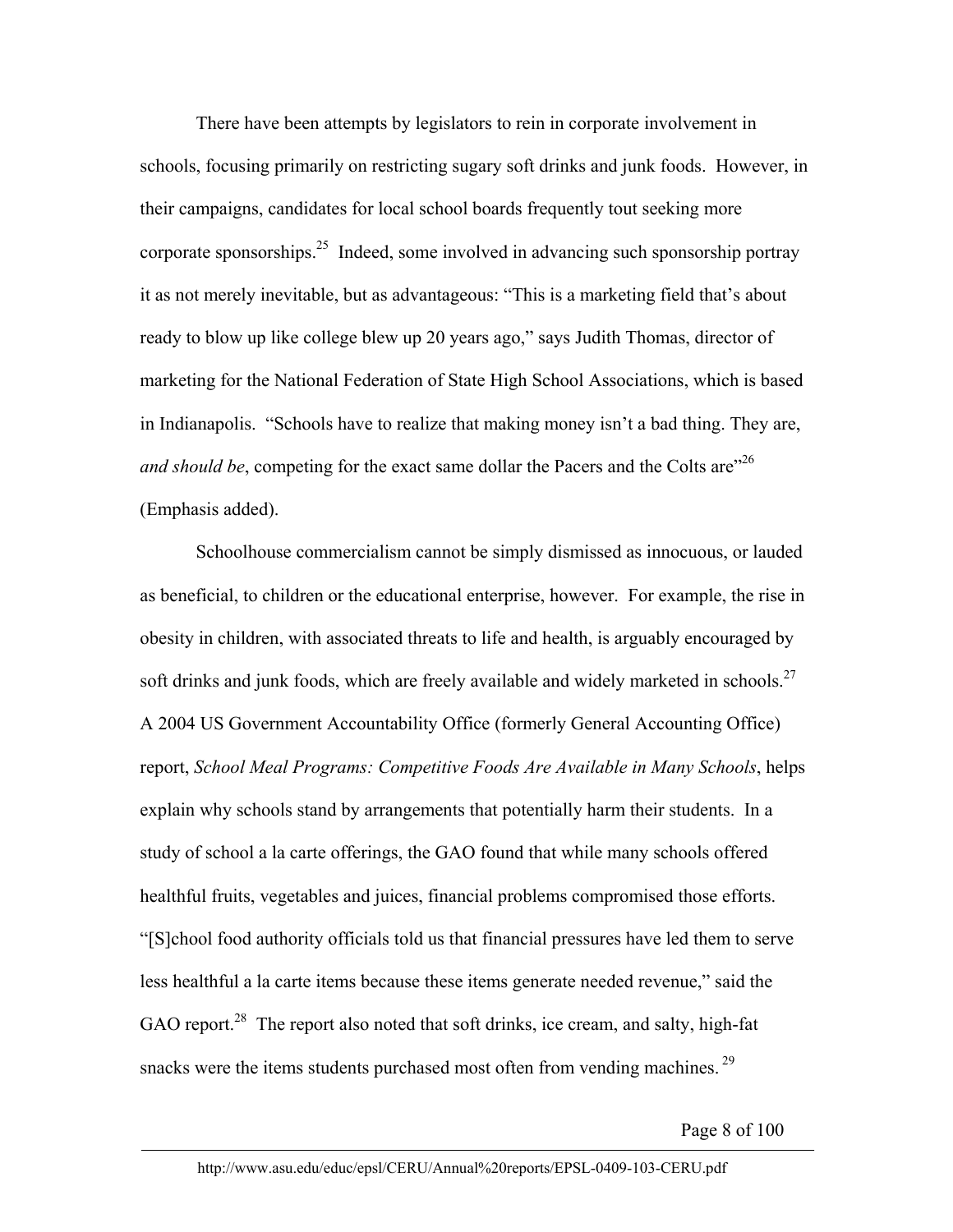## Corporate motives

Corporate motives, as well, are relatively easy to discern. A Nike executive insists his company gives equipment to schools "to provide opportunities for kids to fulfill their dreams."<sup>30</sup> Not incidentally, Nike (and other shoemakers who operate such donation programs) gets to display it logo in high school gyms and gets exclusive rights to sell additional equipment to teams and team members.<sup>31</sup> The man who founded Nike's contribution program, and has since worked for rivals Adidas and Reebok, sums it up: "It's a marketing ploy," said Sonny Vaccaro. "At the end of the day we've got to sell a shoe and a sweat suit. I found out a long time ago that the avenue to success is through the lowest common denominator—the high school kids. Everybody goes off the 17-yearold. They'll emulate him. They drive product sales."<sup>32</sup>

Indeed, corporations covet the youth market. "Market research indicates that teenagers spent an average of \$103 per week last year," observed one local newspaper columnist.33 Teenage Research Unlimited, an industry research firm, reports that spending by teens aged 12 to 19 rose three percent, to \$175 million, in 2003—an average of \$103 per week per teen.<sup>34</sup> "It's about locking in brand loyalty when kids are young," said Robert Kozinets, who teaches at the Kellogg School of Business at Northwestern University. "You get a lifetime of value."<sup>35</sup>

But community goodwill is another goal. When Target Corp. built a warehouse in Oconomowoc, Wisconsin, community residents weren't happy, fearing pollution and an eyesore.<sup>36</sup> Oconomowoc High School and Target implemented a "partnership" program that has brought about 100 students with truancy problems or at risk of dropping

Page 9 of 100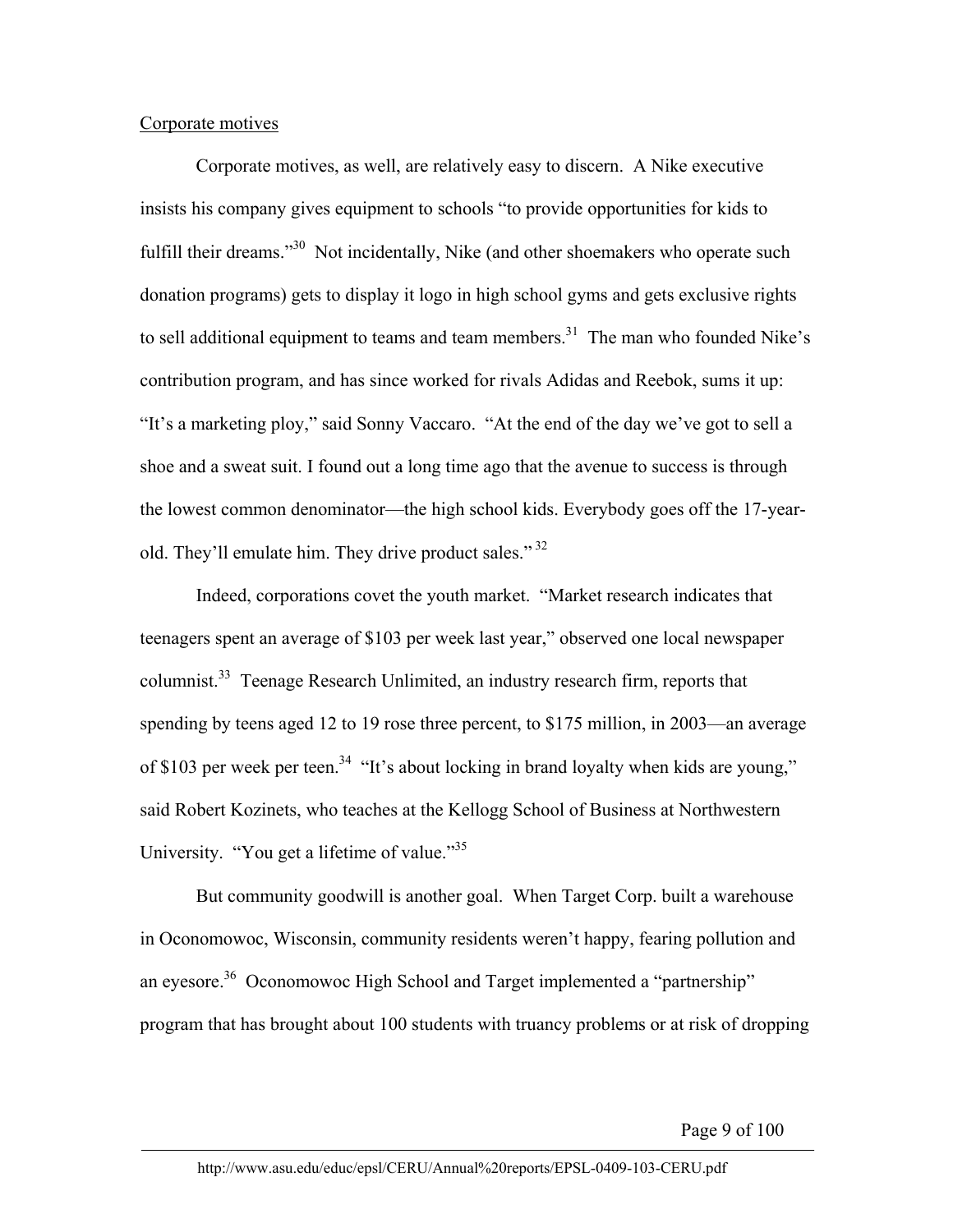out onto the warehouse's premises for career development, alternative education, and part-time jobs—benefiting Target with "improved public relations" in the process.<sup>37</sup>

Corporations that have already been skillful in playing job-hungry communities off each other in order to wring concessions in taxes and development costs find that corporate philanthropy can, for pennies on the dollar, help soften local resistance. When Nissan North America won \$363 million in incentives for a plant in Jackson, Mississippi, the company gave \$20,000 to the organization 100 Black Men of Jackson, in keeping with its view of corporate philanthropy as "a key business strategy," in the words of one executive.<sup>38</sup> In Alabama—where automakers have gotten record incentive packages— Hyundai gave \$400,000 to a reading initiative at the April 2003 groundbreaking of an assembly plant in Montgomery, and Toyota gave \$500,000 to a public school foundation in Huntsville, where it has an engine plant.<sup>39</sup>

Lest anyone continue to think that this is about altruism, consider the remarks of a chemical company executive in the publication *PR Week*. Speaking about sponsorships of all kinds, not just in schools, Jane Crawford, of Pennsylvania-based Atofina, said: "I think there was a time when we would agree to sponsorships and not look for an ROI [return on investment]. But these days you have to get it. You just have to."<sup>40</sup>

And companies keep reaching to younger and younger ages. The latest target category is children from three to five years old; marketers are plying their preschools with branded worksheets, art supplies, and reading programs—knowing that by being associated with the school, they obtain an implied endorsement of their wares.<sup>41</sup>

Page 10 of 100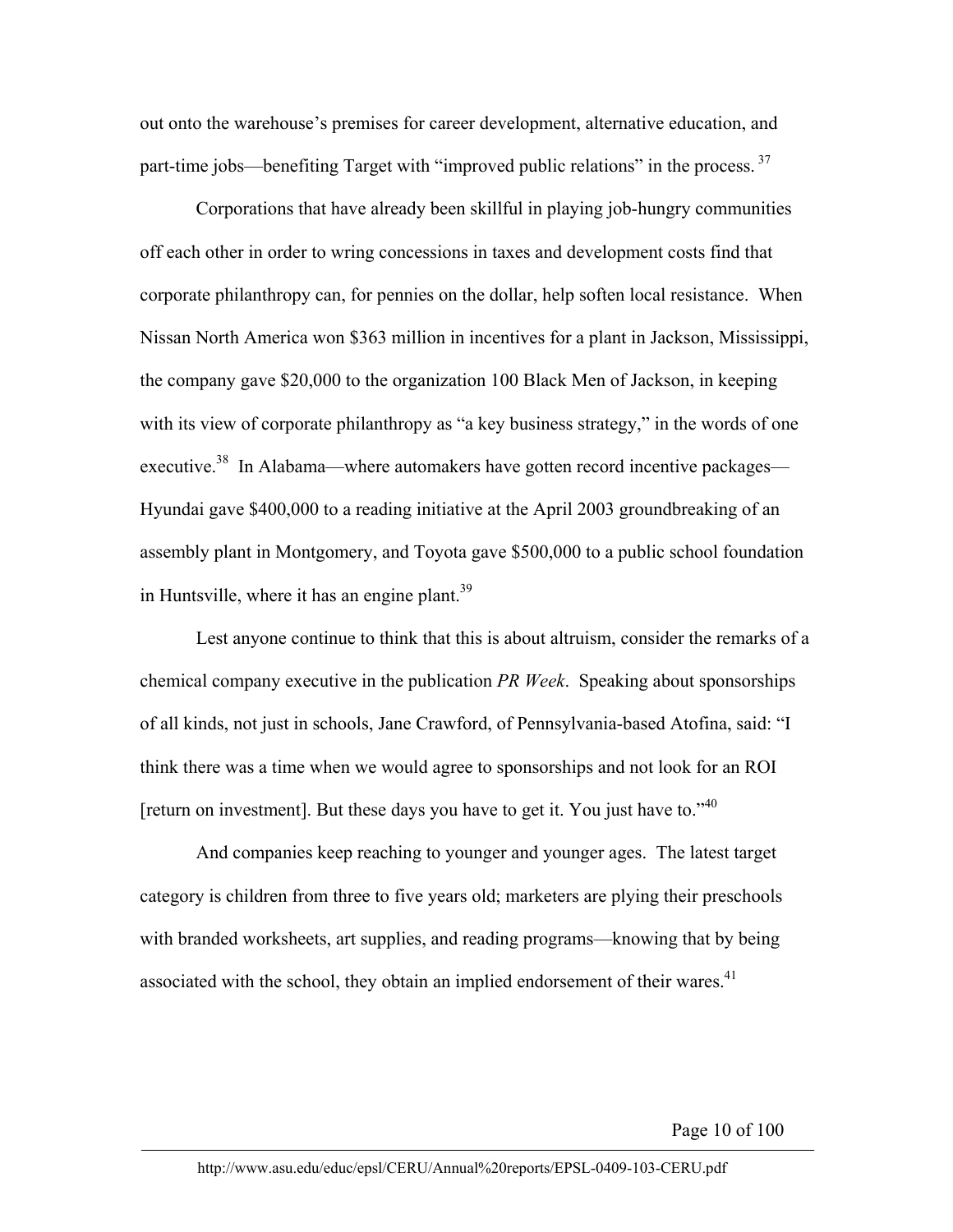## Measuring Schoolhouse Commercialism Trends

As noted in previous reports, there is no database enabling us to measure directly the extent of schoolhouse commercialism. The Commercialism in Education Research Unit instead monitors media references that fall within eight categories of in-school commercializing activities, monitoring each category through searches on Education Index, Google News, and the news, marketing, and business databases of Lexis-Nexis, and counting the number of citations each search produces. (See Appendices A-C for the search terms and criteria used to define each category.) The categories are: Sponsorship of Programs and Activities, Exclusive Agreements, Incentive Programs, Appropriation of Space, Sponsored Educational Materials, Electronic Marketing, Privatization, and Fundraising. Figure 2 compares the numbers of citations in 2003-2004 with those for 2002-2003, for each of these types of commercializing activity. Table 1 shows those changes in percentages, and compares also to 1990.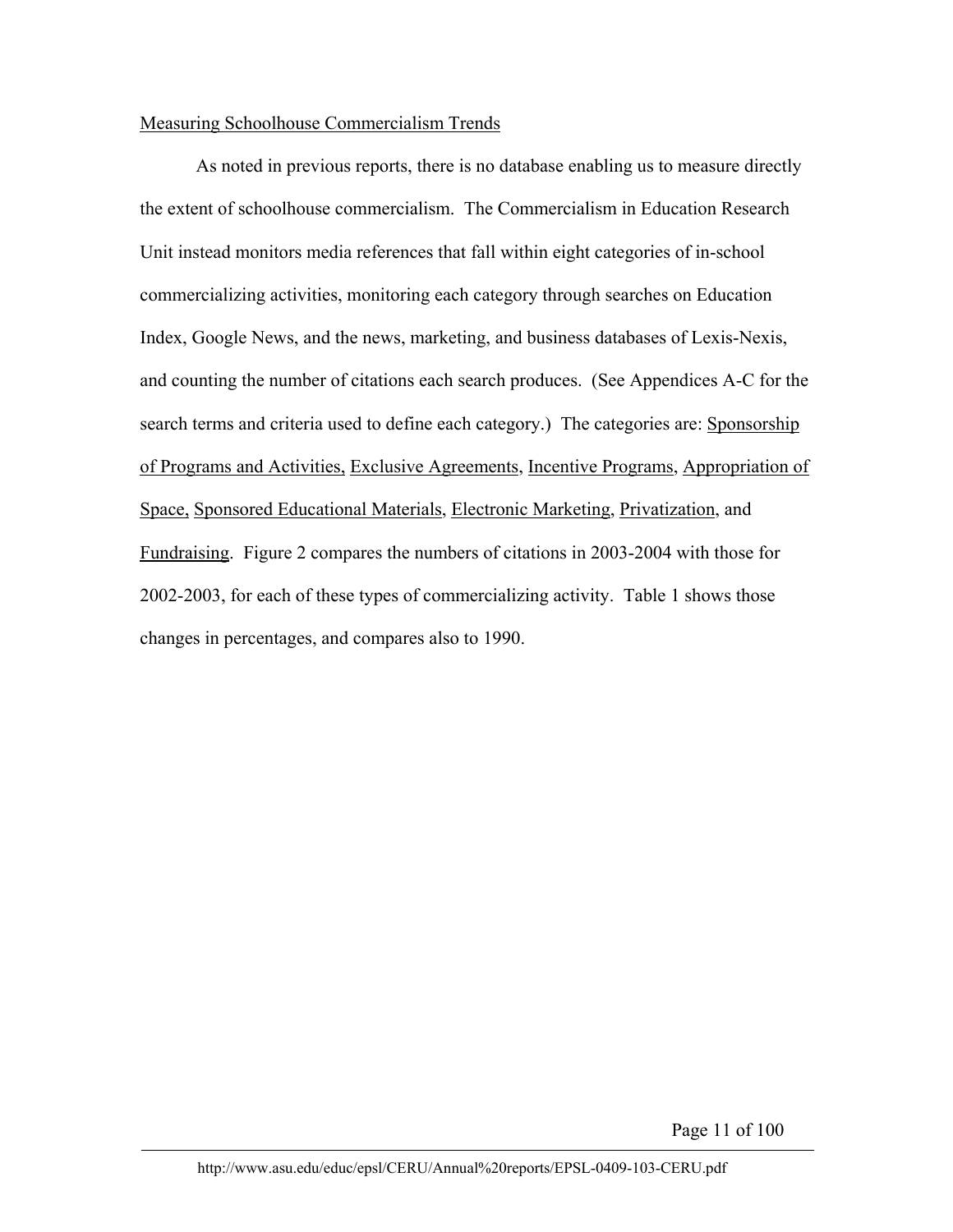

## **Figure 2: References to Eight Commercializing Categories in Four Presses: 2003-2004 Compared with 2002-2003**

| Table 1: Average Percent Changes in the Number of Media Citations for the Past |  |
|--------------------------------------------------------------------------------|--|
| <b>Year and Cumulative Growth Since 1990 By Category</b>                       |  |

| Category                     | <b>Total Hits</b><br>2002-03 | <b>Total Hits</b><br>2003-04 | % Change<br>2003-04 |                | <b>Cumulative %</b><br>Growth 1990-<br>$2004^{42}$ |   |
|------------------------------|------------------------------|------------------------------|---------------------|----------------|----------------------------------------------------|---|
| Sponsorship                  | 1,206                        | 1,317                        | 9                   | ↑              | 146                                                | T |
| <b>Exclusive Agreements</b>  | 252                          | 560                          | 122                 | T              | 858                                                |   |
| <b>Incentive Programs</b>    | 354                          | 351                          | $-0.8$              | $\blacksquare$ | 75                                                 | ↑ |
| Appropriation of Space       | 326                          | 611                          | 87                  | T              | 394                                                | ↑ |
| <b>Educational Materials</b> | 310                          | 287                          | $-7$                | $\blacksquare$ | 1038                                               |   |
| <b>Electronic Marketing</b>  | 276                          | 341                          | 24                  | T              | 9                                                  |   |
| Privatization                | 1,570                        | 1,100                        | $-30$               | $\blacksquare$ | 2,213                                              |   |
| Fundraising*                 | 970                          | 1,175                        | 21                  | 1              | n/a                                                |   |
|                              | Near-Term Change             |                              |                     |                | Long-Term Change                                   |   |

\*CERU began tracking fundraising in 1999-2000

Page 12 of 100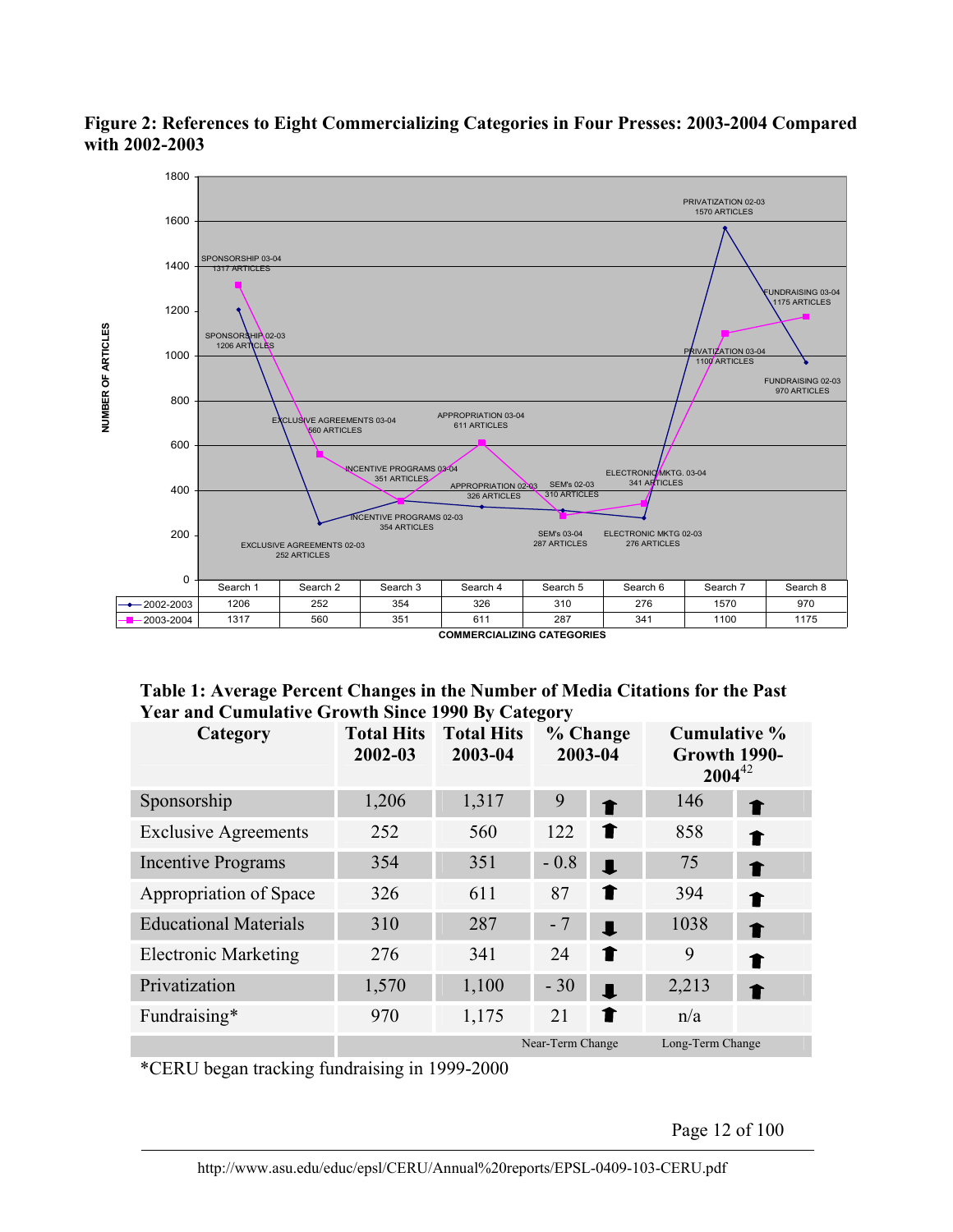## **Schoolhouse Commercialism by Category**

The remainder of this report summarizes, by category of commercial activity, media reports of activity produced between July 1, 2003-June 30, 2004, and characterizes the trends that emerge from this activity.

## **Category 1: Sponsorship of Programs and Activities**

References to Sponsorship of School Programs and Activities rose nine percent in the 2003-2004 survey, with 1,317 references recorded, making it the largest category of schoolhouse commercialism activities to be reported for 2003-2004. By comparison, the category recorded 1,206 during 2002-2003. Since 1990, references have risen by 146 percent. (See Figure 3.)

Page 13 of 100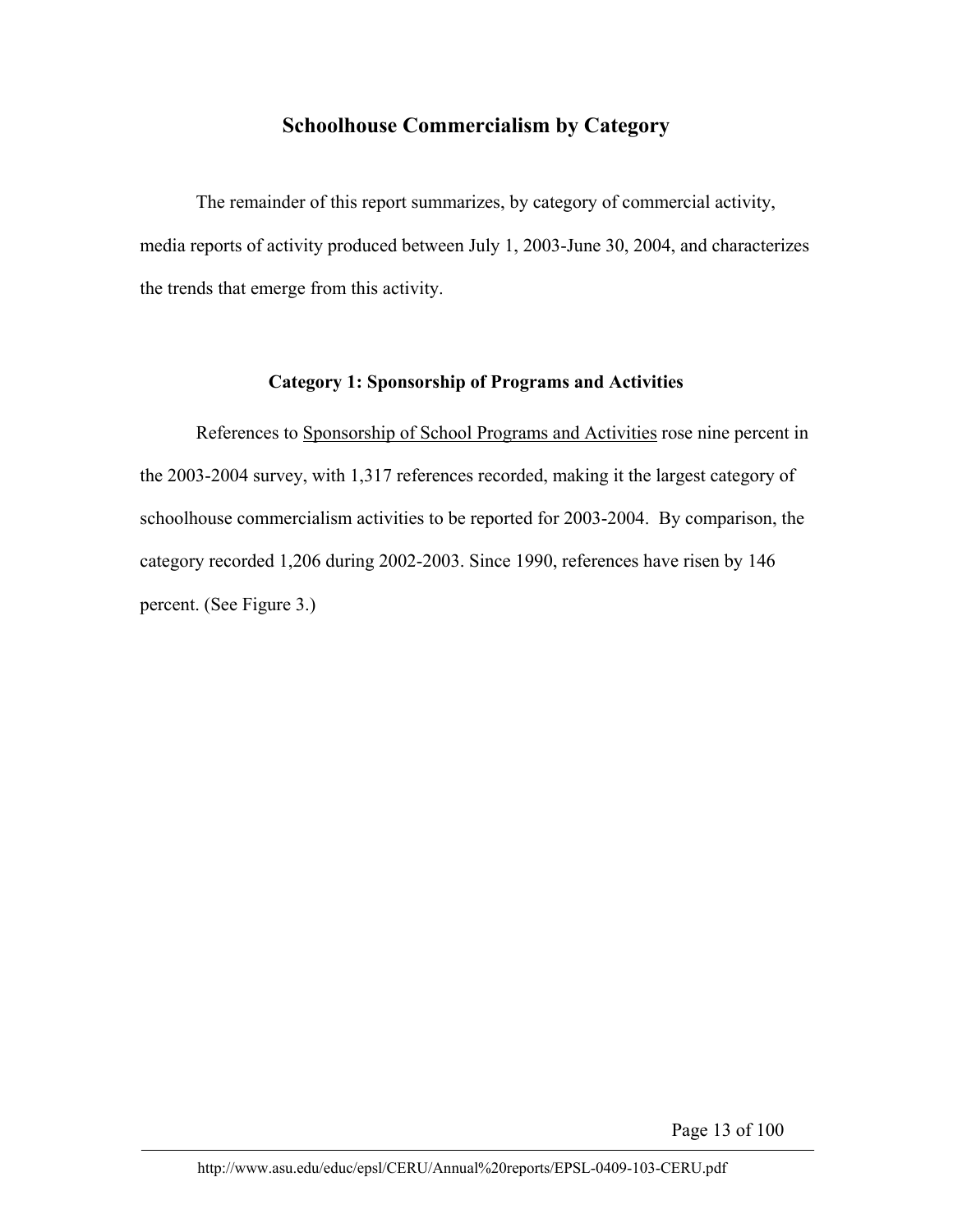

**Figure 3: References to Sponsorship, 1990-2004, By Year and Type of Press** 

Page 14 of 100 Sponsorship of Programs and Activities remains the most traditional form of corporate-school interaction. Many of the sponsorship references amounted to routine news briefs like the one that announced an upcoming golf tournament to benefit Lemon Bay High School Band Boosters in Sarasota, Florida.<sup>43</sup> Corporate sponsors are among the long-standing funders of scholarships awarded through the nearly 50-year-old National Merit Scholarship Program.<sup>44</sup> Corporations also fund scholarships, whether for employees' children or open to competition from the community at large. Coca-Cola, for instance, which along with other soft-drink makers has been a subject of scrutiny for its marketing in schools, awards college scholarships of up to  $$20,000$  per student.<sup>45</sup>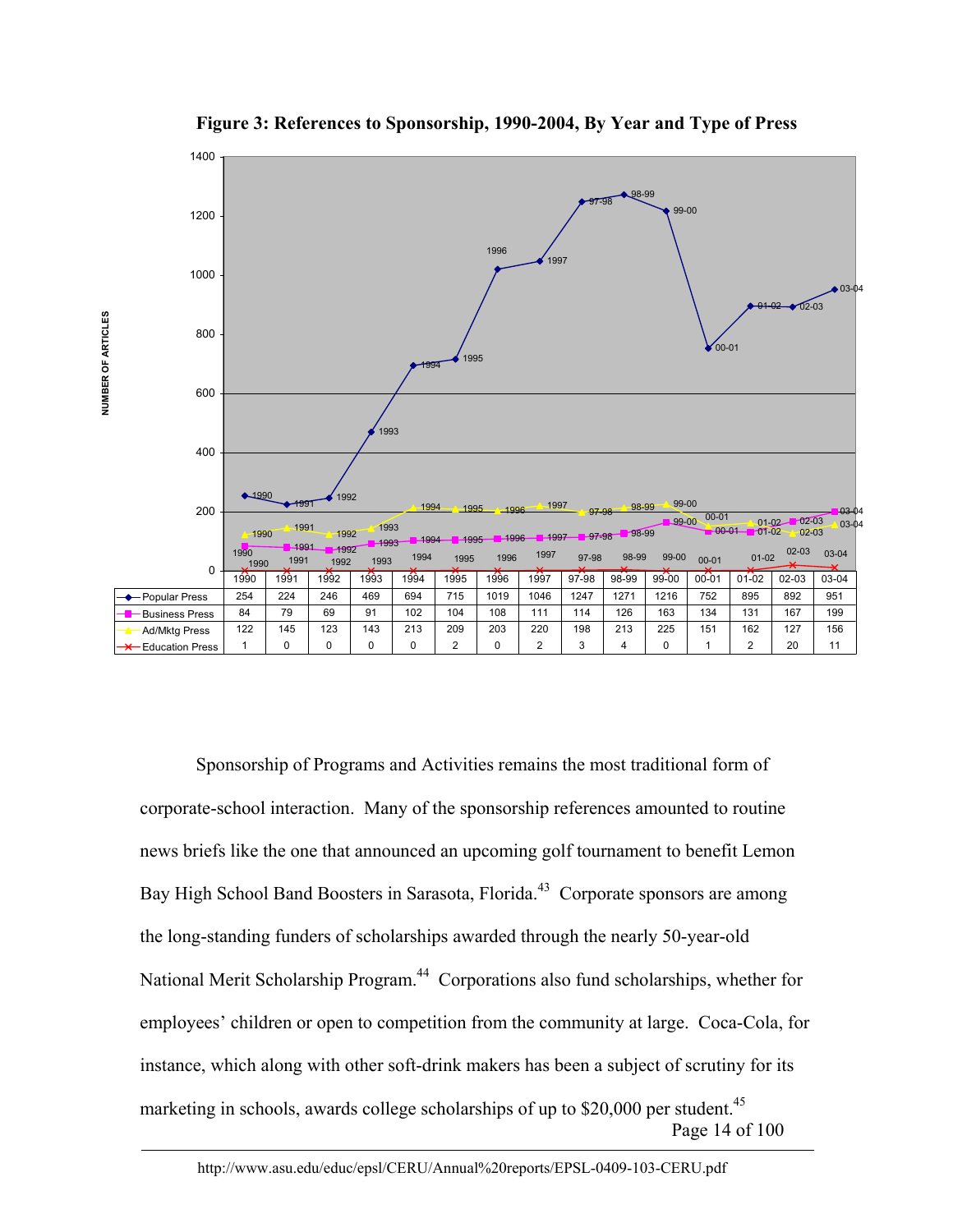Corporations also sponsor a wide range of fund-raising programs: a golf tournament in Florida to raise funds for a local school football team,<sup>46</sup> a McDonald'saffiliated Latin rock tour with proceeds going to fund college scholarships for high school seniors,<sup>47</sup> and a variety of academic competitions, such as the Invention Convention in central Ohio.<sup>48</sup>

#### Serving Commercial Ends

While typically depicted as altruistic acts of "giving back to the community," sponsorship programs often serve the donors' commercial purposes. In Austin, Texas, for instance, Ford Motor Co., seeking to make inroads among Spanish-speaking consumers, has sponsored a scholarship for Hispanic students and donated Spanishlanguage books to elementary schools.<sup>49</sup>

Canon Inc., a manufacturer of computer printers, photocopiers, and cameras, has sponsored an annual "Envirothon" in which high school students compete by making presentations on environmental protection issues. The company's sponsorship appears, among other things, aimed at bolstering its reputation as an "energy efficient" and conservation-oriented manufacturer dedicated to "the protection of endangered species and environmental education."<sup>50</sup>

Corporations donate all manner of goods to students and schools—often products the companies make and for which they hope to build brand loyalty. For example, Targus Inc., a maker of carrying cases for notebook computers, donated 150 of the company's backpacks to City Prep, a Bronx, New York, program that helps prepare lowincome  $6<sup>th</sup>$  and  $7<sup>th</sup>$ -grade students for selective high schools.<sup>51</sup>

Page 15 of 100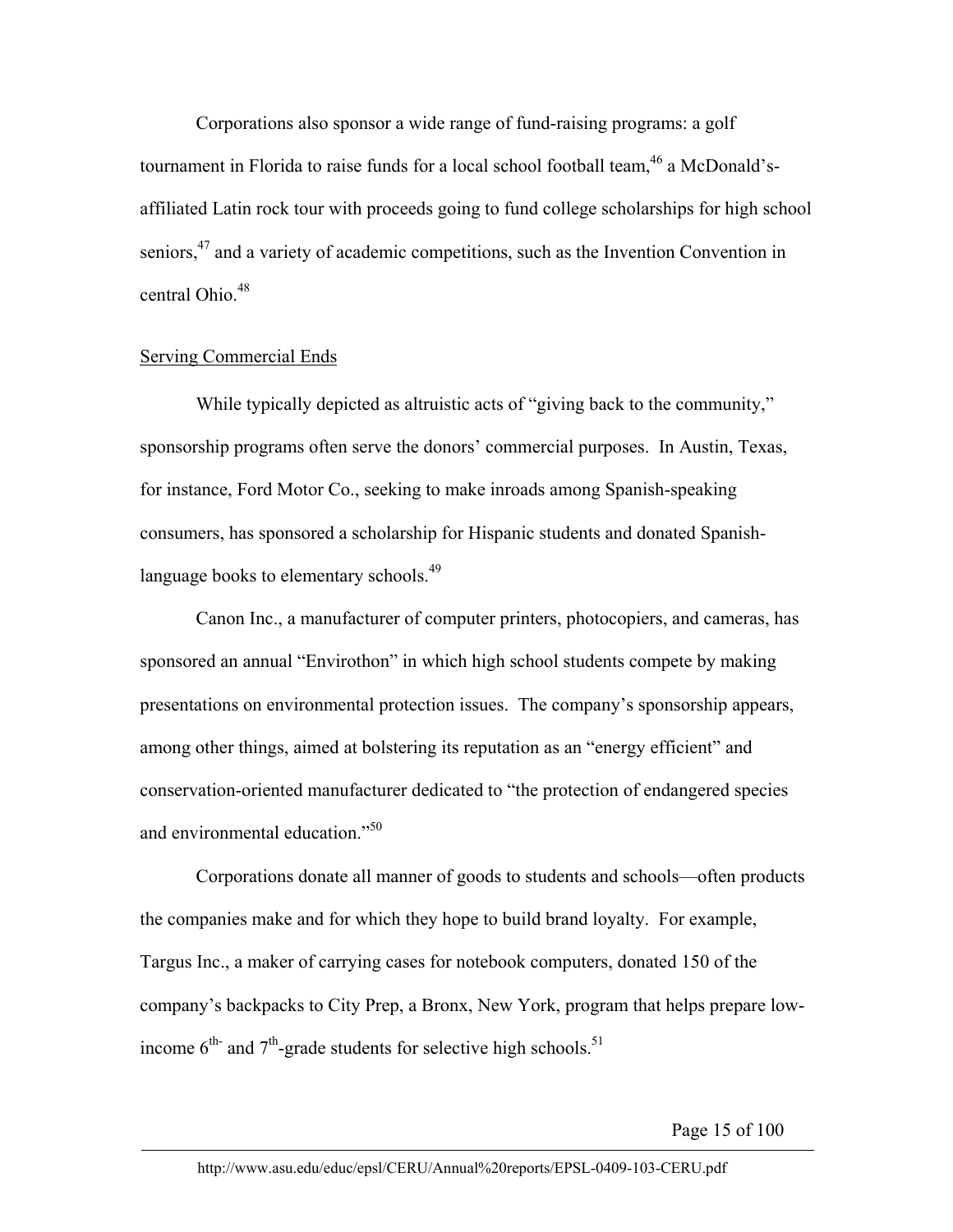A more unusual form of corporate sponsorship is taking place in Denver,

Colorado. There, an Ohio-based company is redeveloping Stapleton Airport, the city's decommissioned airport, into a planned community that targets mixed-income residents. The company donated land for five new schools and \$500,000 for labs at a charter high school. It also agreed to finance the construction of two of the new schools—steps arguably needed to make its development more attractive to prospective homebuyers.<sup>52</sup>

#### What's in it for Business

A report in the *Puget Sound Business Journal* on Tully's Coffee Corp., a chain of cafes, makes clear that corporate sponsorship isn't just altruistic. Managers "are...creating community events to promote Tully's," the article says, and goes on to recount that one has become active on a local elementary school board, donating products used to raise \$140,000 for the school. "The manager then invited the school's teachers and students to a 'free ice cream Friday' promotion to receive free cones."<sup>53</sup>

The value of corporate sponsorship to the corporation is also illustrated by the remarks of Terry Kinder, an executive for Giant Cement Holding Co., in an interview with a trade publication. Giant Cement sponsors "Charleston's Promise," an in-school program in that South Carolina city that included mentoring, workshops, parental involvement efforts, career-planning, and children's visits to the company's quarry. Such community relations efforts, Kinder noted, helped ease concerns about the company's foreign ownership during public permit hearings for a plant expansion.<sup>54</sup>

Page 16 of 100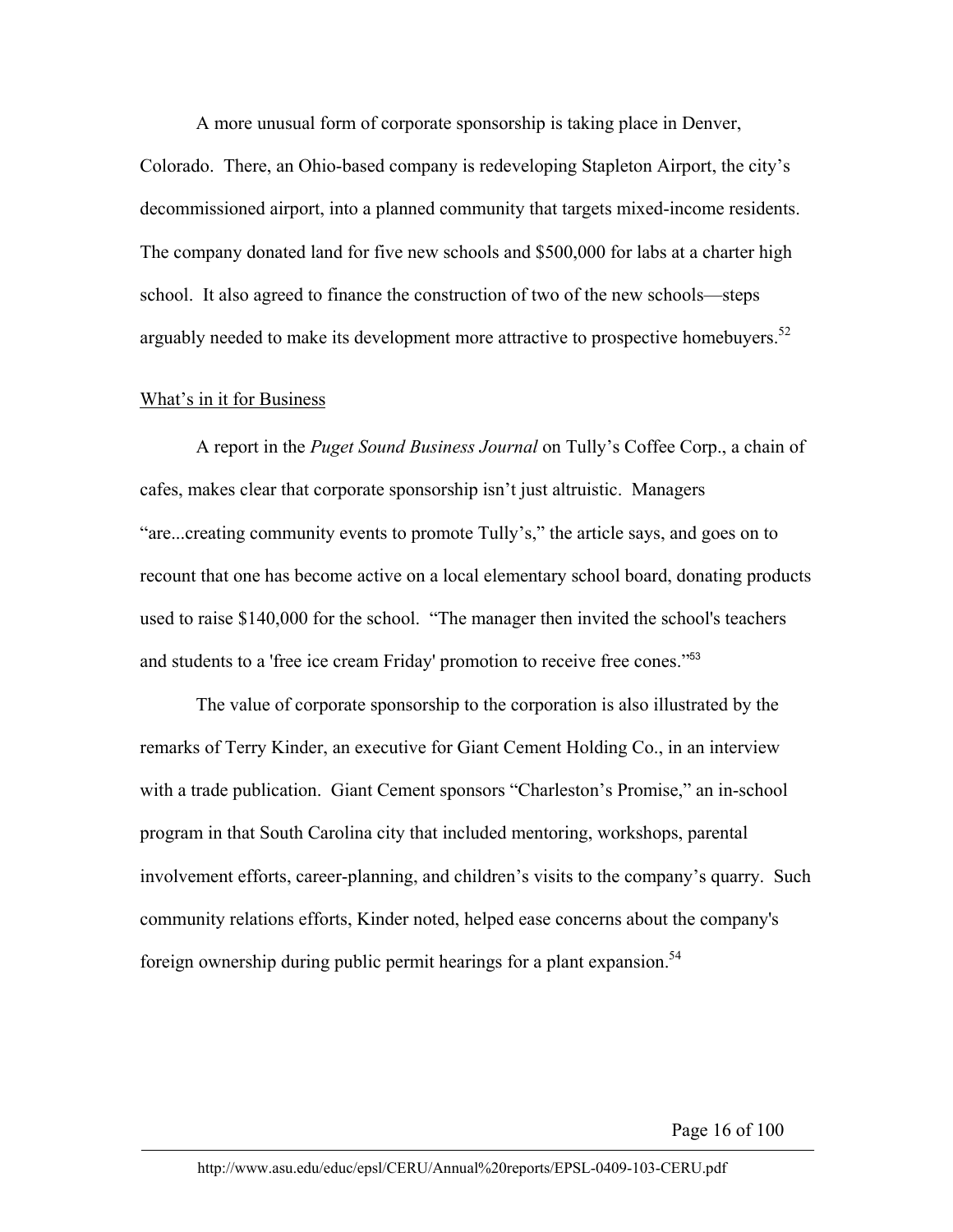#### **Category 2: Exclusive Agreements**

Exclusive Agreements give corporate marketers exclusive rights to sell a product or service on school or district grounds and to exclude the products of competitors. References to such agreements in 2003-2004 more than doubled compared with 2002- 2003, with 560 references recorded compared with 252, a 122 percent year-to-year increase. Since 1990, references to exclusive agreements have risen by 858 percent.



**Figure 4: References to Exclusive Agreements, 1990-2004, By Year and Type of Press**

Although our study does not attempt to code for individual content, one media trend is immediately clear: The 12 months beginning with July 2003 saw the news media all over the country wake up to the controversy over soda and junk food in school

Page 17 of 100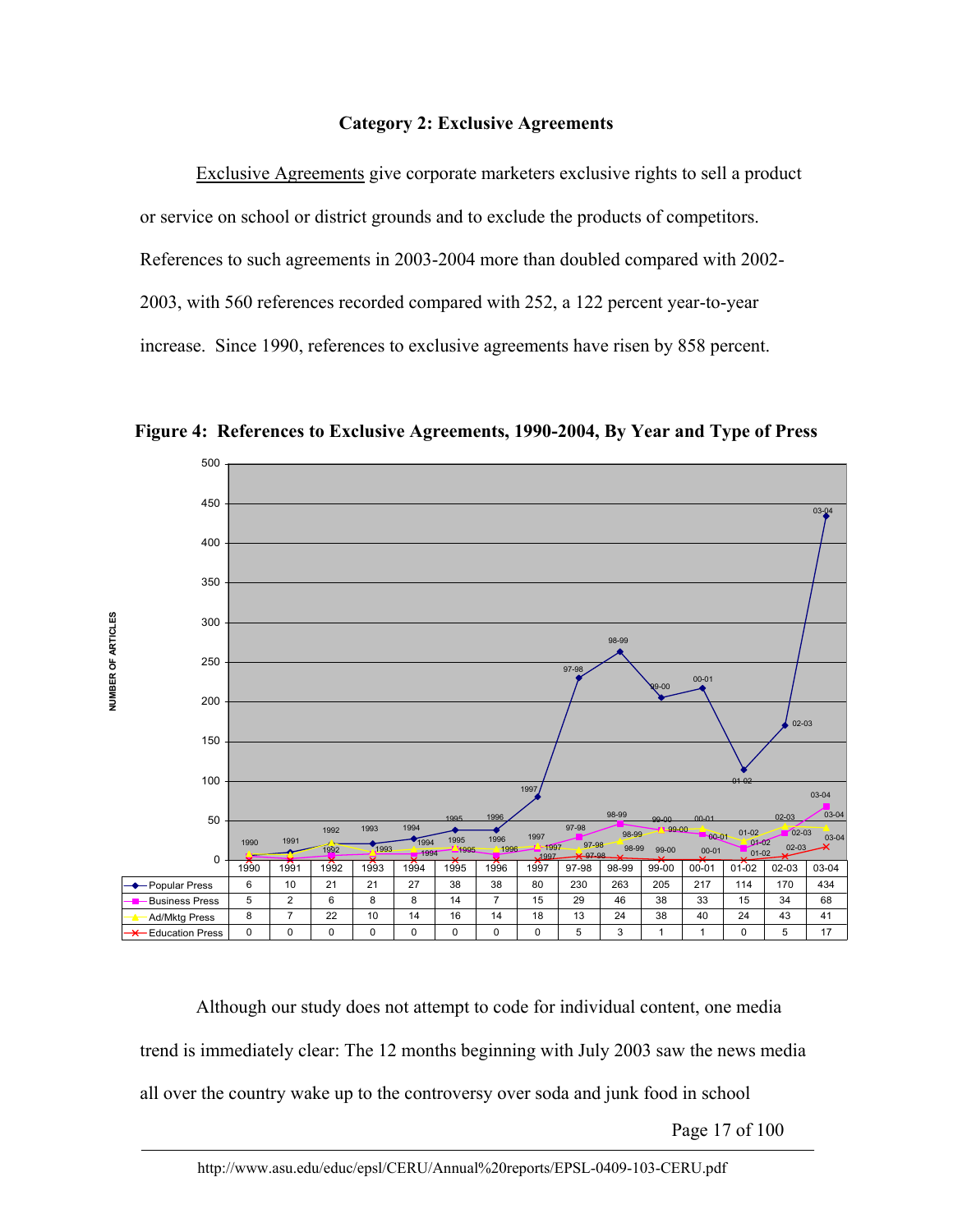vending machines. Many of the references accounting for the upsurge in exclusiveagreements references were newspaper feature stories exploring the controversy over soda sales agreements in school, which was typically pitted as a battle between profits for the school and children's health, particularly in the face of rising rates of childhood obesity. Such accounts often were tied to the introduction of legislation or policies at the state or school district levels seeking to restrict soda and junk foods, and the legislative wrangling over such bills became another recurring theme.<sup>55</sup>

At the same time, some references recorded—whether in brief, without discussion, or in detail, replete with controversy—the enactment of exclusive agreements. For example, in Tarrant County, Texas, Carroll school district trustees signed deals putting Chick-fil-A and Little Caesars Pizza products on campuses and at stadium events, for \$603,000 in sponsorship rights and sales profits for one year.<sup>56</sup> Another example, a twist on the familiar practice of "product placement" (when filmmakers negotiate deals with marketers to use only their products in movies, in return for considerations such as free products or fees) occurred when Tualatin High School in Oregon was used as a movie set. Because of the school district's exclusive contract with Coca-Cola, no one on the premises of the school/set was allowed to have soft drinks from competing marketers<sup>57</sup>

Soft drinks and junk foods are not the only services for which such exclusive agreements exist. Photography firms, for example, sign exclusive agreements with schools in which they require families to use the firm's picture in school yearbooks and in return provide yearbook publication services. A bill that would have reined in that practice in Connecticut died in the state legislature in 2004.<sup>58</sup>

Page 18 of 100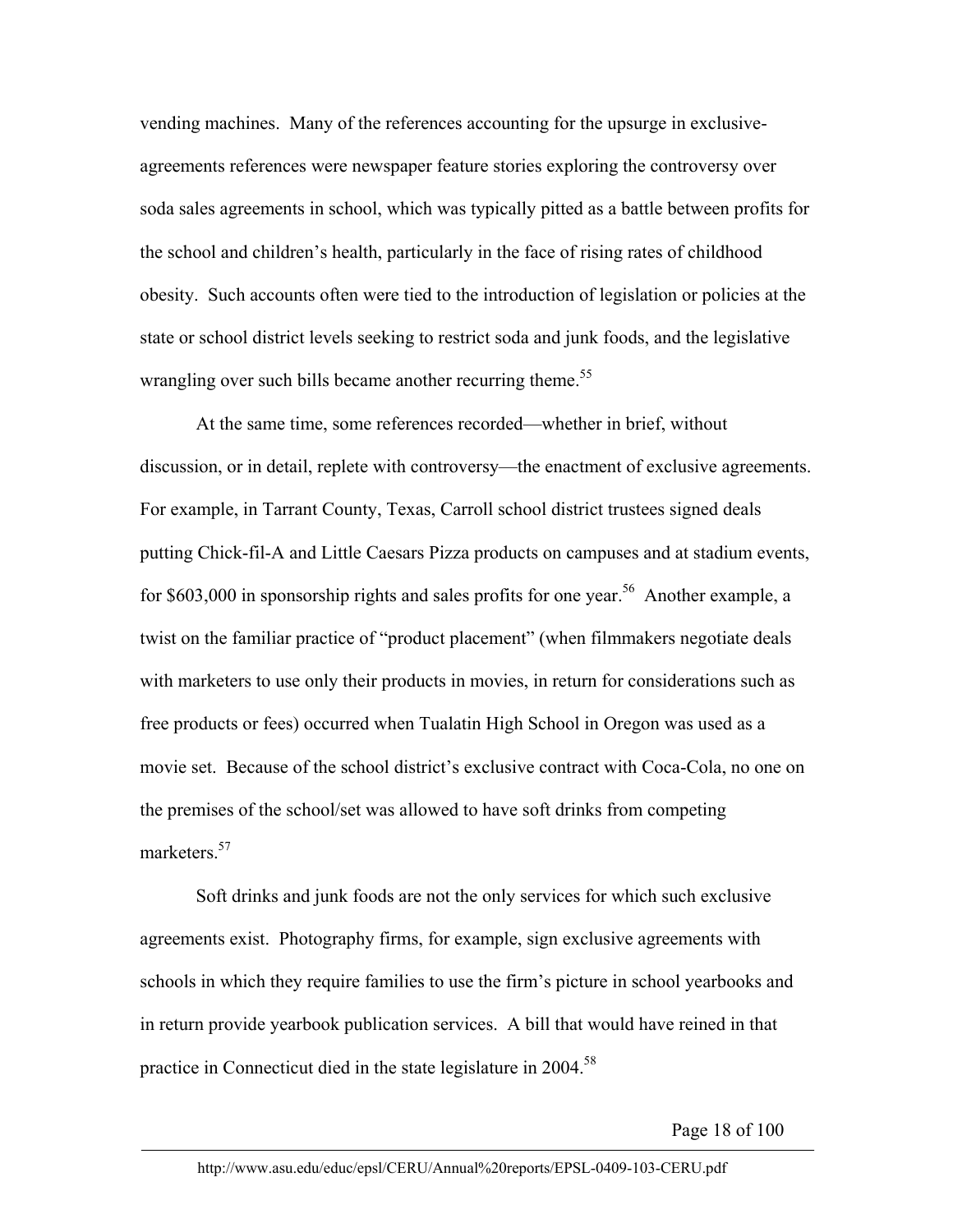## Trading Health for \$50 Million

But the lion's share of such agreements revolved around food and beverages. What is certainly one of the largest such contracts—if not the largest—was signed in 2003 at the Hillsborough County (FL) school district: a \$50-million, 12-year pact with Pepsi Bottling Group, ensuring that vending machines in the county's 62 middle and high schools would sell only Pepsi products.<sup>59</sup> "I agree that sodas are not the best thing in the world for you, but we have to find every possible resource to educate our children," a school board member told the *St. Petersburg Times*. Further noting the school's "obligation" to provide healthy food and teach about healthy diets, Candy Olson, a board member, added: "I don't think the schools have the responsibility of being the food police. And I don't think schools should be expected to turn up their noses" at \$4 million annually. $60$ 

Such agreements can act as a sort of conceptual gateway, opening schools up to other forms of commercial involvement. A *Tampa Tribune* editorial writer, advocating that cash-strapped Pasco school district sell naming rights and advertising on buses, observed in support of his proposal: "The district already has a contract with Pepsi for exclusive beverage rights in schools. The door has already been open."<sup>61</sup> By contrast, though, an editorial writer for the competing *St. Petersburg Times* penned a commentary lauding two Pasco County schools for rejecting Pepsi contracts for vending machines that would have operated all day.<sup>62</sup>

## The Threat of Corruption

Page 19 of 100 Exclusive agreements also may offer opportunities for corruption. That was the charge in New York City when Snapple won an exclusive contract to sell beverages in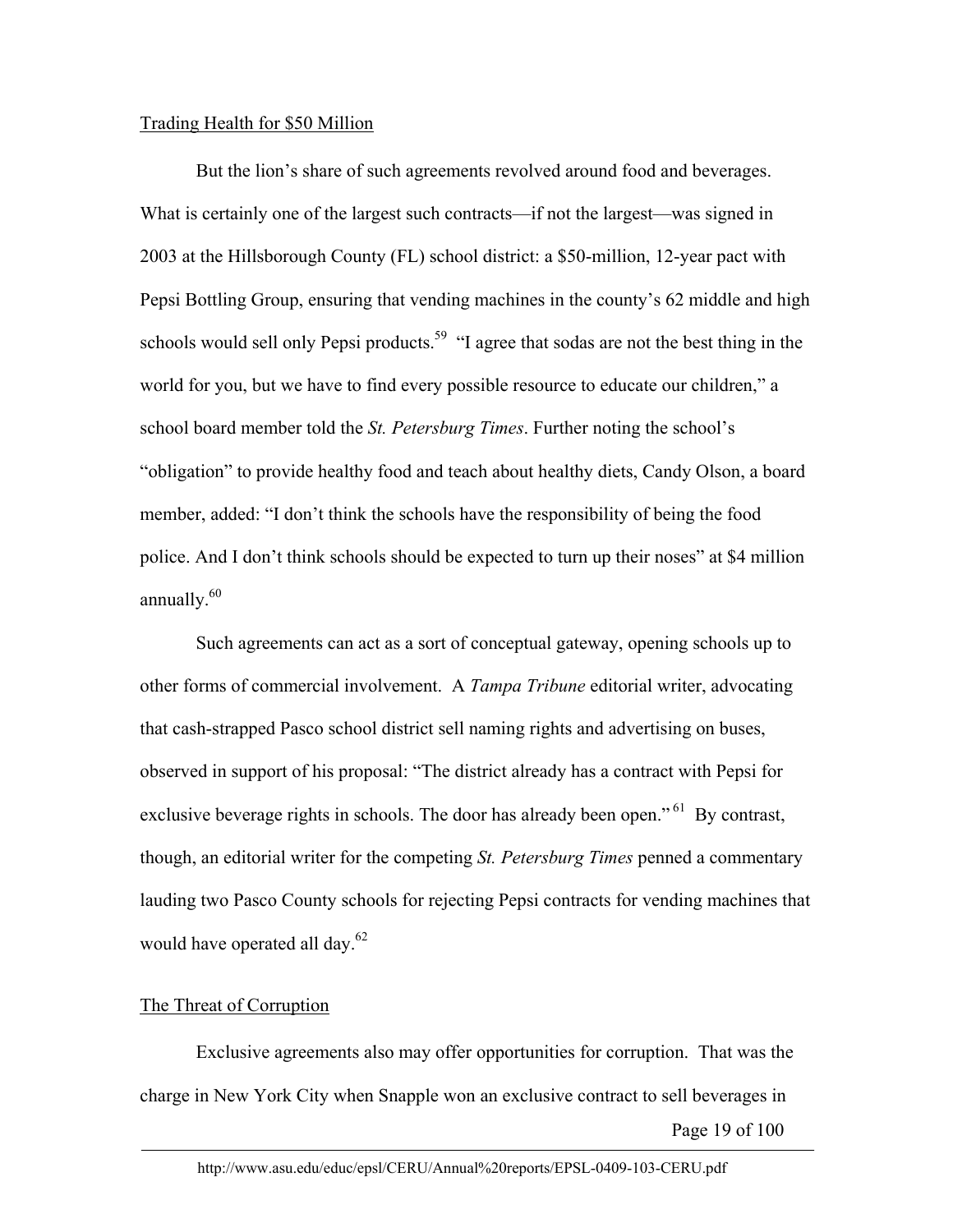city buildings, including schools, in return for \$40 million to the district for athletics and other activities. New York City Controller William Thompson said Snapple was awarded its bid "through a tainted process with a predetermined outcome that was not the best deal for the city of New York."<sup>63</sup> Superintendent Joel Klein denied the accusation.<sup>64</sup> *New York Sun* writer Andrew Wolf related the account of an unidentified elementary school principal who refused to permit a Snapple vending machine in his school's lunchroom, despite pressure from a Snapple representative. A week after he turned away that representative, the principal was confronted with the delivery of two more machines, and claims that there was a signed contract from the school principal—who had done no such thing. A union representative from the Council of Supervisors and Administrators (CSA) told the *Sun* that "this encounter was not unique," Wolf wrote. He quoted CSA spokesperson Richard Relkin: "Not all principals know that they can say no to Snapple. And there are those who know that they can say no, but are too intimidated to do so." Wolf said the anonymous principal pointed out that in a school such as his, where most children were on the free lunch program and already were provided with milk or juice, outside products posed several problems: pressure to spend money "that some of their parents can't really afford to give them," conflicts over money brought to school, and the likelihood of too much sugar even in purportedly healthful drinks. $65$ 

In Connecticut, meanwhile, state Attorney General Richard Blumenthal opened an investigation of the state's Board of Education and Services for the Blind (BESB) and its contract with Coke, amid allegations that the agency was being shortchanged under its agreement and yet administrators were ignoring the problem. BESB officials insisted that there was "no substance" to the allegations.<sup>66</sup>

Page 20 of 100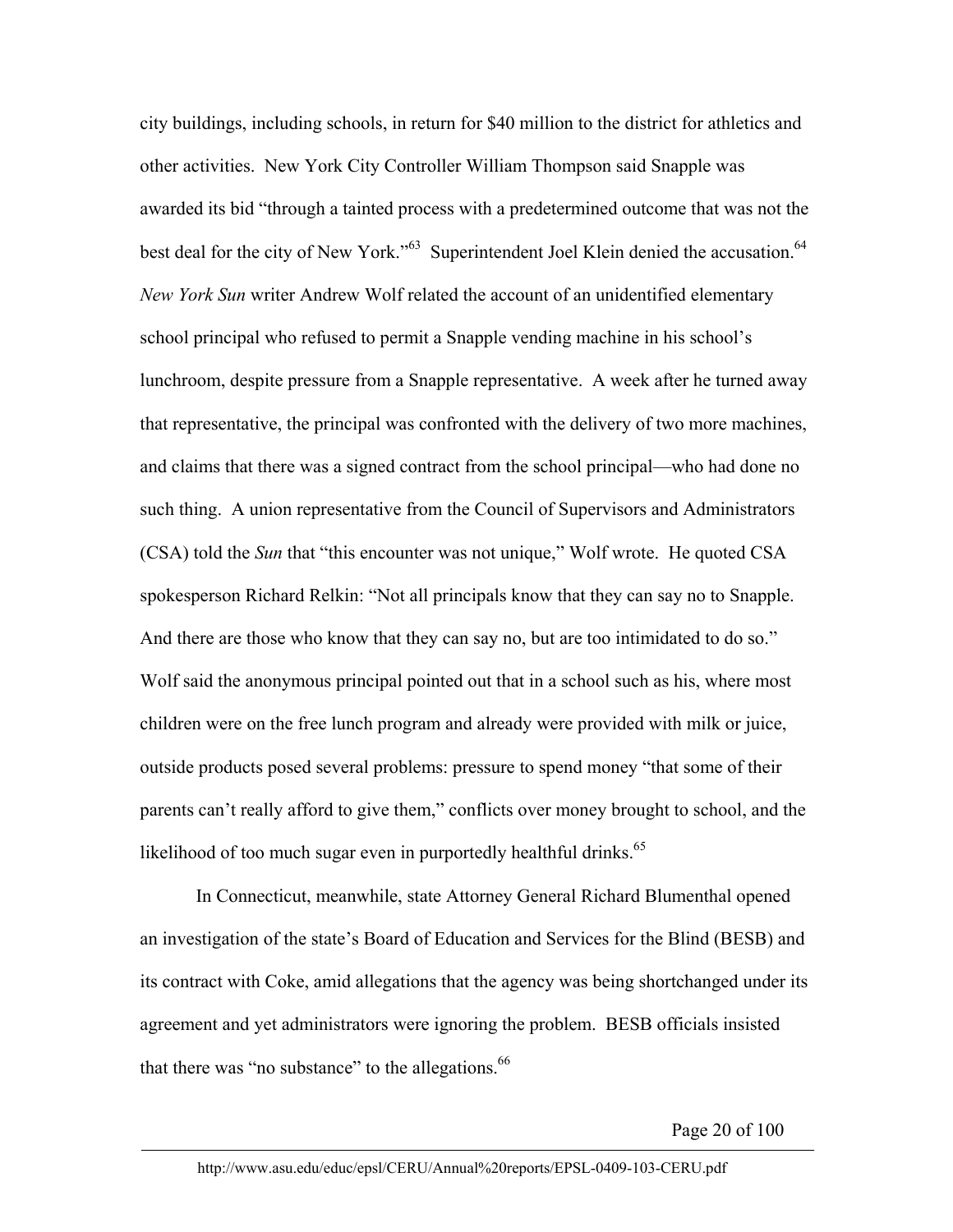### Resistance Grows

A growing number of schools, school boards, and communities, however, are reexamining soda contracts in light of growing concern about childhood obesity. The American Academy of Pediatrics in January 2004 issued a statement declaring that soft drinks did not belong in schools and calling for pediatricians to take up the fight to remove them.<sup>67</sup>

Local and statewide bans on soft-drink sales in schools increased in popularity. As many as 15 states introduced legislation restricting school vending machine sales, and individual school districts began taking action as well.<sup>68</sup> On the other hand, in some states, the trend was reversed: Florida, for example, had issued guidelines barring the sale of soda in schools until one hour after the last lunch period of the day. In 2003, the state changed its rules to permit soda sales all day if non-carbonated fruit juices also were available.<sup>69</sup>

In Lake County, Florida, near Orlando, the school board voted in December 2003 to limit vending machine sales to water, juice, and sports drinks—and gave up a \$5 million, 10-year contract with Pepsi as well; members cited nutritional concerns.<sup>70</sup> Meanwhile, in the Hillsborough district (the one with the \$50-million deal), Principal Tom Rao dismissed as "a reactionary thing" a state bill to ban carbonated drinks and others high in sugar from school vending machines.<sup>71</sup>

Philadelphia public schools banned selling soda in an action initiated by schools chief executive Paul G. Vallas, unhappy because of poor nutrition and increasing childhood obesity.<sup>72</sup> The district followed through in early 2004, with the School Reform Commission voting 3-2 to permit only 100 percent juice drinks; drinking water without

Page 21 of 100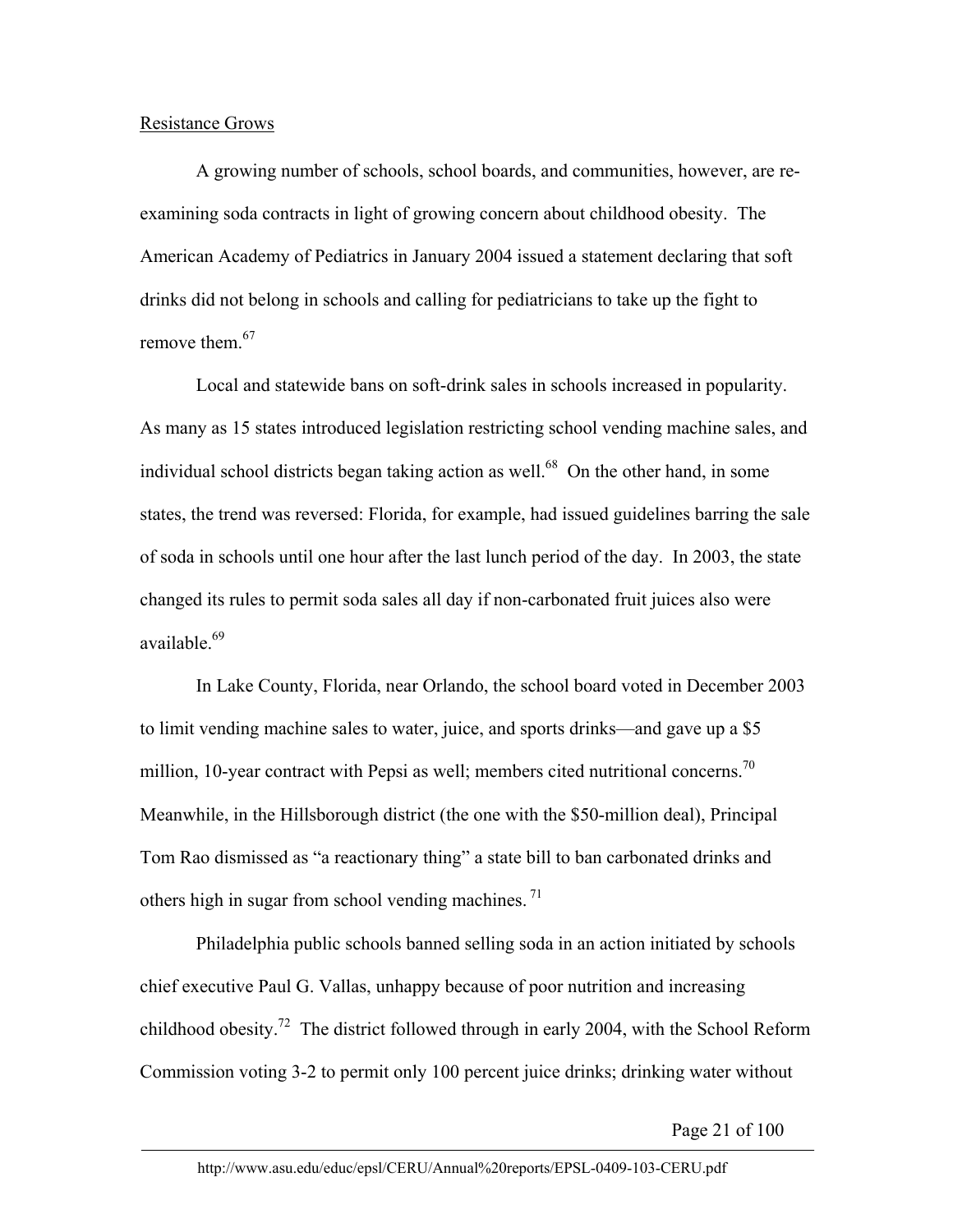sweeteners, flavors, or colors; and milk and milk-flavored drinks.<sup>73</sup> In doing so, the district was following a trend evident throughout suburban Philadelphia's school districts<sup>74</sup>

Aldermen in Chicago introduced a resolution urging that school district to limit "the sale of minimally nutritious food and beverages,"75 and the Chicago Public Schools subsequently banned soda and junk food from vending machine on orders from CEO Arne Duncan.<sup>76</sup> The DeKalb County (GA) school board barred schools from selling soft drinks, candy, and other items during the school day.<sup>77</sup> The Austin, Texas, school district approved a district-wide ban on sodas and junk food in vending machines, although under US Department of Agriculture rules, chocolate bars, chips, and sugar-laden pastries were still permitted, along with more healthful snacks such as canned tuna, trail mix, and baked potato chips.<sup>78</sup>

South Carolina's state Senate Education Committee considered a bill that would bar junk food from schools that did not comply with dietary requirements of the National School Lunch Act. The legislation would eliminate vending machines, fast food, and candy sales of non-nutritive foods high in calories, fat, or sugar and would permit the sale on school premises only of 100 percent fruit juices and water, low-fat milk, and other more nutritious offerings.<sup>79</sup> Under the Competitive Foods Policy of neighboring North Carolina, schools were ordered not to sell "competitive foods"—that is, foods competing with lunchroom offerings—in or within 35 feet of school lunchrooms, unless profits funded school lunch programs; only high schools were permitted to sell sodas, and there not during lunch periods; and foods of minimal nutritional value were barred from a la carte lines.<sup>80</sup> California's legislature passed and then-Governor Gray Davis signed the

Page 22 of 100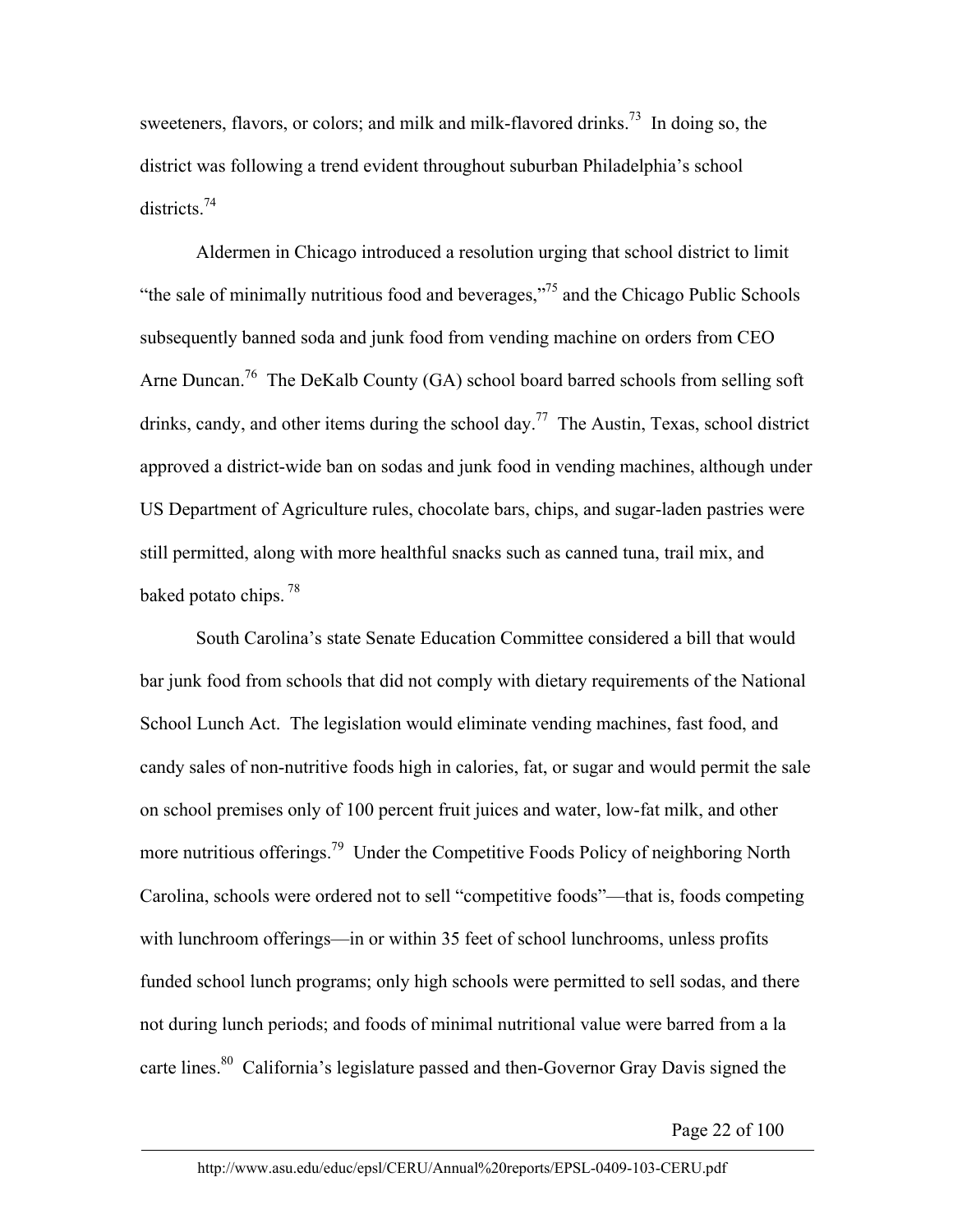California Childhood Obesity Prevention Act, taking effect July 1, 2004. The act restricted junk food and candy sales in schools.<sup>81</sup> It limited elementary schools to selling water, milk, or 100 percent fruit juice and middle schools to selling water, milk, fruit drinks with at least 50 percent juice and no added sugar, and sports drinks such as Gatorade.<sup>82</sup> A bill passed the New York Assembly June 1, 2004, banning candy and soda from school vending machines, and was sent to the state Senate, which had not acted on it by mid-July. $83$ 

#### Vending Machines Cost Schools

In Texas, the state Agricultural Commissioner, Susan Combs, conducted a fourmonth study of school vending machines and concluded they cost schools' food services \$60 million in sales annually. Combs sought open records information on school district vending contracts, and reported that 52 percent of the districts that responded had exclusive food and drink vending contracts.<sup>84</sup> The department also issued a statement calling on elementary schools to "prevent students from accessing FMNVs [Foods of Minimal Nutritional Value] on school premises. Such food and beverages may not be sold or given away on school premises...during the school day.<sup>85</sup>

In West Virginia, a study by the state Education Department's Office of Child Nutrition found that a state law requiring soda and snack machines to be turned off during breakfast and lunch periods "is seldom enforced." The report recommended that the state school board require counties, not schools, to approve and sign beverage contracts and review them to ensure aggressive monitoring. The report also recommended that more healthful alternatives to soft drinks, such as milk, juice, and water, be made available at competitive prices.<sup>86</sup> On the heels of the report, a candidate

Page 23 of 100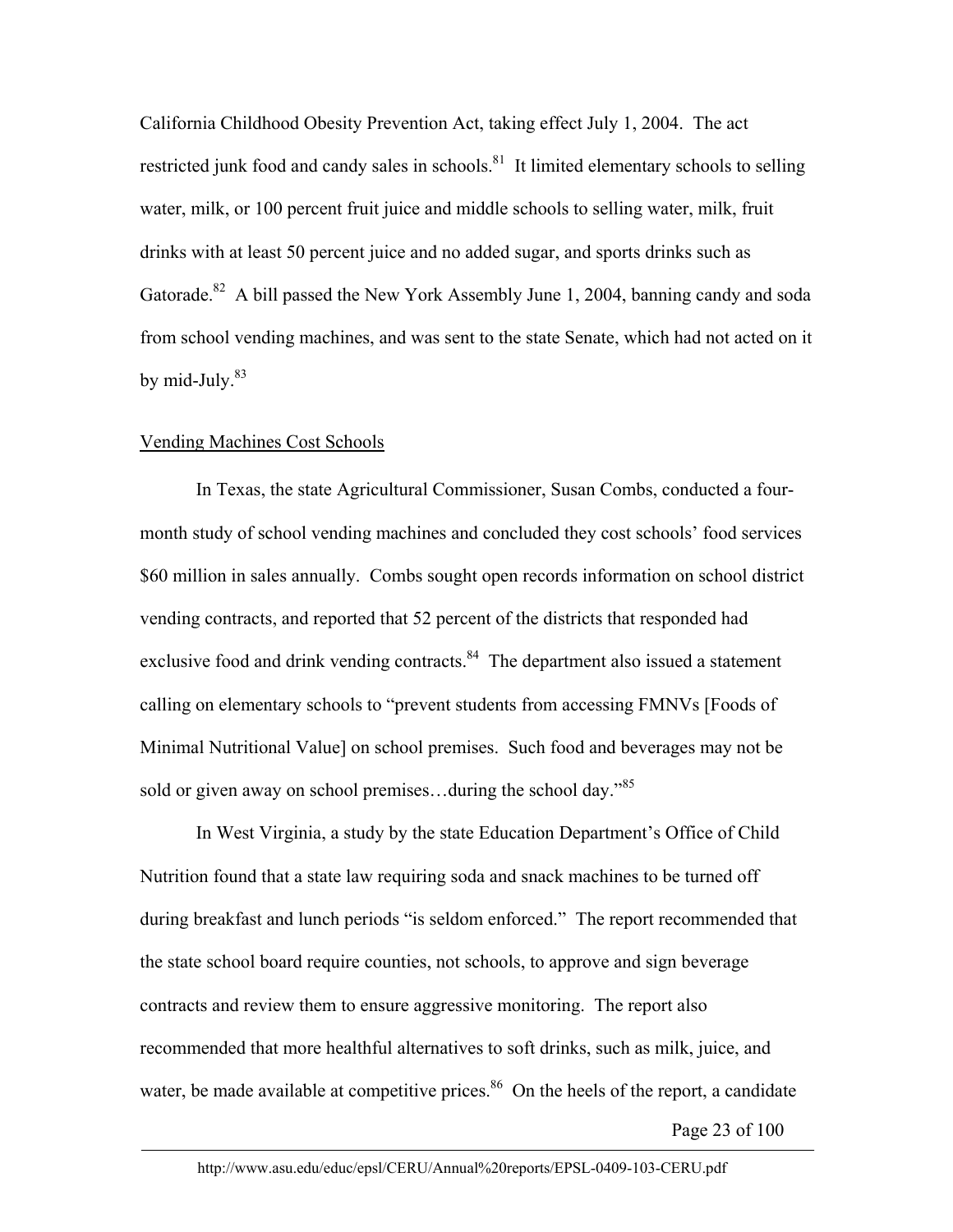for governor in the state vowed that if elected, he would remove junk food from schools.<sup>87</sup>

When Central York School District considered whether to sign an exclusive deal with Pepsi or Coke, the district's athletic director saw as "the only downside" the fact that the district would be able to deal with only one company. School board members, however, took note of rising obesity concerns as well as efforts elsewhere to remove soda machines.<sup>88</sup>

#### More Healthful Alternatives

In the face of some claims that more healthful options to soda and candy do not sell, the Utah Health Department and University of Utah found that when more nutritious options were offered in vending machines at three Utah middle schools, they "sold fairly well against the candy and soft drink machines.<sup>89</sup> In Rosemont High School in Minnesota, however, administrators reported that when soda vending machines were replaced with fruit juice and water machines, monthly revenue dropped by 10 percent to 15 percent. $90$ 

St. Paul, Minnesota, schools implemented a rule requiring 75 percent of beverage and snack vending machine slots be taken up with healthful drinks and snacks.<sup>91</sup> These sound for the most part like positive developments. At times, however, more healthful options give school districts political cover for not rejecting less healthful ones. In Georgia, the Cherokee County school board rejected a plan that would have limited the sale of soft drinks by permitting them only in the gymnasium or cafeteria areas. In deciding not to change its current policy, which permitted sweet drinks and fatty foods, the district's superintendent, Frank Petruzielo, said the board reasoned it was enough that

Page 24 of 100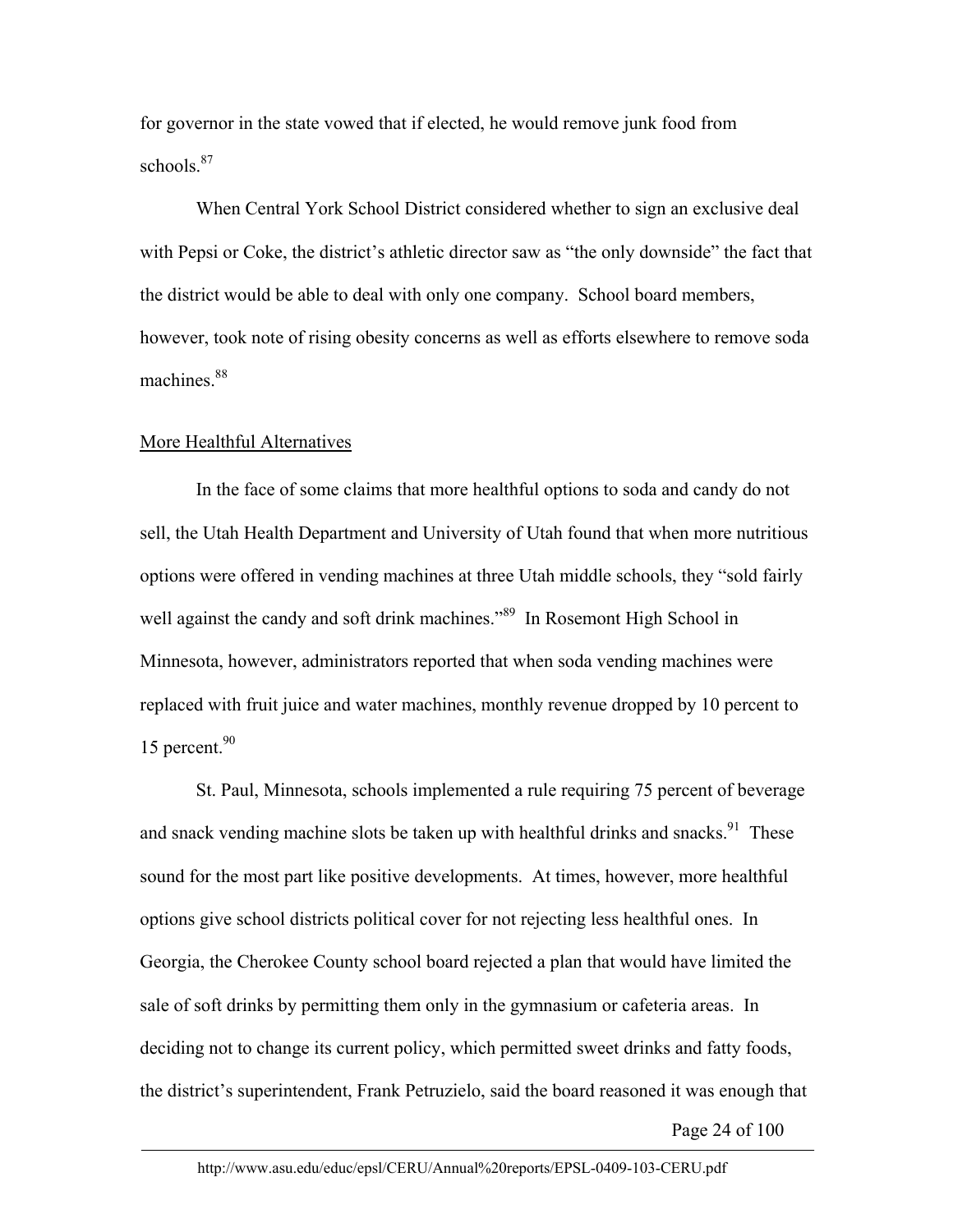vending machines already offered more nutritious products such as low-fat pretzels, fruit leather snacks, and trail mix.

In addition to sparking criticism from health authorities, exclusive drink contracts from time to time draw opposition from competing businesses. A Syracuse, New York, based maker of sports drinks, Larry Alibrandi, is suing the Fulton, New York, school district, alleging that its 10-year, \$500,000 contract with Coke circumvents a competitive bidding process that he had won to sell Z'lektra sports drinks in area schools; his agreement was voided as a result of the Coke deal. $^{92}$ 

School districts often resist giving up the contracts, fearing the loss of funds will further hamper their operations, and sometimes join campaigns to turn back bans on soda in schools. "[S]imply banning soft drinks will have little impact on the problem" of obesity, the executive director of the National Association of State Boards of Education complained in a letter to the editor of *Education Week* in the fall of 2003, adding later: "We also should not ignore the unintended consequences of restricting schools' freedom to create business partnerships at a time when cuts in school budgets make every dollar count."93

#### Seattle's Halfway Ban

In Seattle, Washington, the school board agreed to limits on an exclusive agreement with Coca-Cola, but stopped short of an outright ban on soft-drink sales<sup>94</sup> in a deal worth about \$390,000 a year.<sup>95</sup> The board required Coke to reserve three slots in each vending machine for water and 100 percent fruit juice, added a clause allowing it to cancel the new five-year agreement, and required that middle school vending machines be turned off until after school each day.<sup>96</sup> The partial measure did not satisfy George

Page 25 of 100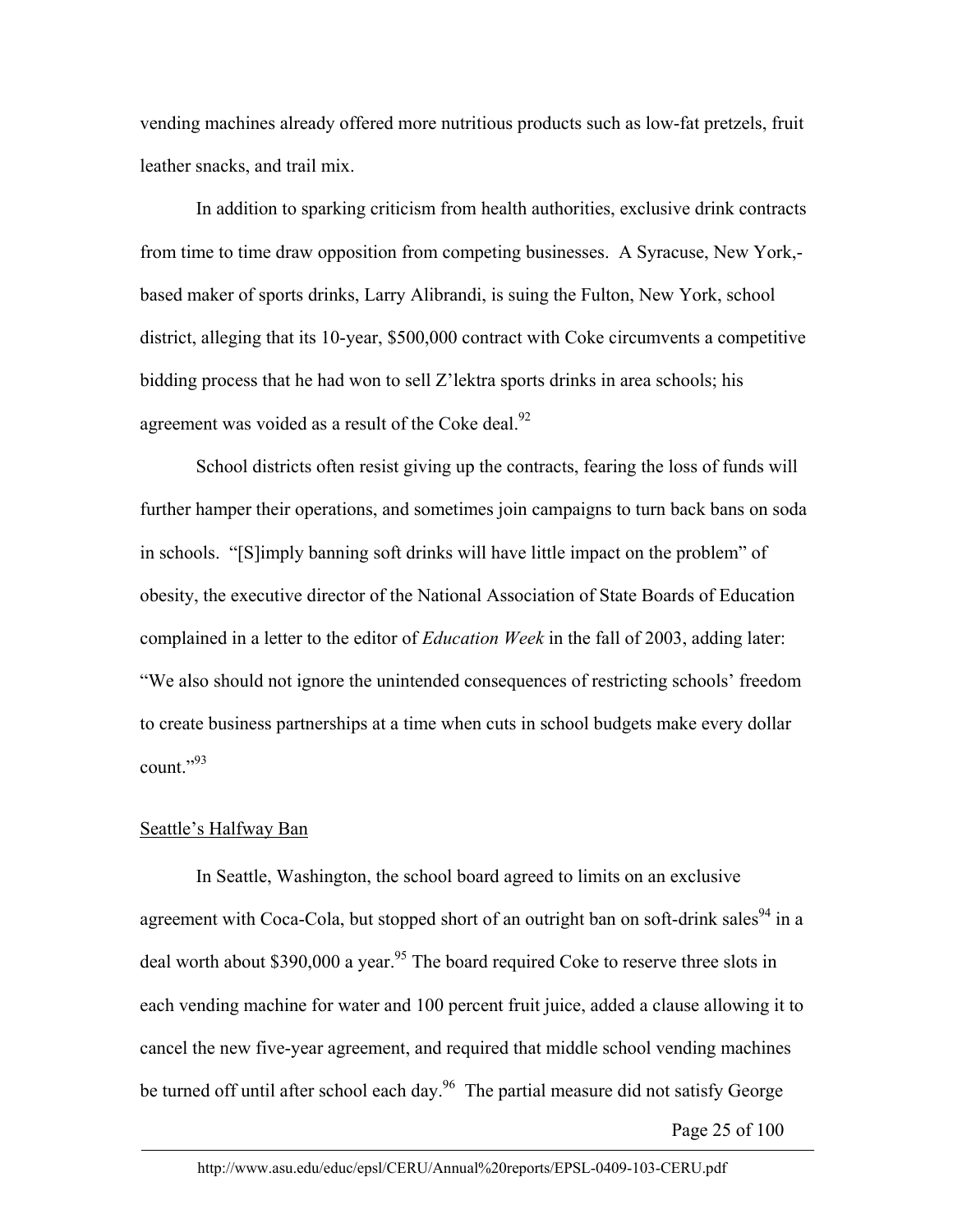Washington University law professor John Banzhaf III, a tobacco lawsuit expert and activist, who said he was interested in aiding any Seattle lawyer who would want to pursue a lawsuit against the district.<sup>97</sup>

Banzhaf, dismissing the three-slot requirement, told an interviewer: "I wonder what proponents of this view would say if someone suggested that the school could also make money by having vending machines in the school which would sell other lawful products like *Playboy*, *Playgirl*, and *Hustler* magazines? Would that proposal be acceptable if three slots were reserved for *Time*, *Newsweek*, and *US News*?"98 Seattle attorney Dwight Van Winkle says a lawsuit would be grounded in the premise that "I don't think the School Board has any authority to be offering children up for sale to Coca-Cola." <sup>99</sup> The lawsuit threat did not deter the board, which renewed the contract.<sup>100</sup>

#### School Boards and Students Side with Marketers

A study in the *Journal of School Health* published in February 2004 zeroed in on the internal contradictions in the thinking of school board members. On the one hand, board members responding to an attitude survey spoke in support of "providing healthy food options, establishing minimum nutrition standards for fast foods, and limiting and monitoring food and soda advertisements in their districts."<sup>101</sup> At the same time, however, "of those who knew they had an exclusive beverage vendor contract, just 31 percent did not agree with awarding such a contract, and 26 percent wholly supported it," the researchers wrote. "Thus, many board members remain uncommitted on this issue, presumably either from lack of familiarity with the issue, or lack of priority where it is concerned."<sup>102</sup>

Page 26 of 100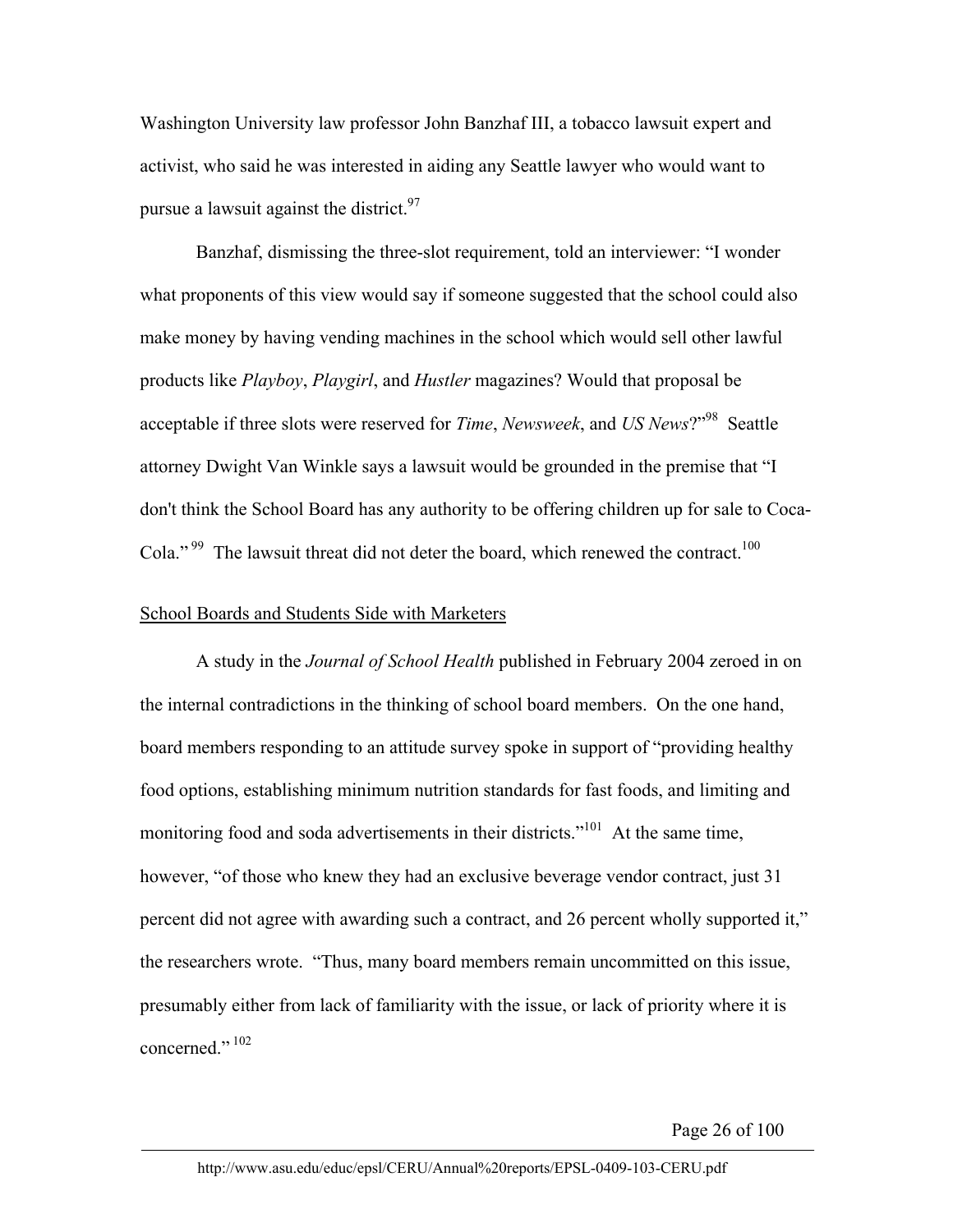Students sometimes fight for their right to soda pop. Caleb Powers, a Free State High School student in Lawrence, Kentucky, complained at a school board meeting where elimination of soda sales was being considered, "It's not really the board's place to come in and say, 'You can't have this.'"103 The board deferred a decision, initially, but ultimately, spurred on by hopes of gaining \$1 million to \$3 million a year,  $104$  decided to seek bids on an exclusive contract, albeit one with limitations on hours and offering juices, waters, and other drinks besides soda.<sup>105</sup> The soda ban in Austin, Texas, prompted high school senior Greg Lesson, who drank a Sprite a day, to complain about students' lack of choice: "Would they rather us be upset and drink healthy or drink sodas and be happy?" $106$ 

For its part, Coke responded with new "model guidelines" that ended the use of the soft drink maker's logos on textbooks and curriculum materials and vowed to provide water, juices, and other drinks along with sodas where it sold soft drinks in schools.<sup>107</sup> "The company and its bottlers are fighting to keep their presence in schools, amid criticism that soft drinks contribute to obesity among young people," observed the *Atlanta Journal-Constitution*. 108 Centerville, Ohio, pediatrician and school board member David Roer, whose school district has banned all soft drinks and replaced them in vending machines with water, milk, and juice, responded that the guidelines were "a good start from Coke but the ultimate goal would be to get rid of carbonated beverages and provide more nutritious products."<sup>109</sup>

## Rivals Join the Game

 While soda purveyors fight to retain their access to student consumers, and school administrators fear the loss of revenues, other marketers have found an opportunity. Roy

Page 27 of 100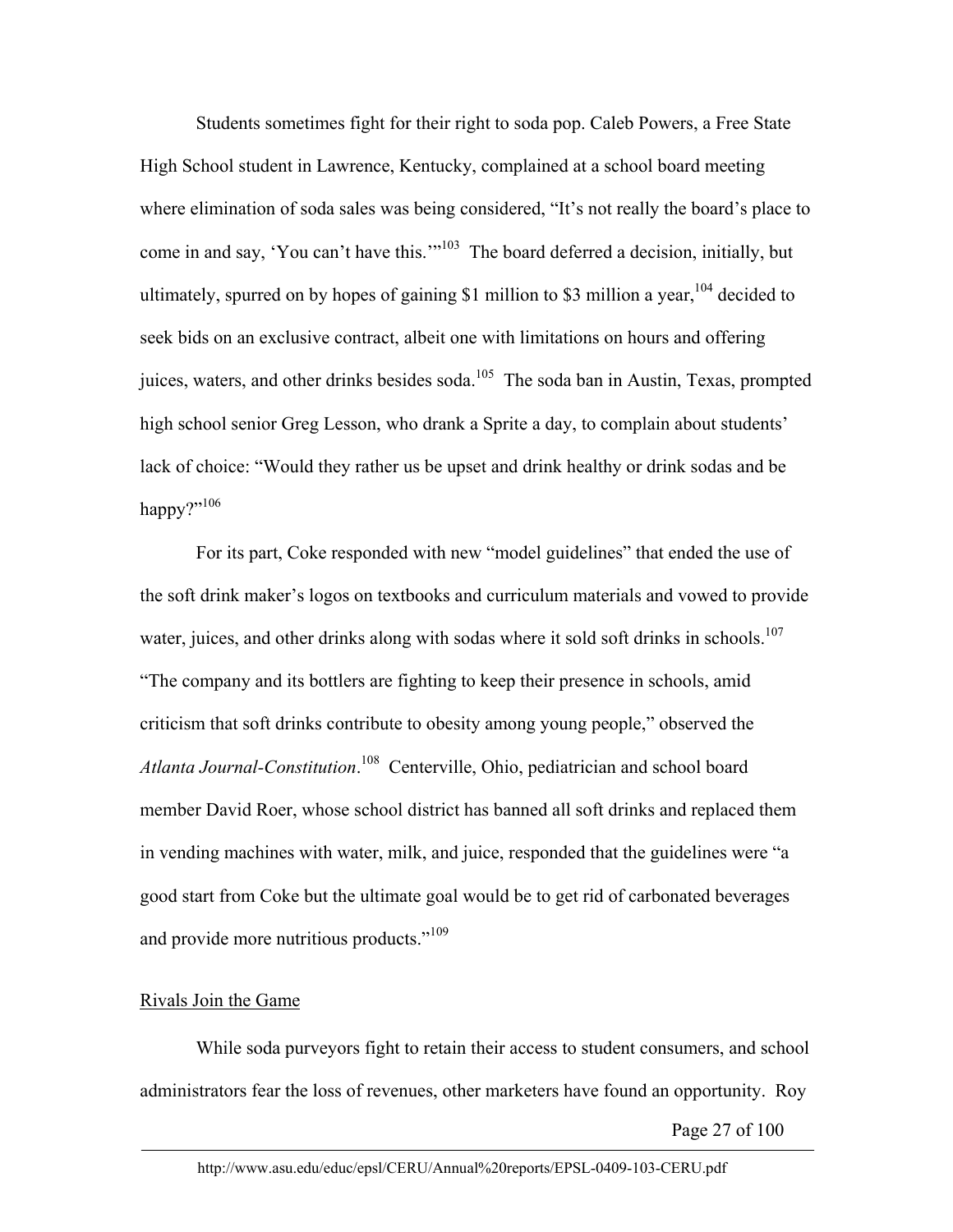Warren, the chief executive officer of Bravo Foods International Corp., a marketer of dairy products through vending machines, told securities analysts in a conference call August 12, 2003, that the company saw "new opportunities to diversify" as school districts began phasing out soft drinks "and looking for more nutritionally fortified products...<sup>"110</sup> Dairy industry groups offered schools modest rebates (typically \$1,000) per machine) for installing milk vending machines.<sup>111</sup> Switch Beverage Co. of Richmond, Virginia, a maker of carbonated 100 percent fruit juice, persuaded the US Department of Agriculture to declare it permissible in schools during meal times under the USDA's restrictions barring "foods of minimal nutritional value" during school lunches. Switch also has developed contract agreements similar to those of soda companies that reward schools for stocking its products.<sup>112</sup>

#### Andrea Boyes Gets the Last Word

In 2003, the "poster child" for the issue of the negative impact of exclusive agreements was Andrea Boyes, who had planned to sell bottled water at West Salem High School in Oregon to raise funds for her cheerleading squad but was forced to take her sales off campus because of the school's contract with Pepsi.<sup>113</sup>

In late October 2003, a video crew visited West Salem High School to tape a segment about Boyes. The Comprehensive Health Education Foundation (www.chef.org) engaged Culp Productions Inc. (www.culpproductions.com) to produce a video series for health education curricula. Among the subjects the producers chose to include in the production was Boyes' project, selected to illustrate "following through on a health-related project, with its civic-minded overtones and resulting community involvement."114 Although by design the production was apparently not going to focus

Page 28 of 100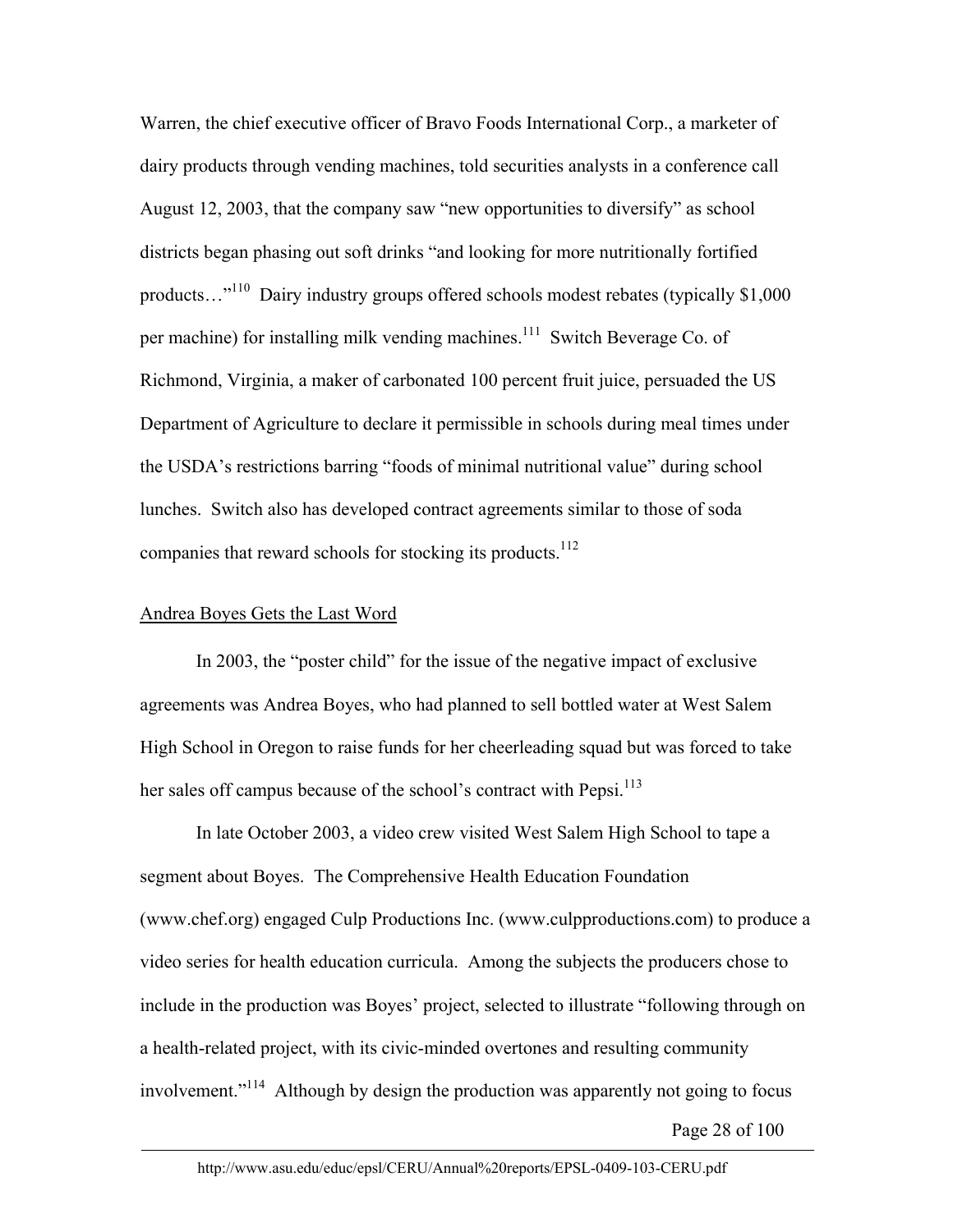on the controversy surrounding Andrea's project, her father wrote in a personal communication to groups and scholars monitoring schoolhouse commercialism, "what appeared to be a loss for Andrea, civic duty, creativity, and the rights of individuals to make a difference in our Public School system will instead be re-born in a new form. One that can't be stopped or derailed."<sup>115</sup> Andrea's father noted the irony, however. "A project held up by pouring rights contracting with a Public school district is, at the same time, worthy of inclusion as an educational example in the health awareness curriculum for Public school districts? This seems to me to be yet another clear indication of the adult irresponsibility and generally wrongful nature of Pouring Rights contracting on the whole  $\cdot$ <sup>116</sup>

#### **Category 3: Incentive Programs**

Incentive programs provide some sort of reward in the form of a commercial product or service in return for students who achieve an ostensibly academic goal, such as perfect attendance or increased reading. Media references to such programs were essentially flat, dropping by about 0.8 percent to 351 in the 2003-2004, from 354 references in the 2002-2003.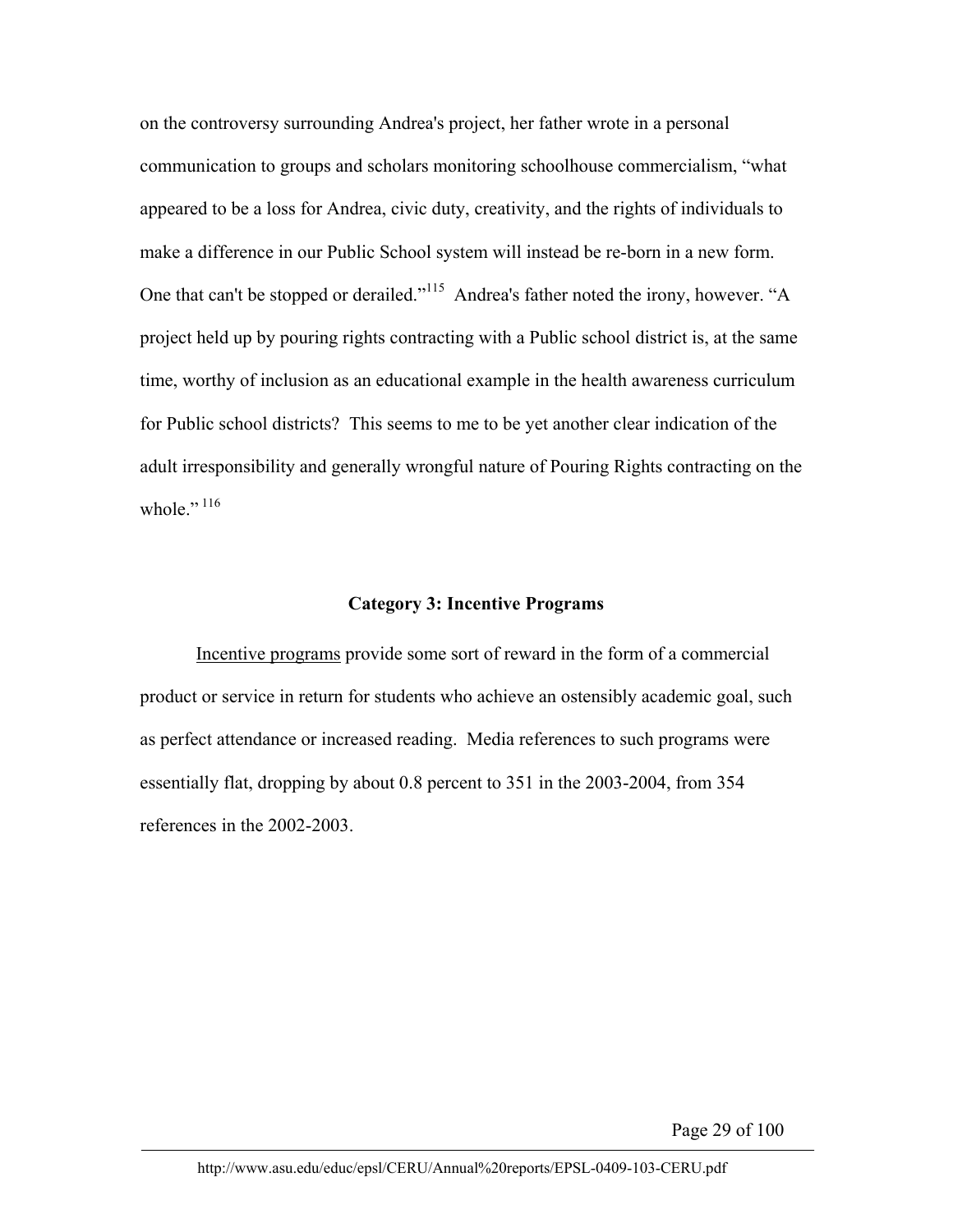



Pizza Hut's "Book It" program offers children free pizza for achieving certain reading goals, and adds to its program by bringing celebrities into classrooms to read to students on November 11, National Young Readers Day.<sup>117</sup> McDonald's provides a variety of incentives, the rewards being for the fast-food giant's products.<sup>118</sup> The AMC Theatres chain of movie houses offers children free concessions for reading three books.<sup>119</sup> The Six Flags chain of amusement parks offers free admission to children who maintain a log, monitored by adults, indicating they have read a total of 360 minutes worth of material during the school year.<sup>120</sup> Papa John's Pizza outlets give schools "Winner's Circle" cards for free pizza, donuts, ice cream, video games, and museum

Page 30 of 100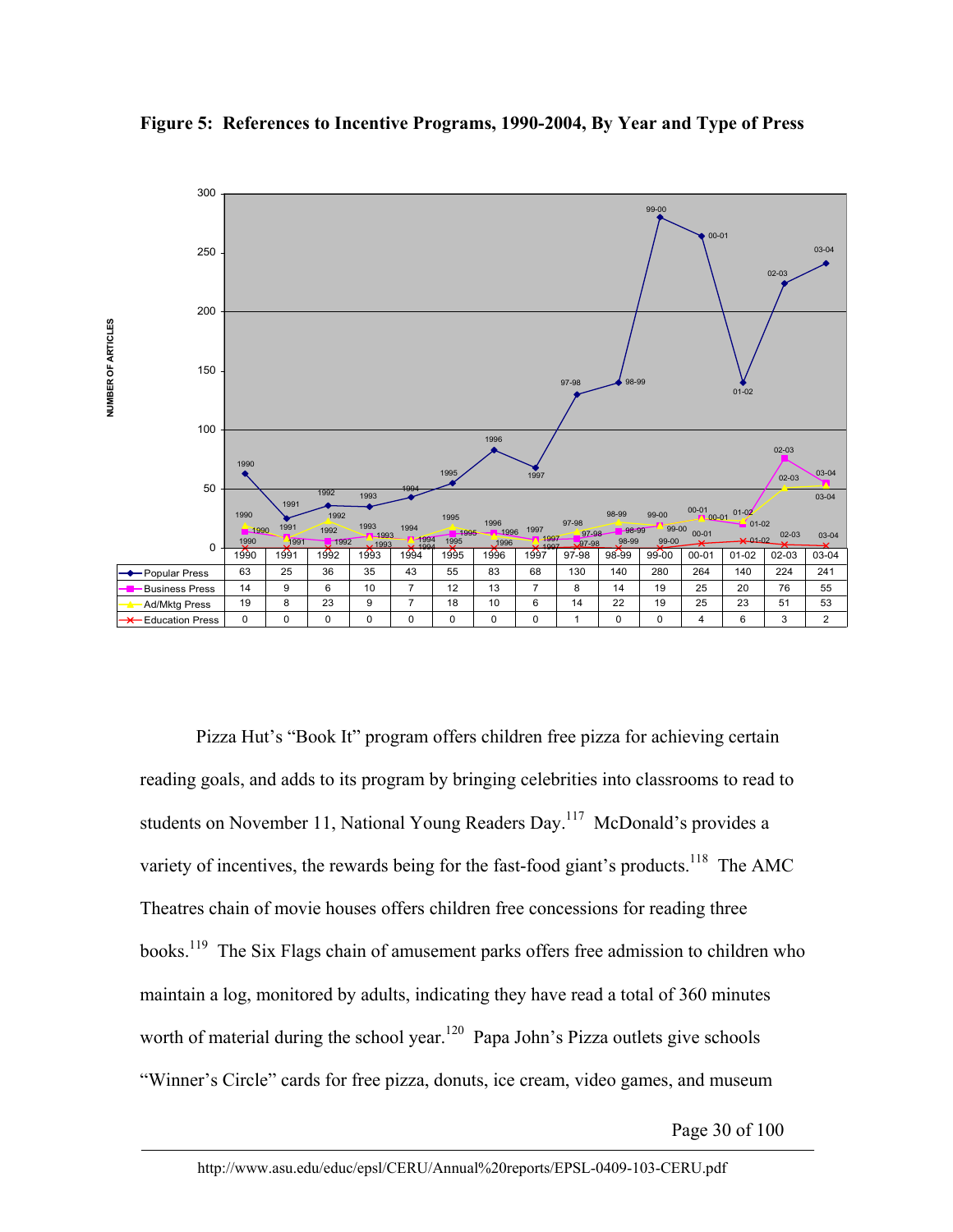visits, to be distributed to students who earn all Cs or better on report cards.<sup>121</sup> In Houston, Texas, students who attain perfect attendance records are rewarded with packs of National Football League player trading cards, posters, and other pro-football booty. The program, which focuses each year on the city designated to host the Super Bowl, is sponsored by makers of sports trading cards.<sup>122</sup>

# Barbies for an Essay

The Mattel Corp., maker of the Barbie doll, awarded a \$5,000 grant to Atlanta, Georgia, art teacher Becky Mahan and \$100 worth of Mattel toy merchandise to 10-yearold Michelle Hartigan, as a reward for Michelle's "inspirational essay" about teacher Mahan as part of the National Barbie Arts Teacher of the Year search, sponsored by Mattel and by the entertainment Industry Foundation. Michelle's essay was a semifinalist, and was to compete in the National award competition, for an additional \$10,000 prize. $123$ 

Participants in Operation Read, a literacy program in the Los Angeles County schools, who read the last book of J.R.R. Tolkien's *Lord of the Rings* and wrote an essay about it, were rewarded with a day off from classes for an advance showing of the movie based on the book: *The Return of the King*. 124 Scholastic Corp., the children's book publisher and distributor, teamed up with the non-profit Heifer International, which donates livestock to impoverished families around the world, in an incentive program to encourage reading. By fulfilling pledges to read a certain number of books in return for money from friends to be donated to Heifer International, students were told they could earn book donations to their schools from Scholastic and an additional donation to the

Page 31 of 100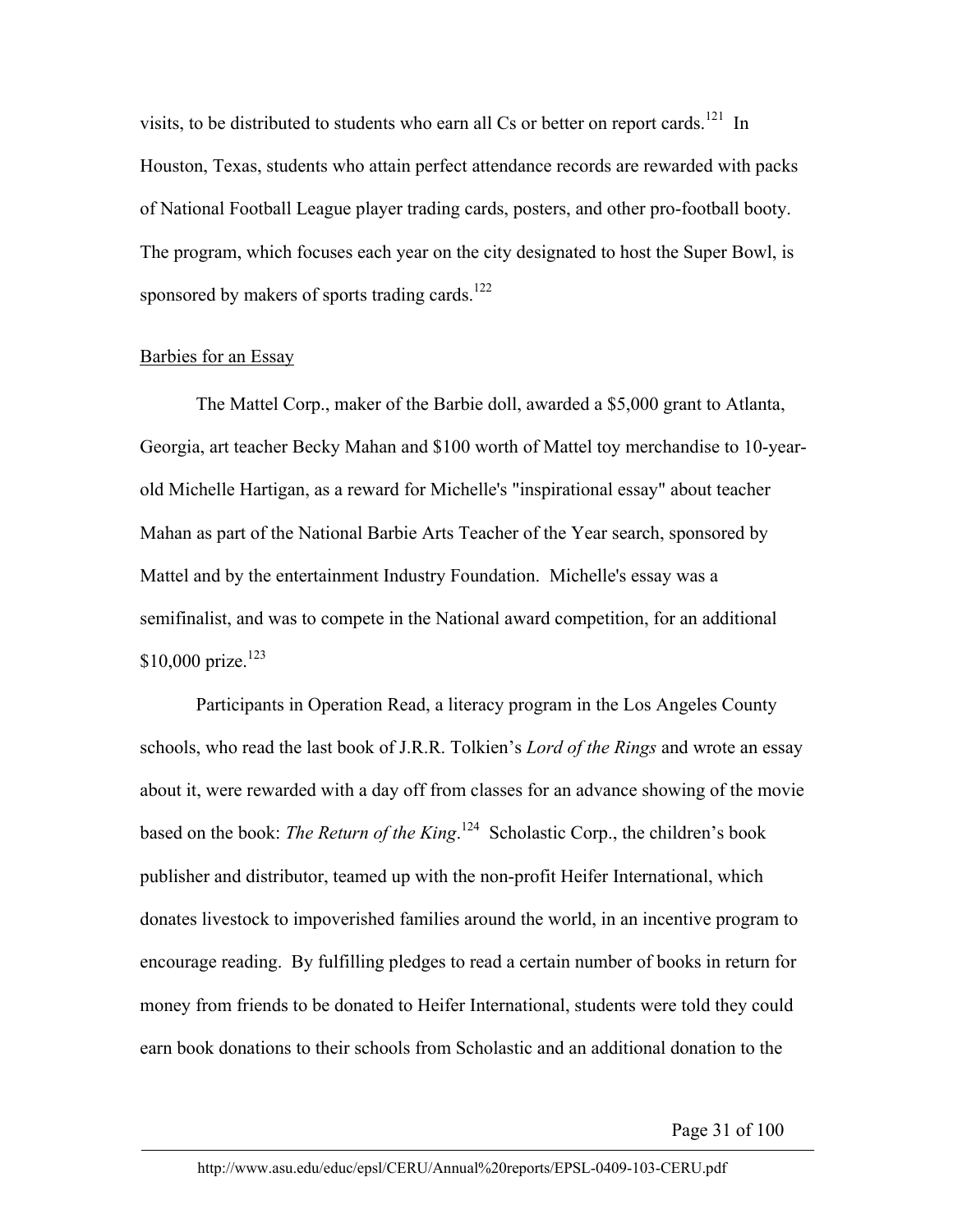charity from the book company.125 Scholastic also teamed up with other charities in similar programs.<sup>126</sup>

# Incentives for Attendance and Testing

Some incentive programs may receive low-key corporate sponsorship. In Dallas, for example, students who pass advanced placement exams can qualify for \$100 rewards, issued through Advanced Placement Strategies Inc., a non-profit that seeks to make AP classes "a more integral part of high school academics,"127 particularly in low-income communities. The rewards are funded by corporations and philanthropic groups that, for now, remain in the background.<sup>128</sup> With state aid usually contingent on attendance figures, schools are looking for ways to reward students materially just for showing up and letting corporations foot the bill. For example, corporate sponsors paid for prizes to be drawn for by students with perfect attendance the first week of school in Corpus Christi, Texas. $129$ 

In a similar vein, with the No Child Left Behind Act's emphasis on high-stakes testing as a measure of whether schools were adequately raising achievement levels, some schools turned to commercial incentives to boost student participation in tests. Case High School in Racine, Wisconsin, handed out movie passes to every 10th grader participating in the Wisconsin Knowledge and Concepts Examination, the statewide standardized test, in November 2003. Schools contended they needed such incentives. Federal law punishes schools by allowing students to transfer elsewhere if fewer than 95 percent of students take tests for two years in a row. For the students themselves, the tests mean nothing: they don't count toward any grade, they don't count for graduation, and they don't appear on official transcripts. $130$ 

Page 32 of 100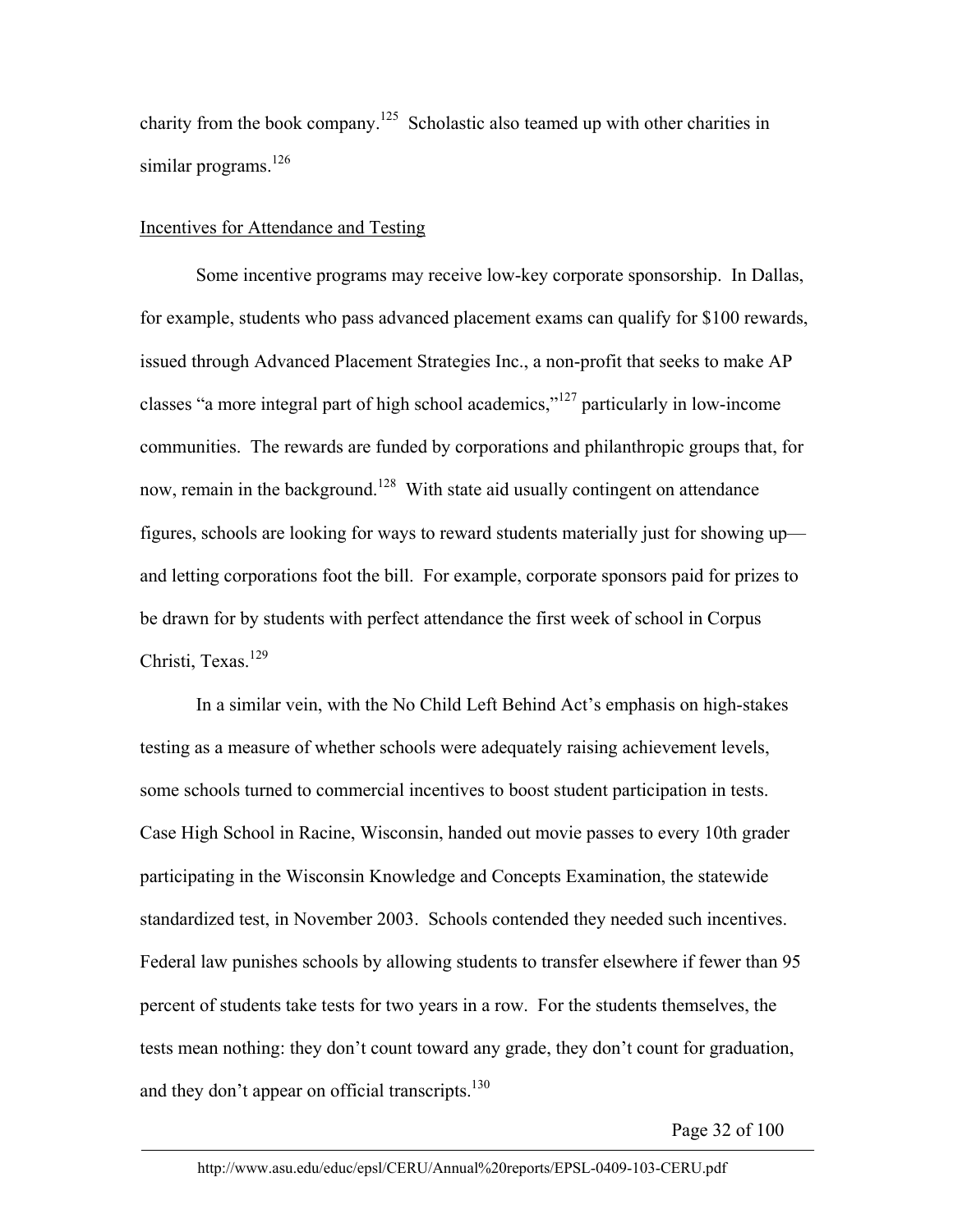In addition to movie passes, Case High School students who simply showed up for the tests qualified for \$10 cash awards, shopping mall gift certificates, school-spirit wear, and other prizes. Another Racine school, Horlick High School, planned raffles for test days at which students could win a TV set, a DVD player, or CDs. Both schools instituted the incentive programs because their test-participation rates fell below 95 percent in 2003 and they wanted to avoid the two-consecutive-year penalty for that. A newspaper report on the program did not say whether the various rewards were paid for out of school funds, or whether any of the rewards were provided to the schools by corporations or marketers.<sup>131</sup>

# The Ultimate Incentive?

The end result of such incentive programs contributes to a shifting view of education from a collective, public good that engages the next generation in the American civic life to an individual, private good that becomes another consumer product and thereby helps reinforce a consumerist ideology. Thus a suggestion in *Forbes*—issued in all apparent sincerity—becomes completely unsurprising: Edward Miguel, writing in the November 24, 2003, issue of the business magazine, argues that students should be awarded cash for scoring high on standardized tests, and contends examples from Kenya, Israel, and the United Kingdom demonstrate that such a policy can lift achievement. Even students who did not qualify for the incentives lifted their scores, Miguel claimed<sup>132</sup>

Page 33 of 100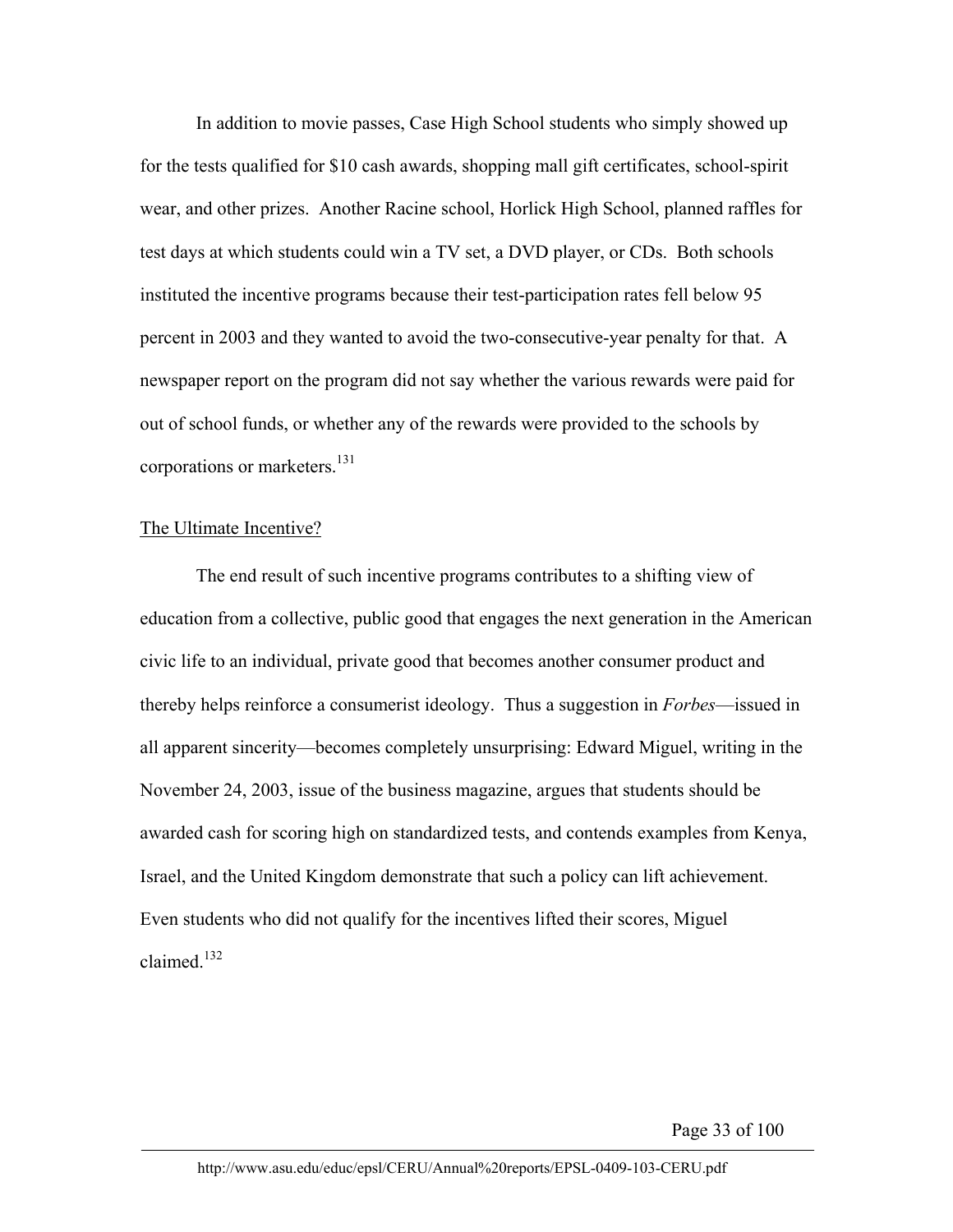# **Category 4: Appropriation of Space**

Appropriation of Space is the use of school property to promote individual corporations through mechanisms such as naming rights or general advertising. References in this category rose by 87 percent, to 611 references in 2003-2004 from 326 in 2002-2003. Since 1990, such references have risen 394 percent.





Advertising is pervasive in schools. In December 2003, Marvel Enterprises acquired Cover Concepts from Hearst Communications. Cover Concepts distributes book covers, coloring books, posters, and calendars in 43,000 public schools; the

Page 34 of 100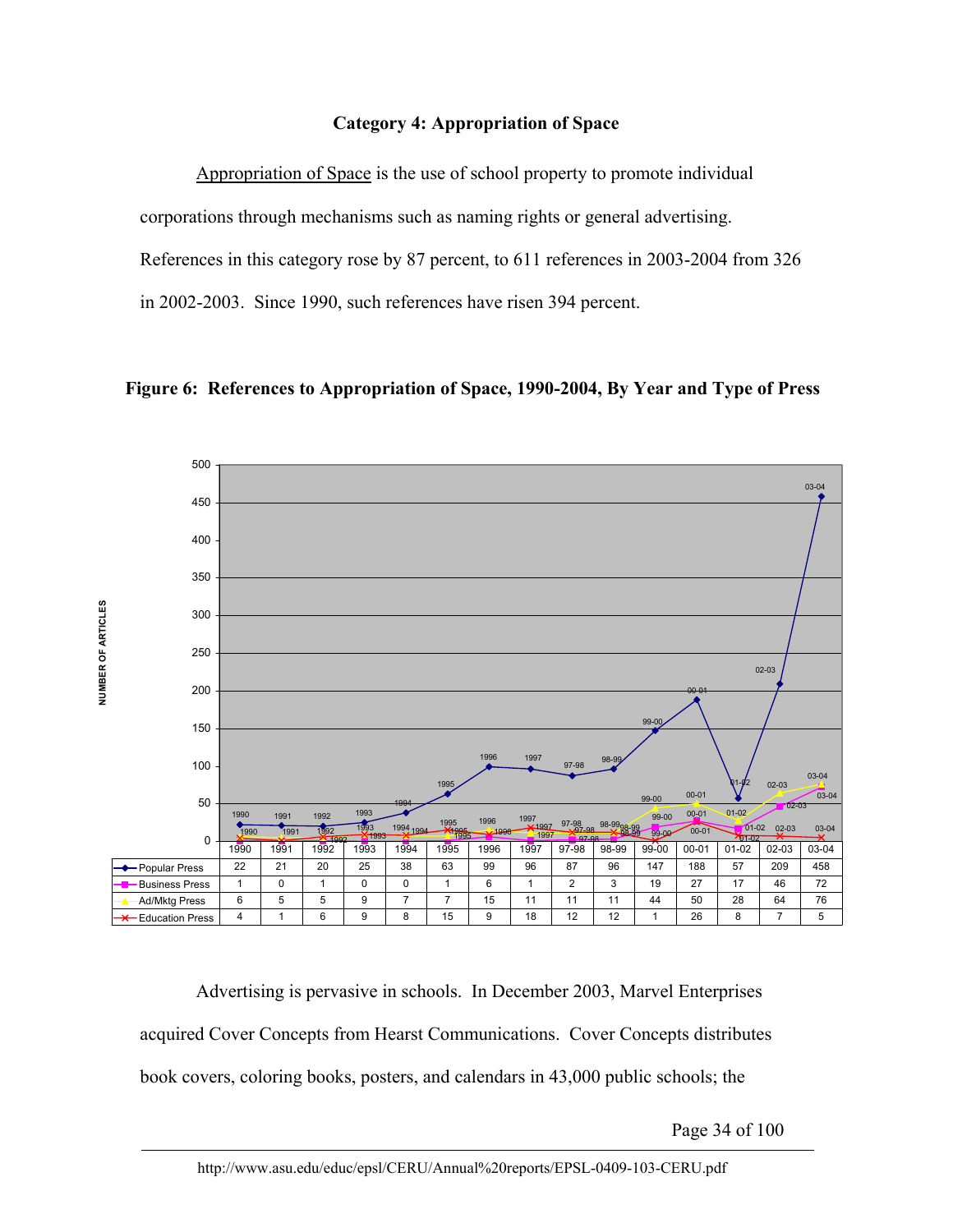materials are laden with ads, and Marvel in making the acquisition said it hoped the deal "will widen its exposure to a younger demographic" while also helping the comic book maker "keep its classic comic characters current and hip with the audience that matters most to filmmakers and toy sellers."<sup>133</sup>

#### School Buses as Rolling Billboards

One recurring theme in this category for the year under study was school bus advertising. Growing numbers of schools made plans to raise money by selling ads on school buses, either to be seen by the youthful riders or by members of the public passing by. Plans were approved or proposals made in Lee County, Florida, <sup>134</sup> Braintree, Beverly, and Plymouth, Massachusetts, $135$  Lake Oswego, Oregon, $136$  Tulsa, Oklahoma, $137$  and Miami-Dade County, Florida,<sup>138</sup> among other communities. Not all bus ad programs succeeded, however. In Putnam County, Florida, a school bus ad agency signed a contract expecting 13 neighboring counties to sign on as well. They did not, leaving the agency with too small a base to lure big-ticket ads from companies like Tropicana, Dole and Office Depot.<sup>139</sup>

Advertising is not limited to buses. Scoreboards with corporate logos have been another popular advertising medium. Game programs are a long-standing vehicle for such ads. Occasionally, however, school advertising backfires, as when a Catholic school in Pittsburgh published in its girls' high school basketball program an ad for a provider of exotic dancers. The ad touted the dancers' services for, among other things, divorce parties. "Everyone involved in this is totally embarrassed by it," said a spokesperson for the Pittsburgh Catholic Diocese.<sup>140</sup>

Page 35 of 100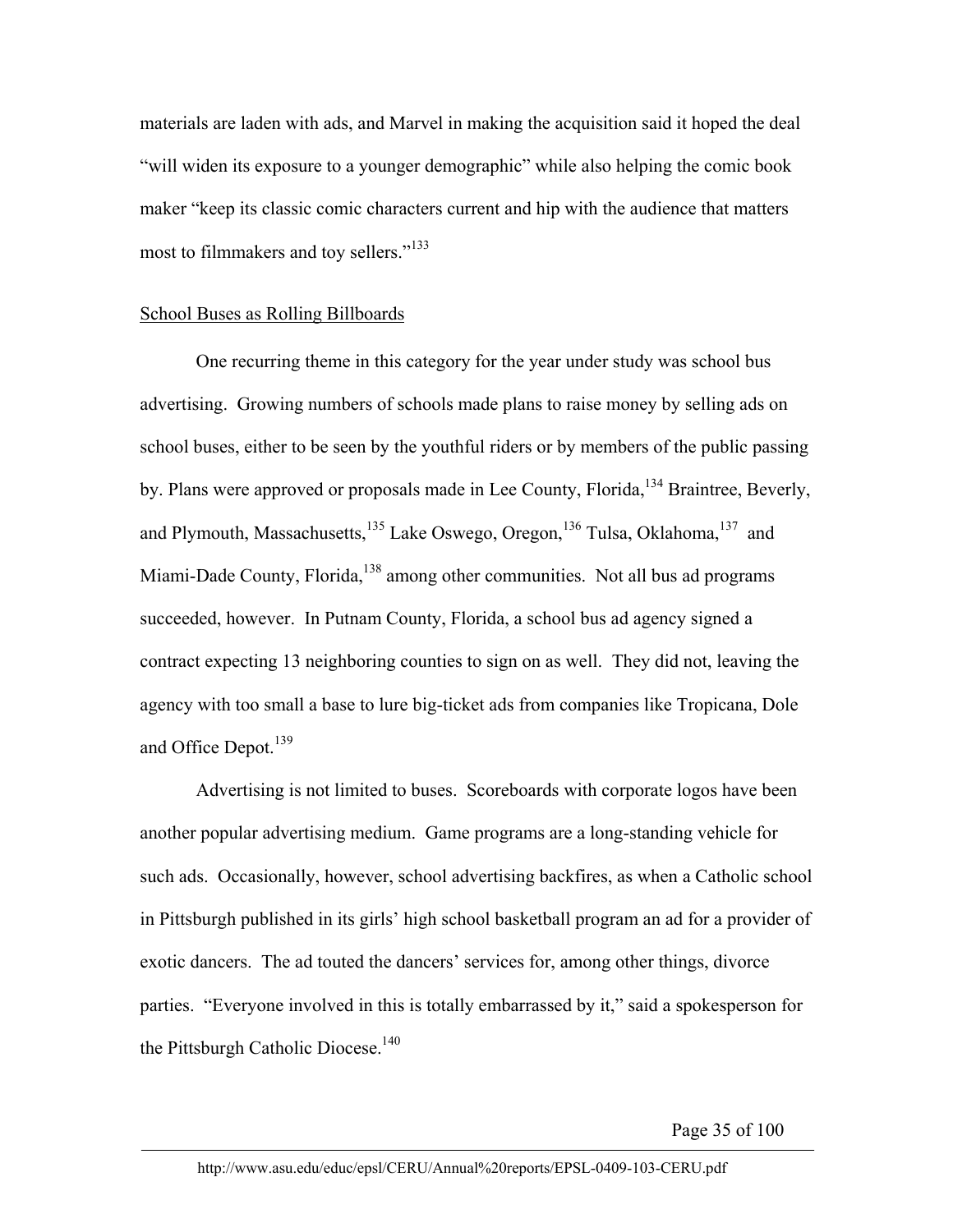# Circumventing Advertising Restrictions

In some places, long-standing rules or laws against in-school advertising have led school officials to seek loopholes. At Hampshire High School in Illinois, school board members grappled with ways to allow corporate sponsorship of a new scoreboard including a company logo—without running afoul of a longstanding rule forbidding advertising on school property.<sup>141</sup> Less than half a year later, the school's governing body, the board of Community Unit District 300, had drawn up and unanimously approved a policy allowing corporate ads on scoreboards and outside auditoriums and other common areas, while asserting the board's right to vet all ads. "Since we don't have [enough] revenue sources, this helps us augment whatever we need in the buildings and to make sure whatever goes up we have control over," said Mary Fioretti, who chaired the board's policy committee that drew up the new provision.<sup>142</sup>

# Naming Rights Spread

Naming rights, a novelty in school commercialism just a few years ago, became increasingly widespread. Schools in Tacoma, Washington, $143$  suburban St. Louis, Missouri,<sup>144</sup> Lee County, Florida,<sup>145</sup> Charleston, West Virginia,<sup>146</sup> Round Rock, Texas,<sup>147</sup> and Visalia, California, <sup>148</sup> were among the many that sold or contemplated selling naming rights to new, existing, or rebuilt stadiums.<sup>149</sup> Reaction was mixed, but editorial handwringing was common, such as the endorsement, with misgivings, by the *Tacoma News Tribune* of a naming-rights sale there: calling the plan "a lamentable sign of the times," the newspaper ultimately declared it "a creative way to raise upwards of \$500,000 over 20 years" – and preferable to "pay-for-play" athletic fees.<sup>150</sup> Elsewhere, opposition was more firm: "Corporate naming…is a public relations ploy intended to enhance a

Page 36 of 100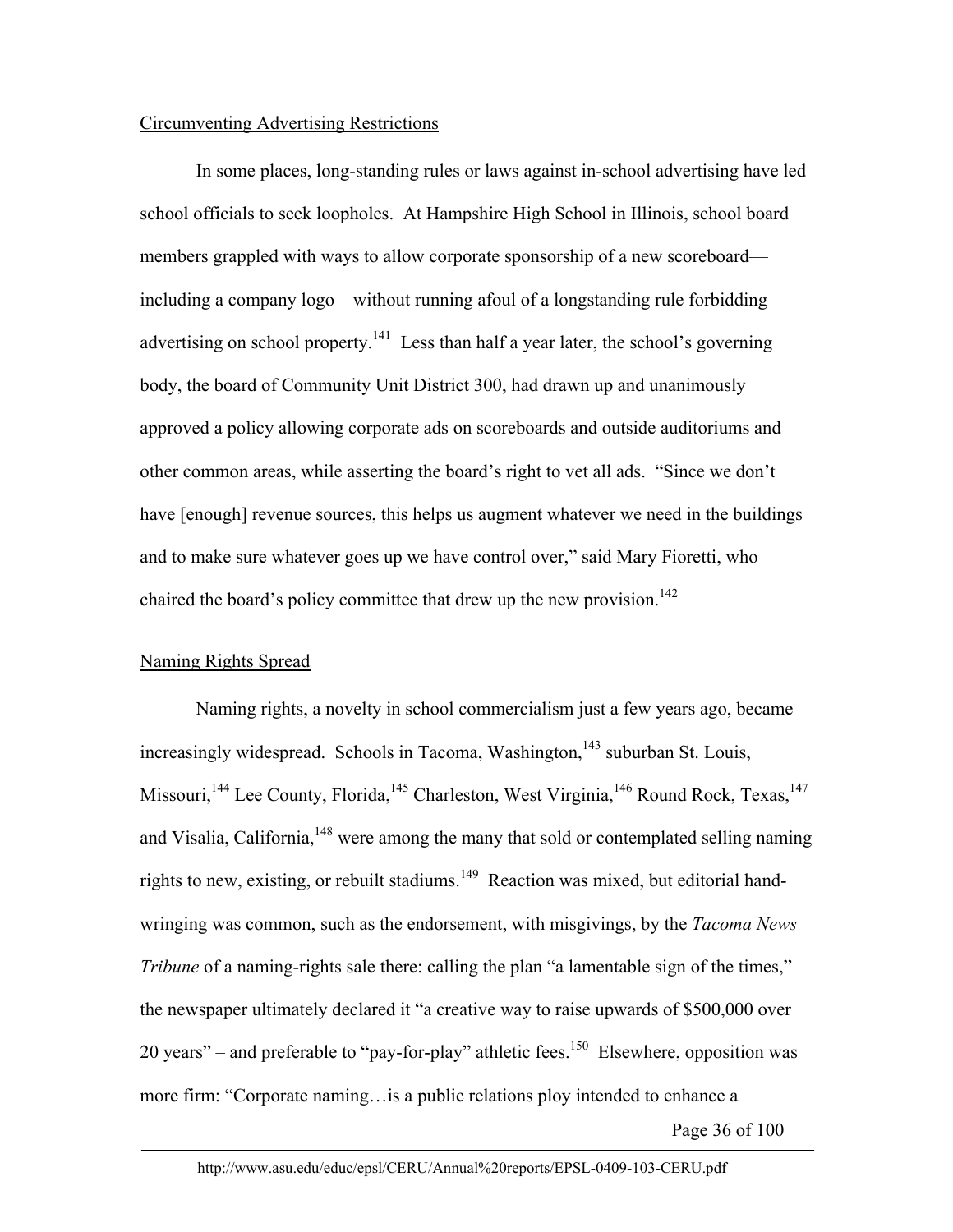company's presence in the community and its bottom line," editorialized the *Hartford Courant*, opposing a suggestion that naming rights be sold for a middle school in its area. "That's a mean-spirited message. For a public building, one bought and paid for with public money, it's also the wrong message."151

Plenty of schools seem ready to send that message, however, and do not just limit naming rights to sports facilities. Brooklawn, New Jersey, pioneered the sale of schoolfacility naming rights in 2001 by naming a gym for a local supermarket. Now, the school district there has begun auctioning off naming rights to schools and other facilities on eBay.<sup>152</sup> "I know all the arguments that it would be wonderful if the state could come up with the money," said local superintendent John Kellmayer, who acknowledged the deals put the district on "a slippery slope." But with an aging population and no increases in state aid, "we're raising almost 40 percent of our budget from non-traditional revenue."<sup>153</sup>

Some naming rights plans fell flat. Although the Papillion-La Vista school board in suburban Omaha, Nebraska, hoped to sell naming rights to its new high school stadium for  $$500,000$ ,<sup>154</sup> that plan ultimately foundered, leaving the district having to spend between \$700,000 and \$2.1 million in tax money to complete the facility, with no corporate naming-rights buyer in sight.<sup>155</sup>

# An Ambitious Plan Falls Short

An even bigger high-profile experiment in school-based advertising proved disappointing for the school district that launched it. An array of packages allowing companies to advertise on school buses, stadiums, and a middle school roof was supposed to help the Grapevine-Colleyville school district in Texas bridge funding gaps, but after seven years, the program "has failed to produce the revenue the district was

Page 37 of 100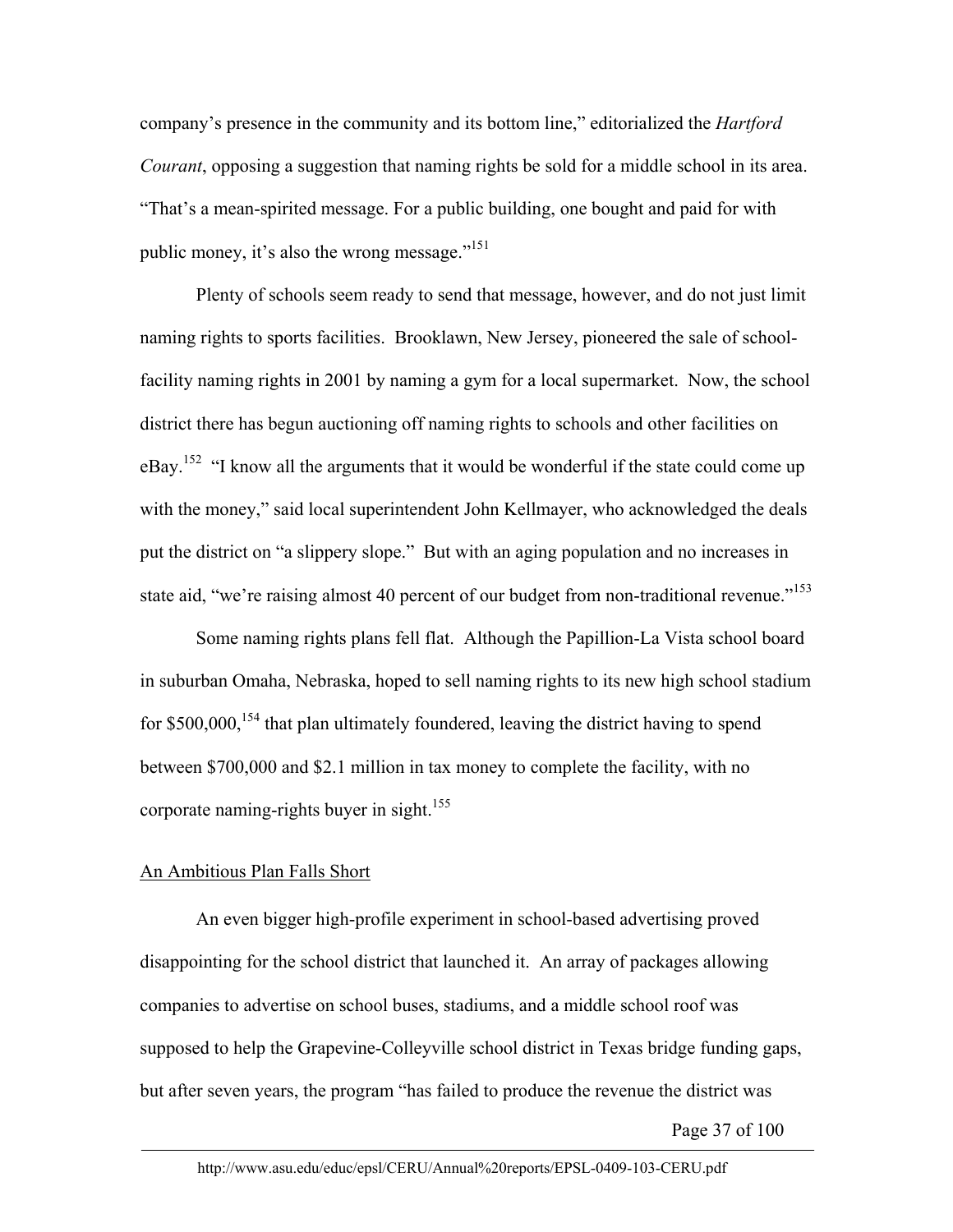hoping for, and school officials are looking for ways to make the program work."<sup>156</sup> Few sponsors actually showed interest, and the district was disappointed that the program yielded only  $$65,000$  a year in its most recent two years.<sup>157</sup> Moreover, the program at times created internal conflicts with other corporate sponsorship programs: "Susan Barzelay, a parent in the district, said some booster club members expressed concerns when the district encouraged them to purchase products sold by the district's sponsors at a time when the clubs were receiving financial support from those sponsors' competitors."<sup>158</sup>

Naming rights also still provoke some resistance. Selma (CA) High School basketball coach and athletic director Randy Esraelian grappled with funding problems and was willing to explore corporate sponsorship. At the same time, however, he told a reporter: "We don't want to name facilities [after a company], and we don't want our uniforms to be billboards."<sup>159</sup>

## Younger and Younger Markets

Beyond naming rights and school bus ads, appropriation takes place in other forms, and with ever-younger age groups. American Greetings, for example, licensed use of its "Care Bears" characters to Youth Marketing International (YMI) to distribute to preschools. The free Care Bears posters and worksheets are purportedly designed to teach children emotional vocabulary—something that YMI's president, Joel Ehrlich, noted fits with American Greetings' line of what he called "social-expression products"—greeting cards.<sup>160</sup>

Page 38 of 100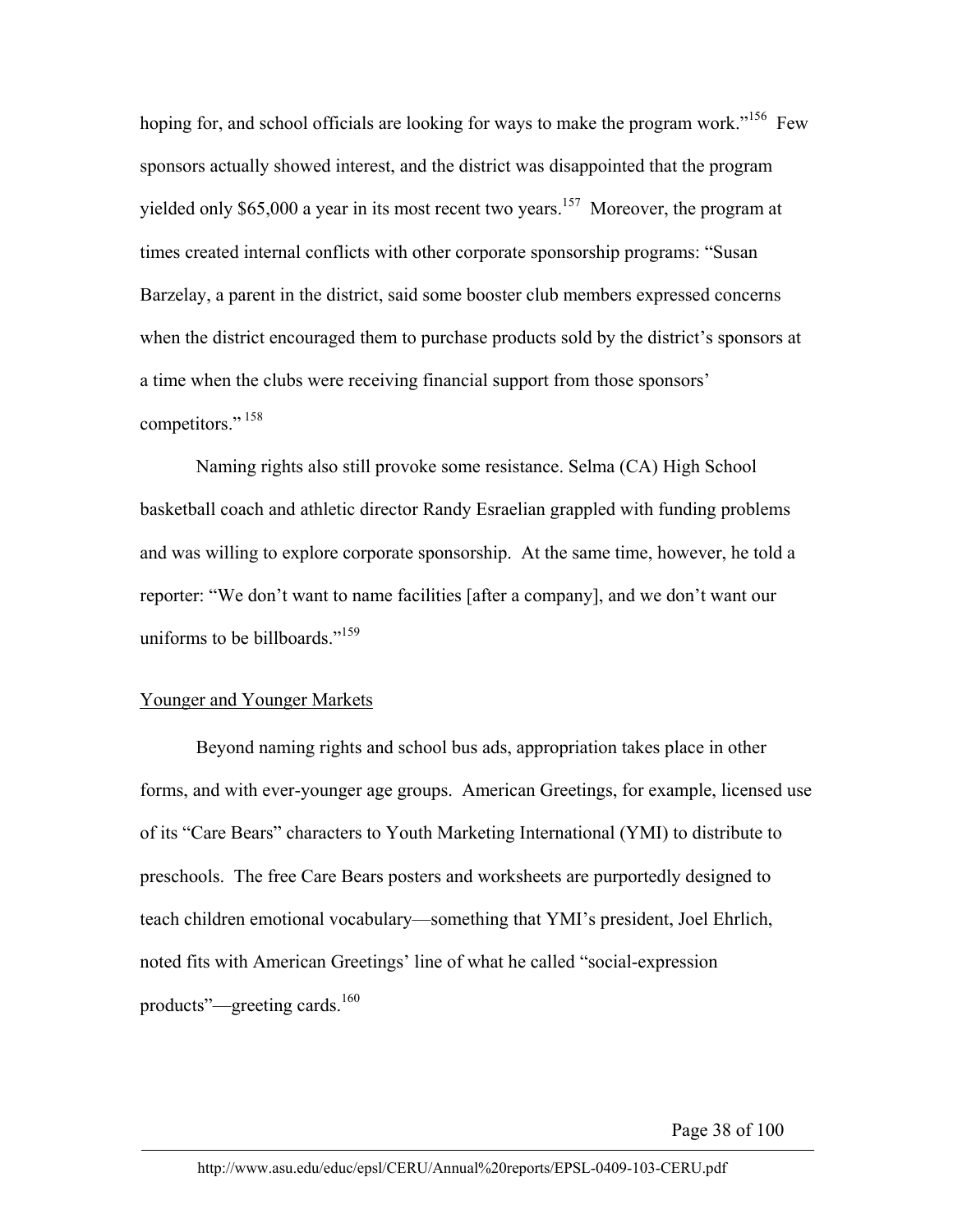# **Category 5: Sponsored Educational Materials**

Sponsored Educational Materials are those curriculum materials produced largely by an outside corporate entity for use in public schools. References in this category fell seven percent, to 287 in 2003-2004, from 310 in 2002-2003. References since 1990 have risen 1,038 percent, however.





Page 39 of 100 Lifetime Learning Systems, billed as the largest marketer and producer of corporate sponsored teaching aids, operates to link corporations with schools. On its website, the company boasts that it "knows how to link a sponsor's message to curriculum standards and create a powerful presence for your message in America's classrooms, with informative and engaging materials."161 An Irish marketing expert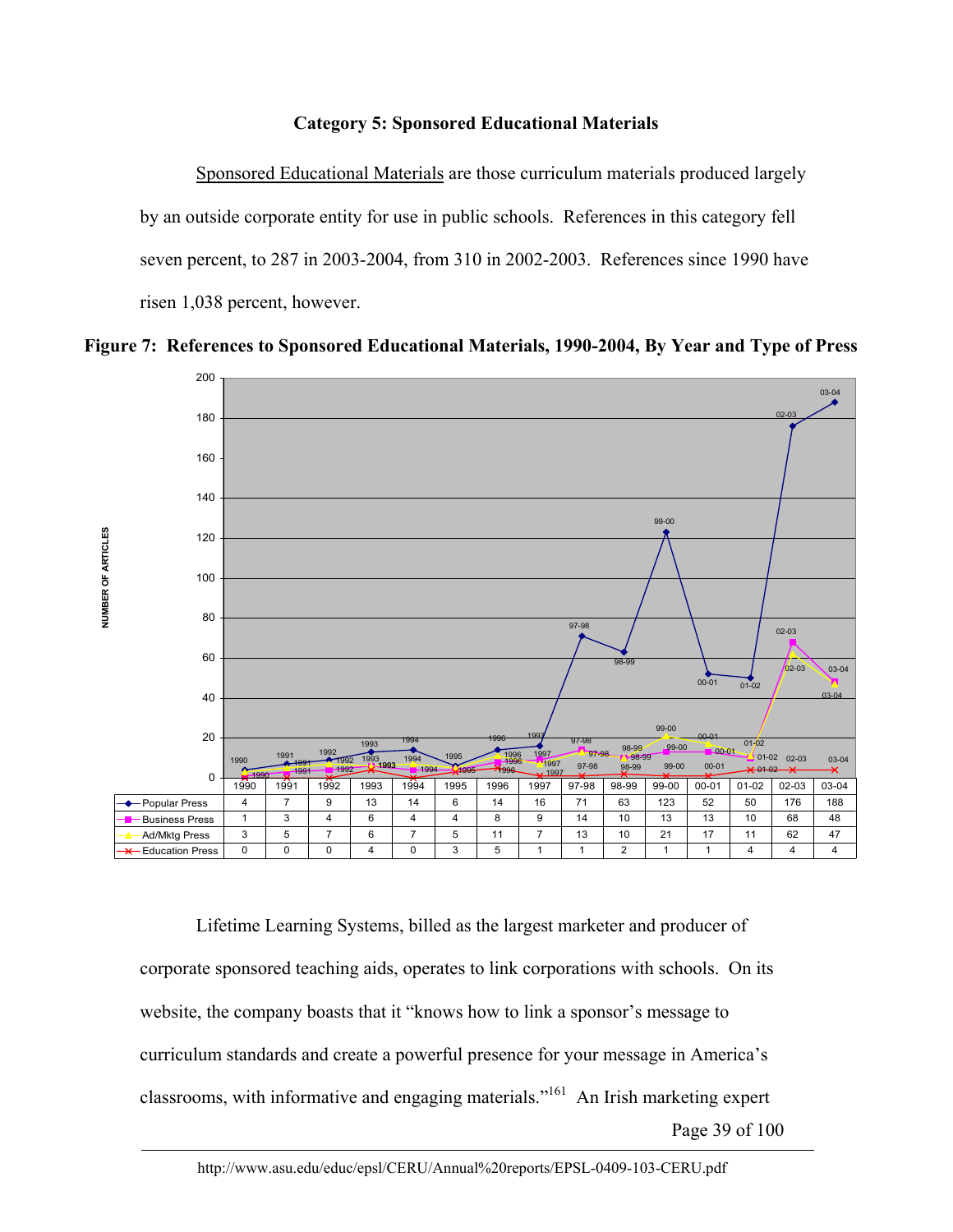commented in the *Irish Times*: "The purpose of these publications is not to open children's minds but to fulfill marketing objectives resulting in reported widespread bias in the content of the learning material."<sup>162</sup>

# Curriculum as Propaganda

For corporations to provide curriculum materials directly related to their industries is inherently problematic, risking that students will receive distorted or selfserving messages. Consider, for example, the "Pick Protein" curriculum, distributed by the Weekly Reader Corp. "to teach students in grades 9-12 about choosing a healthy lifestyle."<sup>163</sup> Co-sponsors of the curriculum are America's Pork Producers, the trade group for pork-product marketers. The material "encourages students to consider what they eat, and to make informed choices, including lean protein sources such as pork, as an important part of a healthy lifestyle."<sup>164</sup>

Parents and teachers alike should have every reason to question whether the material provides a full, complete and balanced appraisal of, for example, the health benefits of a vegetarian diet, or the conditions under which pigs are raised and their meat is processed. Similar questions might be raised about whether McDonald's free elementary school nutrition program "What's on your Plate"—teaching "the importance of physical activity and making smart food choices"<sup>165</sup>—inappropriately diverts classroom discussion from the high fat, sugar, and sodium content of the fast-food purveyor's products.

Some programs would appear to be little more than advertising, such as the "Elf study guides in the shape of toys<sup>"166</sup> being distributed to 10,000 schools by New Line Cinema in advance of the release of its film *Elf* in late 2003. Other programs may impart

Page 40 of 100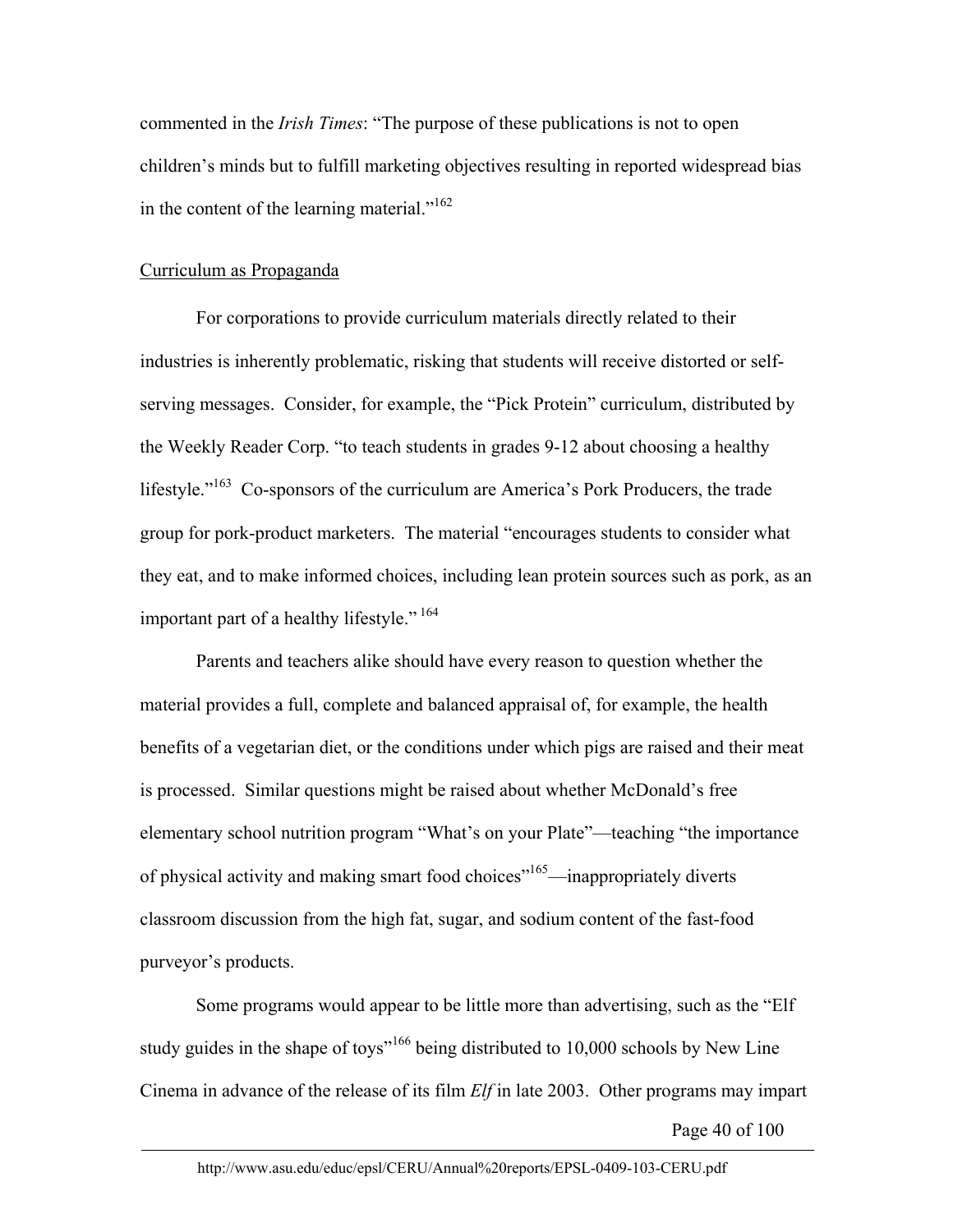some genuine value—along with free advertising for the sponsor. In Florida, BankAtlantic distributed a math workbook to elementary school students with math problems with a banking theme—not incidentally building name recognition with the youngsters.167 Court TV won an industry promotion award for its "Forensics in the Classroom" curriculum, which "built public support for science in schools—and won itself millions of brand impressions."<sup>168</sup>

## A Lesson in Copyright

Other programs may produce more subtle problems. For instance, the Motion Picture Association of America spent \$100,000 to distribute materials aimed at discouraging music and movie piracy to classrooms for children in grades 5 through 9. "What's the Diff: A guide to digital citizenship" is a lesson plan that seeks to discourage people from free on-line file-sharing services with the message, "If you haven't paid for it, you've stolen it."<sup>169</sup> The program raised objections from civil libertarians for not addressing nuances in copyright law such as fair use. "This is really sounding like Soviet-style education," said Wendy Seltzer, a lawyer for the Electronic Frontier Foundation. "First they're indoctrinating the students and then having students indoctrinate their peers…The takeaway message has got to be more nuanced. Copyright is a complicated subject." $170$ 

A similarly one-sided "lesson" may be found in the field trip that US Sugar Corp. paid for South Plantation High School environmental science students in Miami, Florida. During the all-expenses paid visit to the US Sugar refineries and cane fields in Clewiston, Florida, students "heard US Sugar's position that it doesn't pollute the Everglades as much as the media and critics claim."<sup>171</sup>

Page 41 of 100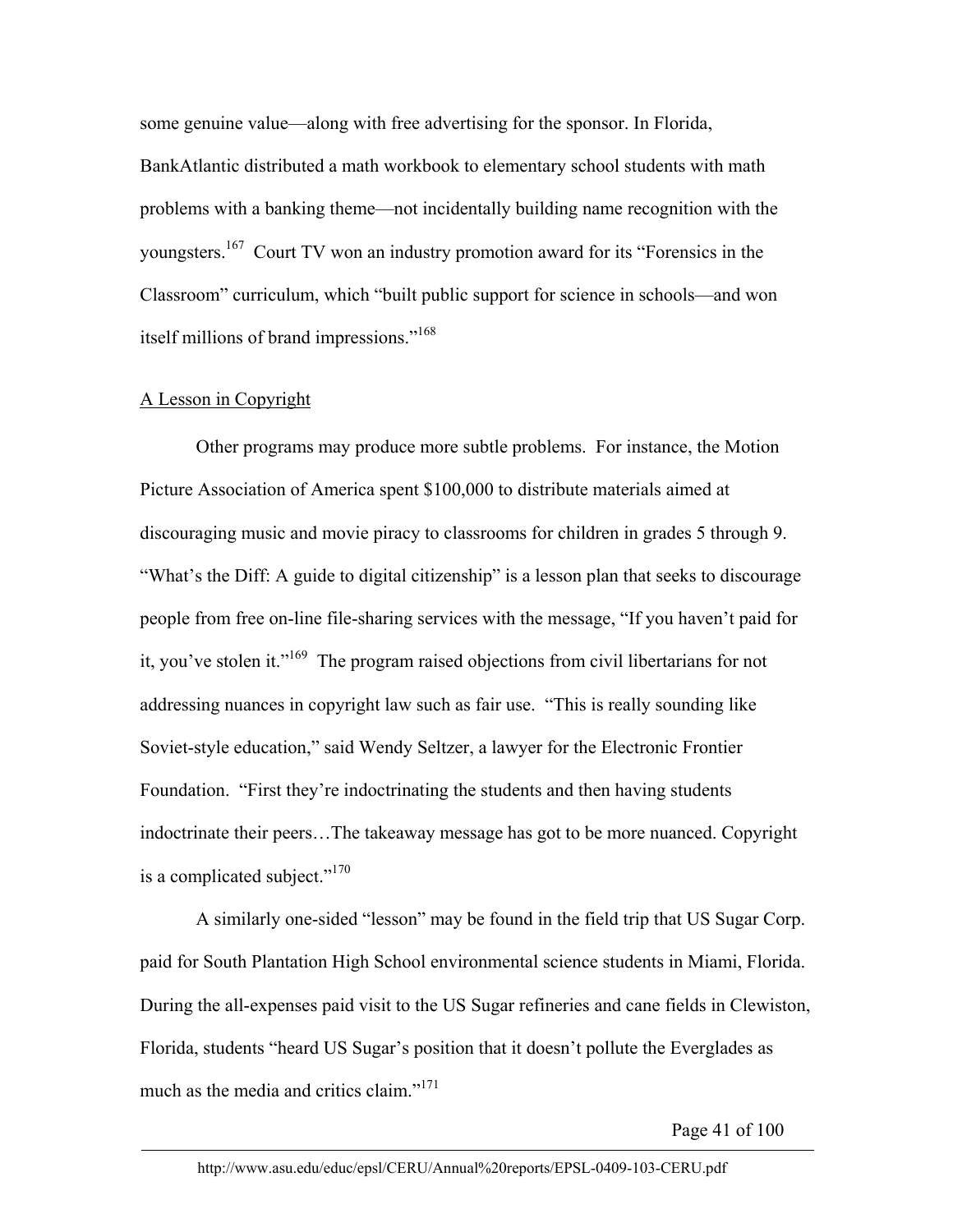Aiming to improve the "financial literacy" of students, Merrill Lynch & Co. Inc. produced a 15-lesson curriculum and video series, and in Rockville, Maryland, a federal credit union established "mini-branches" in a half-dozen Maryland schools, where students can bank and work as tellers.<sup>172</sup> The owner of an embroidery company in Bermerton, Washington, obtained free creative consulting for a new logo, slogan, brochures, business cards, and print advertising for his products from students in a marketing class at Bremerton High School, using curriculum guidelines from the Distributive Education Club of America.<sup>173</sup>

The National Academy of Travel and Tourism and state restaurant associations, including one in Louisiana, work with high schools to create training programs for the hospitality industry.<sup>174</sup> It does not seem coincidental that the program is funded by a foundation associated with Citigroup, a marketer of credit cards, as well as the state restaurant association. Unlike some business-sponsored curricula, however, the academy is not free; it costs schools  $$5,000$ .<sup>175</sup>

## Imparting Corporate Values

Some corporate curriculum materials do not necessarily relate directly to the company's products, but are intended to promote a company's cultural values. For instance, MassMutual Financial Group and its Oppenheimer Funds unit sponsor an "educational outreach program" for middle-school children, in use in 2,500 classrooms, that focuses on "character education" and offers "lessons on tolerance, body image, diversity and teamwork."176

Chick-fil-A, a fast-food chain that articulates its "statement of corporate purpose" as "to glorify God by being a faithful steward of all that is entrusted to us and to have a

Page 42 of 100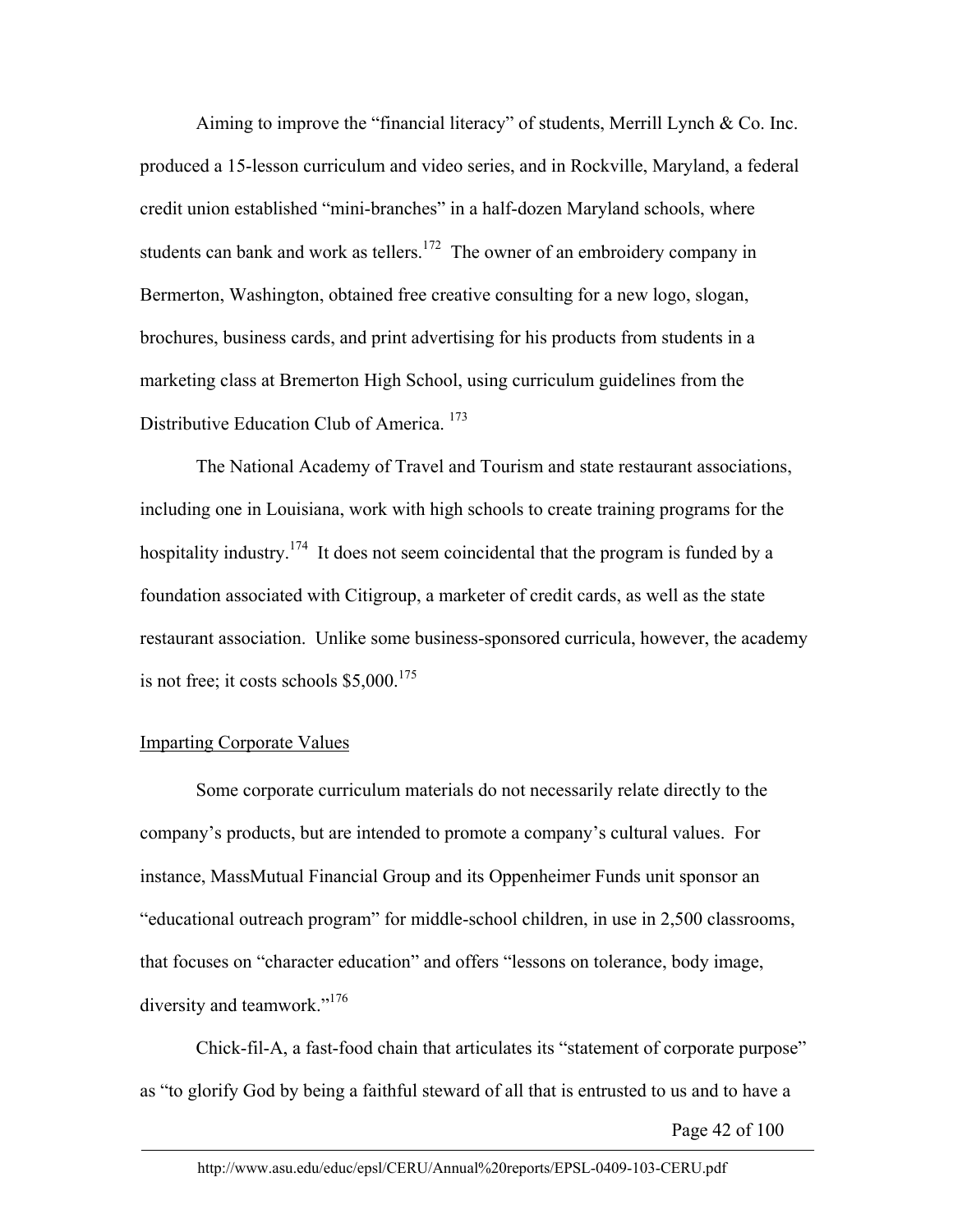positive influence on all who come in contact with Chick-fil-A,"177 gives a "Core Essentials" character-education curriculum to 1,100 elementary schools around the country, reaching, by its own count, 575,000 students a year. The company also has incentive programs for reading and attendance in schools with which it forms partnerships, and gives out books on partnership with public television's reading show, "Between the Lions."178

To be sure, for-profit corporations are not alone in providing curricular materials to schools in hopes of benefiting from the exposure. The Audubon Society's local chapter in Syracuse, New York, donated free "classroom kits" to area youth organizations, including schools. The kits included a newspaper for pupils, teacher resource manuals, subscriptions to the national Audubon Society magazine, and local field trips. $179$ 

## Field Trip Factory

Increased attention was paid in the study period to Chicago-based Field Trip Factory, which offers schools free field trips to stores.<sup>180</sup> Students visit Petco to learn about animal welfare, Toys 'R' Us to learn about party planning, and grocery stores to learn about nutrition.<sup>181</sup> The stores, in turn, pay Field Trip Factory for the exposure and for coordinating the visits. A supermarket spokesperson in Massachusetts told *The Boston Globe* his firm paid \$24,000 for a 12-week trial at 24 New England stores.<sup>182</sup> President and founder Susan Singer casts her firm's service as providing free educational opportunities and teaching students to be smarter consumers.183 But at least one Petco manager was frank about the objective: "We are getting kids in at a young age so we can educate them and hopefully turn them into customers," said Indrani Mukherjee, general

Page 43 of 100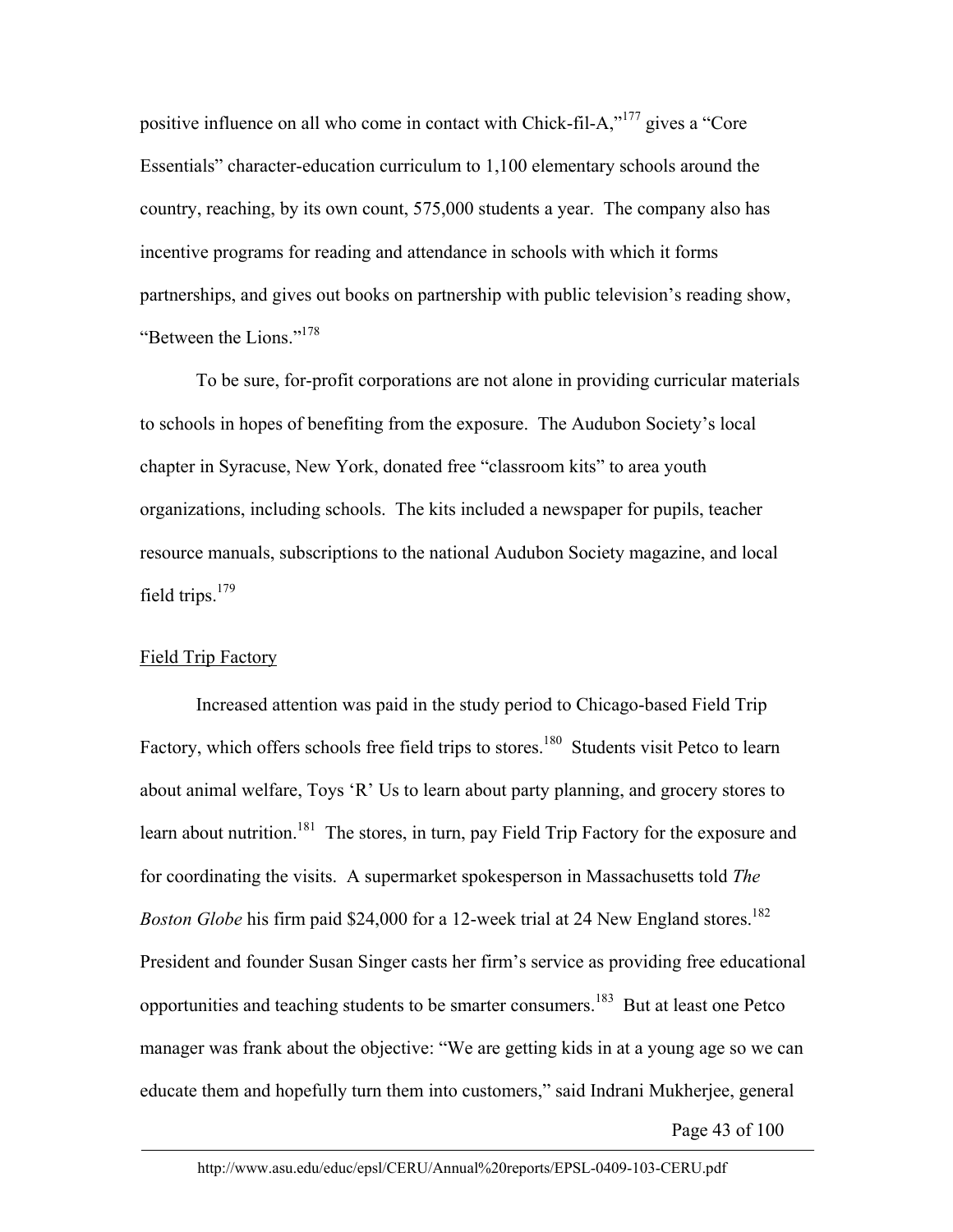manager of a Buffalo, New York, Petco.<sup>184</sup> For H.E. Butt Grocery Co., based in San Antonio, Texas, Field Trip Factory tours are an opportunity to promote its private label children's food line, H-E-Buddy; the store also highlights General Mills and Colgate products during the tour, in return for sponsorship funds from those two corporations.<sup>185</sup>

Yet it is not clear that schools using Field Trip Factory are saving any money. They still must pay for the bus. Additionally, at least one Chicago museum spokesperson said that the museum does not charge admission for school field trips either.<sup>186</sup>

As it has received more attention, Field Trip Factory also has drawn more criticism. "The job of schools is not to groom pliant consumers," editorialized the *Philadelphia Inquirer*. "It is to imbue children first with a love of learning for its own sake, then with the skills needed for citizenship and career….Schools shouldn't set up their students to be exploited. If they do, parents must object."<sup>187</sup>

But Field Trip Factory is not alone. Cutting out the middleman, Toys 'R' Us has established its own program of organizing free field trips to its stores, rolling out the program initially in rural communities in Wisconsin, Mississippi, Texas, and North Carolina.188 These are, observes Michael Rubin, the toy company's director of new business, "not places with a hundred museums. We're providing a destination that didn't exist before to provide an out-of-classroom experience."<sup>189</sup> From the company's vantage point, it is doing schools a favor and filling a gap. Others might wonder if, however, it is exploiting those schools' relative lack of resources; indeed, Rubin acknowledges, Toys 'R' Us hopes to gain a competitive advantage from the experience as well: "[W]e are learning about how people think." $190$ 

Page 44 of 100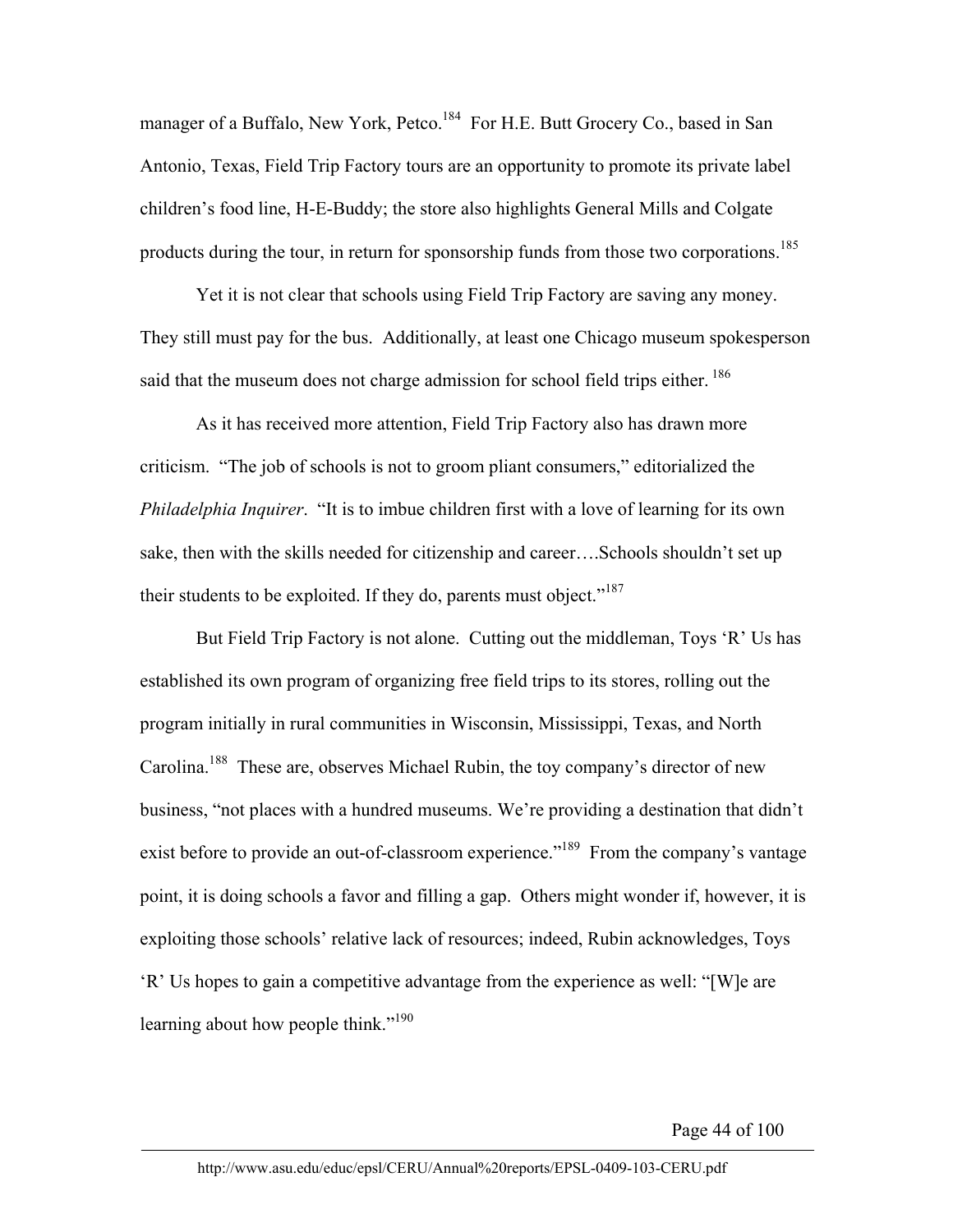# **Category 6: Electronic Marketing**

Electronic Marketing entails in-school marketing programs using broadcast, Internet, or related media. Overall, electronic marketing references showed a 24 percent increase, to 341 references in 2003-2004, compared with 276 in 2002-2003.



**Figure 8: References to Electronic Marketing, 1990-2004, By Year and Type of Press** 

A leading source of references in this category is Channel One Network, owned by Primedia Corp. The firm distributes thousands of dollars worth of television equipment to schools under the condition that students be required to watch a daily, 12 minute news program, including two minutes of commercials. Channel One added to its

Page 45 of 100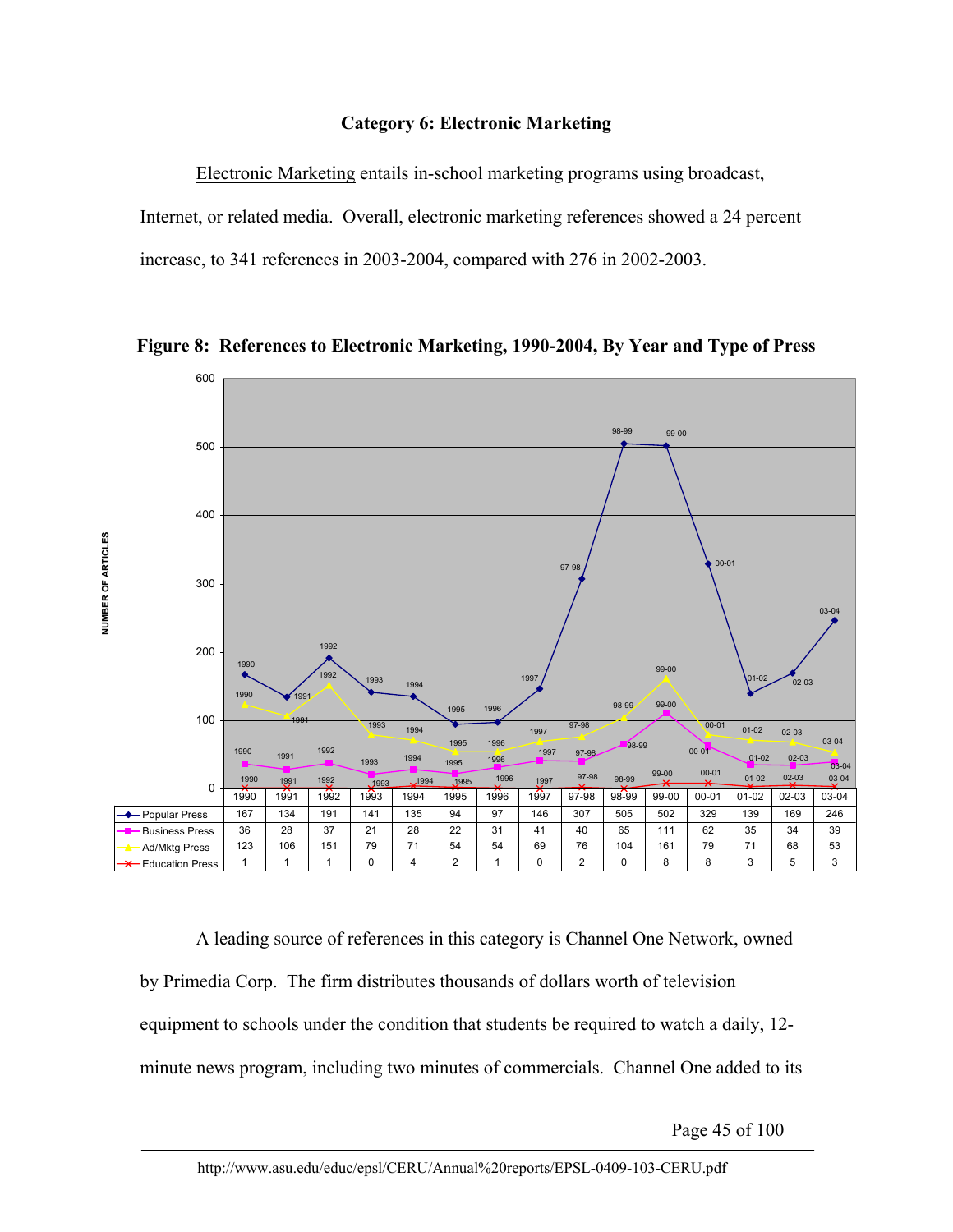usual daily news offerings a one-hour evening "Town Hall" broadcast with California Governor Gray Davis on August 20, 2003, amid the campaign to recall the governor.<sup>191</sup> The program has also toured various cities, giving students in communities around the country a first-hand view of how its broadcasts are prepared.<sup>192</sup>

Channel One continues to market itself to school districts. In Pennsylvania, the Palmerton Area School District near Allentown weighed last November whether to sign up with the service. Supporting it was librarian Amy Young who told school board members her own children became more informed on current events after their school became one of the first to sign with the network more than a decade before.<sup>193</sup> Channel One currently claims to reach about 8 million students in 370,000 classrooms in 12,000 schools.<sup>194</sup>

## A Channel One Case Study

In Springfield, Missouri, reporter Susan Atteberry Smith examined the use of Channel One News in local schools and found wide-ranging opinions among students and teachers.<sup>195</sup> In one class, Smith noted, students' attention wandered considerably during the broadcast, "hardly transfixed" by a grim story about war in Iraq. Still, students and teachers told Smith they found the program "insightful" and "important," with one adding: "I'm not really complaining that we're missing Charles Dickens." Another student complained she'd missed Channel One that day "because her science teacher had to summarize the day's lesson." Even so, students and teachers did not really like the commercials, and Smith wrote that at least one teacher allowed students to talk during the breaks "because she doesn't believe students should be obligated to watch them." Indeed, several students she interviewed dismissed the commercials as irrelevant to their

Page 46 of 100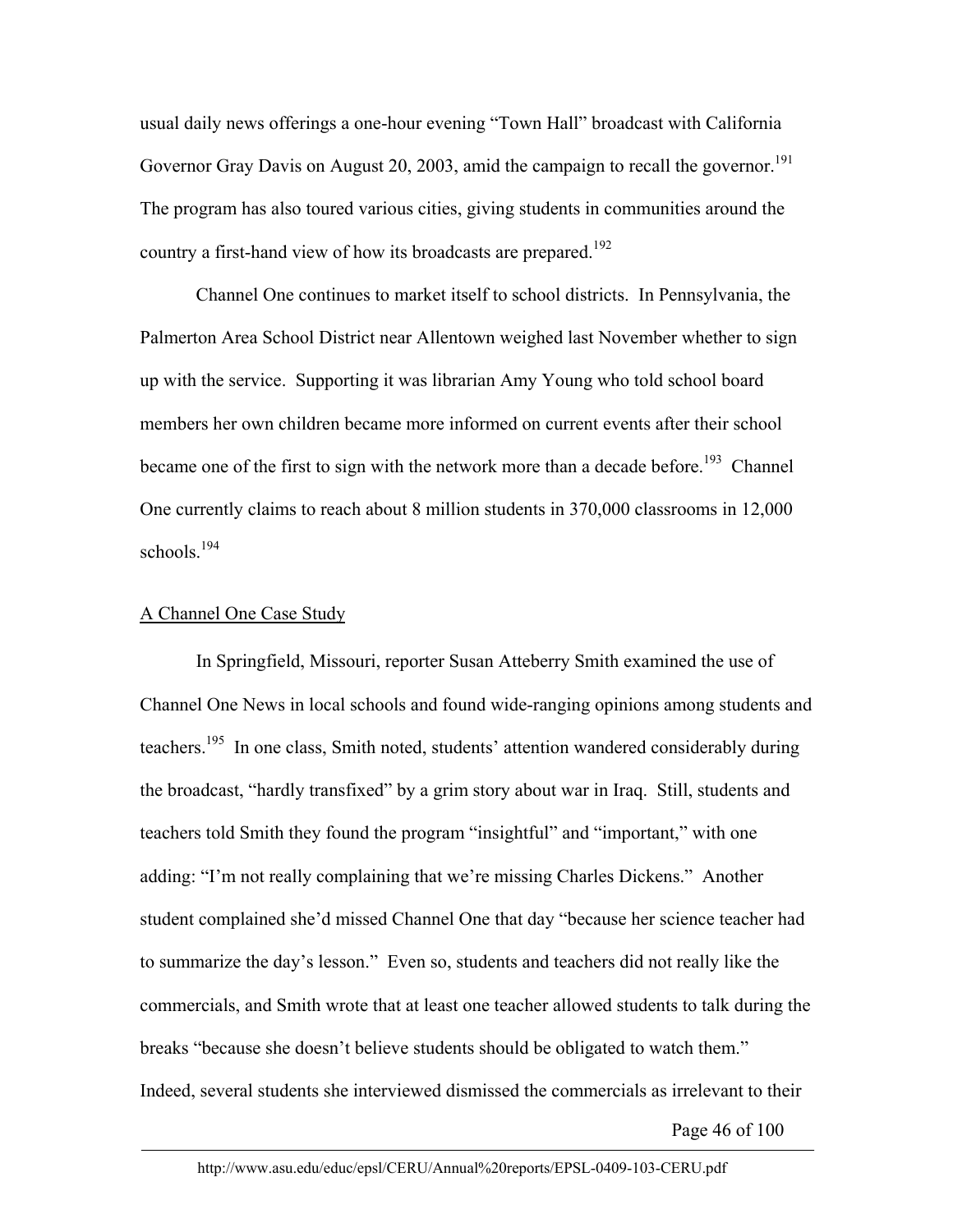interests. Although some school officials told Smith that the program, despite its faults, was worth the trade-off, including equipment valued at about \$12,000 per school, Smith wrote that some principals were mulling whether to drop the program in their schools in order to increase instruction time.196

In addition to opposition from such liberal organizations as The Green Party,  $197$ Channel One has drawn criticism from social conservatives. Josh Buice, in the *Atlanta Journal-Constitution* in July 2003, criticized the program for advertising "PG-13 movies packed with sexual innuendo, profanity and violence," and for enrolling as special cohosts pop music stars whose lyrics use profanity or ridicule Christianity. "Channel One is not informing American students about current world affairs, but is instead purchasing their minds and calling it education."198

## Cable in the Classroom

In addition to Channel One, the cable television industry gains access to schools in various ways. Cable in the Classroom makes the content of various cable TV networks available for free to schools. Some of its offerings appear to be little more than advertisements for cable networks' prime time offerings, such as a half-hour Cable in the Classroom "documentary" about a SciFi network miniseries, "Battlestar Galactica."199

The History Channel and cable provider Comcast announced a partnership with the Philadelphia school district to provide teacher training, classroom materials, and other support to "enhance history education in the city's schools."<sup>200</sup>

In another instance, Comcast stepped in to sponsor a tour by James McBride, the musician and author of the memoir *The Color of Water*, during McBride's visits to a dozen inner-city magnet schools in 12 Southeastern communities in October 2003. The

Page 47 of 100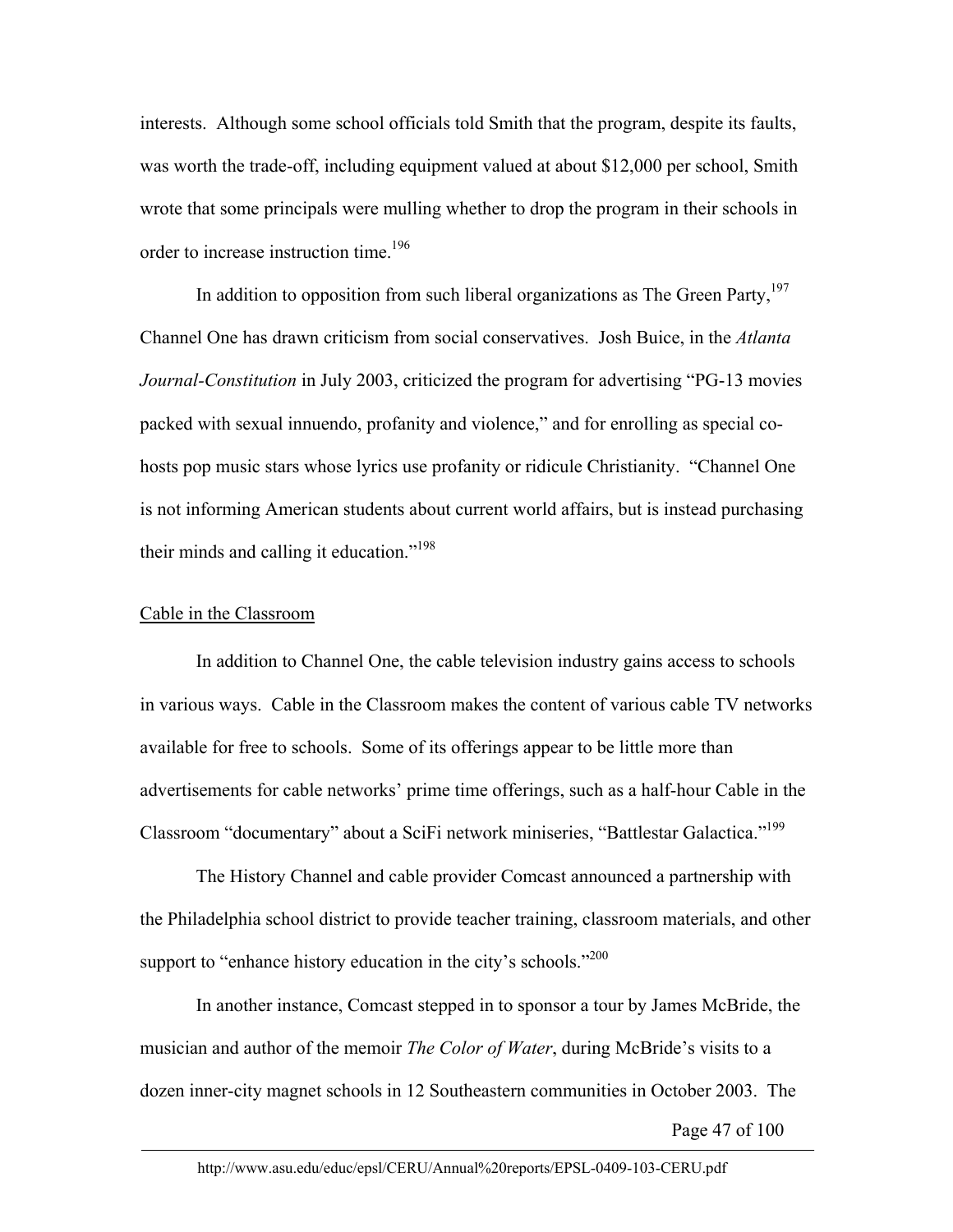company delivered McBride to his stops in a Comcast tour bus and gave him and his band members digital cameras to "document their life on the road."<sup>201</sup>

Individual cable providers offer additional in-school programs. For example, Time Warner Cable enlisted middle school students in a competition to create 30-second public service-style spots urging their peers to avoid drugs and violence. The same provider also sponsors "Kids Biz"—which a trade publication described as a program "to teach kids how to consume media by giving 30 schools a chance to produce a 15-minute prime time news show." Because Time Warner also is now an Internet provider using cable connections, the firm provides computers and Internet access at schools and recreational facilities that target low-income children.<sup>202</sup>

In a more arms-length relationship, Verizon Communications, a \$67 billion (revenues) provider of both conventional and wireless telephone service, through its Verizon Foundation, provided \$20,000 in grants for distance education programs in three Maine high schools. The grant was part of a total of \$70 million given out by the foundation annually.203

## Computers and the Internet

Computer equipment and Internet access are another key vehicle for electronic marketing in schools, and such programs are frequently justified by the supposed importance of giving students earlier exposure to advanced information technology. One of the most ambitious of such programs involves Microsoft and the Philadelphia school district. Taxpayers will pay \$46 million for a so-called state-of-the-art high school, while Microsoft will provide software, services, and support staff.<sup>204</sup>

Page 48 of 100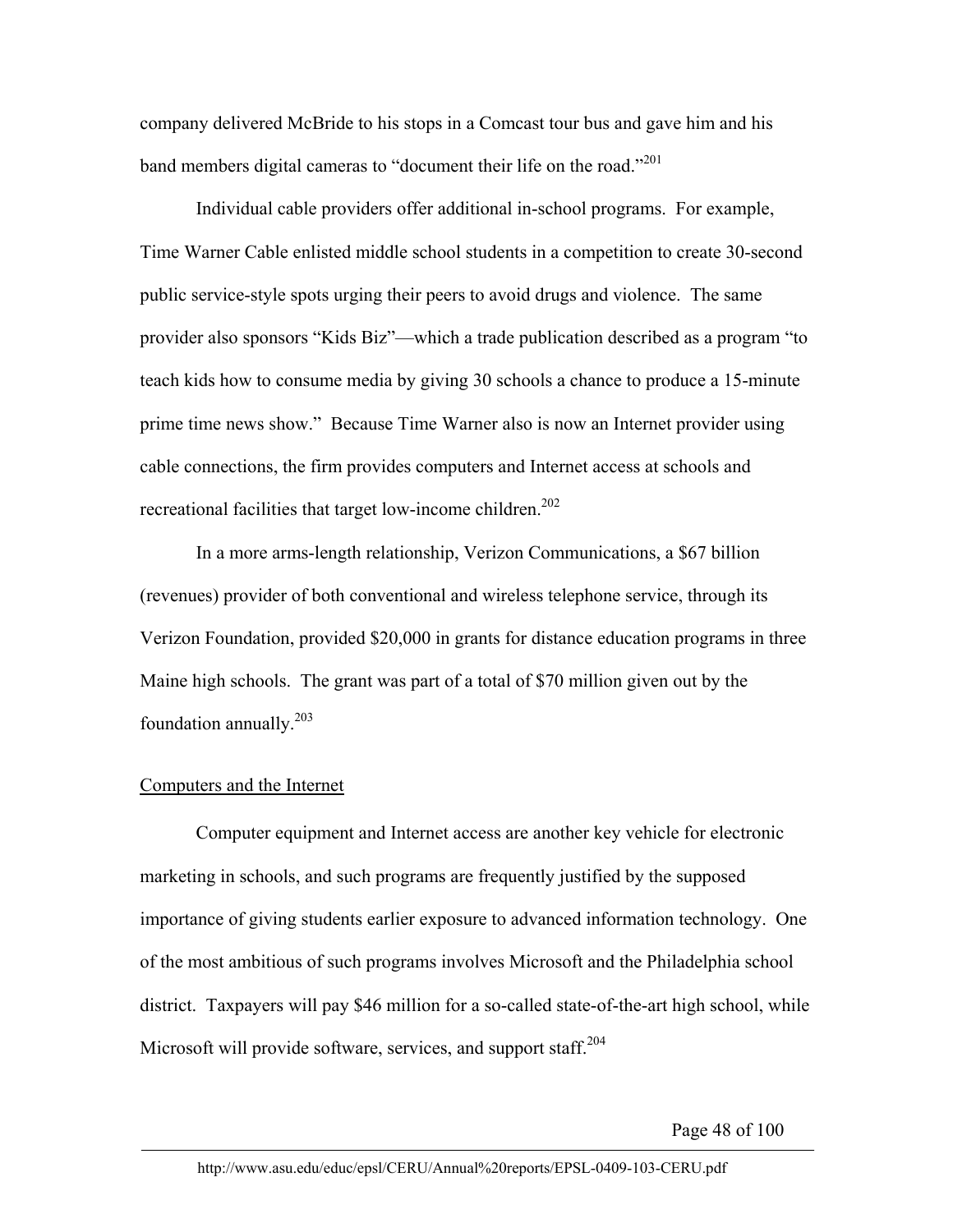Even some corporate officials question the relationships that have formed between schools and marketers in the rush toward improved school technology: "Companies give large donations to help out with technology purchases or build buildings and then try to use that as a leverage point to sell their products throughout a school district," said Mike Lorian, vice president of education for Palm, the handheld computer manufacturer. 205

And at least one study, published in October 2002 in *The Economic Journal*, a British publication, found no benefit in using computer assisted instruction used to teach mathematics. The study compared one group of Israeli  $8<sup>th</sup>$  graders using computers for instruction and another group using more traditional methods.  $206$ 

For many students, schools are a primary point of access to the Internet, and thus it is not surprising that some companies use the Internet to reach students. On April 22, 2003 (before the start of this year's study period), a dozen national consumer-protection groups filed a complaint with the Federal Trade Commission, charging Amazon.com with violating federal laws in collecting and disseminating children's personal information without parental review and consent. One of the filers of the complaint was the Center for Media Education in Washington, DC; the center's president, Kathryn Montgomery, pointed out that because schools were a key access point to the Web, "educators need to educate their students about their roles and rights as [online] consumers."207

Page 49 of 100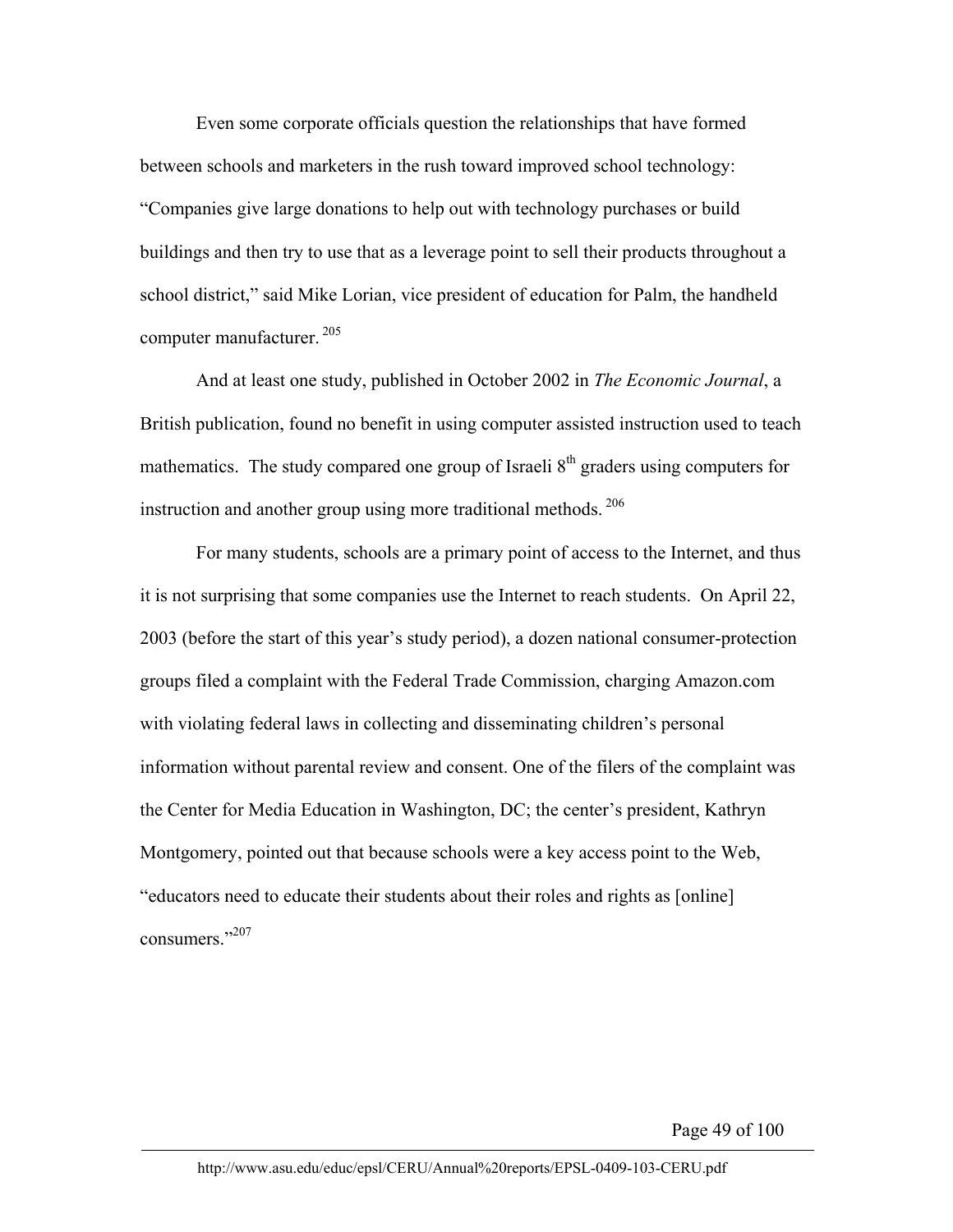# Other Electronic Marketing Ventures

Entrepreneur Joe Shults sought to grow VTV (Varsity Television), an Internetbased video on-demand service that acquires programming made by high school students and shows it to viewers.208

Actiontec Electronics enlisted schools directly to help the firm market to families Internet monitoring software that would allow them to track children's online activity. For every one-year subscription to the online monitoring service (at a special rate of \$30 per subscription) sold to parents, a school could receive \$7.50—in effect, a commission.<sup>209</sup>

# **Category 7: Privatization**

The category Privatization covers references to private management of public schools, of public charter schools, and other related topics. References in this category dipped 30 percent, to 1,100 in 2003-2004 from 1,570 in 2002-2003.

Page 50 of 100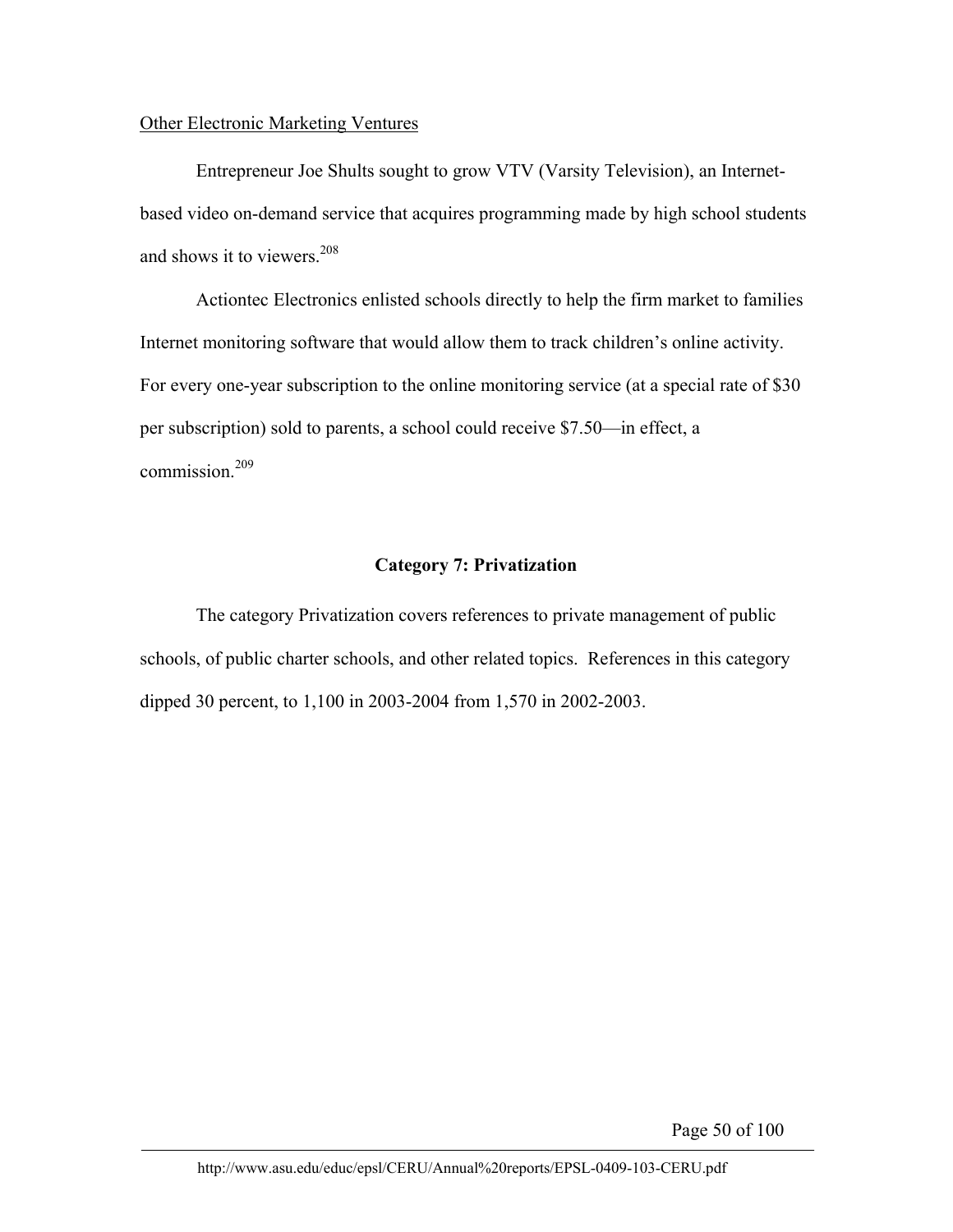

**Figure 9: References to Privatization, 1990-2004, By Year and Type of Press** 

Reasons for the decline are not entirely clear. In part it may reflect the fact that privatization as a public education strategy is less novel than it once was, and therefore has been deemed less worthy of coverage by news editors. Additionally, the sale of Edison from shareholders to private owners (including the State of Florida's pension investment agency) removed a recurring source of media references, Edison's quarterly financial reports to shareholders. Furthermore, with Edison now in its second year of managing its largest contract ever—running 20 Philadelphia public schools—scrutiny may have been less intense than in the previous year.

Page 51 of 100 The period under study shows a privatized public education industry that is maturing and evolving. The evidence that it is maturing is widespread. Private education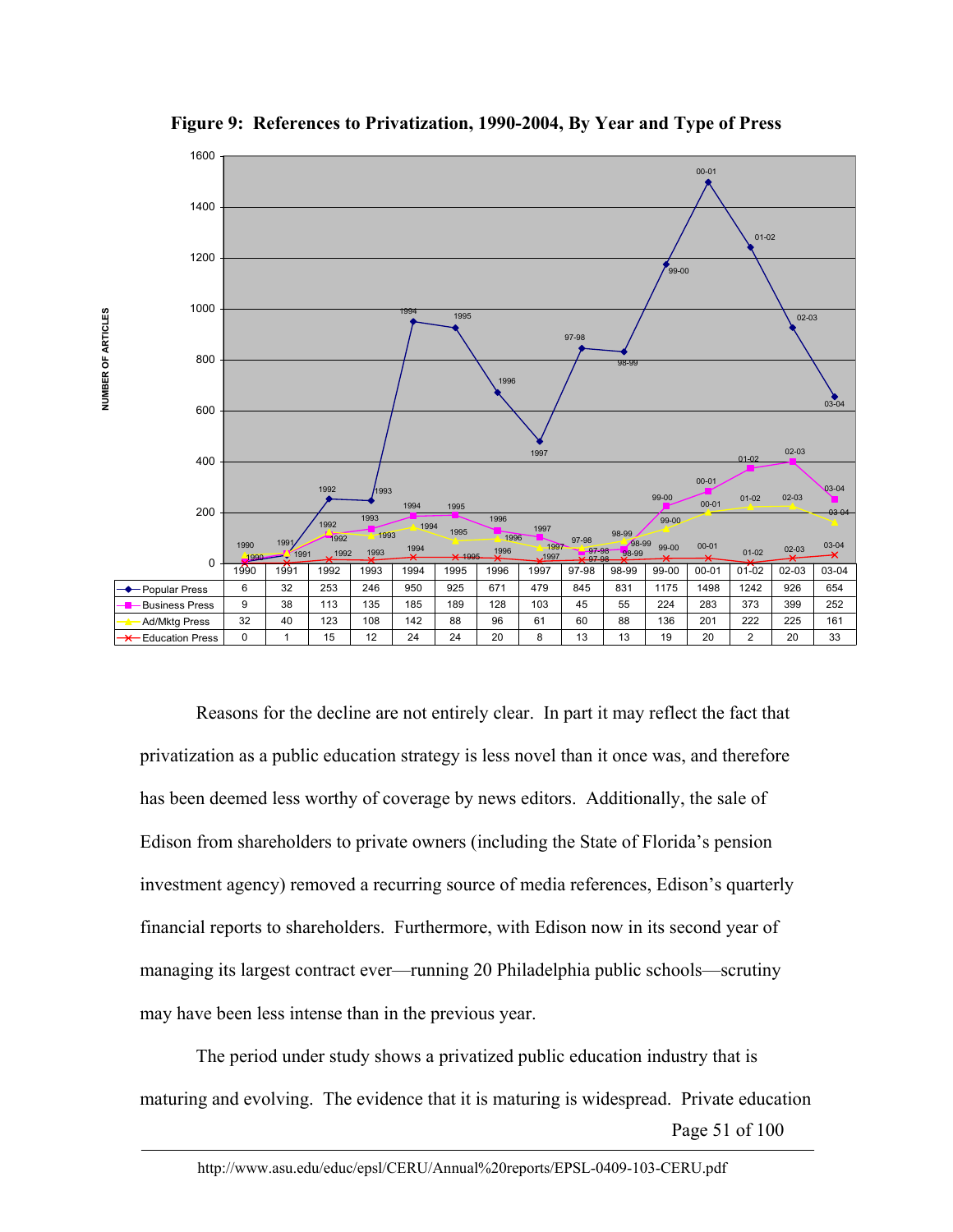firms have formed a trade association and the industry as a whole is consolidating under a shrinking number of larger and larger players. Its evolution is reflected in one primary trend, the sharp increase in virtual schools—programs that combine distance education and home schooling, usually organized under a state's charter school laws, and nearly everywhere tied in with corporate entities that provide curriculum materials and some degree of organizational infrastructure.

## The Maturing Private Education Industry

Although some had expected a significant expansion of voucher programs after the US Supreme Court's 2002 upholding of a voucher plan in place in Cleveland, Ohio, that hasn't happened. As of July 2004, only the state of Colorado had enacted a law allowing public money to pay for tuition at private and religious schools, and that law was ruled unconstitutional in June  $2004$ <sup>210</sup> (Milwaukee's voucher program also provides money for religious schools, but predates the Supreme Court ruling in the Cleveland case.)

Instead of voucher schools, the principal manifestation of privatization remains in the use of for-profit corporations to manage public charter schools. Many of the corporations also work in a separate line of business, managing regular public schools under contracts with school districts.

## A New Privatization Lobby

Mounting criticism of the for-profit school management industry led six leaders in the industry to form their own trade group, The National Council of Education Providers (http://www.educationproviders.org), to lobby for more public money and for regulations

Page 52 of 100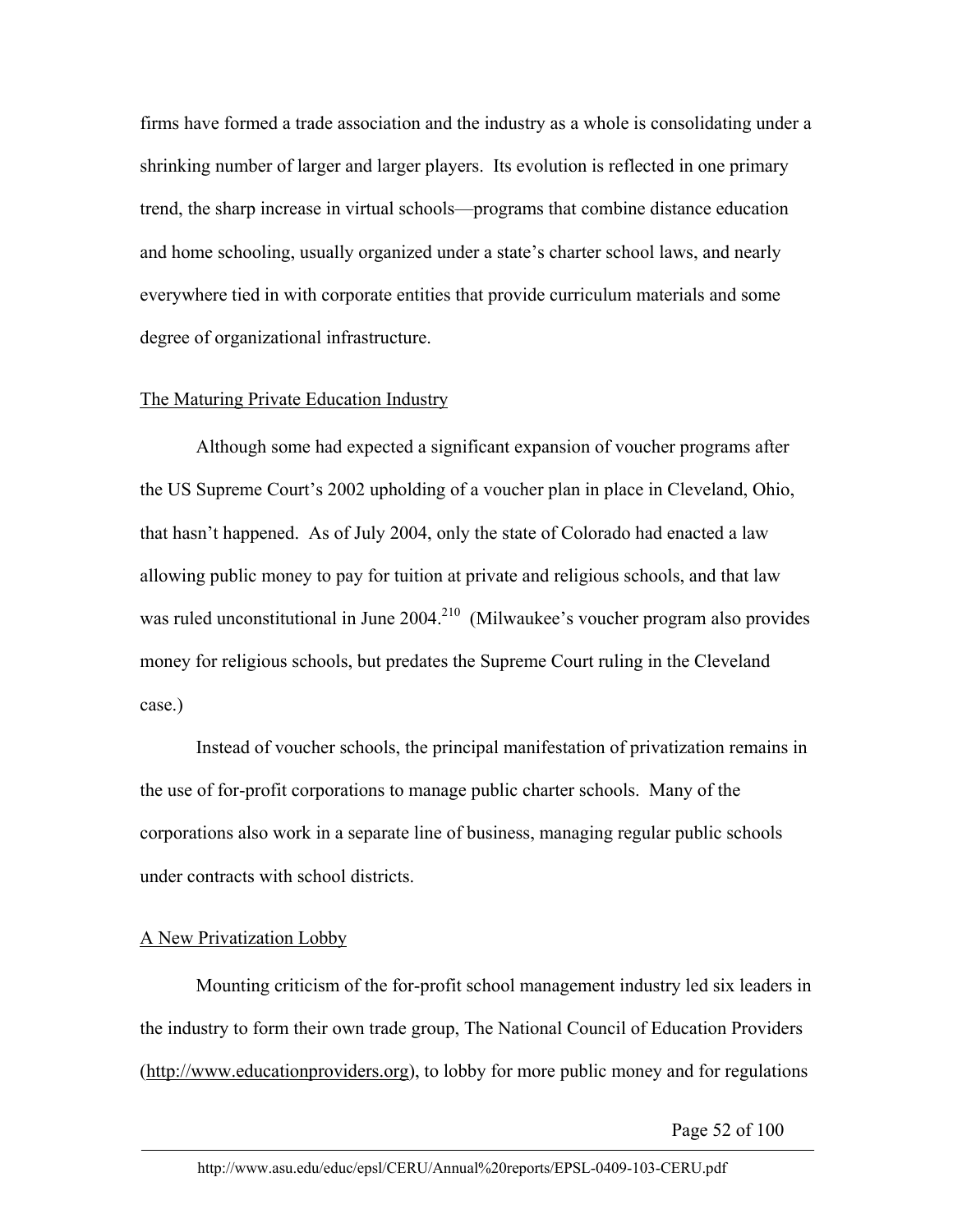friendlier to their industry.<sup>211</sup> "This is not a satanic plot to destroy public education," said Michael J. Connelly, CEO of Mosaica Education, a council member.<sup>212</sup> Other members include Charter Schools USA, Fort Lauderdale, Florida; Chancellor Beacon Academies, Coconut Grove, Florida; Edison Schools; National Heritage Academies, Grand Rapids, Michigan; and White Hat Management, Akron, Ohio.

As is often the case with lobbying organizations, day-to-day operations of the National Council of Education Providers are coordinated by a professional lobbying firm—in this case, The Allen Company, operated by Jeanne Allen.<sup>213</sup> Allen also founded and runs the Center for Education Reform, which has been a proponent of charter schools and which evaluates states on the basis of how strong or weak their regulation of charter schools is. States with less regulation are viewed more favorably in the center's evaluation scheme. Charter schools have become the statutory vehicles by which the forprofit education sector has expanded, and the Center's positions have arguably aided the industry in its quest for growth. In taking on the task of official lobbyist for the for-profit sector, Allen has completed the circle, tying herself, and therefore CER, to the financial success of the industry. For that reason her organization's assertions about the benefits of charter schools and for-profit charter management firms are clearly not the product of a disinterested outside civic group, but rather must be seen as serving the interests of her lobbying clients.

(Another CERU report, *Profiles of For-Profit Education Management Companies*, lists 51 education management companies, or EMOs, as of the 2003-2004 school year. The firms ran 463 public schools, enrolling more than 200,000 students in 28 states and the District of Columbia.)<sup>214</sup>

Page 53 of 100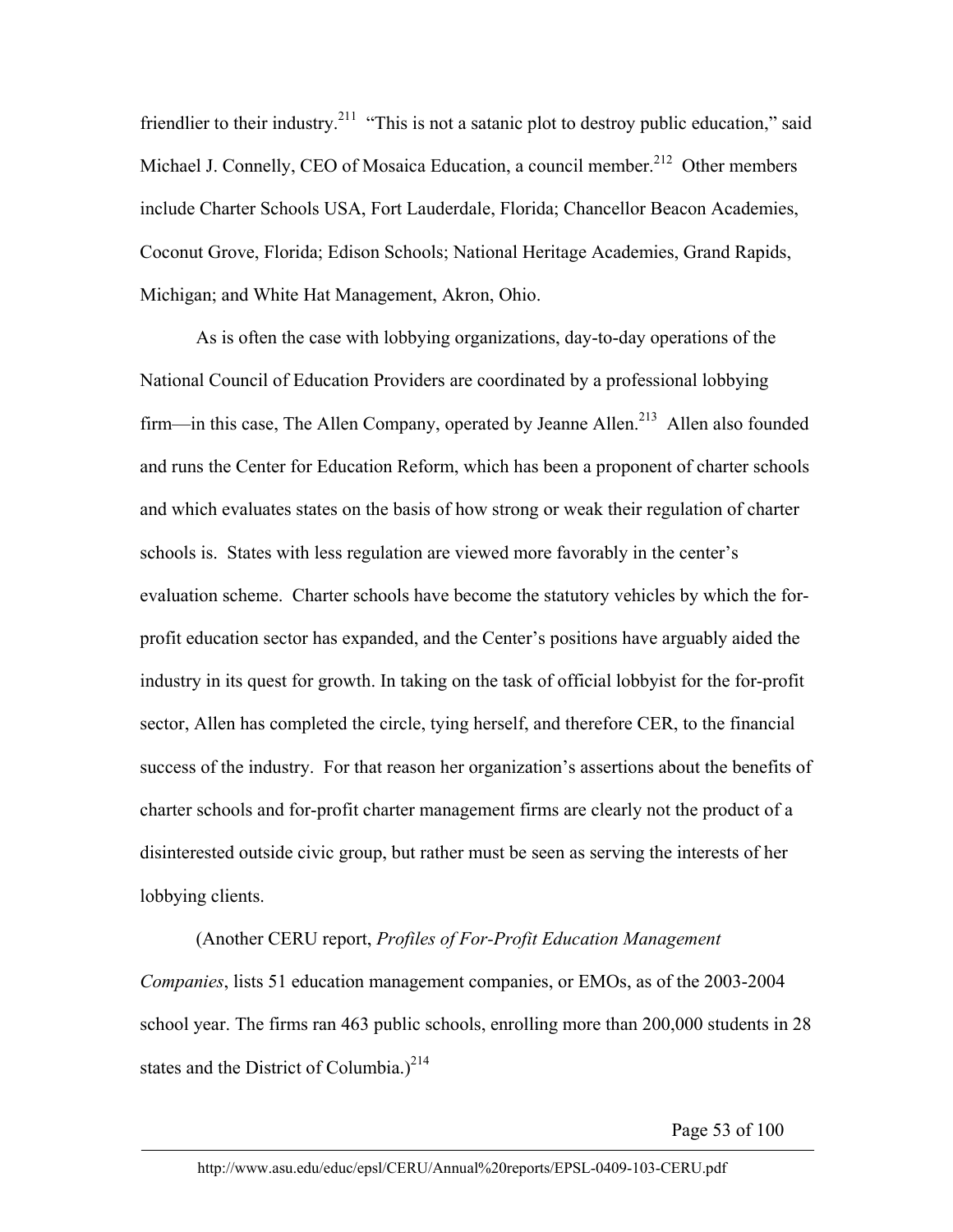## Other Signs of Industry Maturation

There were other signs of growth and maturation in the industry. Eduventures Inc., a Boston research firm, calculated that K-12 education business revenues grew 2.7 percent in 2003, to \$50.1 million.<sup>215</sup> Meanwhile, the industry also showed signs of consolidating, with 34 mergers and acquisitions in the sector.  $216$ 

Mature industries also tend to evolve to uncover new markets, and the for-profit education sector is no exception. Steven Pines, executive director of the Education Industry Assn., said that the NCLB law was creating profit opportunities for firms in supplemental education services (tutoring), assessment, and professional development.<sup>217</sup> Stanley Karp, writing in *Radical Teacher*, interprets the NCLB law as attempting "to channel students and funds toward for-profit education management companies and revive an ideologically-driven voucher movement that has been overwhelmingly defeated in every public referendum held so  $far.^{218}$ 

# Edison Schools Inc.

Page 54 of 100 Much of the privatization coverage, as it has in past years, focused on Edison Schools Inc., which in late 2003 reverted from being a publicly traded stock company to a privately held one. Edison founder Christopher Whittle announced on July 15, 2003, that he would buy out the firm at \$1.76 a share, with Liberty Partners, a private equity firm, financing the transaction.<sup>219</sup> Liberty Partners is a New York City investment firm that manages the \$1.8 billion (assets) Florida Retirement System. The transaction, valued at \$174 million with the assumption of debt included, gave Liberty 96.3 percent of Edison—and it used Florida's retirement funds as its sole source of cash for the project. The transaction drew harsh criticism from teacher representatives in Florida: Edison's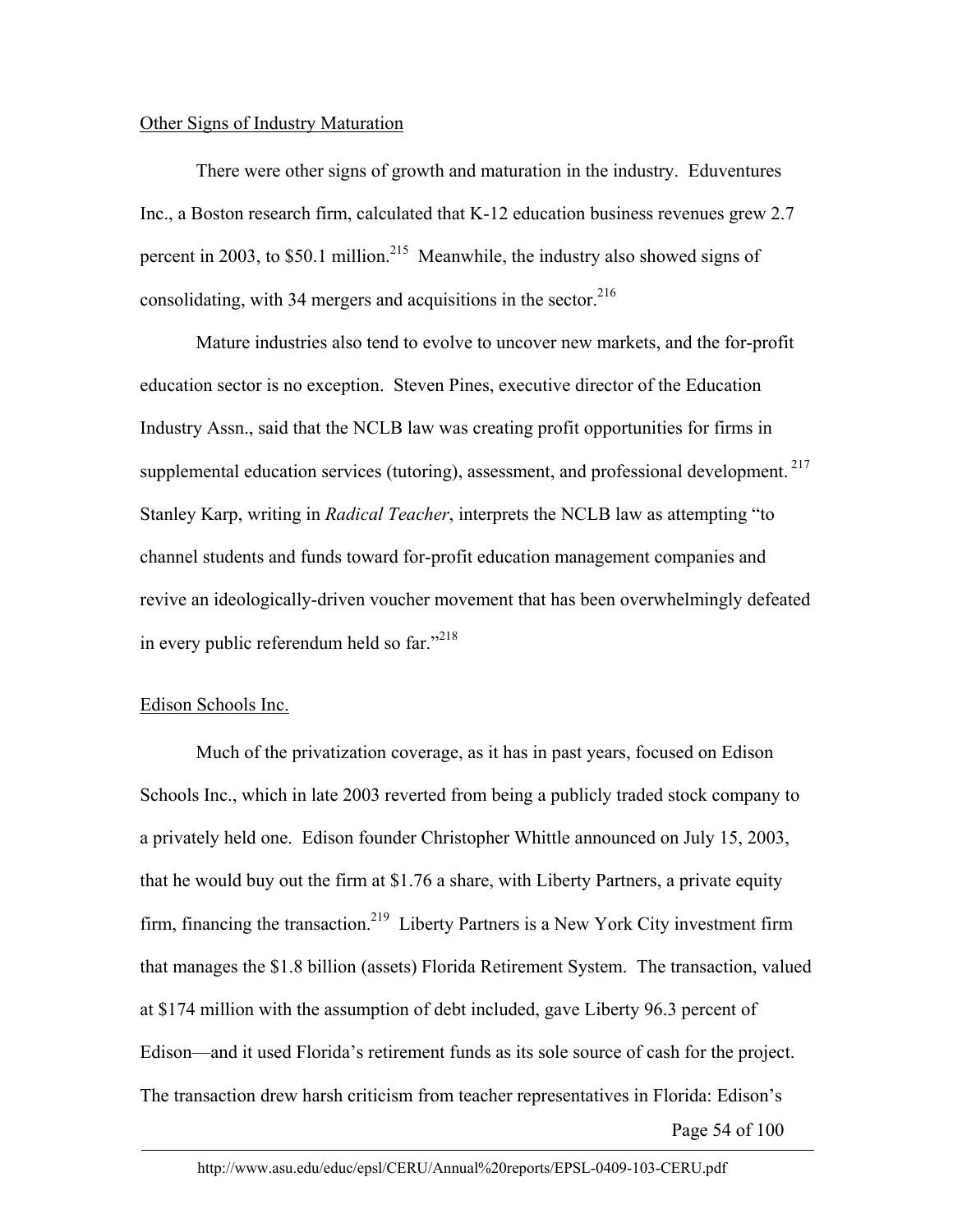track record financially (losses of \$354 million over 12 years) made it an unsound investment for employee retirement funds, critics argued, and while the company itself threatened the jobs of public employees.<sup>220</sup> Meanwhile, lawyers representing shareholders filed seven lawsuits, alleging the price was inadequate.<sup>221</sup>

Further reflecting the maturation of the industry as a whole, shortly before Whittle took the firm private, Edison announced a change in its strategy. It would move away from large-scale school management projects (as in Philadelphia) to managing public schools in medium-sized markets. In larger cities, Edison would focus on charter schools, Whittle said. $222$ 

While going private relieved Edison of the requirement to disclose its finances publicly, its contract with Philadelphia required it to continue providing quarterly and annual financial statements, and Edison spokesperson Adam Tucker said the company would continue to provide client schools and districts with information.<sup>223</sup>

Edison's practices may be driving some teachers away. In Springfield, Illinois, the company, operating the Feitshans-Edison school, was allowed to shorten its school year to 190 days from 200 and its school day to seven hours and 15 minutes from eight hours, after officials complained. The company blamed attendance drops in the summertime and attrition of teachers seeking jobs in districts with shorter hours and calendars—although both the longer day and year were touted by Edison as advantages to its approach when it sought and won the contract to manage Feitshans Elementary School. $224$ 

Edison continued to experience shifting fortunes in contracts. While some districts terminated contracts, others signed new ones. In South Carolina, the 43,700

Page 55 of 100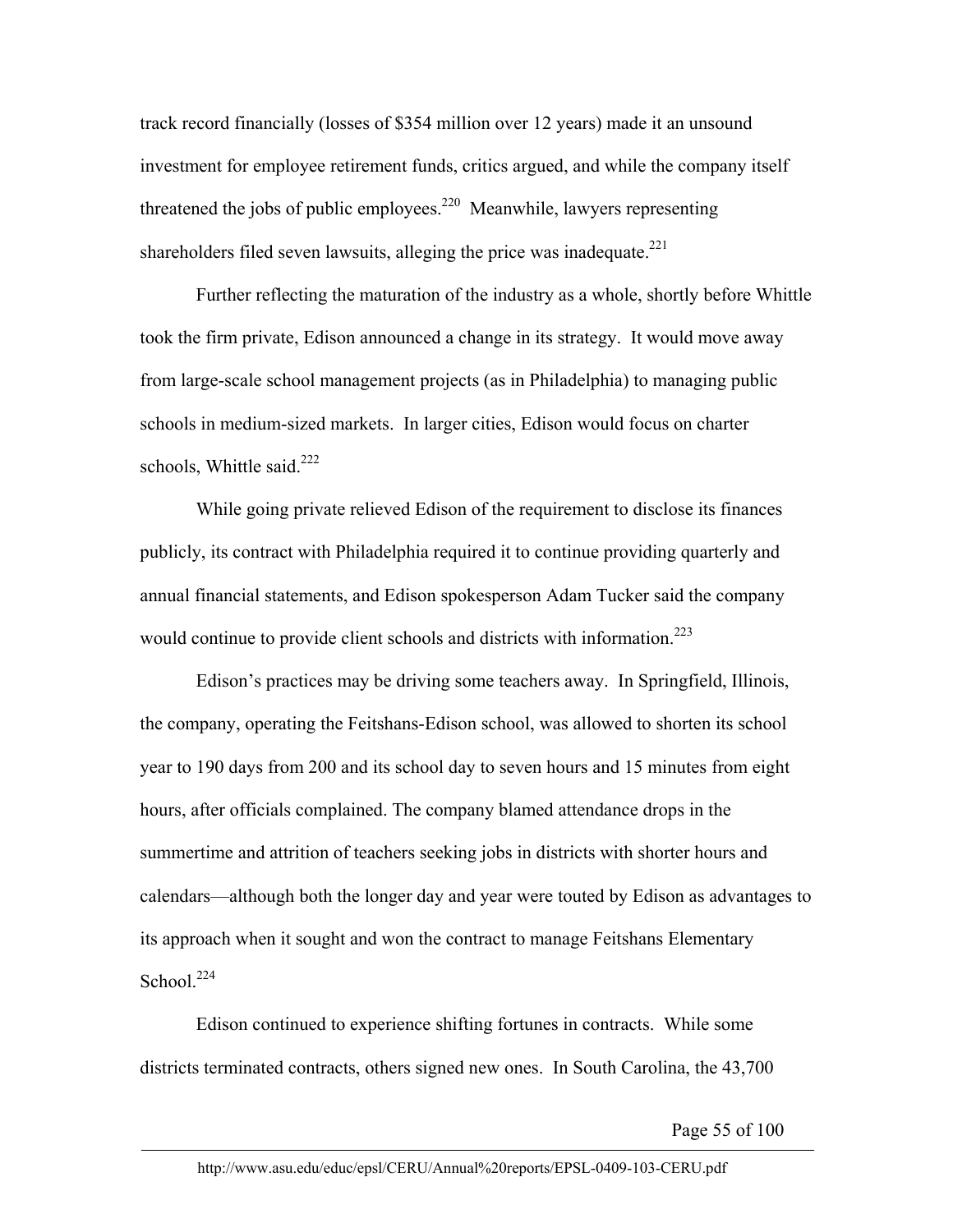student Charleston County district's school board approved a five-year, \$11.1 million contract for Edison to manage nine low-performing schools, paying for the agreement with federal Title I money and state grants.<sup>225</sup> Edison contracts were renewed in Denver and Colorado Springs, Colorado,<sup>226</sup> Duluth, Minnesota,<sup>227</sup> and California.<sup>228</sup> In Long Island, New York, however, state investigators charged that the Edison-managed Riverhead Charter School in Calverton failed to provide special education students with legally mandated small classes and other required services.<sup>229</sup>

## Other Education Management Firms

The nation's second-largest for-profit charter-school manager is Chancellor Beacon Academies, which managed 63 charter schools as of July 11, 2003.<sup>230</sup> It was acquired by Dennis Bakke through Bakke's Imagine Schools Inc., a start-up, in June 2004.<sup>231</sup> Yet Bakke's ambitious plan to spend \$20 million on charter schools in South Carolina—to be matched by \$20 million from Wachovia Corp.—appeared likely to founder when that state's legislature failed to pass a bill allowing the state's first charter school district before the legislature ended business for the year on June  $4.232$ 

Nobel Learning Communities Inc., based in West Chester, Pennsylvania, posted modest profits of 10 cents a share, or \$969,000, on revenues of \$40.6 million, for its third quarter that ended March 31, 2004.<sup>233</sup>

National Heritage Academies, based in Grand Rapids, Michigan, announced plans to open seven new charter schools in four states in the fall of  $2003$ <sup>234</sup>. The firm ran into some problems, however. In Romulus, Michigan, two board members fired from a charter school operating under the auspices of Grand Valley State University and managed by National Heritage Academies said they planned to ask a judge to reinstate

Page 56 of 100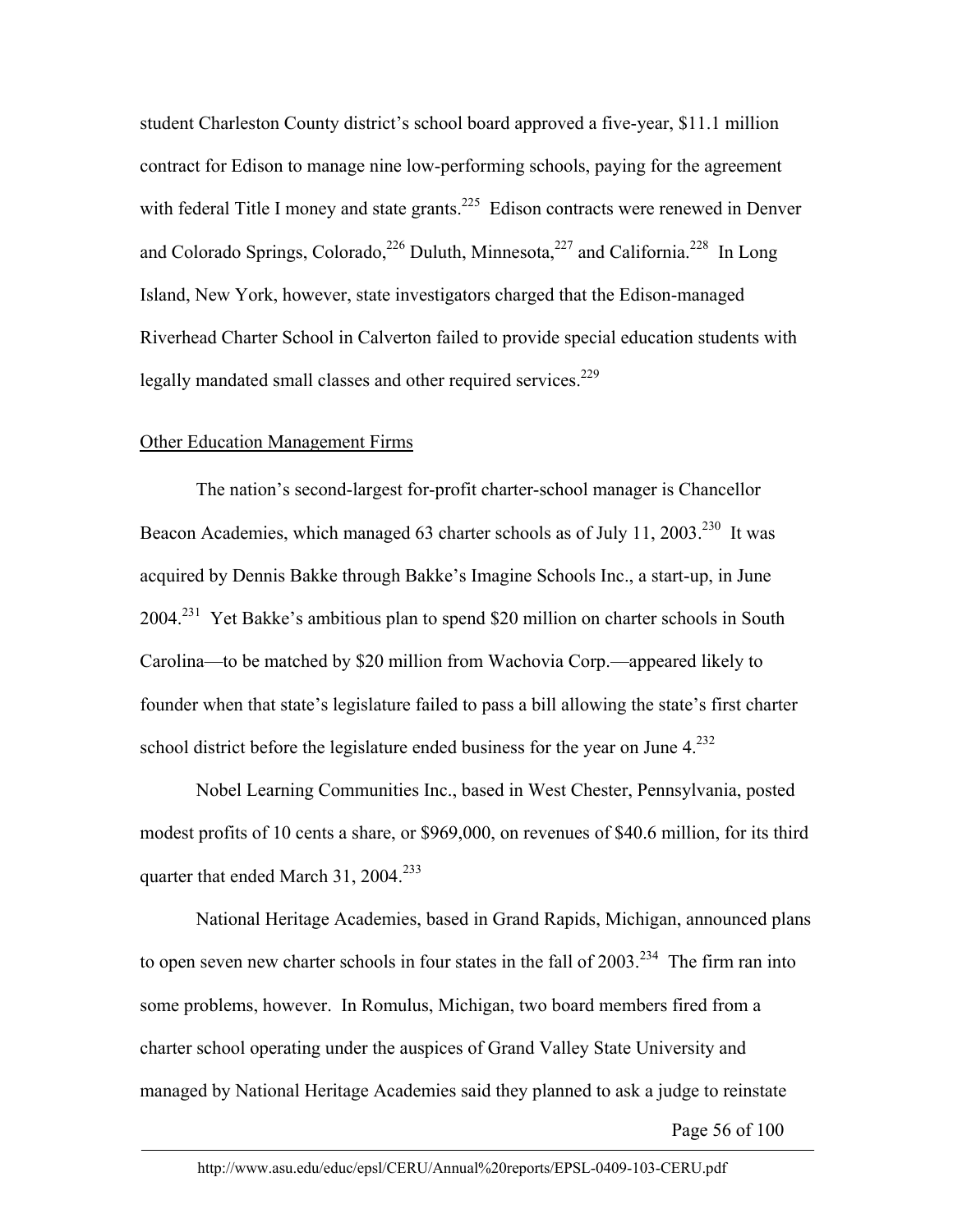them to their board seats. They charged they were removed for raising questions about Heritage's management of the school.<sup>235</sup>

In San Marcos, Texas, the Mitchell Center Boys and Girls Clubs of South Central Texas and Charter Schools USA, based in Florida, were embroiled in litigation over what Charter Schools USA claimed was the Mitchell Center's failure to pay \$264,000 for management services of the Mitchell Center's Texas Preparatory School, a charter school. $236$ 

White Hat Management Inc., based in Ohio, expanded to other states, opening charter high schools in Colorado<sup>237</sup> and Florida.<sup>238</sup>

The Schenectady, New York, school district sued Sabis International Systems, for-profit manager of the International Charter School of Schenectady, to terminate a lease in a dispute over construction of temporary classrooms. In explaining the lawsuit, Superintendent John Falco said Sabis's decision to proceed with the construction without permission from the district was part of a long pattern of problems the district had had with the EMO  $^{239}$ 

Sabis had trouble elsewhere. In Greensboro, North Carolina, it declined to renew its contract to run Guilford Charter School, saying it had lost money and saw no opportunity to turn a profit. The school's directors contracted with a new firm, Imagine Schools of Arlington, Virginia, to manage the charter. $240$ 

# Indirect Vouchers Via Scholarship Tax Deductions

In Florida, a variation on voucher programs offered corporations dollar-for-dollar state tax breaks for donating money to fund scholarships that could be used to send poor children to private schools. In the face of rising demands for greater accountability,

Page 57 of 100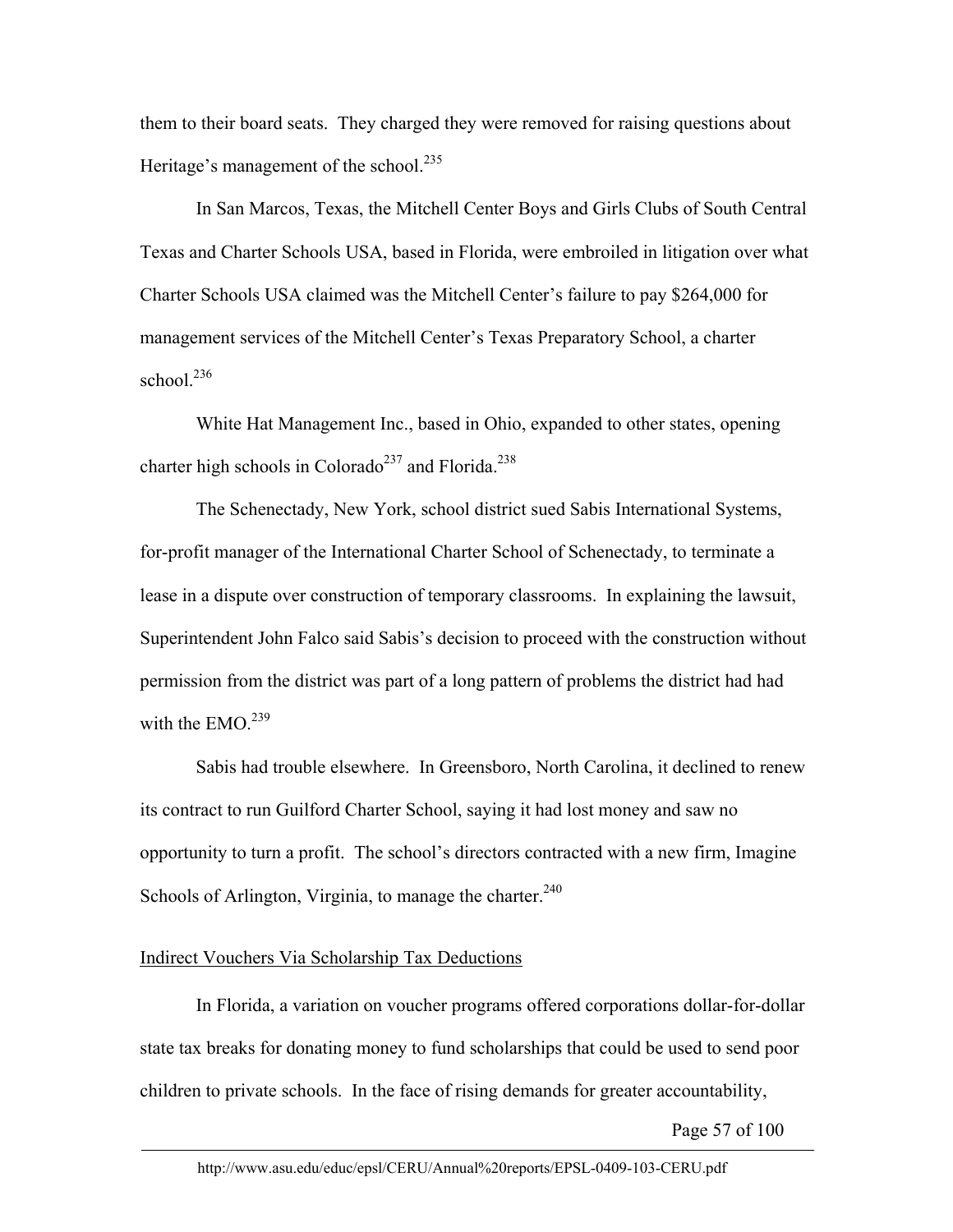supporters of the plan insisted that parents already demand accountability and that private schools should not be "saddled with the same rules as public schools."<sup>241</sup>

## The Rise of Virtual Charter Schools

Another increasingly robust trend, and one widely followed, is the development of "virtual charter schools"—arrangements that enable students to study from home using curriculum materials obtained via the World Wide Web. Under state charter school laws, curriculum providers, families, or both qualify for state aid money by participating in the program.

 Florida legislators passed a bill that would finance the Florida Virtual School, a state-run, on-line school, as the state would finance any school district, but with one difference: the school would only get paid for students who passed its courses.<sup>242</sup> A letter writer to *Education Week* spotlighted the danger of such a scheme in the for-profit arena: if schools intending to make a profit would not receive funding unless students pass, asked Jeff Lane, "how many cyber school students do we think will actually fail to pass the courses offered by these schools?" $243$ 

## Virtual Charters and K12 Inc.

 The single firm most frequently cited in news stories about virtual charter schools is K12 Inc., a company founded by William Bennett, former education secretary under President George H.W. Bush. K12 Inc. is a provider of Web-based curriculum materials marketed for home schoolers. It has aggressively pursued—and benefited from—passage of virtual school legislation. Although the company has enrolled about 2,000 home

Page 58 of 100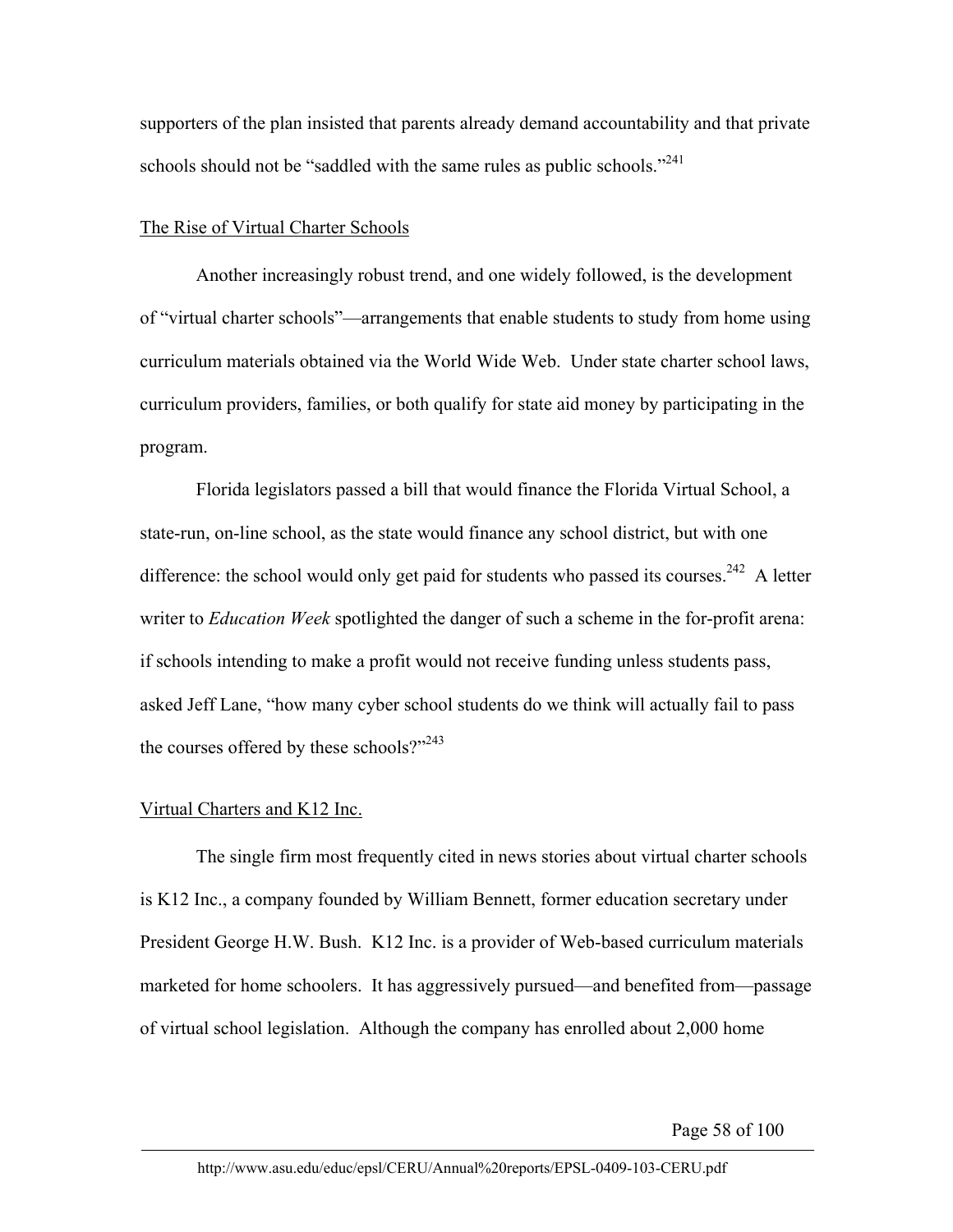schoolers directly, its principal business strategy entails forming partnerships with public schools and then being paid with state funds under charter or on-line education laws.<sup>244</sup>

K12 Inc. is backed by a \$20 million investment from a group led by Constellation Ventures, and has backing as well from Knowledge Universe, an education investment operation run by former junk bond king Michael Milken.<sup>245</sup>

Despite, or perhaps because of, its aggressive growth, K12 Inc. has found itself under fire. On October 9, 2003, Minnesota's largest teachers union challenged the legality of state funding for an on-line school operated by the small, rural, Houston, Minnesota, school district using the K12 Inc. curriculum. Education Minnesota alleged in its lawsuit that the program failed to provide adequate supervision by state-certified teachers, in violation of Minnesota law.<sup>246</sup> Co-plaintiffs included two Minneapolis-area school districts who argued that state funding of Houston's program threatened their own on-line school plans.<sup>247</sup> A lawsuit filed Jan. 7, 2004, by the Wisconsin Education Association Council similarly challenged the legality of the Wisconsin Virtual Academy, an on-line school run by K12 in partnership with the Northern Ozaukee (WI) school district.<sup>248</sup> That suit challenged the district's enrollment of students from outside its boundaries in the program, and the use of non-licensed instructors such as the students' parents. The union alleged that the academy would receive \$5,500 for each of 420 students, or \$2.3 million.<sup>249</sup>

# Political Muscle in Idaho

In Idaho, when a Republican state senator, Gary Schroeder, launched an investigation into K12 Inc. and the Idaho Virtual Academy, he found himself under attack by a pro-K12 political action group, Idahoans for Tax Reform. Schroeder charged

Page 59 of 100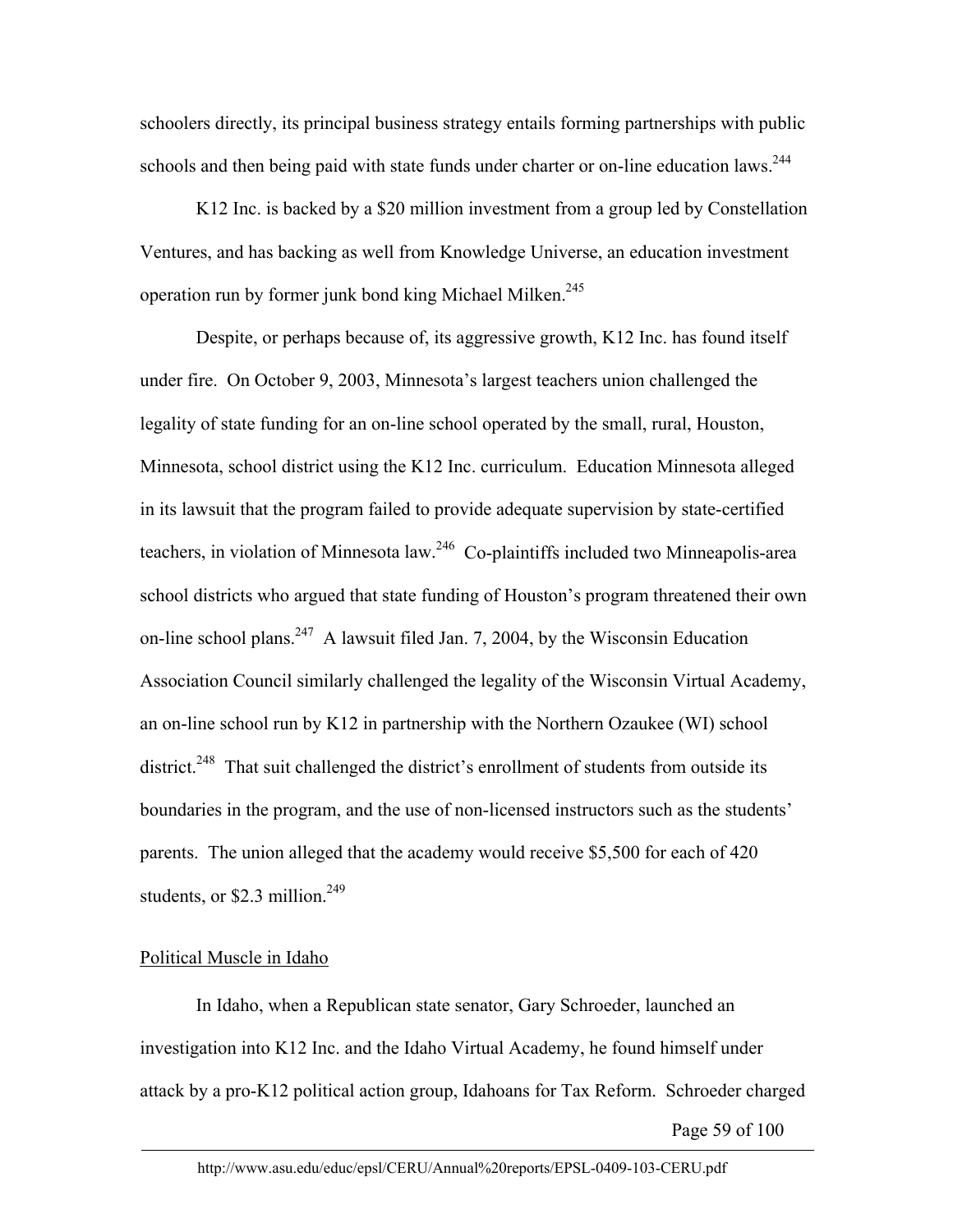the group with conducting misleading and distorting "polls" of voters to suppress votes for him in an upcoming election. The state senator charged that K12 Inc. had bullied the legislature into paying out an additional \$1.6 million for the virtual charter by threatening to close it, and that he was targeted for defeat because of his role as chairman of the state Senate Education Committee.<sup>250</sup> Meanwhile, Idaho's board of education came under fire for an agreement with K12 that kept its profit margins secret, despite its being paid with state tax dollars.<sup>251</sup>

 K12 Inc. is not the only player in virtual charter schools. Chancellor Beacon Academy formed a partnership with Connections Academy Inc. (a unit of Educate Inc., which also owns Sylvan Learning Centers) to operate Chancellor Arizona Connections Academy (CA2) to operate one of five so-called schools without walls. CA2 was touted as using certified teachers, "community experiences" and technology to teach children needing "an individualized approach to education."<sup>252</sup> Students enrolled would study at home and "attend" classes via a home computer.<sup>253</sup>

## For-Profit Schools and Performance Questions

 A recurring criticism of privatization proposals has been that for-profit companies will inevitably be forced, sooner or later, to sacrifice the interests of students in order to meet their obligations to maximize profits for shareholders. That theoretical concern raised its head in reality in Philadelphia, where Victory Schools eliminated librarians in the five public schools the for-profit management company was hired to run. The company has similarly eliminated librarians in four other schools it operates in New York and Baltimore. The company told *School Library Journal* it had used its limited resources to reduce class size, train teachers, and build new "multimedia centers"

Page 60 of 100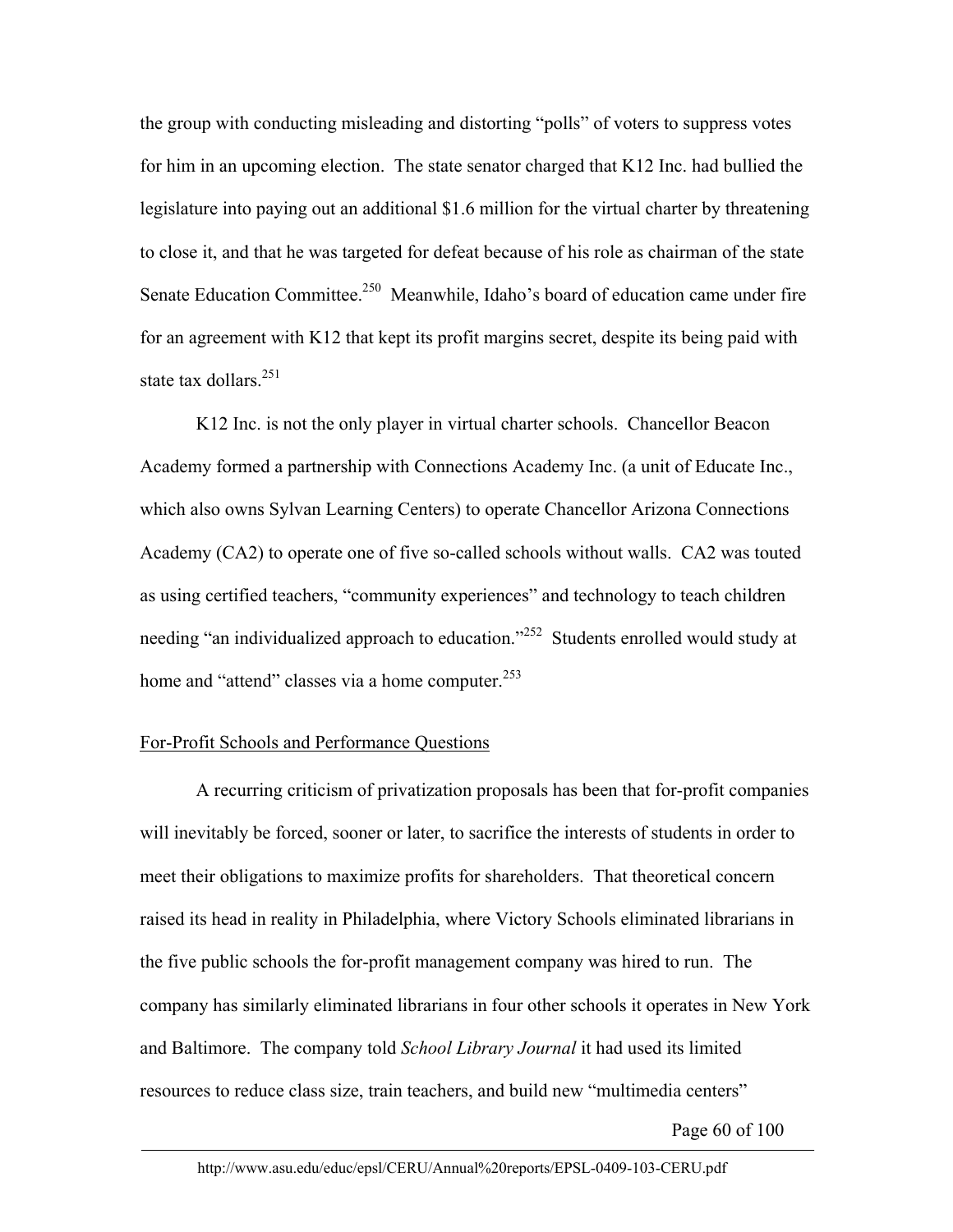equipped with computers, new furniture, and on-line service. Yet, the *Journal* reported, the company took the action despite studies showing "that well-staffed, equipped, and funded school libraries are directly related to student performance."<sup>254</sup>

Another running concern is whether for-profit companies perform any better than the public school systems with which they compete.

In its May 18, 2004 press release, Edison asserted that test score gains at its Michigan schools were "six times greater" than average annual local and state gains, but did not offer direct comparisons between comparable schools.<sup>255</sup> In Clark County, Nevada, a site of friction in the past between Edison and some public officials, the six elementary schools the company manages showed improvement in standardized test scores. Reading, language and science test scores were nearly the same as those of 24 comparison elementary schools, but math scores climbed at least six percentage points for each grade. $256$ 

The most definitive analysis to date may be a GAO report issued in November 2003, however, and it produced mixed results. Using standardized test scores and other data from a sample of 14 privately managed schools and 28 traditional schools, the report "Public Schools: Comparison of Achievement Results for Students Attending Privately Managed and Traditional Schools in Six Cities" concluded that privately managed schools in some cities performed better than their public counterparts, and in other cities worse<sup>257</sup>

A scholarly article comparing the results of a public school summer reading enrichment program, another such program run by an unidentified for-profit firm, and no intervention, found that both the public and for-profit programs improved reading

Page 61 of 100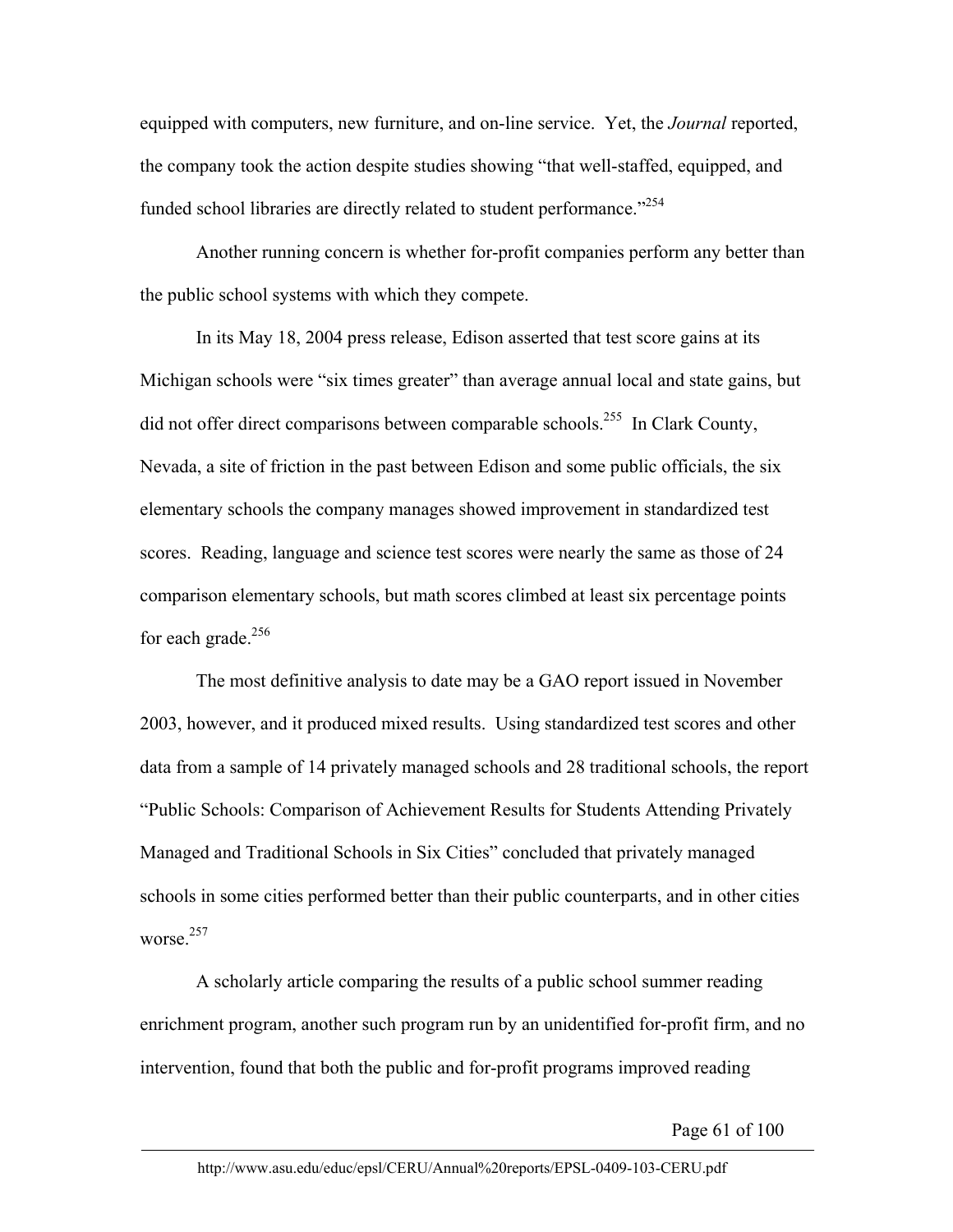achievement, and that there was no significant difference in the outcomes of the two programs.<sup>258</sup>

### Mixed Signals from Federal Authorities

 A 2003 US Education Department inspector general's audit of the Arizona Education Department concluded that the state agency improperly gave more than \$1.1 million in federal money to charter schools run by for-profit companies, and recommended requiring the state to repay the funds. State education secretary Tom Horne objected to the audit's conclusions, contending that all charter schools were "public schools" by definition and therefore qualified for the funds. Horne said he would appeal the audit's findings.<sup>259</sup> (A review of the state and federal education departments' web sites in August 2004 indicated no new developments in the dispute.) Despite the restrictive federal stance toward for-profit education reflected in that incident, however, the Bush administration was accused of pushing education privatization while underfunding NCLB. On November 18, 2003, the advocacy group People for the American Way issued a report called "Funding a Movement: US Department of Education Pours Millions into Groups Advocating School Vouchers and Education Privatization." It cited a total of \$77 million awarded over three years in the form of grants to organizations including K12 Inc., the pro-voucher Black Alliance for Educational Options, and the Center for Education Reform, among others.<sup>260</sup>

## **Category 8: Fundraising**

Page 62 of 100 Fundraising showed a 21 percent increase in 2003-2004 over 2002-2003, to 1,175 references from 970. As in past years, coverage drew attention to increased dependence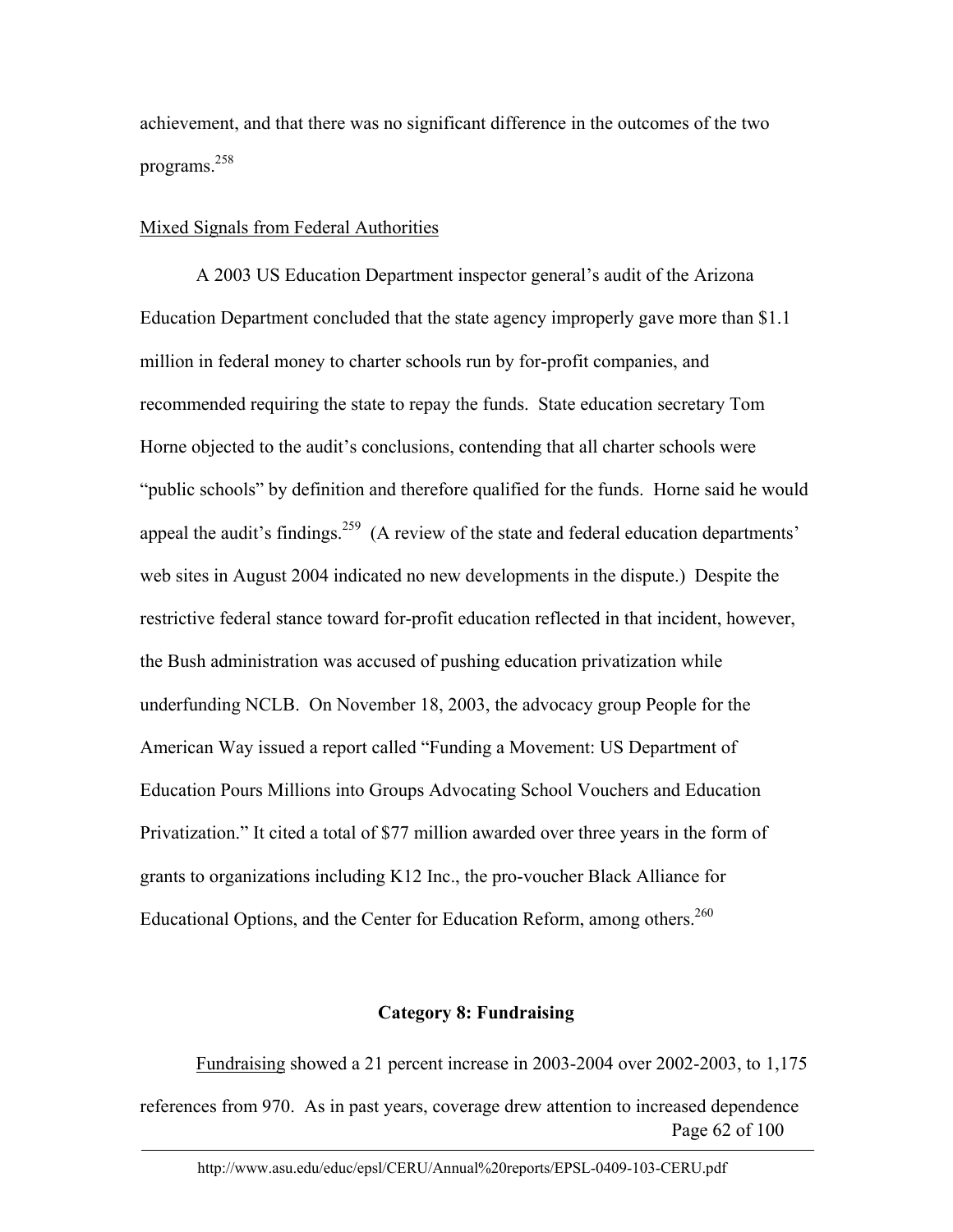on outside fundraising to cover operational costs, not just extracurricular expenses. Several references noted that wealthier communities were generally more active and successful in raising funds for their schools—perpetuating inequities of wealth and poverty.261





Fundraising includes direct product sales that return some percentage of revenues to the school or to its parent-teacher organization. It also includes a variety of rewards programs, in which consumers are encouraged to purchase certain products or make purchases from certain retailers in order to obtain donations for a designated school.

Page 63 of 100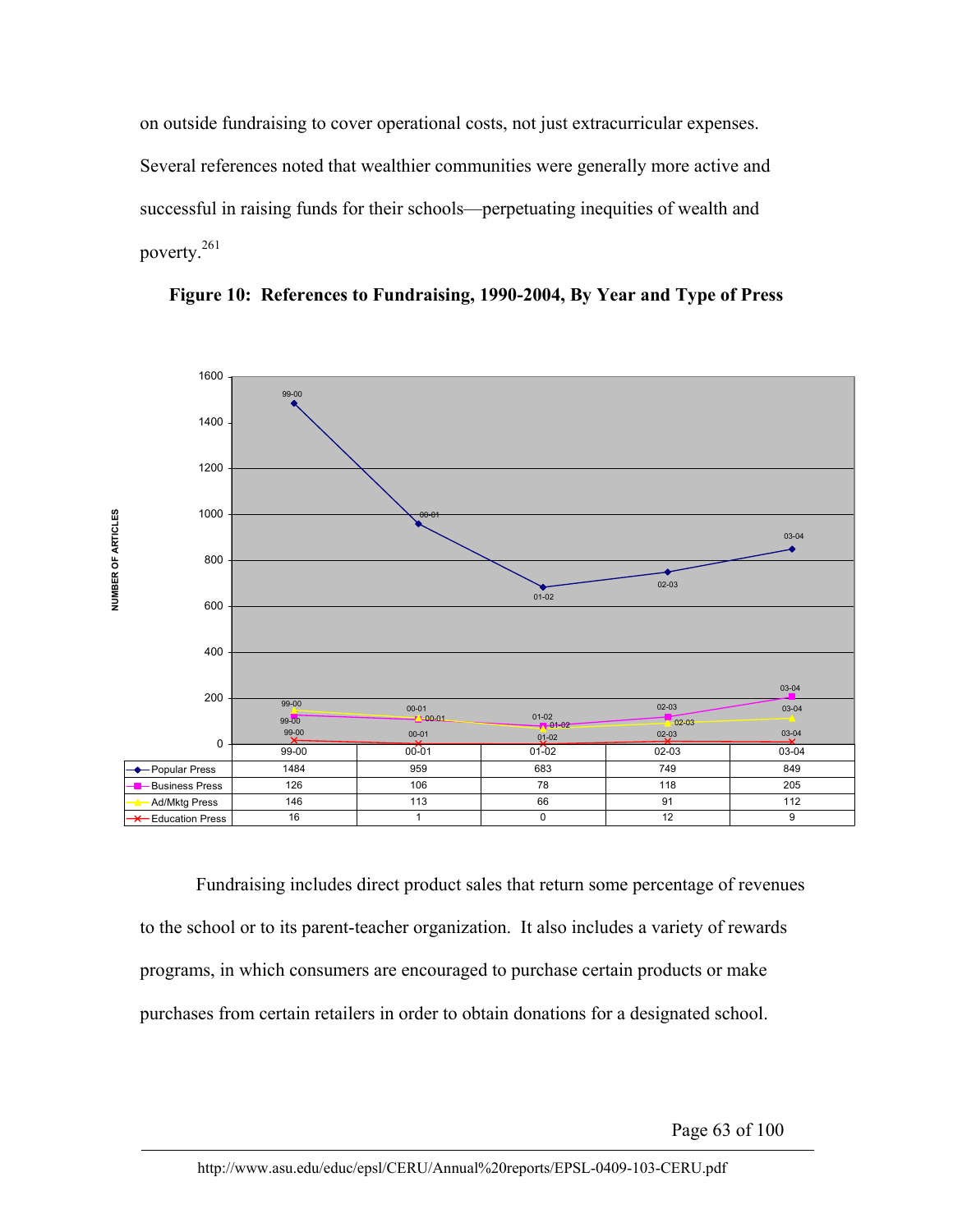# Rewarding Consumers

Campbell's Labels for Education—now in its  $30<sup>th</sup>$  year—and General Mills' Box Tops for Education are the two mostly widely known rewards programs, and schools readily encourage parents and neighbors to purchase the companies' products so that the appropriate labels or box tops can be collected in order to be redeemed for rewards.<sup>262, 263</sup> Grocery stores such as Giant Eagle use customer loyalty cards as a vehicle for recording purchase amounts and awarding to designated schools a percentage of the customer's purchases.<sup>264</sup> Some school districts, such as one in McKinney, Texas, have signed agreements with credit card agencies to issue affinity cards that reward the school district when card holders charge purchases.<sup>265</sup> Target Corp.'s "Take Charge of Education" program donates one percent of sales to the school of the shopper's choice when charged to the company's Visa card or Guest card.<sup>266</sup> Indeed, rewarding charities on behalf of consumers appears to some to be a business opportunity: LoyaltyPoint Inc. is a for-profit holding company that "markets online, store and catalog-based loyalty programs that generate contributions to schools, nonprofits and other organizations, based upon parent and supporter purchases."<sup>267</sup>

# Fundraising for Corporate Recognition

Hooters restaurants, best known for employing waitresses in tight-fitting tank tops and gym shorts, provides gift certificates for school fundraisers and donates food for sports teams, thus helping to ensure that the culture continues to yoke sex and sports for a new generation.<sup>268</sup>

Adopt-a-Class programs offered by Parent Teacher Association chapters in various communities recognize businesses in return for donations of money to buy

Page 64 of 100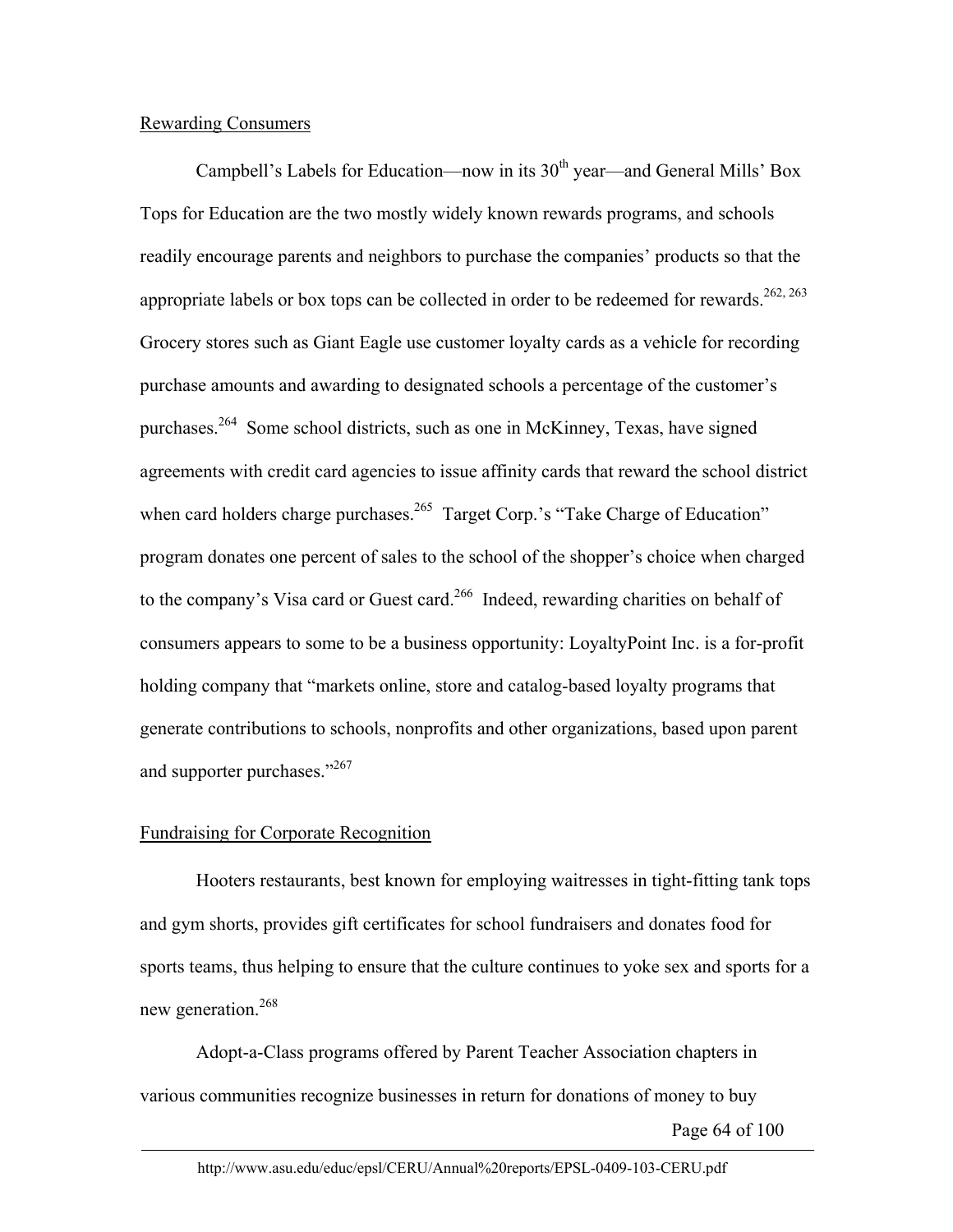learning materials. Meanwhile, a newer form of fundraising involves programs in which inkjet cartridges, cellular phones, and other hard-to-dispose of items are turned into schools, who then turn them over to recycling businesses for cash.

## Fundraising for Basics, not Just Extras

Several publications reported that fundraising increasingly is no longer just for extra-curricular activities such as bands, drama clubs or sports teams.<sup>269</sup> A poll of parents for the National Parent Teacher Association found that in fully 68 percent of schools that conducted fund-raising used proceeds to pay for "such basic needs as classroom equipment, textbooks, and school supplies," and half of the parents polled said the money was being used to pay for "items normally covered by state funding."<sup>270</sup> Interestingly, the poll itself was co-sponsored by QSP Reader's Digest, which conducts fundraising magazine sales in schools. 271

# **Reaction**

Criticism of school commercialism, especially of sales of soft drinks in schools, continued to mount—and its purveyors' responses have ranged from retreat to counterattack.

In July 2003, Kraft Foods, the nation's largest marketer of processed food products, announced that it would stop marketing in schools and reformulate products to improve their nutritional content.<sup>272</sup> In early 2004, the American Academy of Pediatrics released a policy calling for an end to soft drink sales in schools and the creation of

Page 65 of 100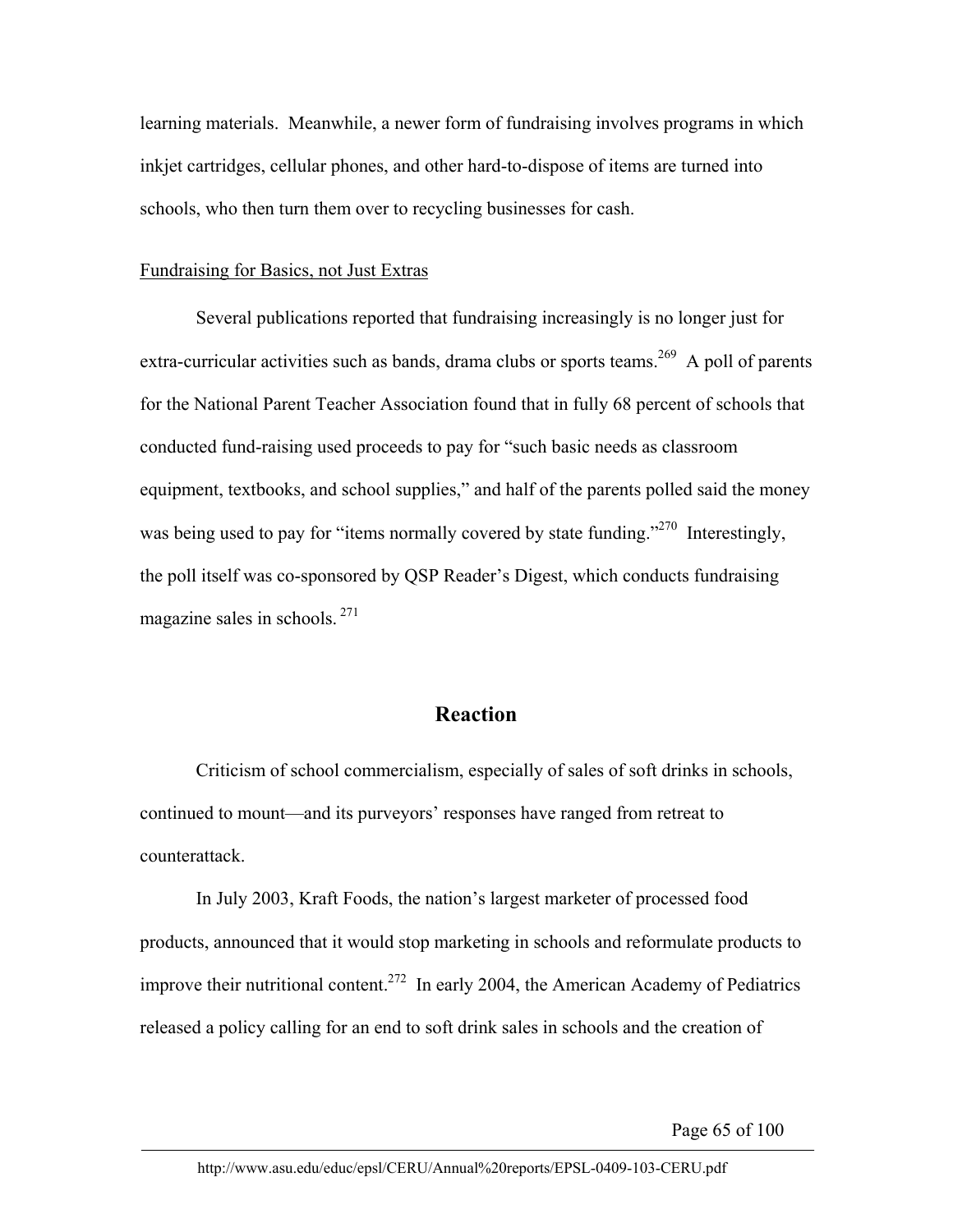school nutrition advisory councils.<sup>273</sup> The academy's statement prompted extensive media coverage, as documented in this year's CERU survey.

Weighing in more broadly on the subject, not just of soft drink sales, but also naming rights and school bus ads, CBS News radio commentator Dave Ross observed sarcastically: "I give you education's true purpose in two words: brand loyalty."<sup>274</sup> An editorialist for the *Morning Call* in Allentown, Pennsylvania, drew the contrast between schools struggling for funds and the Pentagon's budget: "Somehow we doubt we'll ever see the likes of the Microsoft Armored Division."<sup>275</sup>

# Schoolhouse Commercialism's Defenders

Despite increasingly vocal opposition, however, commercialism in schools continues to produce decidedly mixed opinions, and at least a few defenders. An Edwardsville, Missouri, high school principal, Norm Bohnenstiehl, told the *St. Louis Post-Dispatch* there "haven't been any drawbacks" to a Coca-Cola pouring rights contract that paid for a new track, scoreboards, and auditorium improvements.<sup>276</sup> A Columbia, Missouri, parent and dietitian, Melinda Hemmelgarn, disagreed, arguing: "Schools should be commercial-free zones," while a high school student, noting the number of students who drank soda and ate chips in their first classes of the day, asserted: "Schools are pushing for students to adopt an unhealthy and addictive habit."<sup>277</sup>

An editorial writer for the *Tampa Tribune* in Florida approached the prospect of naming rights matter-of-factly. Noting that naming rights and school bus advertising are already a fact in other communities, the writer, William Yelverton, suggested that the Pasco, Florida, school district should follow suit. Dismissing concerns that such a move "sends a bad message, especially to youngsters—namely, that anything is for sale at the

Page 66 of 100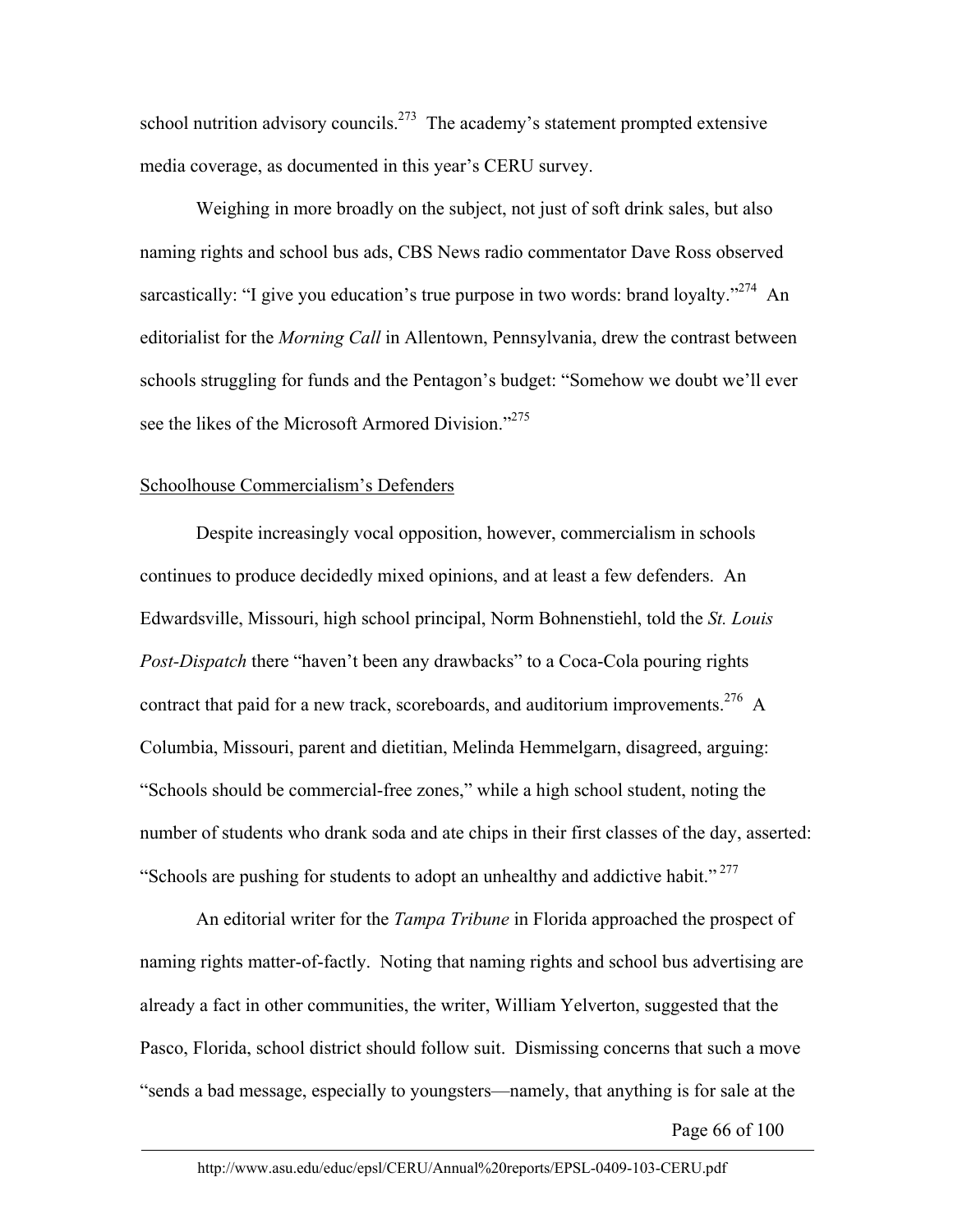right price," Yelverton asserted it was merely a matter of being creative, "stepping outside the tradition [sic] box," and was preferable to "being forced to eliminate jobs, an entire department even..."<sup>278</sup>

His anonymous editorial-writing colleague at the *Arkansas Democrat-Gazette* in Little Rock disagreed, however. Writing about the decision of school officials in Harrison, Arkansas, to name their renovated football stadium for FedEx Freight in return for \$1 million, the editorialist squirmed. Corporate sponsors at the school, the writer noted, adopt classrooms and

… do things like provide classroom supplies and pay for special projects. Which sounds great. But in return, the kids spend time learning about the corporation. Which sounds less than great. Is the kids' time being traded for a corporate handout? Shouldn't class time be spent on more basic education—like math, science, English and history? Just what message are we sending the kids when we make deals like these $2^{279}$ 

The editorial writer drew a distinction between naming rights for an individual benefactor and for a corporation and likened the latter to "a commercial trade-off" akin to advertising. "Which is fine in its place, but its place shouldn't be in the public schools. Or on their football stadiums. Some things money shouldn't be able to buy."<sup>280</sup>

#### **International Concern over Schoolhouse Commercialism**

Virtually every example of schoolhouse commercialism that surfaced in US media in this year's search could be found the media of some other country in the period

Page 67 of 100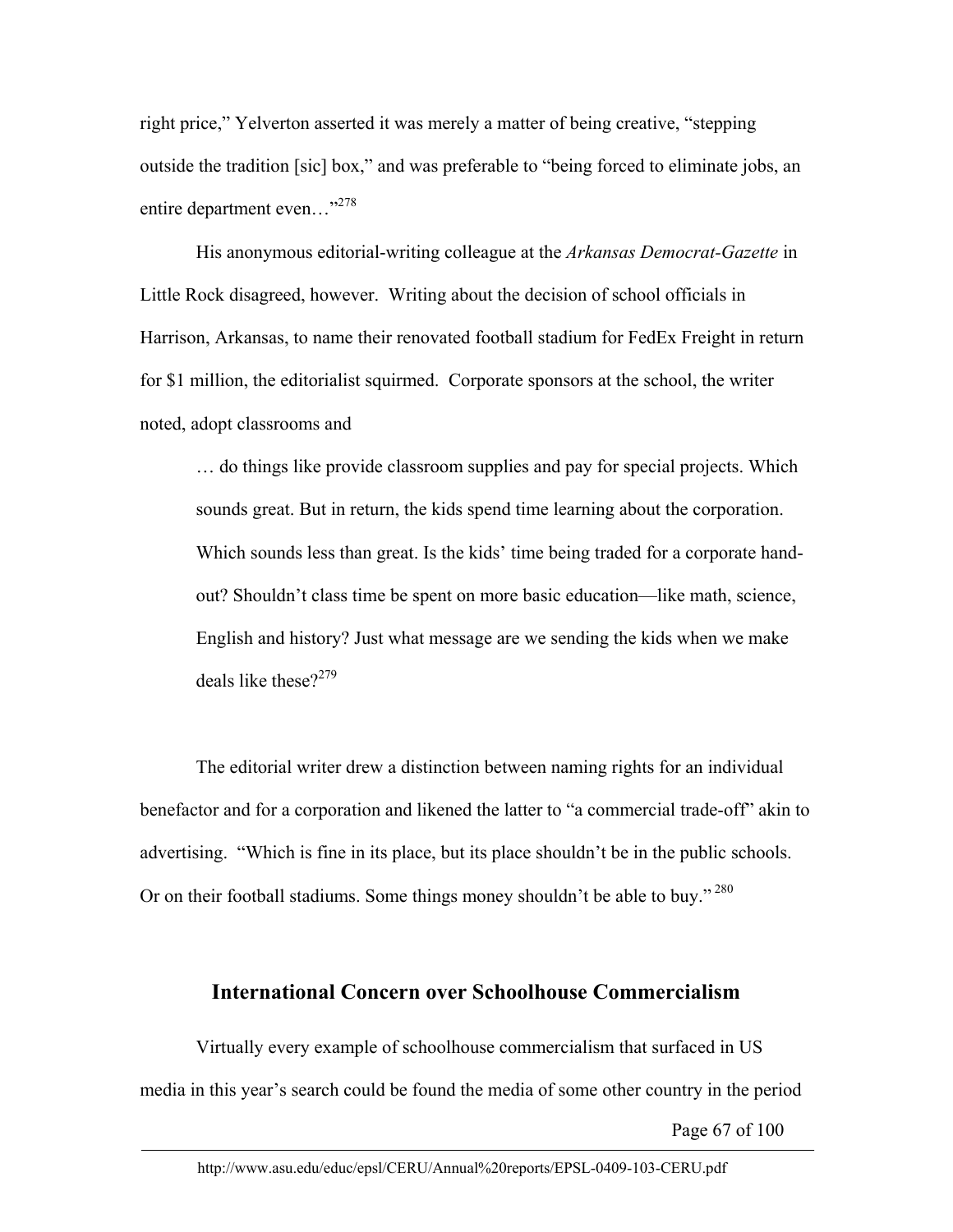under study. In New South Wales, Australia, it was reported that parent associations raise \$35 million (Australian) annually above what government provides.<sup>281</sup> In Calgary, Alberta, Canada, controversy raged over the possibility of naming schools for corporate sponsors.<sup>282</sup> Similar displeasure was voiced by an editorialist in Nelson, New Zealand.<sup>283</sup> Meanwhile, in Saskatchewan, a 20-year-old newspaper columnist lamented the annual practice of enlisting students to sell entertainment books carrying discount coupons in order to raise funds for public schools, with a pizza party going to the classroom selling the most books: "There's a term for that: 'bribery.'"284 The *Ottawa Citizen* editorialized against vending machines and exclusive soft drink agreements in schools: "These schools are responsible for the welfare of children: They should not treat those children as a captive market for a particular brand."285

International media references also showed that privatization is not strictly an American phenomenon. Edison Schools has begun moving into overseas ventures. In Great Britain, the company was contracted to provide "a package of curriculum development, homeschool partnerships and teacher training" to a high school in Essex, England, working with 12- to 14-year-old students.<sup>286</sup>

#### **The Education Press**

Another recurring development in this year's study has been the relatively minor attention paid by the Education Press to topics in schoolhouse commercialism, except in select categories. For the 2003-2004 study period, the Education Press accounted for 1 percent of the references logged, or 84 articles out of 5,658; for the entire 1990-2004 period, its share was again just one percent of the references logged.

Page 68 of 100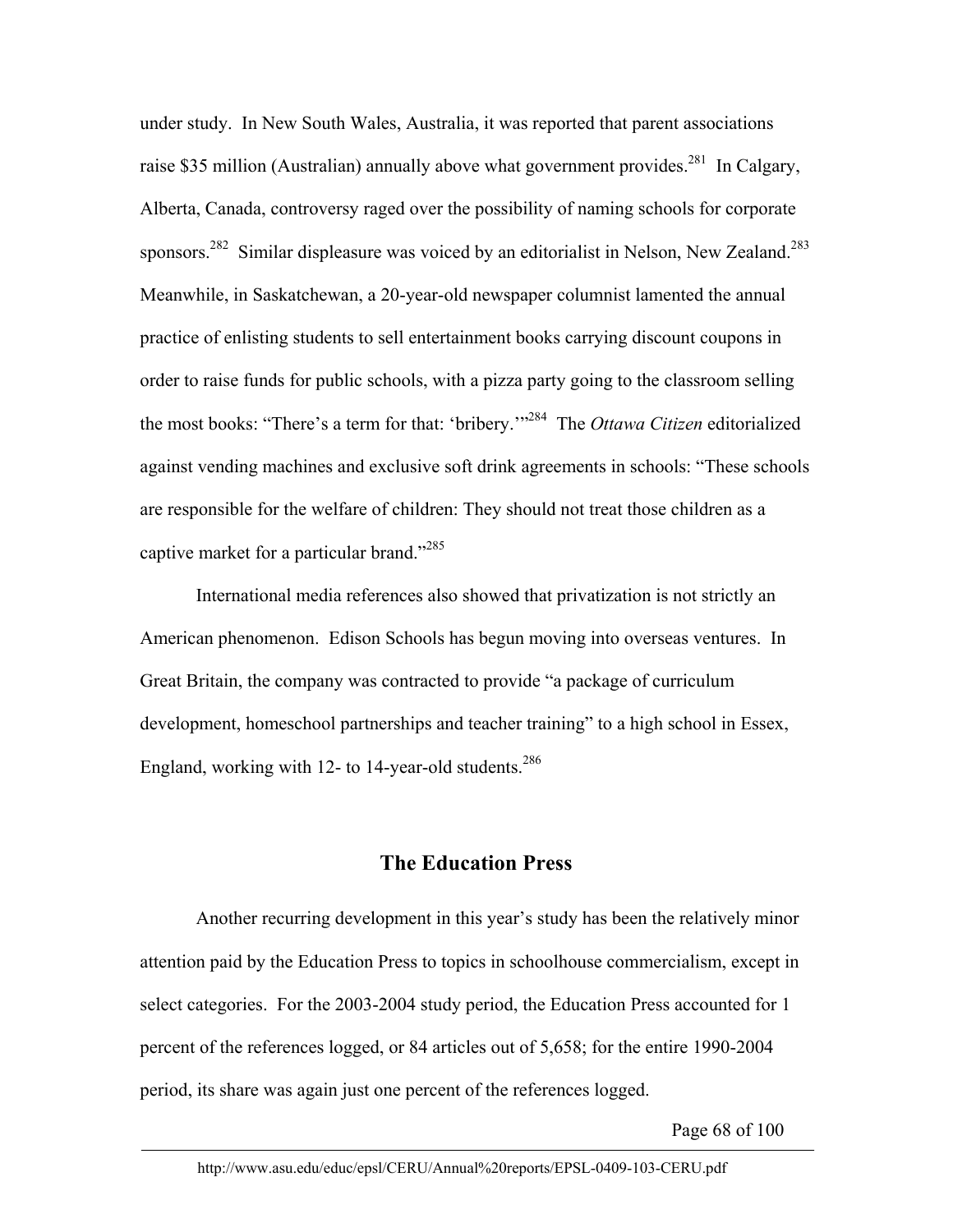**Figure 11: References to Commercializing Categories: Education Press Compared to Other Three Presses, 2003-2004** 



**Figure 12: References to Commercializing Categories: Education Press Compared to Other Three Presses, 1990-2004** 



Page 69 of 100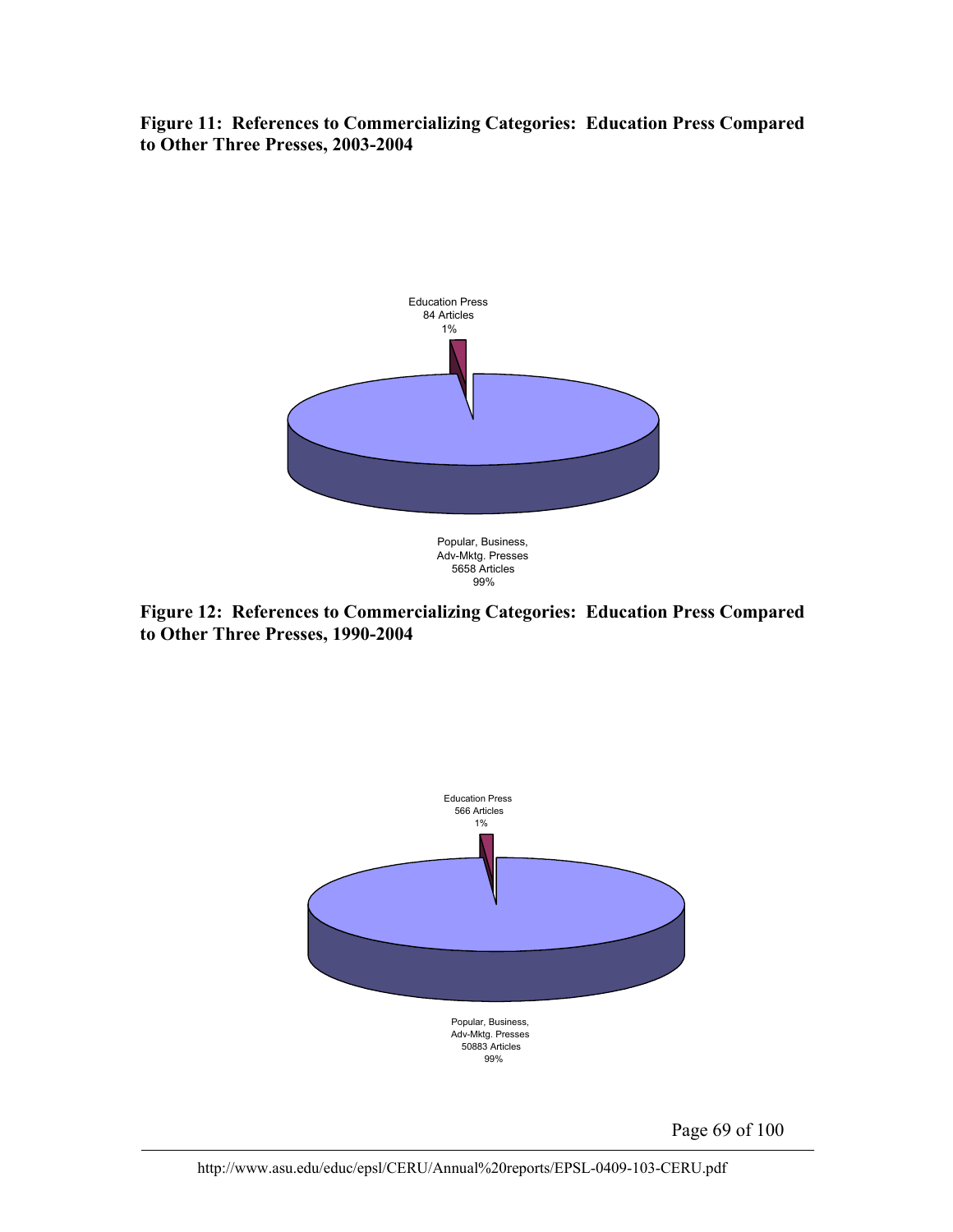Education press coverage did spike in two specific categories: Privatization (33 references in 2003-04, compared with 20 in 2002-2003) and Exclusive Agreements (17 vs. 5). The higher number of privatization references likely reflects increasing attention paid by the education press to the private school and school-management industry. Interestingly, it runs counter to the trend in coverage of privatization by the other three presses, which declined in 2003-2004, as already noted in the section on Privatization.

Education publications have from time to time sought to examine the topic of schoolhouse commercialism more deeply. *Education Week* devoted several pages on November 5, 2003, to discuss what appeared to be conflicting signals from Coca-Cola Inc., which even as it vowed to stop marketing to children under the age of 12, rolled out "Swerve," an artificially flavored dairy drink (with nearly twice as much sugar in it as milk has) available only in schools, and entered a sponsorship agreement with the National PTA.<sup>287</sup>

The education press also covered in some depth developments surrounding school privatization, including the shifting fortunes of school-management companies such as Edison, and new trends such as the rise of virtual schools.<sup>288</sup>

Not all education press coverage is skeptical.289 *Principal Leadership* in December 2003 published one high school principal's defense of relationships with companies like the retailer Target. "[L]ike other principals, I struggle to create quality programming that is inexpensive and student-focused," wrote Joseph Moylan, who heads Oconomowoc High School in Wisconsin. At his own school, Moylan wrote, "we have partnered with Target Corporation to offer our students a work experience that helps

Page 70 of 100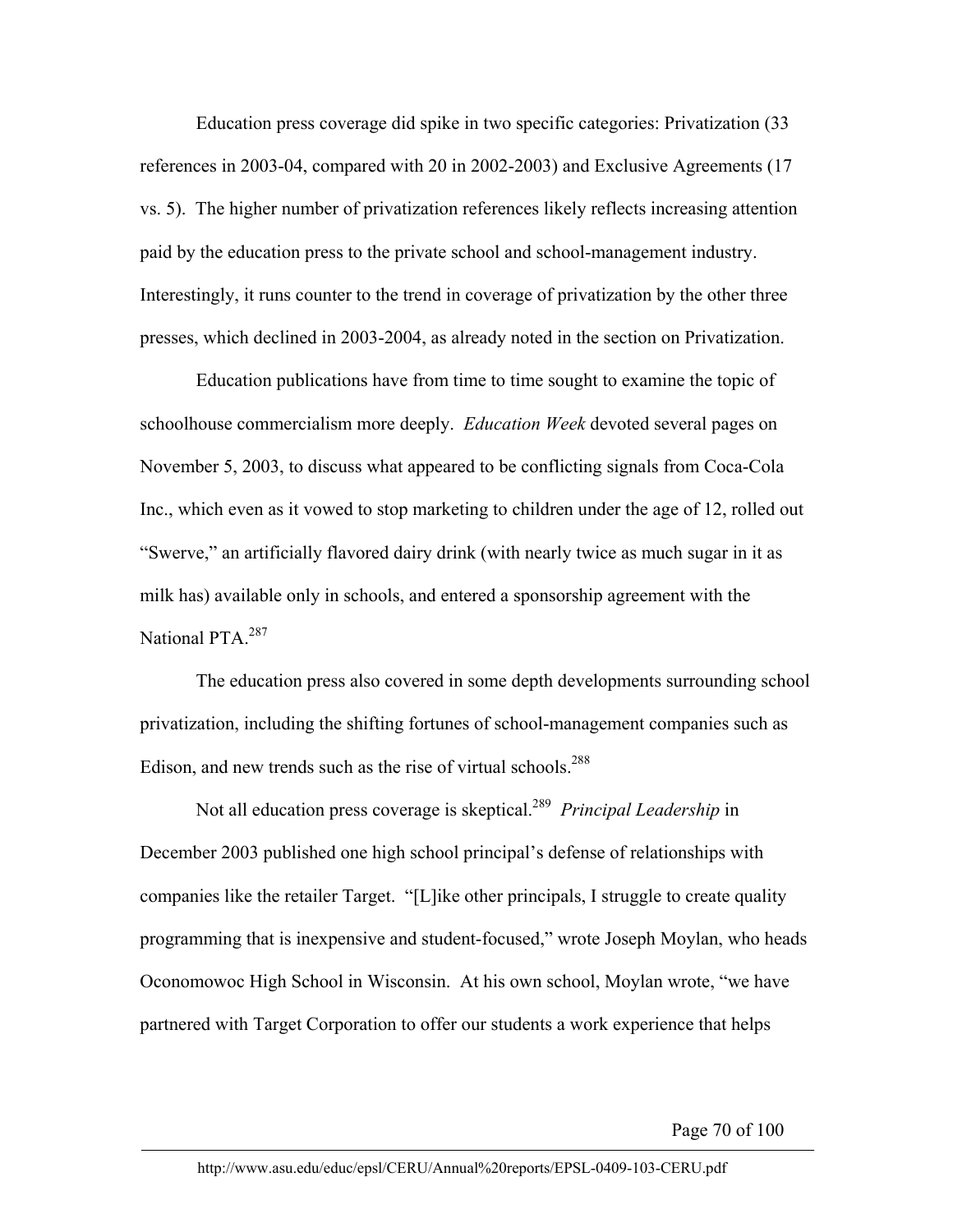focus their academic life and shape their career selections"—and boosted Target's goodwill in the community as well. 290

A more jaundiced view of corporate partnerships, however, was reflected in a scholarly article published in Teacher Education Quarterly by DePaul University professor Kenneth J. Saltman. Saltman pointed out the commercial motives underlying Coca-Cola's "First Book" promotion to distribute new books to needy children, and quoted CEO John Alm of Coca-Cola Enterprises, the soft drink marketer's national bottling affiliate: "The school system is where you build brand loyalty."<sup>291</sup> Coke and other corporate marketers, however, are not merely building loyalty to their brands, but also to a corporatist, consumerist, and individualist ideology that celebrates the status quo, Saltman argued. Such an approach, he contended, is in stark contrast to the idea of public education as a means to empower citizens who can wield the power of democracy to effect beneficial social change:

Coca-Cola's and other corporate educational programs make freedom something you buy at the mall, or more conveniently inside or just outside the classroom, after selling your time to the highest bidder. Education for critical democracy makes individual freedom an ideal fulfilled through helping others to be free.<sup>292</sup>

#### **Conclusion**

What lies ahead? Proponents of increased business-school partnerships contend that corporate involvement in education benefits students. The National Association of Partners in Education—a business group founded to promote corporate-school relationships—claims research shows "improved achievement …[and] a reduction in

Page 71 of 100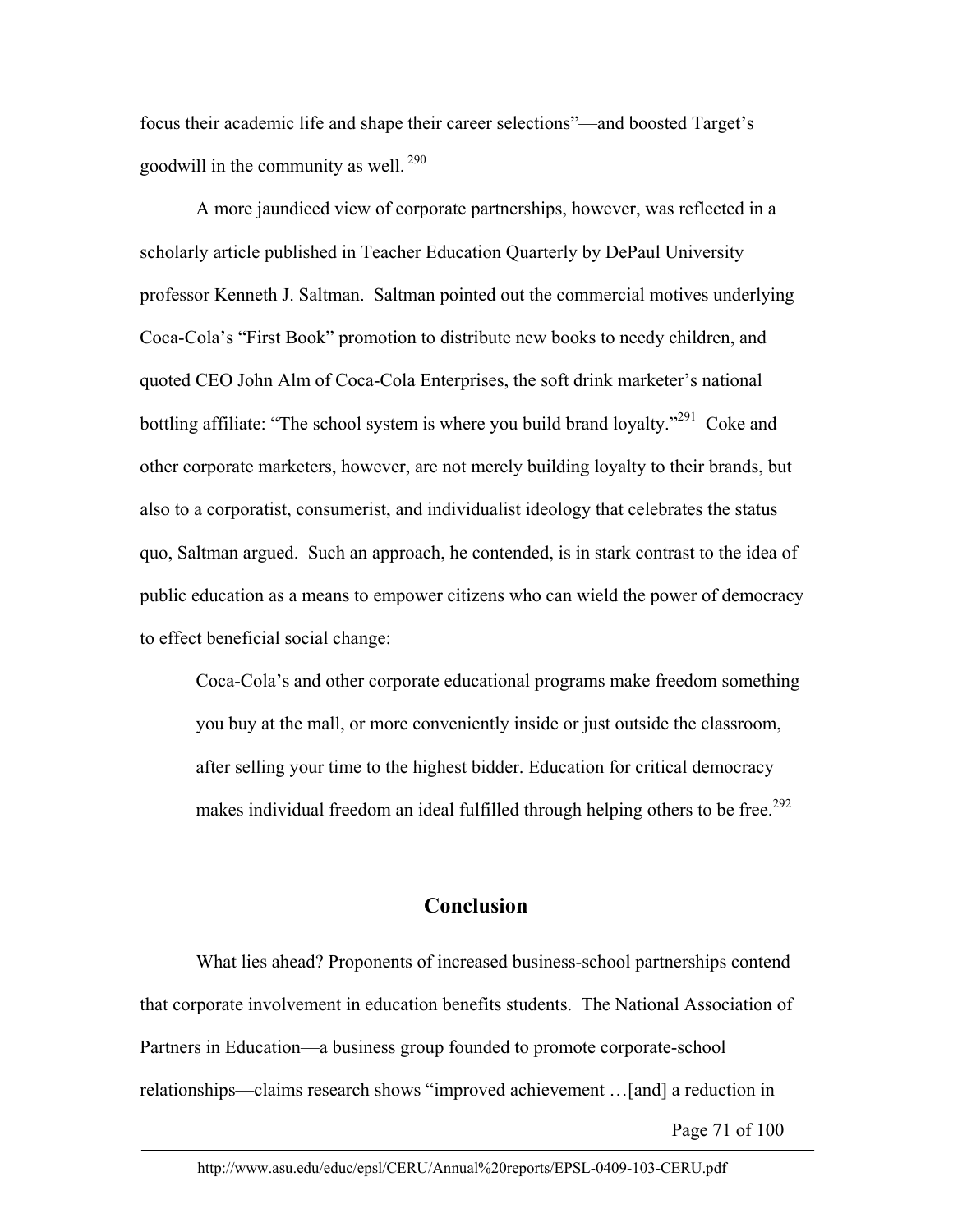'Risk Behaviors' such as alcohol use and discipline problems" among students who are involved in "partnership activities" that involve businesses in the school.<sup>293</sup> The Harris Interactive/Kid Power Poll of Youth Marketers, conducted in February, 2004, found that 74 percent of professionals who market to young people expect to see in-school marketing increase—driven by schools' tighter budgets and need for new funding sources.<sup>294</sup> Among the 878 respondents in the online poll, who by their professional association might be expected to have a bias in favor of marketing activities in general, substantial majorities approved of corporate sponsorship of sports events (84%), loyaltybased fundraising programs like Boxtops for Education (83%), advertising in school papers (73%), and corporate logos on sports uniforms (65%). Yet these respondents were deeply divided on the question of how far is too far: Although 45 percent said youths could handle in-school advertising, 47 percent said that schools should be off-limits.<sup>295</sup>

Lurking behind the ready cash proffered by corporate marketing programs in schools are constant tests of integrity. For instance, according to a *Hartford Courant*  report, a school district in Florida sought to get around a state law forbidding advertising on the outside of school buses by selling ads on the inside windows.<sup>296</sup>

In Utah, corporate sponsorship of a junior high school by McDonald's—which led to the flying of a corporate flag on the school premises—also has produced a freespeech challenge. In 1999, members of People for the Ethical Treatment of Animals (PETA) protested McDonald's by picketing at the school, and were arrested. A lower court upheld the arrests, citing a Utah law that forbade "interference with peaceful conduct of school activities." An appeals court in 2003, however, reinstated the protesters' First Amendment lawsuit against their arrests, holding that the state law in

Page 72 of 100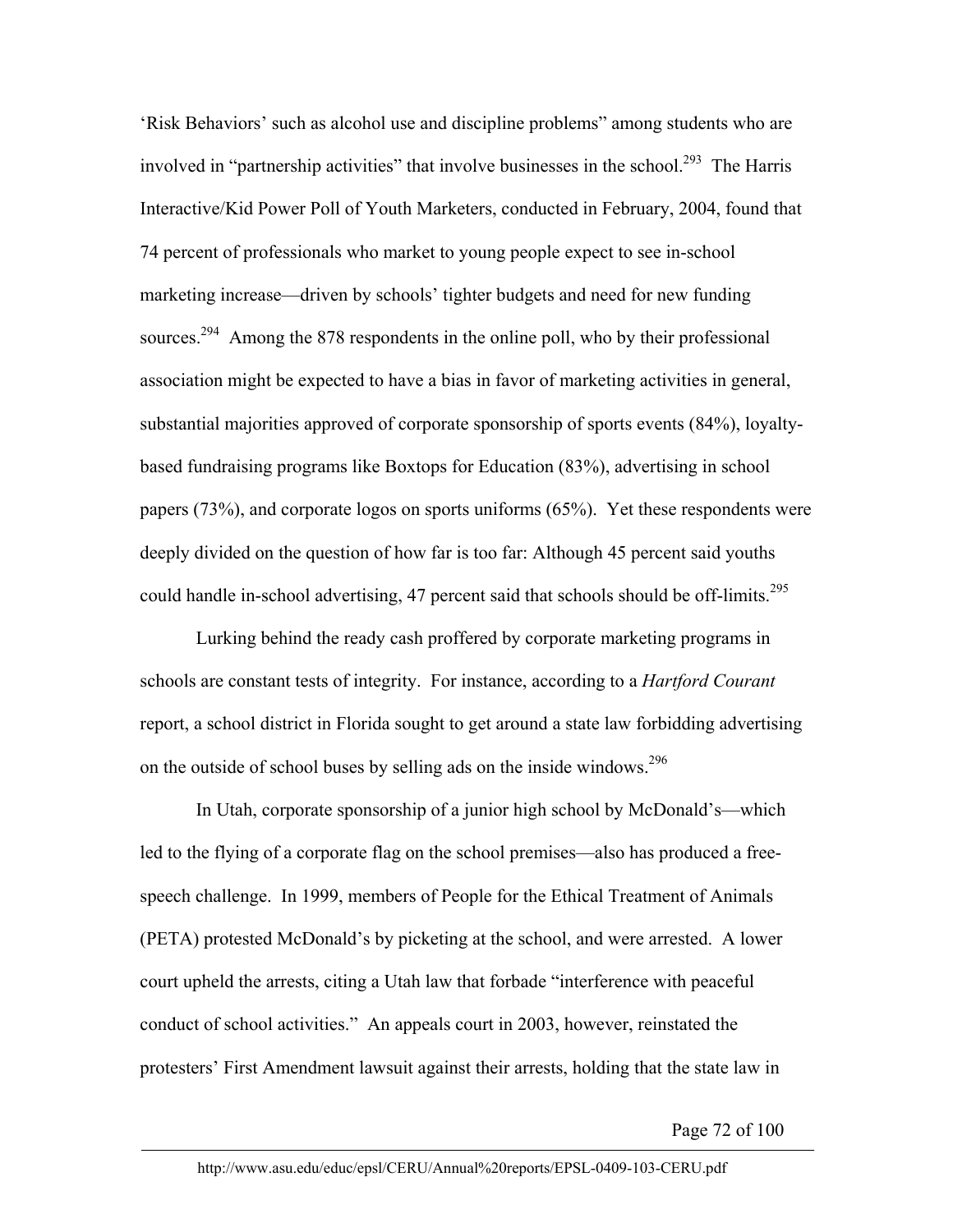question did not address junior high schools, only colleges and universities.<sup>297</sup> A newspaper editorial writer who weighed in a few days later defended the arrests, however, apparently oblivious to the free-speech issues embedded in the case.<sup>298</sup>

Putting schools in malls presents similar free-speech conflicts, as Chris Berdik noted in his *Boston Globe* article. Berdik recounted how, while reporting on his story about the Lafayette Square Mall's Education Resource Center, security guards questioned his right to take notes on the mall grounds—which was, after all, private property. Berdik talked his way out of a confrontation, but suggests that the incident offered "unintended civics lessons that might await students just outside the ERC's doors."<sup>299</sup>

Defenders of schoolhouse commercialism argue that it is no more than a way for schools to get needed additional resources, and that businesses should be thanked for what they provide and encouraged to share more largesse. Yet events in Oregon bring into sharp relief the way business interests undermine schools even as they seek credit for their "contributions." On the one hand, a variety of the state's businesses, small and large, held drives to raise money for schools—drives that, not incidentally, were structured to promote their own sales: a car dealer gave \$25 for every car sold, with a goal of \$100,000; organic fruit purveyors donated 50 cents from every pound of fruit sold; and restaurants and at least one hair salon chain donated percentages of their sales as well. Yet the need for these donations was spurred because in part due to lobbying by business interests: school districts were blocked from raising local taxes and a statewide tax increase to aid schools was targeted for repeal.<sup>300</sup>

In January 2004, Americans United for Separation of Church and State, a lobbying group, published an article reporting on how evangelists have used school

Page 73 of 100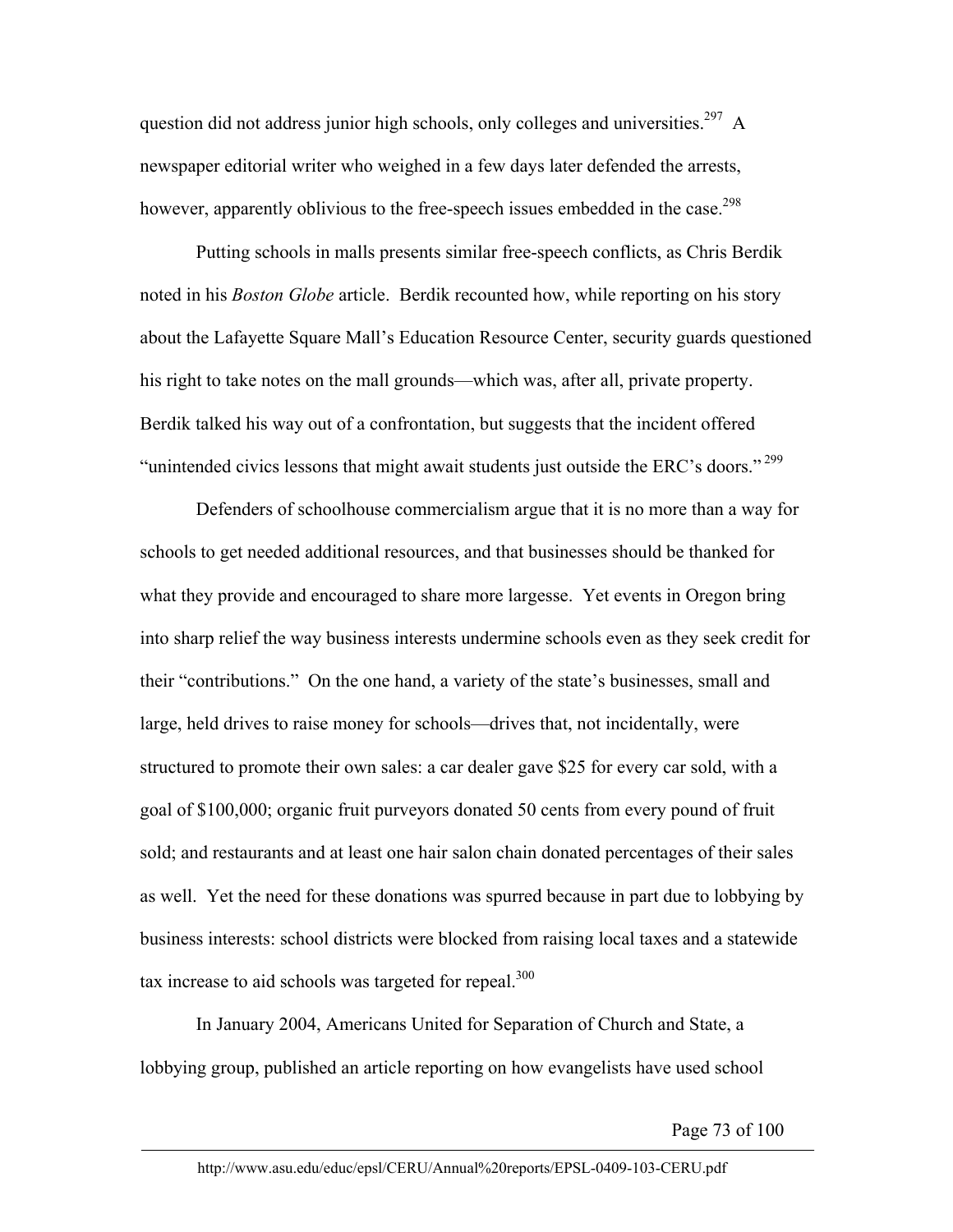events to recruit potential religious converts. Speakers such as Southern Baptist minister Ronnie Hall offer free assemblies—in Hall's case, speaking against drug and alcohol abuse—which they then leverage as advertising for religious rallies outside the school. In Marion, Illinois, a father who believed that such tactics violated the First Amendment separation of church and state sued in Federal Court, and a judge signed off on a settlement in which Hall agreed to speak only on secular topics and was barred from distributing tickets to his evening religious rally.<sup>301</sup> Americans United for Separation of Church and State takes the following lesson from this and other such incidents: "School officials, teachers and parents should be aware that any group offering a free or near-free program to public schools may have an ulterior motive."<sup>302</sup>

Corporate interests may have far different motives than the saving of souls, but the task of examining motive is just as urgent in their case. Indeed, in an essay published on-line in June 2004, Calvin College philosopher James K. Smith drew a short line between the pursuit of instruction in religion and theology, on the one hand, and instruction in business, on the other. Smith was examining the U.S. Supreme Court ruling in *Locke* v. *Davey*, which permitted Washington State's Promise Scholarship Program to exclude students pursuing "a devotional theology degree," but otherwise permitted funding scholarships for students, even in religious institutions, pursuing secular professions. Smith wrote:

It seems to me that the court's decision is a bit naive about the distinction between sacred and secular, between 'religious' and other vocations. … But isn't there a sense in which a business degree is also intended to induce a particular faith (in the market)? Isn't there something quite indoctrinating about many of the

Page 74 of 100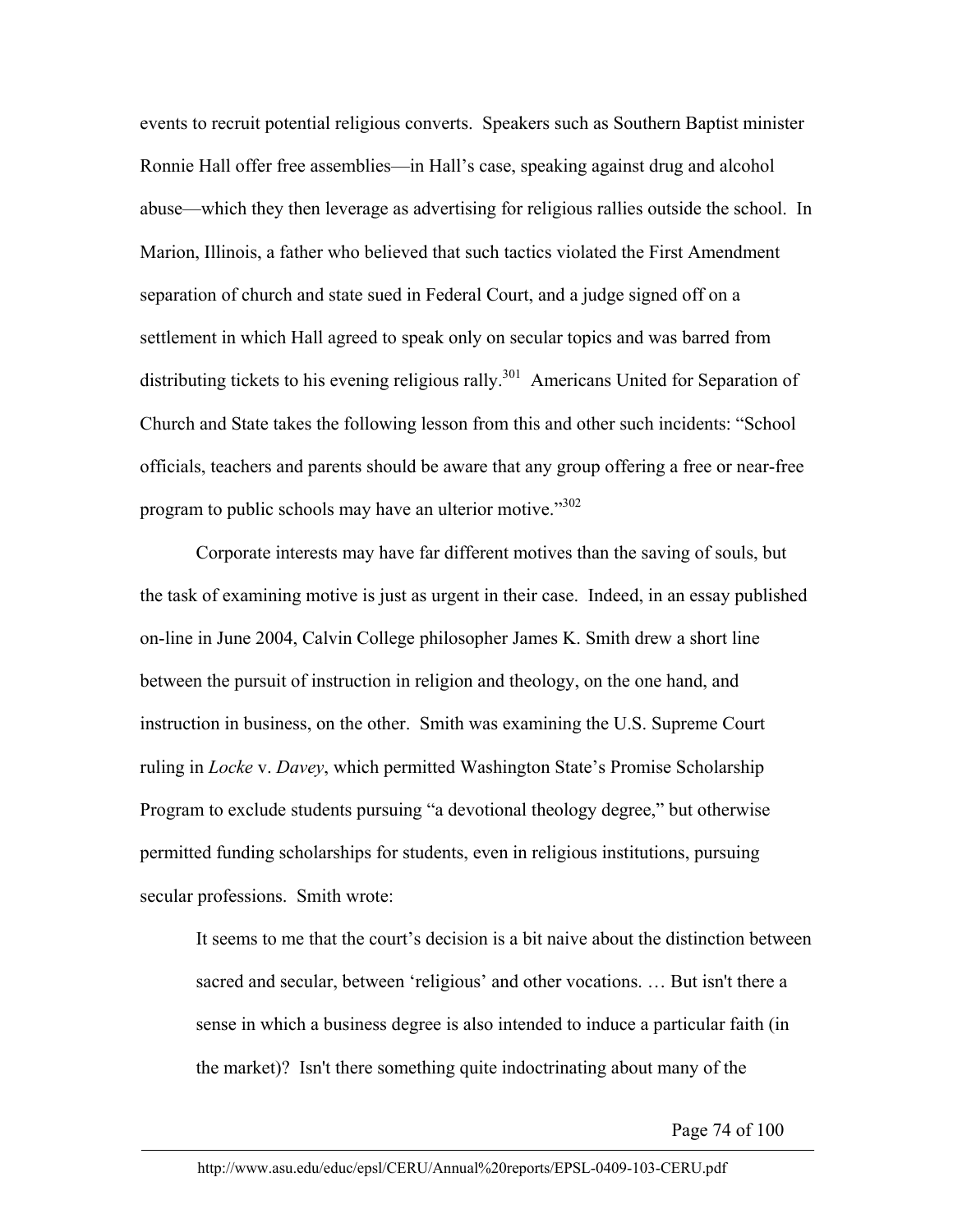programs in business at state universities, which function as a kind of novitiate, orienting students to a set of doctrines and a new worldview? Indeed, one could suggest that much that goes under the banner of 'secular' education is, in fact, a kind of religious formation where students are initiated into a particular worldview—a set of commitments that govern how they see the world and act within it.<sup>303</sup>

Uncovering and scrutinizing the influence of corporations in public schools forces us, ultimately, to grapple with the question of what our schools are for. The American ideal of public education has historically been conceived as a means for preparing the next generation to participate fully in a free and democratic society—a role that requires responsible questioning of the status quo and of established power structures. The more corporate special interests are allowed to influence what schools teach—and, by extension, limit what they cannot teach—the less students are seen as active citizens-tobe and rather as passive consumers-to-be-sold, the farther our educational system moves from that ideal.

#### **Author information**

Alex Molnar is a professor of Education Policy Studies and the director of the Education Policy Studies Laboratory at Arizona State University. Rafael Serrano of Arizona State University provided research assistance. Editorial assistance provided by Erik Gunn.

Page 75 of 100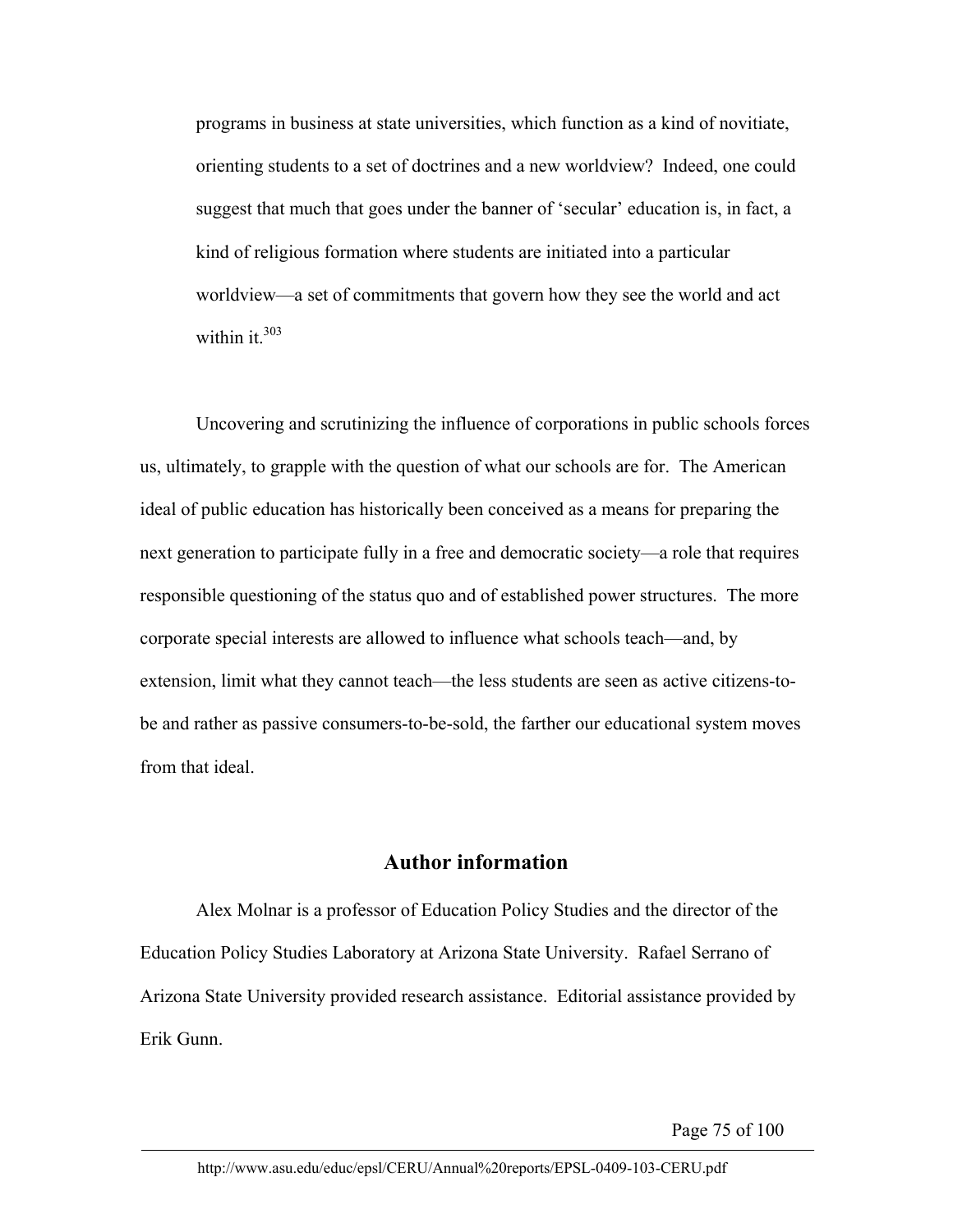## **ENDNOTES AND REFERENCES**

Note: where page numbers are not listed, Lexis-Nexis did not provide them.

<sup>1</sup> Berdik, Chris (2004, May 30). Your all-mall mater. *The Boston Globe*, p. D2.

<sup>2</sup> *Ibid.*

<sup>3</sup> *Ibid.*

4 Emling, Shelley (2003, July 20). Advertisers' creative incursions leave few places to hide. *Atlanta Journal and Constitution*, p. 1Q.

 $<sup>5</sup>$  Alloy hires industry veteran to spearhead its sales efforts (2003, July 21). Press Release for Alloy Inc.</sup> distributed by Business Wire.

<sup>6</sup> Romano, Allison (2004, March 22). And a little child shall lead them: Audiences, ad sales are solid at cable kids networks. *Broadcasting and Cable*, p. 26.

7 Borja, Rhea (2003, Nov. 5). Coca-Cola plays both sides of school marketing game. *Education Week.*

<sup>8</sup> No Child Left Behind Act of 2001, Public Law 107-110, signed into law January 8, 2002: 115 Stat. 1425.

9 Walsh, Mark (2003, Aug. 6). Companies jump on 'No child left behind' bandwagon. *Education Week.*

11 Walsh, Mark (2003, Aug. 6). Companies jump on 'No child left behind' bandwagon. *Education Week.*

<sup>12</sup> Associated Press (2004, Jan. 15). Cash-strapped schools turn to marketing deals. Cable News Network website. Retrieved July 13, 2004, from http://www.cnn.com/2004/EDUCATION/01/15/schools.commercialism.ap/index.html

<sup>13</sup> *Ibid.*

14 Citizens, school board members in West Bend struggle to cut budget (2003, July 25). *Milwaukee Journal Sentinel*, p. 1B.

<sup>16</sup> Johnson, Alex (2003, Aug. 25). A crash course in raw economics; Schools dream up new ways to pay the bills. MSNBC News/Newsweek. Retrieved July 19, 2004, from http://msnbc.msn.com/id/3070983/

17 Seeden, Curt (2003, Nov. 27). Parents' goal: save class-size reduction. *The Orange County Register.*

18 Szymanski, Jim (2003, Aug. 25). Schools look at new tools for raising dollars. *The News Tribune*, p. B1.

<sup>19</sup> *Ibid.*

20 Hay, Tim (2003, Aug. 16). Sponsored classes. *San Mateo County Times.*

21 Borja, Rhea R. (2003, Oct. 1). Districts use eBay to sell old school buildings, desks. *Education Week.* 

Page 76 of 100

<sup>&</sup>lt;sup>10</sup> Scholastic at Citigroup Smith Barney entertainment, media  $\&$  telecom conference (2004, Jan 5). Transcript published by CCBN Inc.

<sup>15</sup> Nugent, Karen (2003, July 25). Nashoba raises fees for student athletes. *Telegram & Gazette*, p. B1.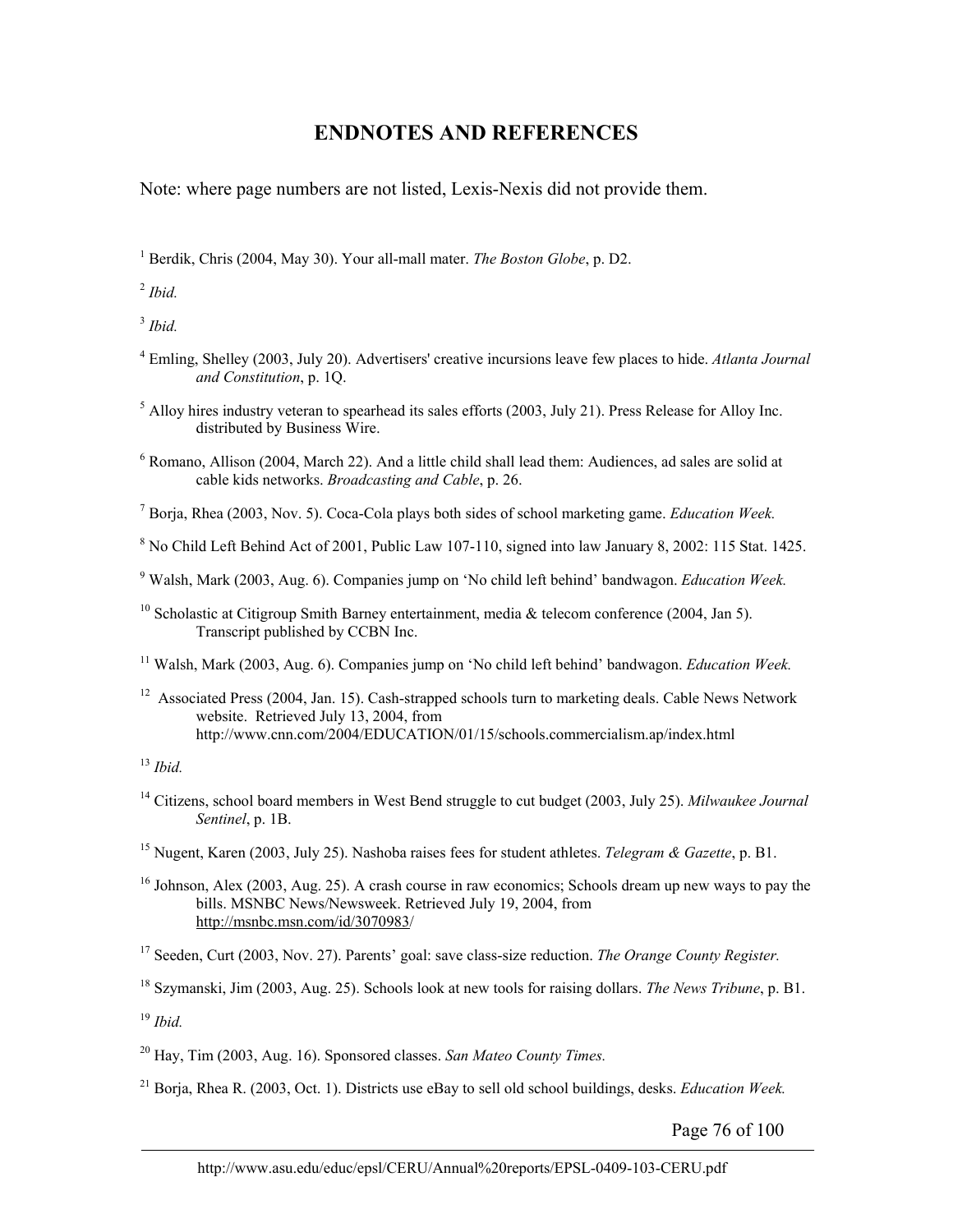- $^{22}$  McKinney, Michael P. (2003, July 29). Fees to ride school buses will drive revenue efforts in Seekonk, Mass. *Providence Journal*, distributed by Knight Ridder/Tribune Business News.
- 23 Rosenberg, Steven (2004, March 18). Tight budget could prompt school closing. *The Boston Globe*, p. 1.
- Lyda, Alex (2004, March 21). Parents try to save elementary school from the budget ax. *San Diego Union-Tribune*, p. B2.
- 24 Nussbaum, Debra (2004, May 2). Adding a little extra to the education pot. *The New York Times*, Section 14NJ, p. 6.

 $25$  See, for instance:

School voters guide 2004; North Merrick (2004, May 16). *Newsday*, p. G41.

Zaremba, John (2004, March 18). School board candidates: Stop the infighting. *The Patriot-Ledger*, p. 11.

- Race, Tamara (2004, April 21). 3 in race for seats on Carver School committee. *The Patriot-Ledger*, p. 13.
- Davis, Anne (2004, April 4). West Bend school board: goal of 3 candidates is to maintain district's academic quality. *Milwaukee Journal Sentinel*, p. 5Z.
- 26 Knight, Dana (2004, March 19). Corporate sponsorships increasing at high schools. *The Indianapolis Star*, distributed by the Associated Press.
- 27 This argument is detailed more fully in Molnar, Alex (2003, July). *School commercialism, student health, and the pressure to do more with less*. Tempe, AZ: Commercialism in Education Research Unit, Education Policy Studies Laboratory, Arizona State University.
- <sup>28</sup> US General Accounting Office (2004, April 23), School meal programs: Competitive foods are available in many schools (GAO-04-673). Washington, DC: Author. Quoted in Bowman, Darcia Harris (2004, May 26). Junk food sales. *Education Week*, Health Update.

<sup>29</sup> *Ibid.*

30 Frias, Carlos & Markiewicz, David A. (2004, March 7). Searching for a star: Major companies latch on to top high school athletes by offering free shoes and equipment for their teams. *Atlanta Journal-Constitution*, p. 1A.

<sup>31</sup> *Ibid.*

<sup>32</sup> *Ibid.*

- 33 Robertson, Gary (2004, April 5). National ad firms eyeing high-school newspapers. *Richmond Times Dispatch*, p. D14.
- 34 Geiger, Bob (2004, April 1). St. Paul firm takes aim at high school market. *Finance & Commerce.* Distributed by Dolan Media Newswires.
- <sup>35</sup> Rubin, Bonnie Miller (2004, Feb. 23). Reading, writing, retailing? Shools' field trips increasingly flock to stores. *Chicago Tribune*, distributed by Knight Ridder/Tribune Business News.

36 Moylan, Joseph (2003, December). On Target for alternative education. *Principal Leadership, 4*(4), 54-7.

<sup>37</sup> *Ibid.*

Page 77 of 100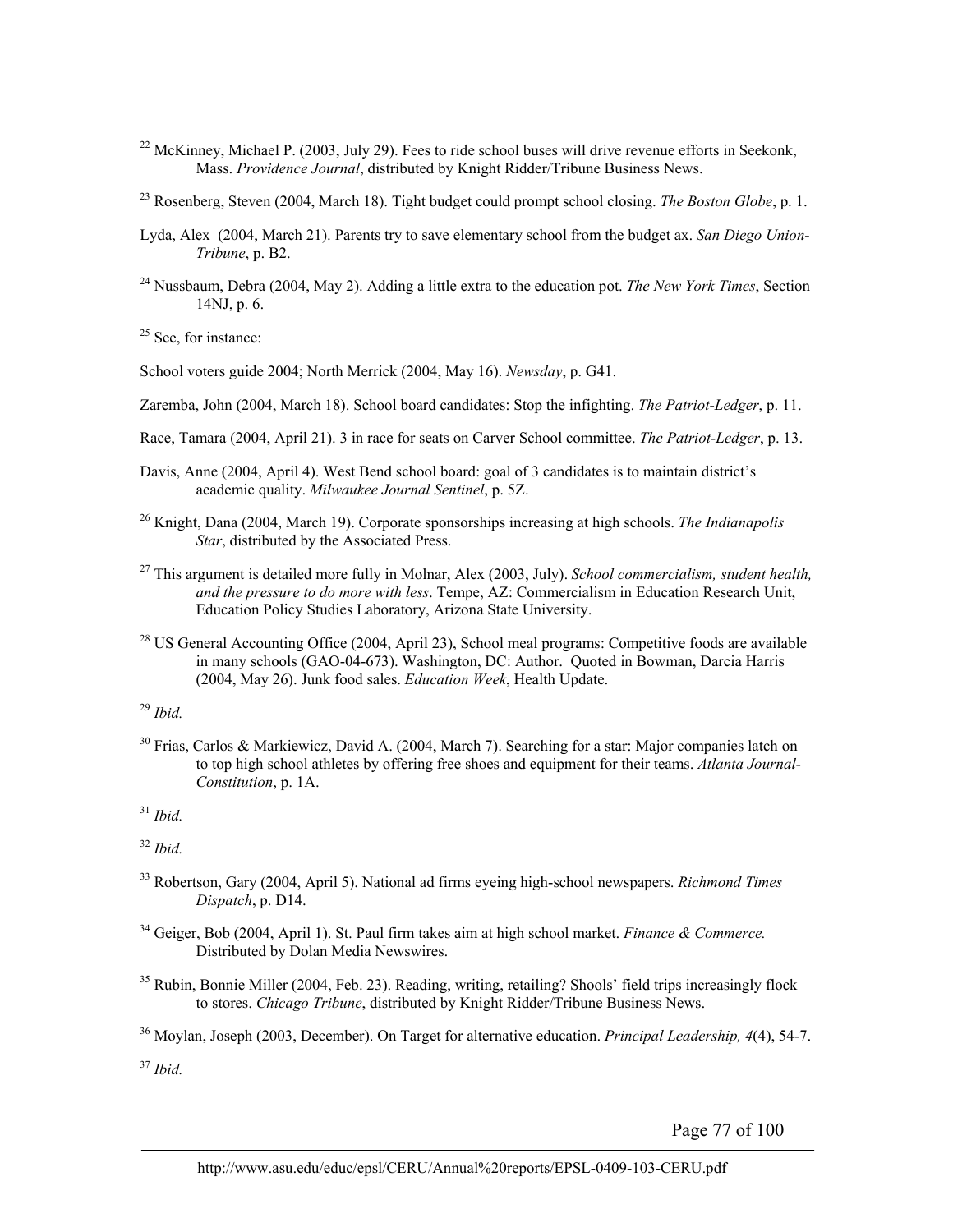<sup>38</sup> Powell, Barbara (2003, Aug. 31). Growing importance of image drives up automakers' philanthropy. Associated Press/The Commercial Appeal (Memphis, TN) p. G1.

<sup>39</sup> *Ibid.*

- 40 Shortman, Melanie (2004, Jan. 12). Artful communication. *PR Week*, 21.
- <sup>41</sup> Mayer, Caroline E. (2003, Oct. 12). Nurturing brand loyalty; with preschool supplies, firms woo future customers—and current parents. *The Washington Post*, p. F1.
- $42$  Numbers in the last column are derived from the calculation of the average of annual citations from 1991 to 2004 subtracted and then divided by the number of citations of the base year, 1990.

<sup>43</sup> See, for example:

Tourney benefits band (2003, July 21). *Sarasota Herald-Tribune*.

Junior auxiliary gala wil be held Nov. 1 (2003, July 20). *Times Picayune*, *Slidell Picayune*, p. 17.

44 People (2003, Aug. 27). *The News and Observer*, p. B7.

45 Ter Maat, Sue (2004, May 14). Streamwood High student wins award. *Chicago Daily Herald*, Neighbor, p. 1.

46 Sports briefs (2003, Aug. 13). *Florida Times-Union*, p. M7.

- 47 Cobo, Leila (2003, Aug. 9). McTour for Latin rock. *Billboard*, 49.
- 48 Ruth, Robert (2004, May 23). Youngsters' gadgets tackle problems of everyday living. *Columbus Dispatch*, p. 8C.
- 49 Wang, Esther (2003, July 12). Wooing Hispanics. *Austin American-Statesman*, p. F1.
- 50 Two Canadian teams place in top ten at international environmental competition (2003, Aug. 5). Press release distributed for Canon Canada Inc. by Canada NewsWire Ltd.
- $51$  Targus donates to City Prep after-school program (2003, Aug. 26). Press release for Targus Inc., distributed by Business Wire Inc.
- 52 Sack, Joetta (2004, March 24). Schools, developer partner up on Denver project. *Education Week.*
- 53 Getting warmer (2003, July 4). *Pugent Sound Business Journal 24* (9), 1.

54 A conversaton with Giant Cement Holding Inc.'s Terry L. Kinder (2003, July 1). *Cement Americas.*

55 See, for example:

- Kimball, Nancy (2003, Oct. 4). Vending mania: Pop money fuels school activities. *Daily InterLake.*
- Lindt, Susan (2003, Aug. 5). Too many kids getting too big for their health. *Intelligencer Journal*, p. A1.
- 56 Tarrant County, Texas, cities try to pinch pennies in annual budgets (2003, July 21). *Fort Worth Star-Telegram*, distributed by Knight Ridder/Tribune Business News.
- 57 Snell, John (2003, July 28). District gets \$8,000 to let filmmakers use school. *The Oregonian*, p. D2.

Page 78 of 100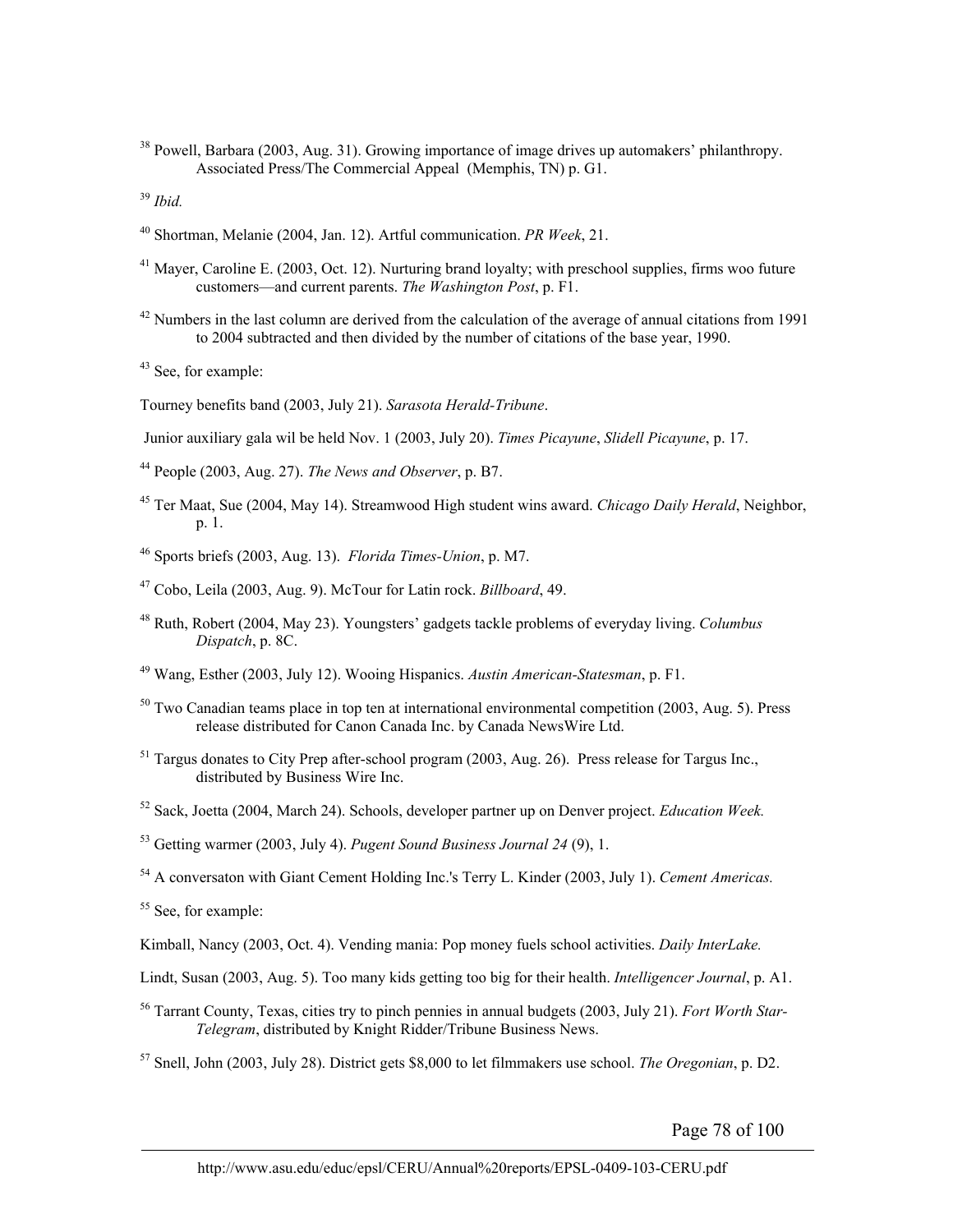58 Dixon, Ken (2004, May 6). Stem-cell research, business tax among dozens of bills killed. *Connecticut Post.*

<sup>60</sup> *Ibid.*

- 61 Yelverton, William (2003, Aug. 17). Financial pinches in schools call for creative thinking. *Tampa Tribune*, Pasco Section, p. B2.
- 62 Deny sweet tooth craving for easy cash for schools (2004, Jan. 27). *St. Petersburg Times/Pasco Times*, p. 2.
- <sup>63</sup> Pressman, Gabe (2004, March 21). New York City Schools Chancellor Joel Klein interview, WNBC TV News Forum (transcript).

<sup>64</sup> *Ibid.*

- 65 Wolf, Andrew (2003, Nov. 21). I'd like to buy the world a…Snapple? *The New York Sun*, p. 9.
- 66 Michak, Don (2004, July 8). Agency for blind's vending pacts under review by attorney general. *Journal Inquirer.*
- 67 American Academy of Pediatrics, Committee on School Health (2004, January). Policy statement: Soft drinks in schools. *Pediatrics 113* (1), 152-54. Available at: http://aappolicy.aappublications.org/cgi/content/full/pediatrics;113/1/152

See also:

- Thompson, Susan H. (2004, March 16). Bubble trouble. *Tampa Tribune*, p. 1.
- 68 Thompson, Susan H. (2004, March 16). Bubble trouble. *Tampa Tribune*, p. 1.
- 69 Deny sweet tooth craving for easy cash for schools (2004, Jan. 27). *St. Petersburg Times/Pasco Times*, p. 2.
- 70 Thompson, Susan H. (2004, March 16). Bubble trouble. *Tampa Tribune*, p. 1.

<sup>71</sup> *Ibid.*

- 72 Philadelphia public schools to can sales of soda (2003, July 9). *Philadelphia Inquirer*, Knight Ridder/Tribune Business News.
- 73 Bradley, Ann (2004, Feb. 11). Philadelphia schools ban sale of sodas to students. *Education Week*, News in Brief.
- 74 Hardy, Dan (2004, Jan. 22). Philadelphia schools express wariness against soda deals. *Philadelphia Inquirer*, distributed by Knight Ridder/Tribune Business News.
- 75 Spielman, Fran & Grossman, Kate N. (2003, Oct. 2). Alderman look at reducing snack food in schools. *Chicago Sun-Times*, p. 11
- $76$  Chicago bans soda pop in schools (2004, April 21). The Associated Press.

77 Sansbury, Jen (2004, Jan. 1). DeKalb education notebook: No soda allowed in school machines. *Atlanta Journal-Constitution*. Retrieved January 5, 2004, from http://www.ajc.com/metro/content/metro/dekalb/0104/01ednotebook.html

Page 79 of 100

<sup>59</sup> Mabe, Logan (2003, Aug. 31). Pepsi high. *St. Petersburg Times*, p. 1D.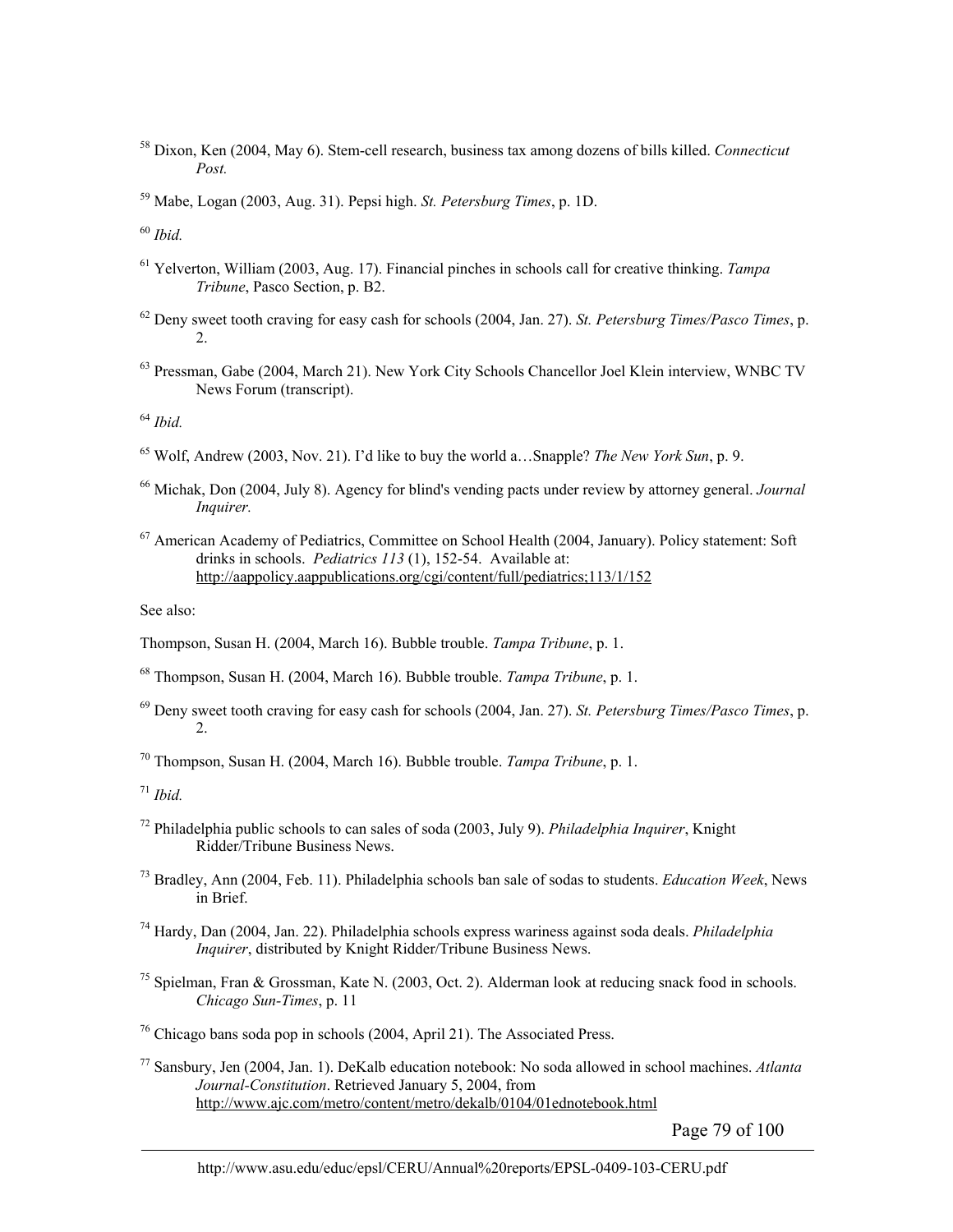78 Martinez, Michelle (2003, Aug. 20). Because it's good for you. *Austin American-Statesman*, p. B1.

- 79 Bruce, Allison (2003, Aug. 12). What's for lunch? *The Post and Courier*, p. 1C.
- 80 Kinnin, Charles (2003, Nov. 11). District eyes \$29,000 'windfall.' *Daily Southerner*. Retrieved December 4, 2003, from http://dailysoutherner.com/articles/2003/11/11/news/news2.txt
- 81 Stewart, George (2003, Nov. 27). No more junk food to be sold on Tustin school campuses. *The Orange County Register/The Tustin News.*
- 82 Associated Press (2003, Aug. 22). Assembly restricts soda sales at schools. *San Diego Union Tribune*, p. A5.
- Stewart, George (2003, Nov. 27). No more junk food to be sold on Tustin school campuses. *The Orange County Register/The Tustin News.*
- 83 Santora, Marc (2004, June 2). Taking candy from pupils? School vending bill says yes. *The New York Times*, p. B4.
- 84 Zuniga, Jo Ann (2003, Aug. 28). School vending machines criticized. *Houston Chronicle*, p. A34.

85 Grafe, Janet (2003, Oct. 19). Feds, state go sour on sweets in classrooms. *Gazette Enterprise.*

<sup>86</sup> Barker, Allison (2004, March 11). Nearly 100 schools selling soft drinks to kids. The Associated Press.

- <sup>87</sup> Bundy, Jennifer (2004, March 13). AP Interview: Richie Robb calls himself "Republican with results." The Associated Press.
- 88 Weiler, Melissa (2004, Jan. 28). Central ponders contract for soda. *The York Dispatch.*

89 Phillips, Valerie (2003, Aug. 20). Put good foods in machines. *Deseret Morning News*, p. C1.

90 Draper, Norman (2003, Oct. 10). Schools amending vending choices. *Star Tribune*, p. 1A.

<sup>91</sup> *Ibid.*

- 92 Doran, Elizabeth (2003, Oct. 30). Build a better slingshot. *The Post-Standard.*
- $93$  Welburn, Brenda (2003, Nov. 5). Vending ban is no cure for childhood obesity. Letter to the Editor, *Education Week.*
- 94 Vinh, Tan (2003, July 18). Soft drinks limited for middle-schoolers. *Seattle Times*, p. B1.
- $95$  Ervin, Keith (2003, July 2). Legal experts warn Seattle School Board against renewing Coke contract. *Seattle Times.*

96 Vinh, Tan (2003, July 18). Soft drinks limited for middle-schoolers. *Seattle Times*, p. B1.

<sup>97</sup> *Ibid.*

98 Bach, Deborah (2003, July 17). Legal threat bubbling beneath soda contract. *Seattle Post-Intelligencer*, p. B1.

<sup>99</sup> *Ibid.*

100 Vail, Kathleen (2003, September). Despite threat, Seattle keeps its sodas. *American School Board Journal, 190* (9), 14-16.

Page 80 of 100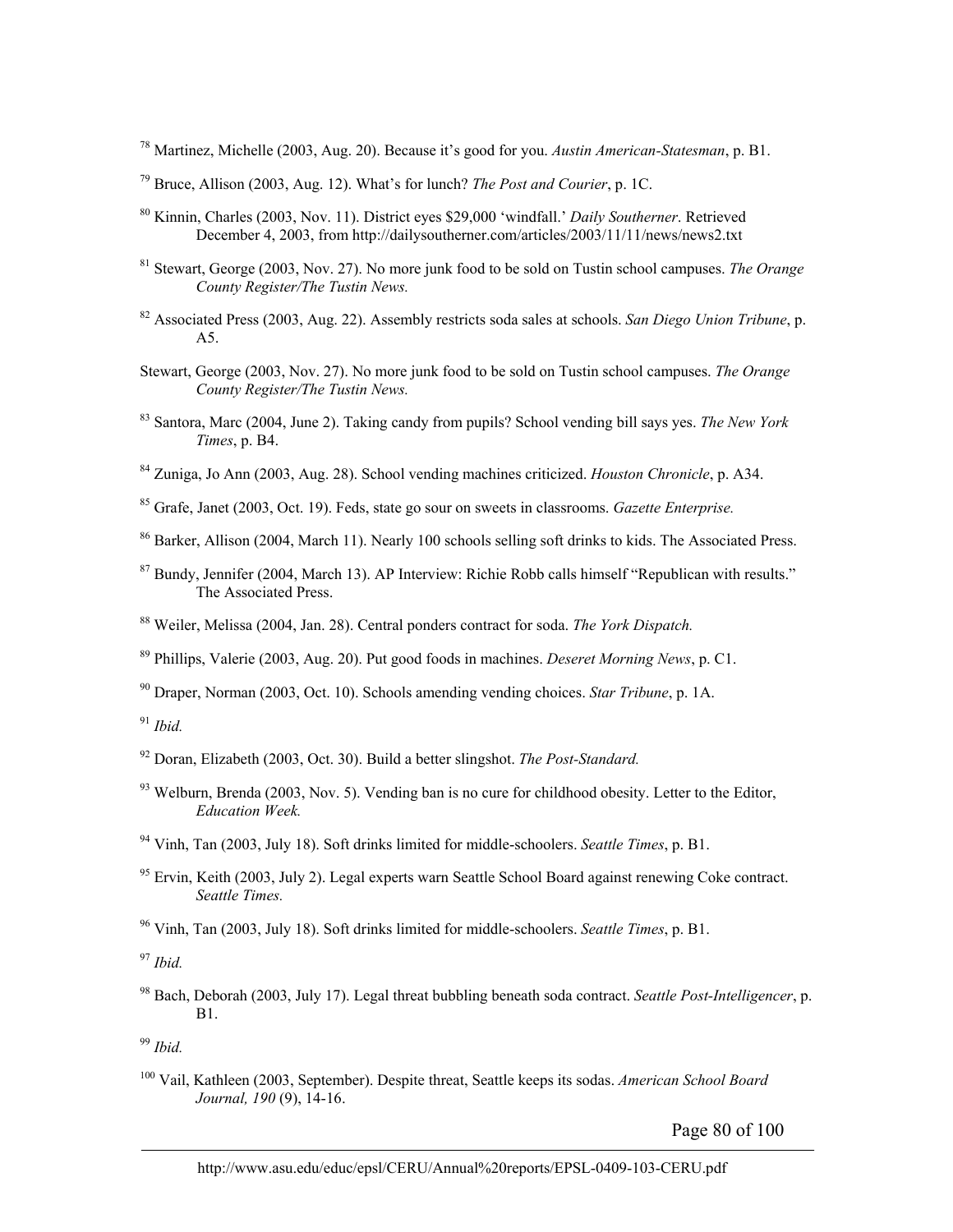101 Brown, K.M., Akintobi, T.H., Pitt, S., Berends, V., McDermott, R., Agron, P., and Purcell, A. (2004, February). California school board members' perceptions of factors influencing school nutrition policy. *Journal of School Health, 74* (2), 52-58.

<sup>102</sup> *Ibid.*

- 103 Carpenter, Tim (2003, Oct. 14). Lawrence students stand up for soft drink sales. *Lawrence Journal-World.*
- 104 Carpenter, Tim (2003, Nov. 23). Lawrence, Kan, school district mulls cola company contract. *Lawrence Journal-World*, distributed by Knight Ridder/Tribune Business News.
- 105 Carpenter, Tim (2003, Nov. 25). District puts soda choice up for bids. *Lawrence Journal-World.*
- 106 Martinez, Michelle (2003, Aug. 20). Because it's good for you. *Austin American-Statesman*, p. B1.
- <sup>107</sup> Coca-Cola Inc. (2003) Your power to choose: Model guidelines for school beverage partnerships. Available at: http://www.asu.edu/educ/epsl/CERU/Community%20Corner/CERU-0311-180- RCC.pdf
- 108 Leith, Scott (2003, Nov. 15). Coke reworks pitch in schools. *Atlanta Journal-Constitution*, p. 1A.
- 109 Terhune, Chad (2003, Nov. 17). Coke's guidelines for soft drinks in schools face some criticism. *The Wall Street Journal.*
- 110 Q2 2003 Bravo Foods Int'l Corp. earnings conference call (2003, Aug. 12). Transcript distributed by CCBN Inc.
- 111 Ullmer, Katherine (2003, Dec. 25). Centerville, dairy group get together. *Dayton Daily News*, Neighbors, p. Z2-1.
- <sup>112</sup> Model schools switch from soda to juice without losing funding fizz (2004, April 24). Press Release for Switch Beverage Co. distributed by Business Wire.
- 113 Molnar, A. (2003, October). *No Student Left Unsold: The Sixth Annual Report on Schoolhouse Commercialism Trends, Year 2002-2003*. Tempe, AZ: Commercialism in Education Research Unit, Education Policy Studies Laboratory, Arizona State University.
- 114 Boyes, Gary (2003, Oct 21). Personal communication -- email to Alex Molnar et al.

<sup>115</sup> *Ibid.*

<sup>116</sup> *Ibid.*

- 117 Miller, Michele (2003, Oct. 8). Judging a book by the costume. *St. Petersburg Times/Pasco Times*, p. 3.
- Schools across America celebrate National Young Readers Day…. (2003, Nov. 5). Press Release for Pizza Hut distributed by PR Newswire.
- <sup>118</sup> Local leader receives national honor for life-long commitment to supporting his community (2003, Nov. 6). Press release for McDonald's Corp, distributed by PR Newswire.
- 119 Bronsten, Barri (2004, May 31). Summertime is story time. *Times-Picayune*, Living, p. 1.
- 120 School news (2004, March 14). *Times-Picayune*, p.8.

Page 81 of 100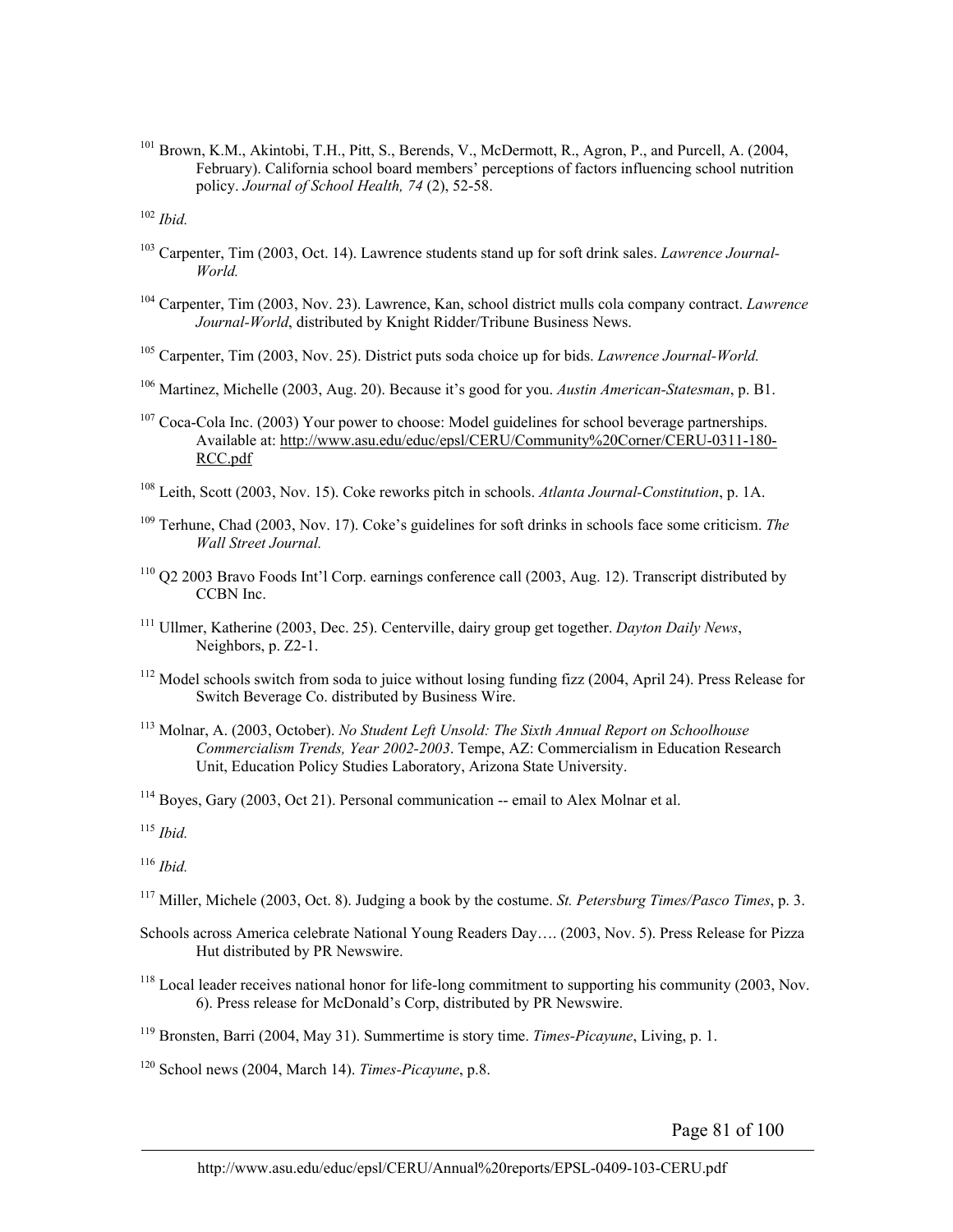- 121 Business briefs column (2003, Aug. 27). *Florida Keyes Keynoter*, distributed by Knight Ridder/Tribune Business News.
- <sup>122</sup> NFL players team up with Houston schools for stay cool in school program (2003, Oct. 21). Press Release for Players Inc. distributed by PR Newswire.
- 123 Jordan, Angela (2003, July 10). Education briefs: Essay wins \$5,000. *Atlanta Journal-Constitution*, p. 3JN.
- 124 Merl, Jean (2003, Dec. 24). Readers get an early look at latest 'Rings' movie. *Los Angeles Times*, p. B2.
- 125 Howell, Cynthia (2003, Oct. 16). Program links reading, helping world's poor. *Arkansas Democrat-Gazette*, p. 11.
- 126 The Scholastic Store partners with New York Urban League… (2003, Nov. 26). Press Release for Scholastic Inc. distributed by PR Newswire.
- 127 Cavanaugh, Sean (2003, July 9). Programs doles out cash to students who pass AP exams. *Education Week.*

<sup>128</sup> *Ibid.*

- 129 Hunter, Ofelia Garcia (2003, Aug. 18). Schools want to hear 'present' today. *Corpus Christi Caller-Times*, p. A1.
- 130 Hetzner, Amy (2003, Nov. 9). Schools turn to test-taking incentives. *Milwaukee Journal Sentinel*, p. A1.

<sup>131</sup> *Ibid.*

- 132 Miguel, Edward (2003, Nov. 24). Cash talks. *Forbes*, p. 48.
- 133 Amdur, Meredith (2003, Dec. 19). Marvel deal set to cover schoolkids. *Daily Variety*, p. 8.
- <sup>134</sup> Lee county schools consider selling naming rights, bus ads (2003, Aug. 14). The Associated Press.
- 135 White, Jeffrey (2003, Oct. 27). School bus ads an 'excellent idea.' *The Patriot Ledger*, p. 1.
- Race, Tamara (2004, April 27). Ads on school buses OK'd. *The Patriot Ledger,* p. 10.
- 136 Green, Aimee (2003, Dec. 11). District decides background checks policy. *The Oregonian*, p. C2.
- 137 Eger, Andea (2003, Oct. 12) Commercials in buses could 'ad' up quickly. *Tulsa World*, p. A1.
- 138 Miami-Dade County schools consider selling ads to be placed inside buses. (2003, Aug. 19). *The Miami Herald*, distributed by Knight Ridder/Tribune Business News.
- 139 Kopkowski, Cynthia (2004, April 23). Budget-strapped schools rethink bus ads. *Palm Beach Post*, p. 1D.
- 140 Cook, Ron (2004, Jan. 10). Adult ads way out of place. *Seattle Post-Intelligencer*, p. C6.
- 141 Patterson, Jennifer (2003, Aug. 8). Dist. 300 ponders football scoreboard donation. *Chicago Daily Herald,* p. 4.
- 142 Gaunt, Jeffrey (2004, Jan. 15). 'Your ad here' has new meaning in Dist. 300. *Chicago Daily Herald*, p. 3.

Page 82 of 100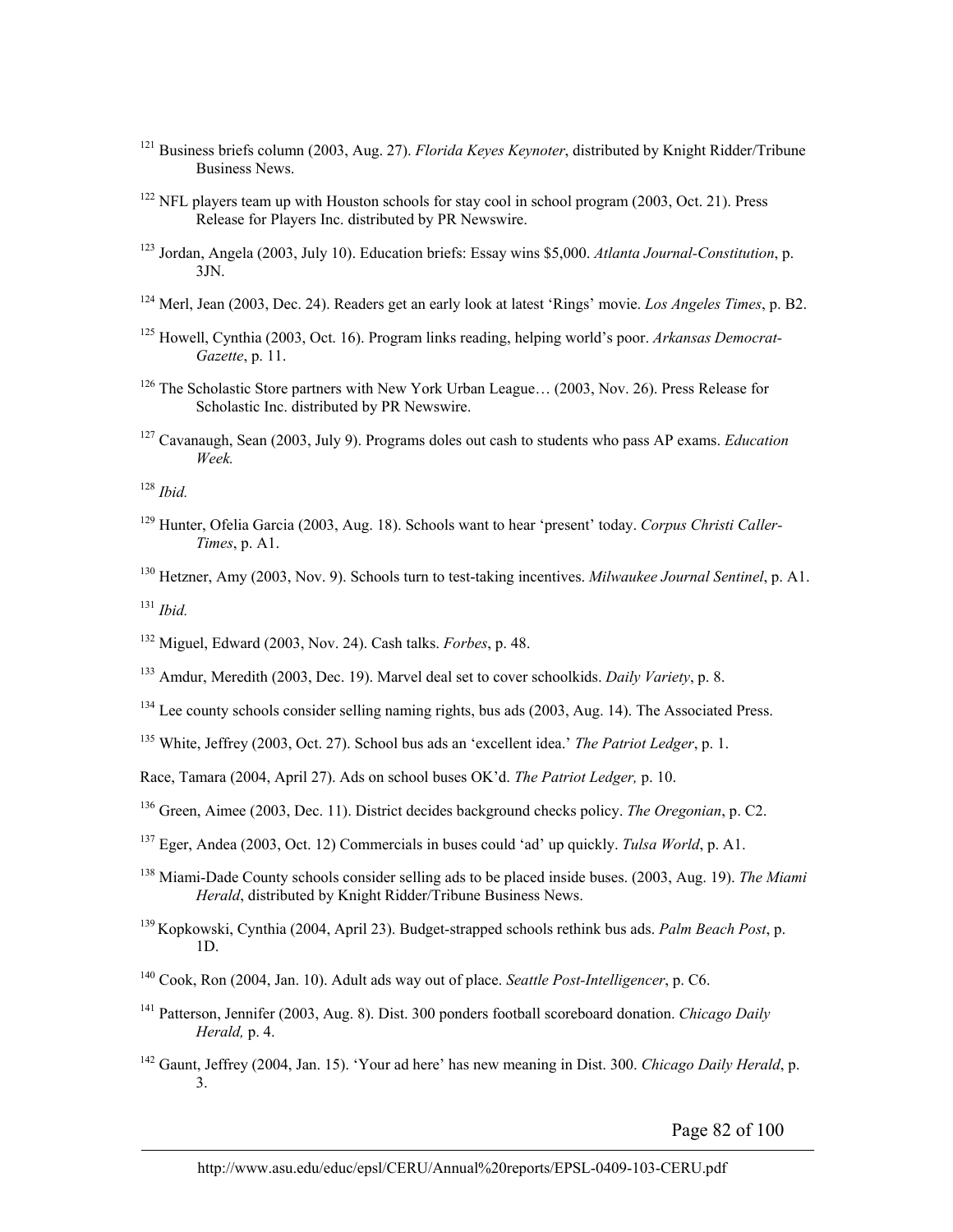- <sup>143</sup> Szymanski, Jim (2003, July 28). District considers selling high school stadium naming rights to boost budget. *The News Tribune,* p. A1.
- 144 Logan, Tim (2004, Jan. 19). Group of parents has plan for Clayton's sports fields. *St. Louis Post-Dispatch*, West Post, p. 1.
- <sup>145</sup> Lee county schools consider selling naming rights, bus ads (2003, Aug. 14). The Associated Press.
- <sup>146</sup> McCreary, Joedy (2003, Dec. 19). Four cities to bid for Super Six event. The Associated Press, reprinted in the *Charleston Daily Mail*, p. 1B.
- 147 Powell, Anita (2003, Oct. 30). For sale: Round Rock stadium name. *Austin American-Statesman*, p. A1.
- 148 Griswold, Lewis (2003, Aug. 17). Auto mall wins vote of support. *Fresno Bee*, p. B1.
- <sup>149</sup> See also Fairbank, Katie (2004, April 25). 2 bits, 4 bits, 6 bits \$1 million! More school districts rush to sell stadium naming rights. *Dallas Morning News*, p. 1D.
- 150 Stadium name game pops up in Sumner (2003, Aug. 1). *The News Tribune*, p. B6
- 151 Don't sell off naming rights (2003, Oct. 1). *Hartford Courant*, p. A10.
- <sup>152</sup> Mulvihill, Goeff (2004, April 19). Name this school—sponsors helping district's cash flow. Associated Press, reprinted in *The Commercial Appeal*, p. A4.
- <sup>153</sup> Haffenreffer, David (2003, July 23). Money and Markets: Non-traditional school fundraising. CNNfn (Cable News Network), Transcript #072309cb.107.
- 154 Fox, Sarah (2003, Aug. 12). High school stadium's name could be yours for \$500,000. The Associated Press.
- 155 Dejka, Joe (2004, April 27). Papillion-La Vista board fielding options; leftover funds key for stadium. *Omaha World Herald*, p. 1B.
- 156 Hill, Valerie Fields (2003, Aug. 6). District rethink sponsors. *Dallas Morning News*, p. 9B.

<sup>157</sup> *Ibid.*

- 159 Robison, Ken. (2003, Aug. 15). Dream Come True; Selma High's new athletic director had his eye on the job for years. *Fresno Bee/South Valley Bee*, p. 1.
- <sup>160</sup> Hays, Constance L. (2003, July 11). Aided by Clifford and the Care Bears, companies go after the toddler market. *The New York Times*, p. C5.
- 161 Quoted in: Freeman, Olivia (2004, May 27). What next—product placement in the classroom? *The Irish Times*, p. 18.

<sup>162</sup> *Ibid.*

<sup>164</sup> *Ibid.*

165 McDonald's unveils bold balanced lifestyles platform (2004, April 15). Press release distributed for McDonald's by PR Newswire.

Page 83 of 100

<sup>158</sup> *Ibid.*

<sup>163</sup> Dear educator…(2004, Jan. 1). *Current Health 2*, a *Weekly Reader* publication *5*(30).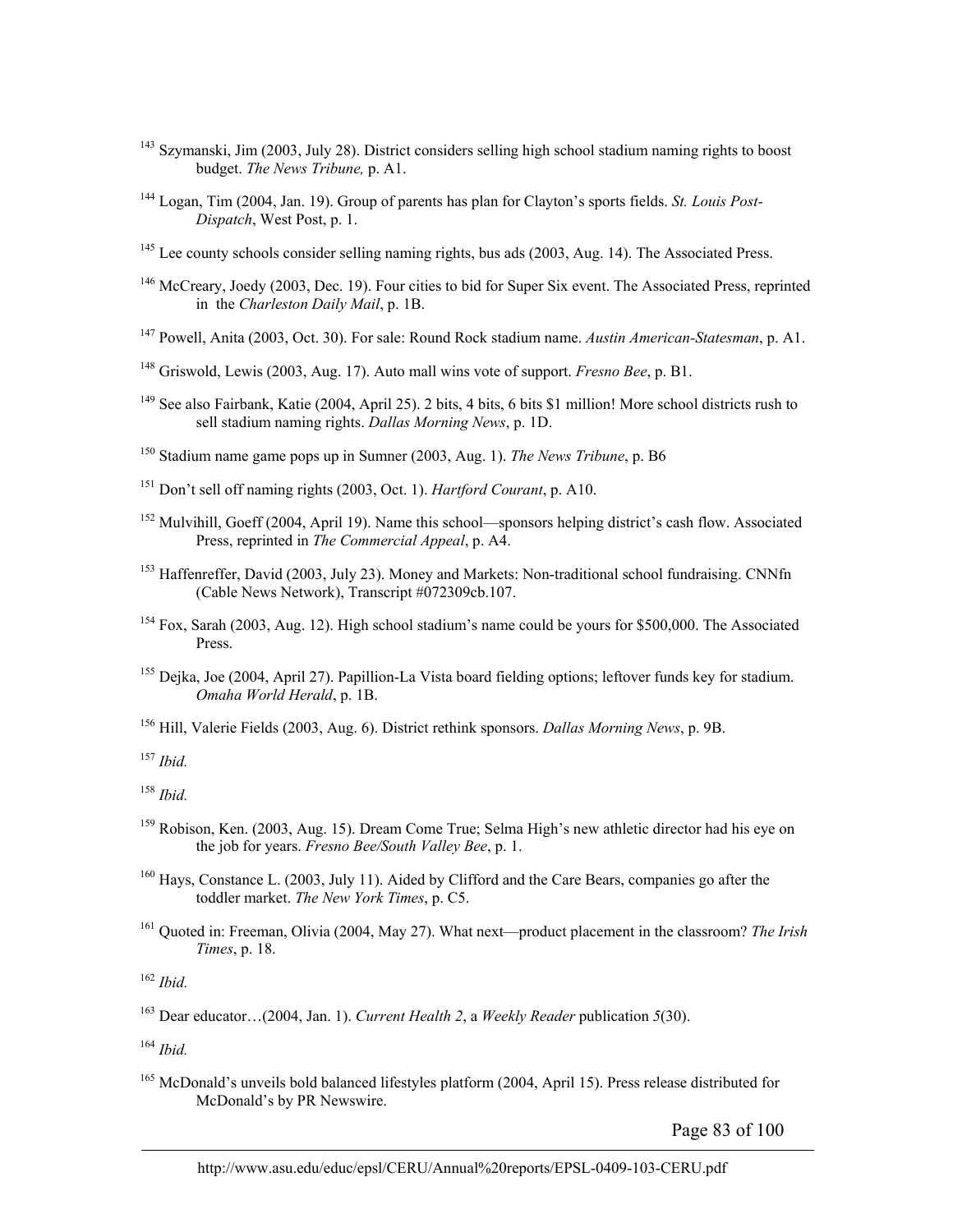166 Chavez, John (2003, Nov. 8). Movie Elf to feature Ohio toy maker's Etch-a-sketch. *Toledo Blade.*

167 Harrison, Steve (2004, Jan. 12). Big business teaches some lessons to Miami-area elementary-school students. *Miami Herald*, distributed by Knight Ridder/Tribune Business News.

168 Joyce, Kathleen (2003, Nov. 1) Celebrating the best. *Promo*, p. 11.

<sup>169</sup> Harris, Ron (2003, Oct. 31). Holywood takes its fight with piracy into schools. The Associated Press, reprinted in the *Deseret News*, p. W8.

<sup>170</sup> *Ibid.*

- <sup>171</sup> Harrison, Steve (2004, Jan. 12). Big business teaches some lessons to Miami-area elementary-school students. *Miami Herald*, distributed by Knight Ridder/Tribune Business News.
- 172 Borja, Rhea (2004, April 28). Schools banking on financial-literacy efforts. *Education Week.*
- 173 A unique experience in marketing education (2003, October). *Techniques, 78*(7), 22-26, 42.
- 174 Mowbray, Rebecca (2003, Aug. 24). High school offers hands-on training. *The Sunday Advocate*, reprinted from *The Times-Picayune*.

<sup>175</sup> *Ibid.*

- <sup>176</sup> Female athletes celebrated in acclaimed photo exhibition (2004, March 26). Press Release distributed for MassMutual Financial Group by PR Newswire.
- <sup>177</sup> Chick-fil-A website, "Company and Opportunities." Retrieved July 22, 2004, from http://www.chickfila.com/Company.asp/
- <sup>178</sup> Chick-fil-A and PBS' Between the Lions announce two-year sponsorship (2004, Jan. 21). Press release distributed for Chick-fil-A by PR Newswire.
- 179 Audubon society donates nature education kits (2003, July 17). *The Post-Standard*, p. 20.
- <sup>180</sup> Mohl, Bruce (2004, April 4). Commercial break: A company profits from taking kids on field trips to retail outlets, but what are they learning? *The Boston Globe*, Business, p. 1.
- 181 Pitts, Edward Lee (2003, July 21). Stores open doors to field trips. *Chattanooga Times Free Press*, B1.
- <sup>182</sup> Mohl, Bruce (2004, April 4). Commercial break: A company profits from taking kids on field trips to retail outlets, but what are they learning? *The Boston Globe*, Business, p. 1.

<sup>183</sup> *Ibid.*

- 184 Reading, writing and shopping… (2004, April 26). *Buffalo News*, p. A7 (No author listed).
- 185 Angrisani, Carol (2004, Feb. 9). H-E-Buddy children's program grows up. *Supermarket News*, p. 53.
- <sup>186</sup> Rubin, Bonnie Miller (2004, Feb. 23). Reading, writing, retailing? Shools' field trips increasingly flock to stores. *Chicago Tribune*, distributed by Knight Ridder/Tribune Business News
- 187 Brand-name field trips—a total sellout (2004, May 29). *Philadelphia Inquirer*, Distributed by Knight Ridder/Tribune News Service

Page 84 of 100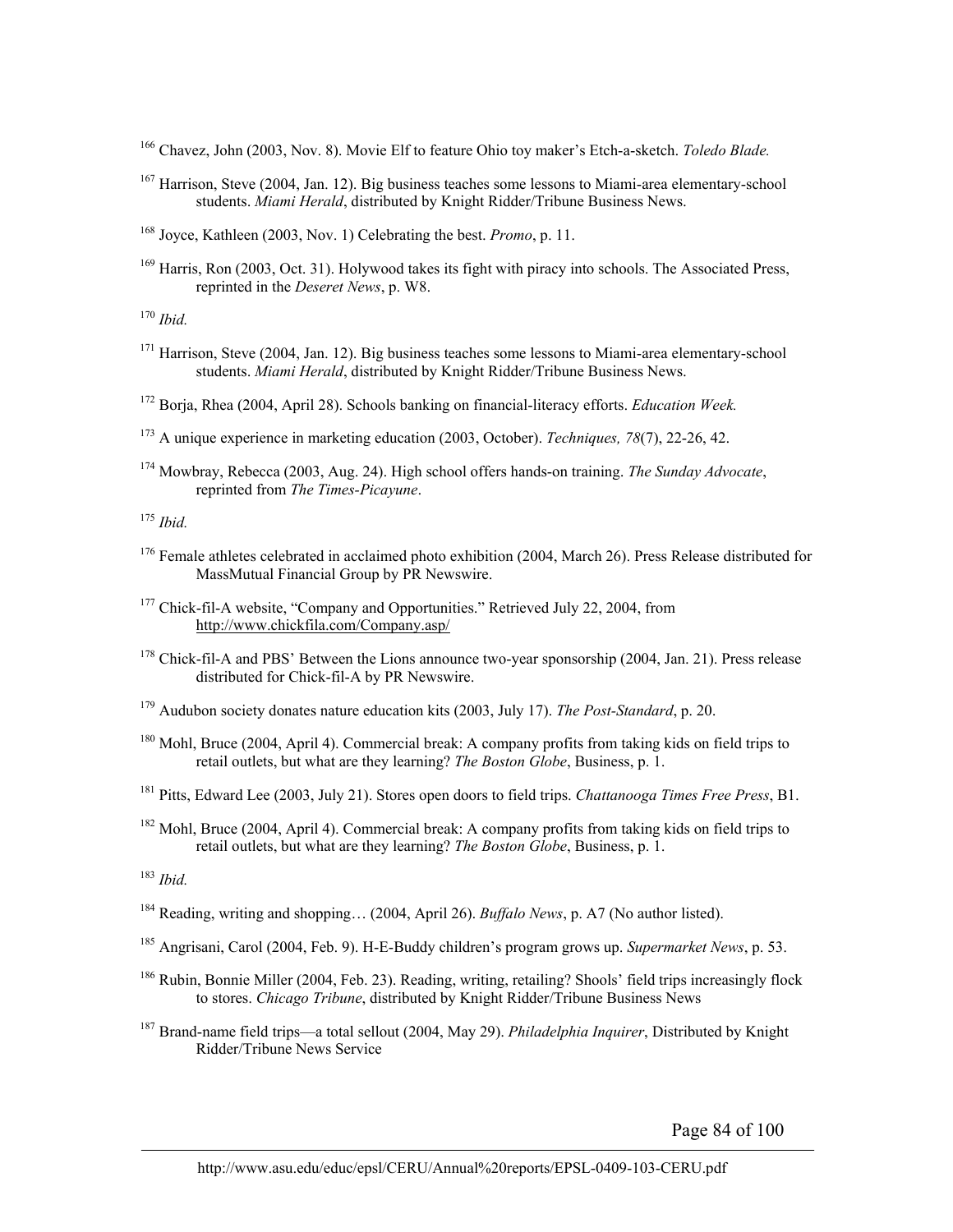188 Alfano, Sean (2003, Aug. 28). School lessons at the local store; As budgets shrink, schools try company sponsored field trips. MSNBC/Newsweek. Retrieved July 19, 2004, from http://msnbc.msn.com/id/3070974/

<sup>189</sup> *Ibid.*

<sup>190</sup> *Ibid.*

- <sup>191</sup> Channel One News to host town hall meeting with California Governor Gray Davis (2003, Aug. 20). Press Release for Channel One Network distributed by PR Newswire.
- 192 Bardin, Sharla (2003, Oct. 22). Bentonville junior high selected for Channel One tour. *The Morning News*. Distributed on Google News.
- 193 Slade, David (2003, Nov. 12). District considers TV deal. *Morning Call*, p. B1.
- <sup>194</sup> Kaufman, Debra (2003, Nov. 24). Channel One outlasts its critics; in-school commercials remain a sore point for opposition. *Television Week*, p. 18.
- 195 Smith, Susan Atteberry (2003, Nov. 15). Program gets blurry reception. *The News-Leader.* Retrieved Dec. 4, 2003, from http://www.news-leader.com/today/1115-Programget-216980.html/

<sup>196</sup> *Ibid.*

<sup>197</sup> *Ibid.*

- 198 Buice, Josh (2003, July 31). One channel worth changing. *Atlanta Journal-Constitution*, p. 23A.
- 199 Reynolds, Mike (2003, Nov. 17). 'Galactica' soars in Spanish. *Multichannel News*, p. 32.
- <sup>200</sup> The History Channel and Comcast partner with the school district of Philadelphia... (2003, Dec. 28). Press Release for The History Channel distributed by PR Newswire .
- 201 Haugsted, Linda (2003, Nov. 10). McBride's magical musical bus tour; Comcast delivers his literacy message to city kids. *Multichannel News*, p. 37.
- 202 Antil, M.C. (2003, Aug. 26). TWC, Greenberg making a difference. *Cablefax 14*(165).
- <sup>203</sup> Verizon Foundation awards \$20,000 in grants to education initiatives in Maine (2003, Aug. 6). Press Release for Verizon Communications distributed by PR Newswire.
- <sup>204</sup> Hansen, Evan (2003, Nov. 13). Public schools: Why Johnny can't blog. CNET News.com. Retrieved Dec. 4, 2003 from http://news.com/2009-1023-5103805.html/

<sup>205</sup> *Ibid.*

<sup>206</sup> *Ibid.*

- 207 Borja, Rhea R. (2003, May 7). Amazon faulted on child privacy. *Education Week.*
- $^{208}$  Moore, Frazier (2003, July 21). Varsity Television brings TV creations of teens to cable and the Web. Associated Press.
- <sup>209</sup> New school fundraising opportunity: Actiontec's 'kid defender' software keeps children safe on the Internet (2003, July 28). Press Release for Actiontec Electronics Inc. distributed by Business Wire.

Page 85 of 100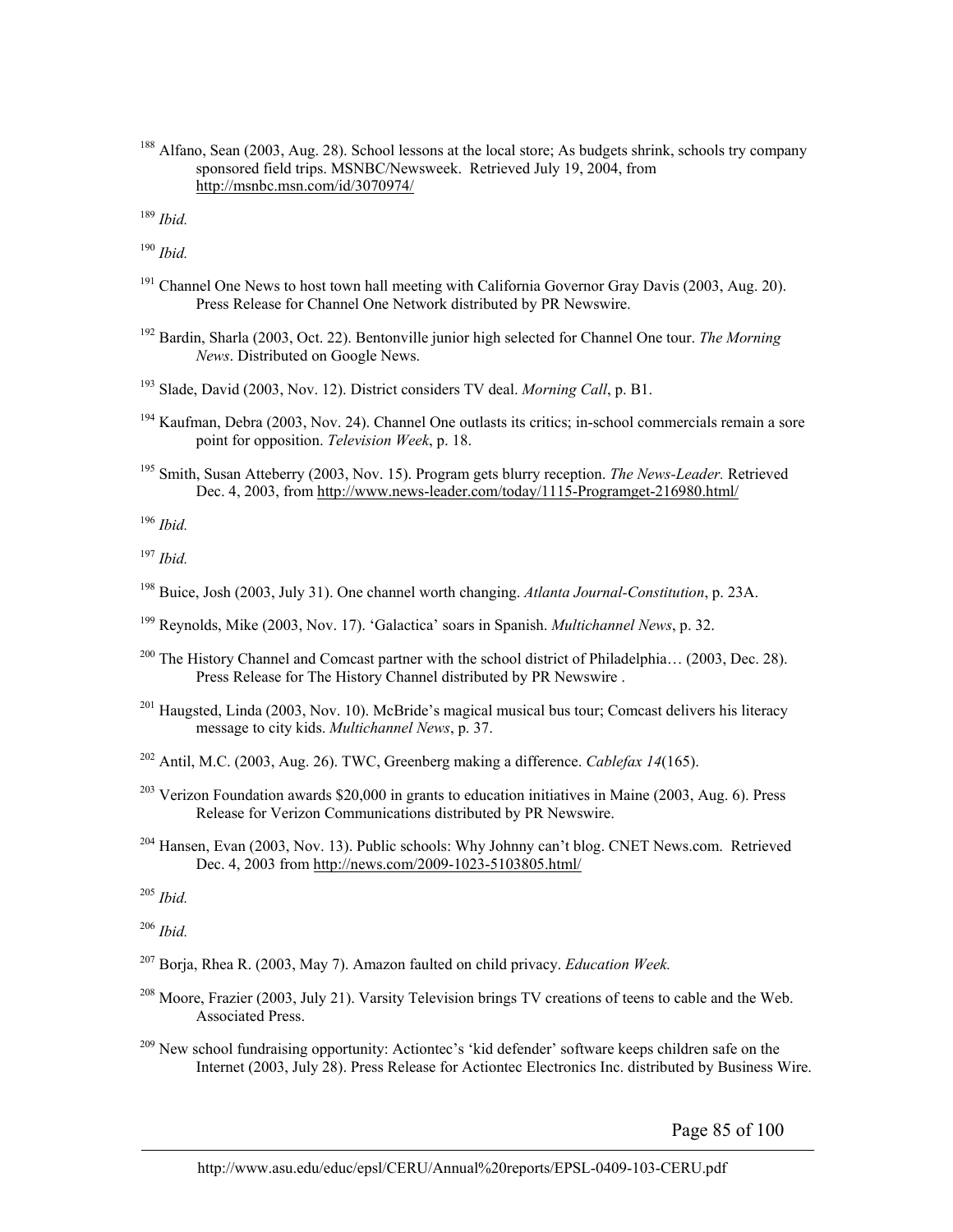210 Auster, Elizabeth (2003, July 9). Voucher expansion slower than expected. Newhouse News Service, reprinted in *The Houston Chronicle*, p. A18.

See also:

Voucher law struck down by CO supreme court (2004, June 28). People for the American Way Foundation. Available at: http://www.pfaw.org/pfaw/general/default.aspx?oID=16070

211 Archer, Jeff (2004, Feb. 4). Private charter managers team up. *Education Week.*

<sup>212</sup> *Ibid.*

<sup>213</sup> *Ibid.*

- 214 Molnar, Alex, Wilson, Glen, & Allen, Daniel (2004, February). *Profiles of For-Profit Education Management Companies—Sixth Annual Report*. Tempe, AZ: Commercialism in Education Research Unit, Education Policy Studies Laboratory. Available at: http://www.asu.edu/educ/epsl/CERU/Documents/EPSL-0402-101-CERU.pdf
- 215 Borja, Rhea R. (2004, April 7). Education industry eyes opportunities in 'No child' law. *Education Week.*
- 216 Borja, Rhea R. (2004, April 14). More education companies playing 'let's make a deal.' *Education Week.*
- 217 Borja, Rhea R. (2004, April 7). Education industry eyes opportunities in 'No child' law. *Education Week.*
- 218 Karp, Stanley (2003). Leaving public education behind. *Radical Teacher 68*, 32-4.
- $^{219}$  Caruso, David B. (2003, July 15). Edison founder to take company private. Associated Press.
- 220 Hurst, Marianne D. (2003, Oct. 8). Fla. teachers riled by Edison deal. *Education Week.*
- <sup>221</sup> Wechsler Harwood sues on behalf of holders of class A shares of common stock of Edison Schools Inc. (2003, July 15). Press Release distributed for Wechsler Harwood LLP by PrimeZone Media Network.

Retail sales show life (2003, July 16). *Washington Post*, p. E2.

- 222 Henriques, Diana B. (2003, July 3). Edison stays afloat by altering course. *The New York Times*, p. C1.
- <sup>223</sup> Caruso, David B. (2003, July 16). Edison Schools, and its watchers, say privatization shouldn't mean an end to accountability. Associated Press.
- 224 Friedman, Leah (2003, July 23). Southeast asks board to approve attendance incentive program. *State Journal Register*, p. 9.
- 225 Borja, Rhea R. (2004, March 10). S.C. district hires Edison to turn around 9 schools. *Education Week.*
- 226 Briefs (2003, July 23). *Rocky Mountain News*, p. 11B.
- <sup>227</sup> Edison Schools renews contracts for three schools in Duluth (2003, July 22). Dow Jones/Associated Press.
- <sup>228</sup> Edison Schools renews contracts for 9 schools (2003, July 22). Dow Jones/Associated Press.

Page 86 of 100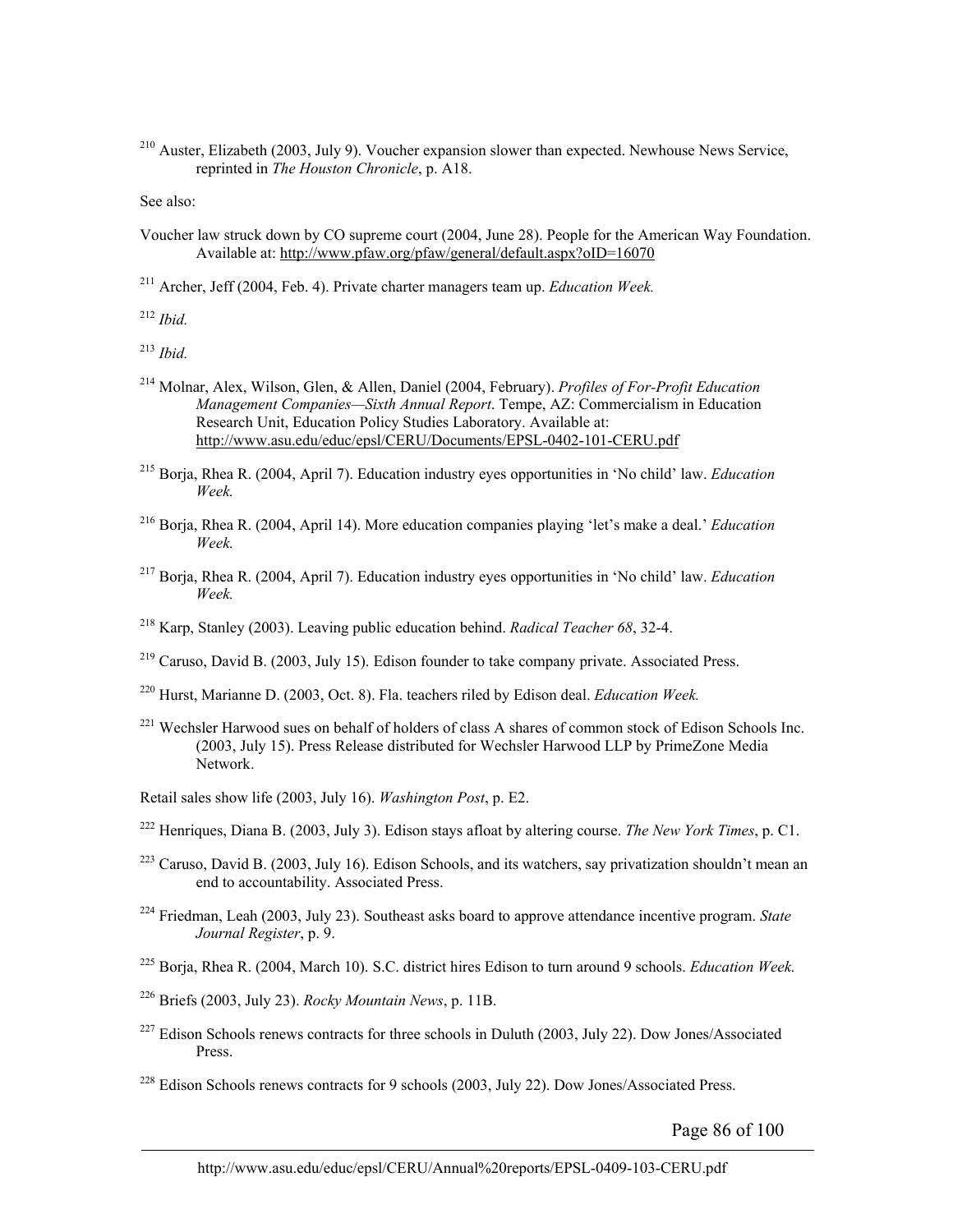- 229 Hildebrand, John (2004, Feb. 25). Charter-school ruling: student services sub-par. *Newsday*, p. A14.
- <sup>230</sup> Company profile for Chancellor Beacon Academies Inc. (2003, July 11). Press Release distributed by Business Wire.
- <sup>231</sup> Boria, Rhea R. (2004, June 9). Multimillionaire buys major charter school manager. *Education Week.*
- 232 Borja, Rhea R. (2004, June 16). Despite \$20 million pledge, S.C. charter plan dead for now. *Education Week.*
- $^{233}$  Nobel Learning Communities announces third quarter and nine-month revenue and earnings... (2004, May 13). Press Release for Nobel Learning Communities distributed by PR Newswire.
- <sup>234</sup> National Heritage Academies to open seven new schools this fall (2003, July 31). Press Release distributed for National Heritage Academies by PR Newswire.
- $235$  Charter school trustees to contest removal (2004, Feb. 17). Associated Press.
- 236 Embry, Jason (2004, May 4). San Marcos center losing its leader. *Austin American-Statesman*, p. B1.
- <sup>237</sup> New charter public high school, Life Skills Center of Colorado Springs, begins enrolling students. (2004, May 14). Press Release for White Hat Management Inc. distributed by PR Newswire.
- 238 Miller, Kimberley (2004, May 22). 2 charter schools help kids shed 'loser' label. *Palm Beach Post*, p. 1A.
- 239 Furfaro, Danielle T. (2003, July 24). Officials offer mixed signals on charter school. *The Times Union,* p. B8.
- 240 Church, Ellica (2004, May 2). Charter school picks management. *News & Record*, p. B1.
- <sup>241</sup> Carlson, Coralie (2003, Aug. 1). Backers: More oversight of corporate-sponsored vouchers unneeded. Associated Press.
- 242 Hendrie, Caroline (2003, June 11). Florida raises cyber school's fiscal status. *Education Week.*
- 243 Lane, Jeff (2003, July 9). The fiscal incentive for cyber schooling. Letters to the Editor, *Education Week.*
- 244 Trotter, Andrew (2003, Oct. 29). 'Virtual school' battle sparks Minn. lawsuit. *Education Week*.
- 245 Holman, Kelly (2003, July 15). Private equity: Edison schools to go private. *The Deal.*

246 Trotter, Andrew (2003, Oct. 29). 'Virtual school' battle sparks Minn. lawsuit. *Education Week*.

<sup>247</sup> *Ibid.*

248 Johnston, Robert C. (2004, Jan. 21) Wisconsin teachers sue to close online school. *Education Week.* 

<sup>249</sup> *Ibid.* 

- 250 Wilson, Adam (2004, May 19). Group takes aim at Schroeder with poll. *Lewiston Morning Tribune*, p. 5A.
- 251 Fisher, Jim (2004, May 30). More Idahoans deserve private education payoffs. *Lewiston Morning Tribune*, p. 1F.

Page 87 of 100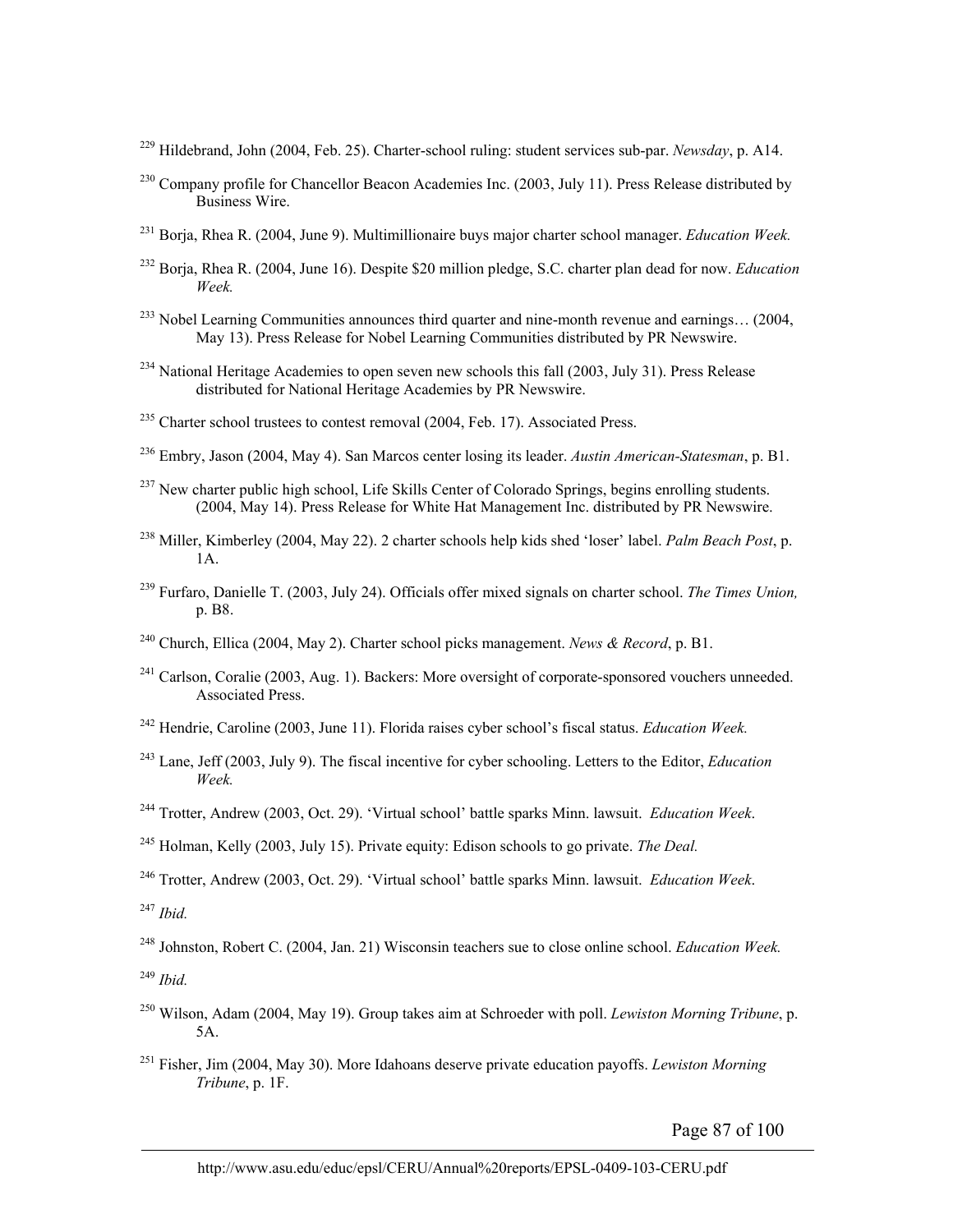- <sup>252</sup> Chancellor Arizona Connections Academy receives approval to open 'school without walls' (2003, July 16). Press Release distributed for Chancellor Arizona Connections Academy (CA2) by PR Newswire.
- <sup>253</sup> State board OKs five new electronic schools for students in kindergarten through  $12<sup>th</sup>$  grade (2003, July 16). Associated Press.
- 254 Whelan, Debra Lau (2003, July). No victory for Philly school libraries. *School Library Journal 49* (7),  $21$
- <sup>255</sup> Michigan Edison schools post strong academic gains on MEAP (2004, May 18). Press Release for Edison Schools distributed by PR Newswire.
- <sup>256</sup> Six Edison school campuses in Clark County score well in test (2004, Feb. 27). Associated Press.
- 257 Borja, Rhea R. (2003, Nov. 12). Report examines privatized schools scores. *Education Week.*
- <sup>258</sup> Luftig, Richard (2003, Summer). When a little bit means a lot: The effects of a short-term reading program on economically disadvantaged elementary schoolers. *Reading Research and Instruction 42*(4), 1-13.
- 259 Borja, Rhea R. (2003, Dec. 3). US audit raps Arizona's use of charter aid. *Education Week.*
- 260 Gehring, John (2003, Dec. 3). E.D. steers grants to pro-privatization groups, report charges. *Education Week..*
- $261$  See, for example:
- Sherry, Allison (2004, May 23). Schools unequal in search for funds. *The Denver Post*, p. A1.
- 262 Turcsik, Richard (2003, Oct. 1). Sweet charity. *Progressive Grocer.*
- <sup>263</sup> Arend, Jennifer (2004, May 6). School cashes in on shoppers win; Box tops program generating extra income for campuses. *The Dallas Morning News*, p. 1Y.
- 264 Turcsik, Richard (2003, Oct. 1). Sweet charity. *Progressive Grocer.*
- <sup>265</sup> Price, Lori (2003, July 15). McKinney, Texas, school district approves credit-card fundraising program. *The Dallas Morning News*, distributed by Knight Ridder/Tribune Business News.
- 266 Aoki, Naomi (2004, May 13). Fashion statement; entrepreneur focuses on raising profits, awareness. *The Boston Globe*, p. C1.
- <sup>267</sup> LoyaltyPoint Inc. announces allowance of fourth patent application (2004, May 20). Press Release for LoyaltyPoint Inc. distributed by PR Newswire.
- 268 Samuels, Michael H. (2003, Nov. 8). Hooters picks up tab on gratuity. *Tampa Tribune*, South Tampa, p. 1.

<sup>269</sup> See, for example:

Sherry, Allison (2004, May 23). Schools unequal in search for funds. *The Denver Post*, p. A1.

270 Hurst, Marianne D. (2004, Jan. 21). Parent poll: Schools using fund raising for basics. *Education Week.*

<sup>271</sup> *Ibid.*

Page 88 of 100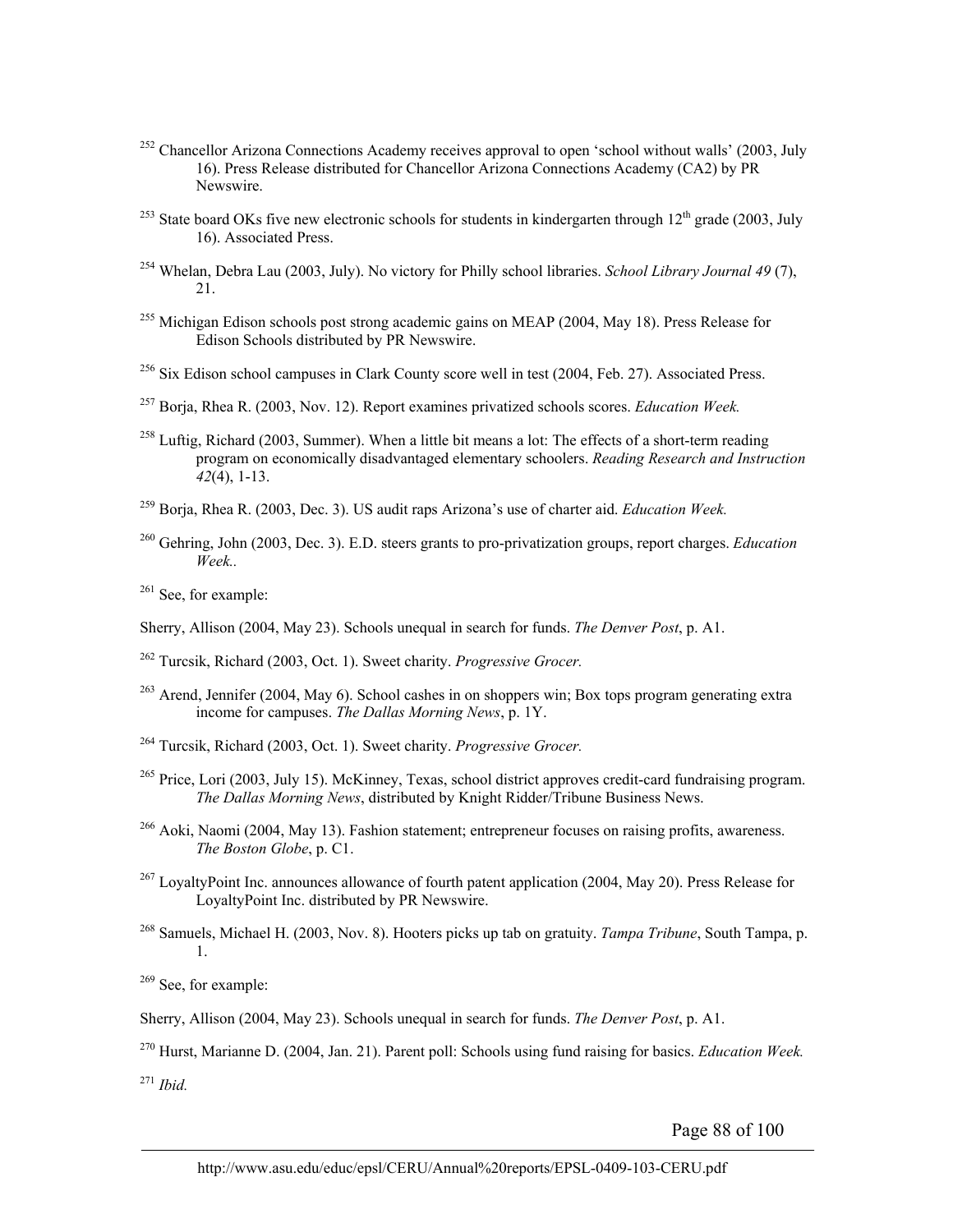- 272 Reuters News Service (2003, July 2). Kraft plans to slim down temptations. *Houston Chronicle*, Business, p. 1.
- <sup>273</sup> American Academy of Pediatrics, Committee on School Health (2004, January). Policy statement: Soft drinks in schools. *Pediatrics 113*(1), 152-154. Available at: http://aappolicy.aappublications.org/cgi/content/full/pediatrics;113/1/152

See also:

- Bowman, Darcia Harris (2004, Jan. 14). Pediatricians' group urges end to sale of soft drinks in schools. *Education Week*, News in Brief.
- <sup>274</sup> Ross, Dave & Osgood, Charles (2004, April 19). Schools being named after dead people is a luxury cash-strapped public schools can no longer afford. CBS News Transcripts.
- 275 Write to the point: what do you get when you name a school? (2004, April 23). *The Morning Call*, p. A12.
- 276 Bower, Carolyn (2003, Aug. 29). Soda machines in schools are big business. *St. Louis Post-Dispatch*, p. A1.

<sup>277</sup> *Ibid.*

- 278 Yelverton, William (2003, Aug. 17). Financial pinches in schools call for creative thinking. *Tampa Tribune*, Pasco Section, B2.
- 279 Dignity vs. dough (2003, Aug. 6). *Arkansas Democrat-Gazette*, p. 18.
- 280 Dignity vs. dough (2003, Aug. 6). *Arkansas Democrat-Gazette*, p. 18.
- 281 Tovia, Joanna (2003, July 1). Funding frenzy—how to raise more funds than your children's school knows what to do with. *The Daily Telegraph*, p. 27.
- 282 Dohy, Leanne (2003, Dec. 6). Schools may bear business names. *Calgary Herald*, p. A1.
- 283 Sponsoring schools (2003, Dec. 23). *The Nelson Mail*, p. 13.
- 284 Jones, Chelsea (2003, Dec. 15). 'Bribing' students into fundraising. *The Leader-Post,* p. B8.
- 285 More choice for schools (2003, Dec. 1). *Ottawa Citizen*, p. B4.
- 286 Controversial US firm to run school (2003, July 24). *The Western Mail.*
- 287 Borja, Rhea (2003, Nov. 5) Coca-Cola plays both sides of school marketing game. *Education Week*
- 288 See, for example:

Hendrie, Caroline (2003, June 11). Florida raises cyber school's fiscal status. *Education Week.*

- <sup>289</sup> See, for example:
- A unique experience in marketing education (2003, October). *Techniques, 78*(7), 22-26, 42.
- 290 Moylan, Joseph (2003, December). On Target for alternative education. *Principal Leadership, 4*(4), 54- 7.

Page 89 of 100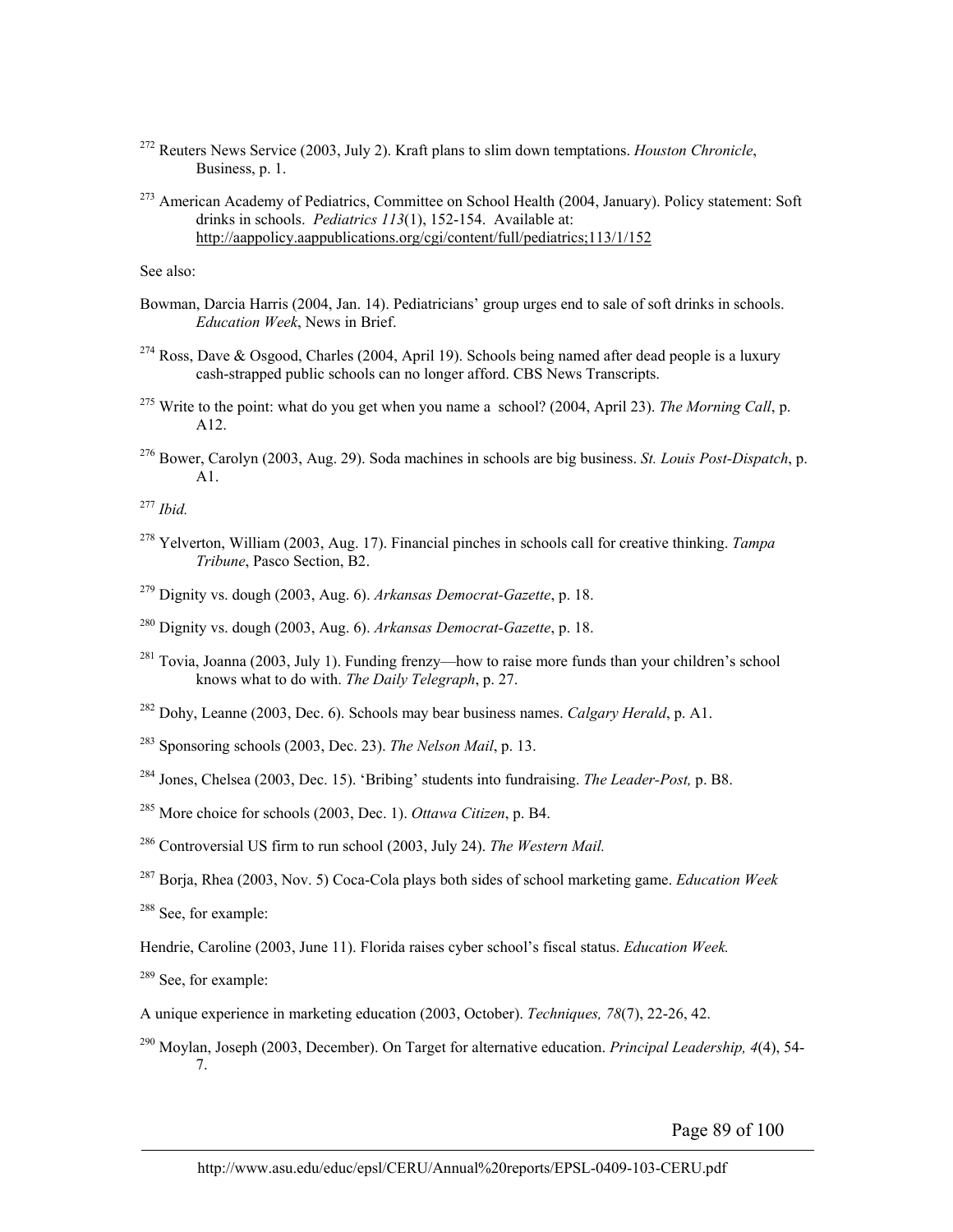- $^{291}$  Leith, S. (2003, March 6). A push to stay in school: A target of anti-sugar activists, CCE defends its sales in schools. *Atlanta Journal-Constitution*. Quoted in Saltman, Kenneth J. (2004, Winter) Coca-Cola's global lessons. *Teacher Education Quarterly, 31*(1), 155-72.
- 292 Saltman, Kenneth J. (2004, Winter) Coca-Cola's global lessons. *Teacher Education Quarterly, 31*(1), 155-72.
- <sup>293</sup> Engeln, Jay T. (2004, March 30). Capitol hill hearing testimony. Federal Document Clearing House
- 294 Geiger, Bob (2004, April 17). Minneapolis marketing briefs. *Finance & Commerce*, Distributed by Dolan Media Newswires.

295 Ibid.

- $^{296}$  Kauffman, Matthew (2003, Nov. 5). True or false? Ads go off limits. Hartford Courant, p. E1.
- <sup>297</sup> Welling, Angie (2003, July 31). There oughta be a law, judge says. Deseret Morning News, p. B1.
- <sup>298</sup> State has a right to keep schools peaceful. (2003, Aug. 3). Deseret Morning News, p. AA1.
- <sup>299</sup> Berdik, Chris (2004, May 30). Your all-mall mater. The Boston Globe, p. D2.
- <sup>300</sup> Borja, Rhea (2003, Nov. 19). Cash-strapped Oregon schools get help from businesses. Education Week.
- <sup>301</sup> Boston, Rob (2004, January) Extreme evangelism. Church & State. Retrieved July 20, 2004, from http://www.au.org/site/News2?page=NewsArticle&id=6335&abbr=cs\_&JServSessionIda008=z65 b6sgd01.app12d&security=1001&news\_iv\_ctrl=1543

302 Ibid.

<sup>303</sup> Smith, James K. (2004, June 17). Schools of thought. Sightings (e-mail newsletter, published by the Martin Marty Center at the University of Chicago Divinity School. Retrieved July 20, 2004, from http://marty-center.uchicago.edu/sightings/archive\_2004/0617.shtml

Page 90 of 100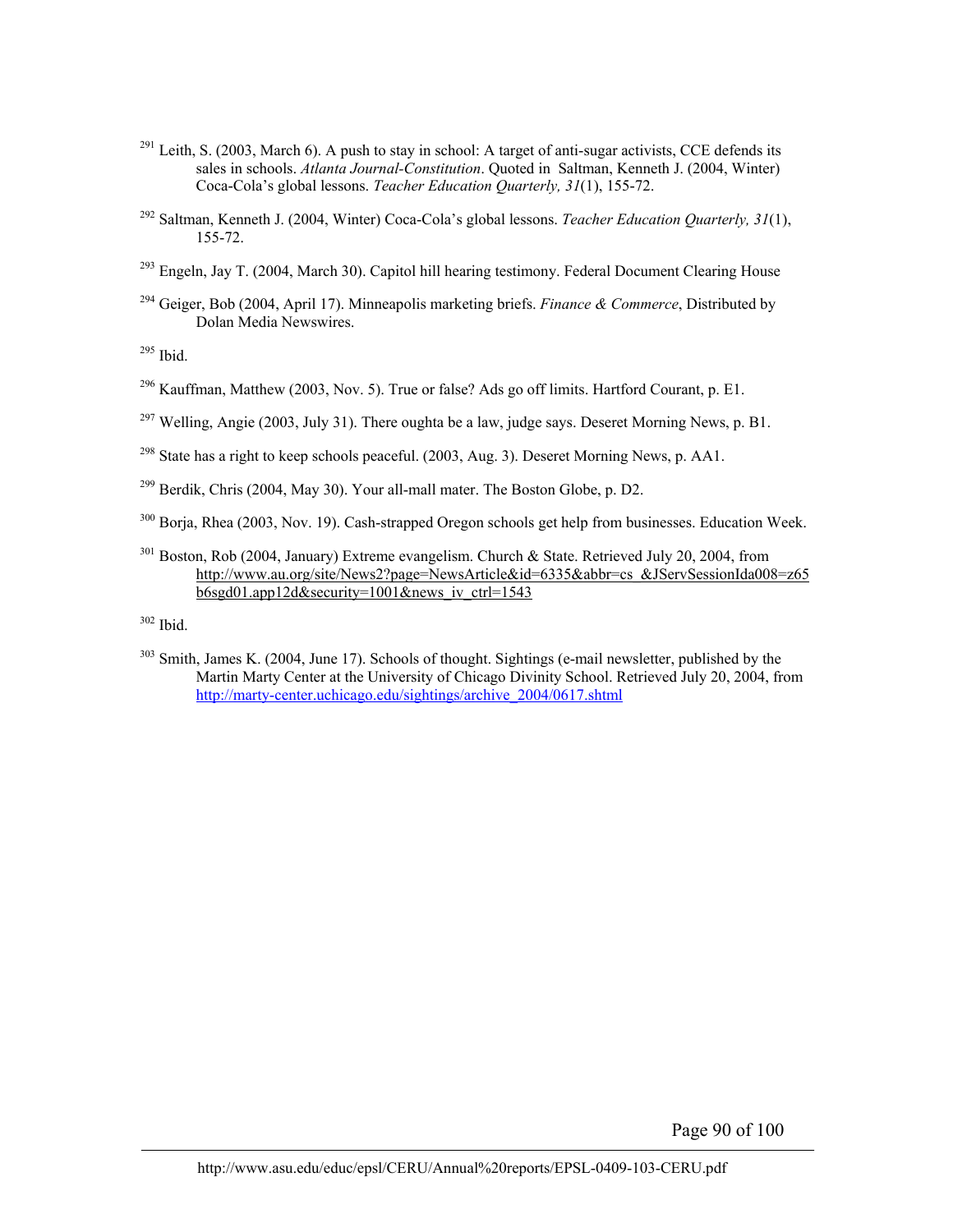# **APPENDIX A**

# **Search Terms and Modifications for the 2003-2004 Trends Report:**

# **Terms for Popular, Business, and Advertising/Marketing Presses in Lexis-Nexis**

#### **Search One: Sponsorship 2002-2003**

((corporate sponsor!) or (school business relationship) or (sponsor! school activit! or sponsor! school program or sponsor! school event) and (primary or elementary or grammar or intermediate or junior or middle or secondary or high w/1 school)

## *Search Term Modifications 2003-2004*

((corporate sponsor!) or (school business relationship) or (sponsor! school activit! or sponsor! school program or sponsor! school event) or (**corporate philanthropy**) and (primary or elementary or grammar or intermediate or junior or middle or secondary or high w/1 school)

**Explanation:** The term "corporate philanthropy" was added because it yielded several articles that discuss corporate sponsored activities in the schoolhouse.

#### **Search Two: Exclusive Agreements 2002-2003**

(DD Marketing) or (exclusive sale or exclusive contract or exclusive deal or exclusive agreement or exclusive partner! or exclusive pour! right or exclusive soft drink agreement or exclusive sneaker agreement or exclusive sport apparel agreement) or ((NIKE or Pepsi! or Coke or Dr. Pepper or Reeboks or Adidas) and (exclusive agreement)) and (primary or elementary or grammar or intermediate or junior or middle or secondary or high w/1 school)

## *Search Term Modifications 2003-2004*

(DD Marketing) or (exclusive sale or exclusive contract or exclusive deal or exclusive agreement or exclusive partner! or exclusive pour! right or exclusive soft drink agreement or exclusive sneaker agreement or exclusive sport apparel agreement) or ((NIKE or Pepsi! or Coke or Dr. Pepper or **carbonated beverage** or **Snapple** or Reeboks or Adidas) and (exclusive agreement)) or (**school children nutrition**) or (**food advertising**) and (primary or elementary or grammar or intermediate or junior or middle or secondary or high w/1 school)

**Explanation:** The company "Snapple" has joined other beverage enterprises in contracting exclusive agreements with public schools. The term "carbonated beverage" has yielded articles that include information about business agreements between public schools and some beverage companies. The terms "school children nutrition" and "food

Page 91 of 100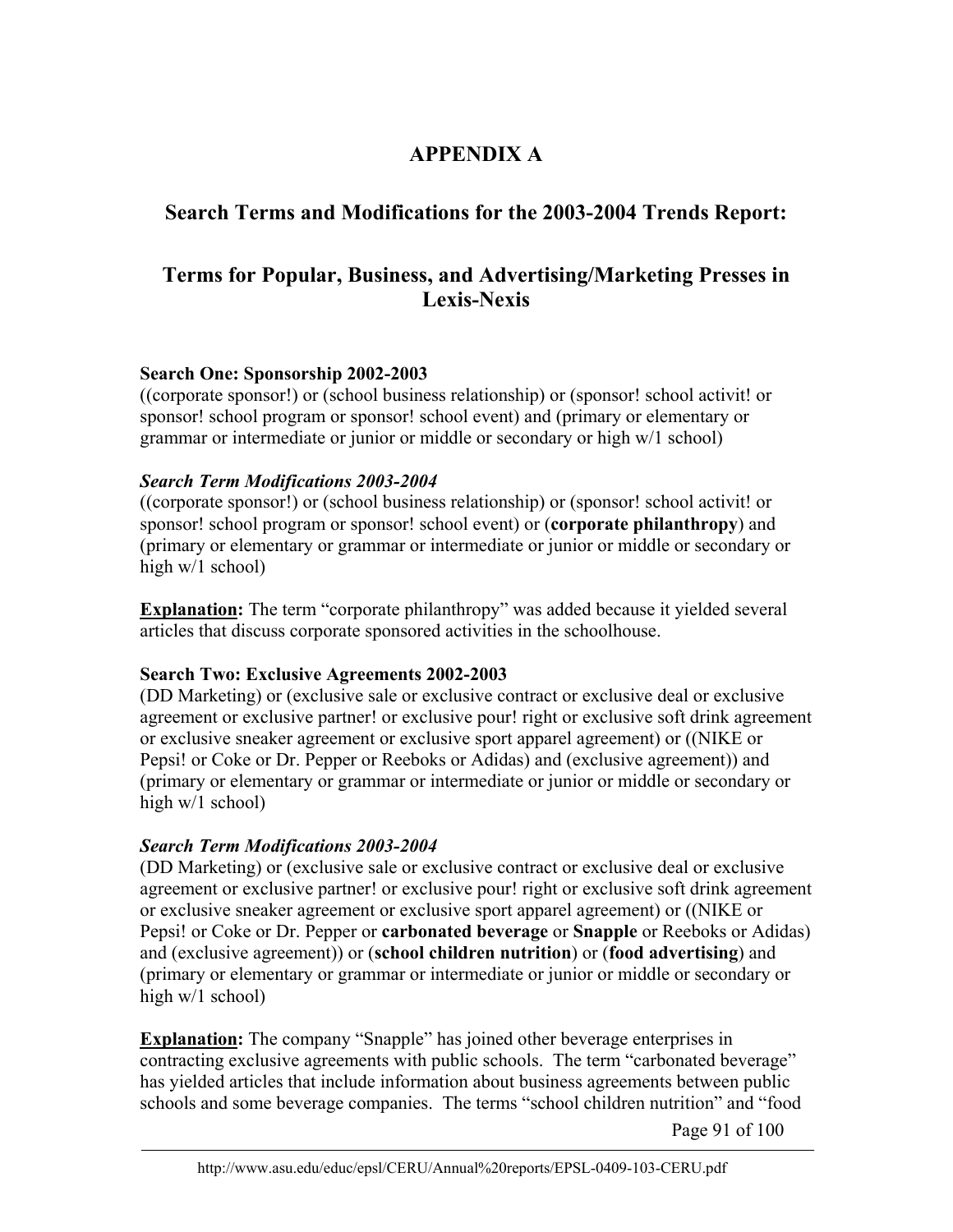advertising" were added because they yielded articles related to exclusive corporate marketing practices in the schoolhouse.

## **Search Three: Incentive Programs 2002-2003**

(incentive program) or (Pizza Hut and Book It!) or (NBA's Read to Achieve) or (Verizon Reads) or (Papa John's Scholar) and (primary or elementary or grammar or intermediate or junior or middle or secondary or high w/1 school)

# *Search Term Modifications 2003-2004*

(incentive program) or (**corporate and school incentive program**) or (**business and school incentive program**) or (Pizza Hut and Book It!) or (NBA's Read to Achieve) or (Verizon Reads) or (Papa John's Scholar) and (primary or elementary or grammar or intermediate or junior or middle or secondary or high w/1 school)

**Explanation:** The terms "corporate" and "business" plus "school incentive program" have been included to add scope in the identification of school incentive programs that are sponsored by businesses or corporations.

# **Search Four: Appropriation of Space 2002-2003**

(CAPS (Cover w/1 Concepts) or CAPS (School Marketing Partners) or CAPS (Planet Report) or (naming right) or (advertis! W/3 (primary or elementary or grammar or intermediate or junior or middle or secondary or high w/1 school) and not (position or job or vacanc!))

# *Search Term Modifications 2003-2004*

CAPS (Cover w/1 Concepts) or CAPS (School Marketing Partners) or (naming right) or (**school bus advertising**) or (**corporate and adopt a class**) or (**business and adopt a class**) or (advertis! W/3 (primary or elementary or grammar or intermediate or junior or middle or secondary or high w/1 school) and not (position or job or vacanc!))

**Explanation:** The term "Planet Report" has not generated a single relevant article for the last two years; thus, it has been excluded from this year's search terms. On the other hand, the terms "school bus advertising" and "corporate or business" plus "adopt a class" have yielded articles that discuss the use of school space by businesses and corporations; thus, these terms have been added to this year's search term template.

# **Search Five: Sponsored Educational Materials 2002-2003**

(sponsor! education! material) or (sponsor! teaching aid) or (corporate sponsor! material) or (sponsor! curricul!) or (education kit) or (Lifetime Learning System) or (Scholastic Inc) or (Science Scope) or (Learning Enrichment Inc) or (Mazer Corp!) and (school or classroom)

# *Search Term Modifications 2003-2004*

(sponsor! education! material) or (sponsor! teaching aid) or (corporate sponsor! material) or (sponsor! curricul!) or (education kit) or (Lifetime Learning System) or (Scholastic

Page 92 of 100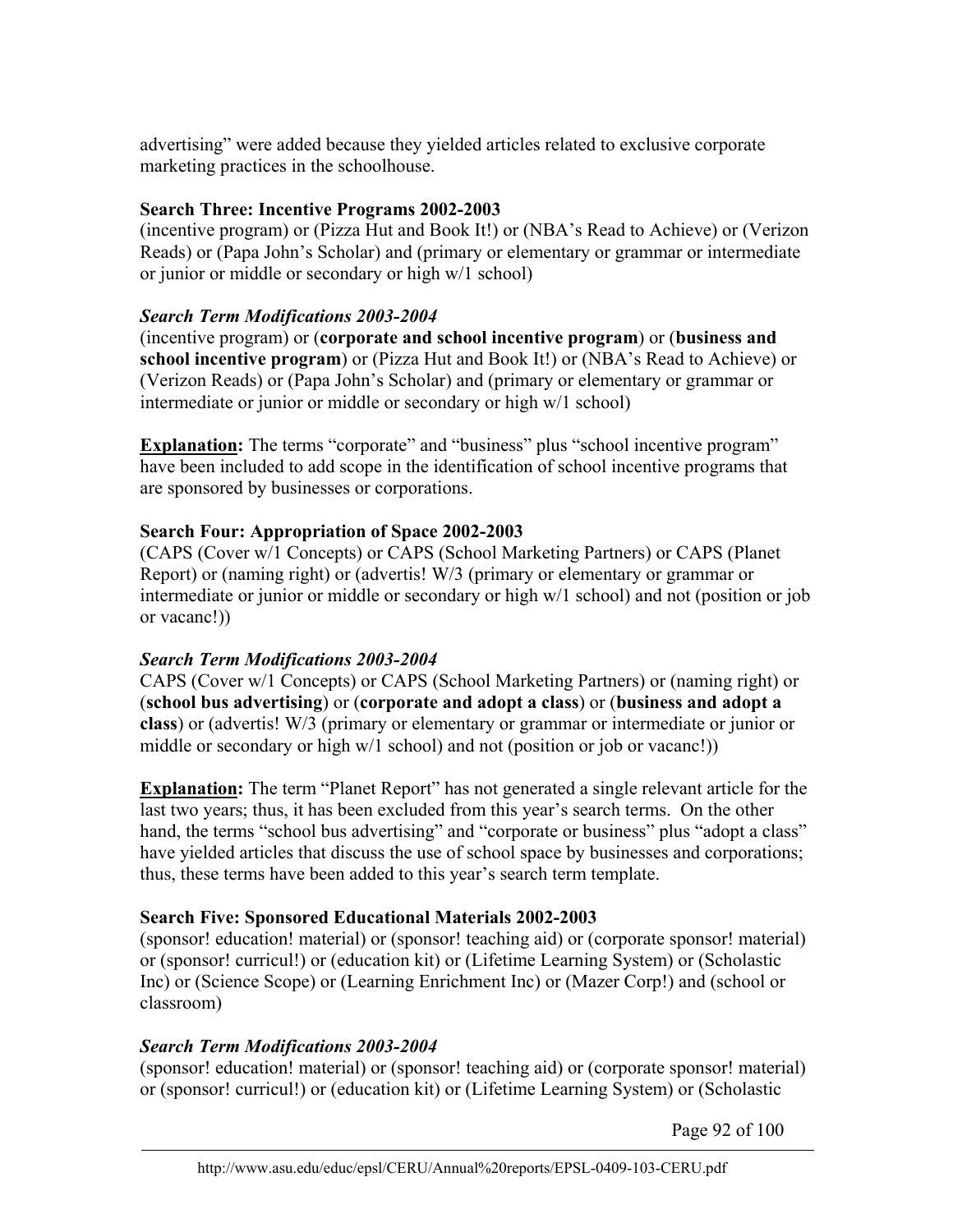Inc) or (Science Scope) or (Learning Enrichment Inc) or (Mazer Corp!) or (**Field Trip Factory**) and (school or classroom)

**Explanation:** The term "Field Trip Factory," part of the search terms for the fundraising category in the 2002-2003 report, has been moved to category five because when students visit businesses associated with this program, they receive corporate sponsored materials and/or supplies as part of the field trip experience.

# **Search Six: Electronic Marketing 2002-2003**

(Channel One) or (Learning Network) or (Cable in Classroom) or (CIC) or (Ciconline) or (NCTA) or (National Cable & Telecommunications Association) and (primary or elementary or grammar or intermediate or junior or middle or secondary or high w/1 school)

# *Search Term Modifications 2003-2004*

(Channel One) or (Learning Network) or (Cable in Classroom) or (CIC) or (Ciconline) or (NCTA) or (National Cable & Telecommunications Association) or (**Internet school marketing**) or (**Internet school advertising**) and (primary or elementary or grammar or intermediate or junior or middle or secondary or high w/1 school)

**Explanation:** The terms "Internet school marketing" and "Internet school advertising" have been added to expand the scope in the identification of school marketing and advertising practices conducted by businesses and corporations through the Internet.

# **Search Seven: Privatization 2002-2003**

CAPS ((Beacon Education! Management) or (Charter Schools Administrative Services) or (Charter Schools USA) or (Designs for Learning) or (Edison Schools) or (Edison Project) or (Excel Education Centers) or (Helicon Associates) or (Leona Group) or (Mosaica Education) or (National Heritage Academies) or (SABIS Educational Systems) or (White Hat Management) or (Nobel Learning Communit!) or (Chancellor Academies) or (Chancellor Beacon Academies) or (Educational Services Inc) or (Ideabank Inc) or (Ombudsman Educational Services Ltd) or (Pinnacle Education Inc) or (Smart Schools) or (Victory Schools Inc) or (ODELHA Academy) or (K12 Inc) or (Sequoia Choice LLP) or (Class.com Inc) or (Apex Learning Inc))

# *Search Term Modifications 2003-2004*

CAPS (Charter School Administrative Services) or (Charter Schools USA) or (Designs for Learning) or (Edison Schools) or (Edison Project) or (Excel Education Centers) or (Helicon Associates) or (Leona Group) or (Mosaica Education) or (National Heritage Academ!) or (SABIS Educational Systems) or (White Hat Management) or (Nobel Learning Communit!) or (Chancellor Beacon Academies) or (Ideabanc) or (Ombudsman Educational Services) or (Pinnacle Education) or (Smart Schools) or (Victory Schools) or (K12 Inc) or (Sequoia Charter School)

**Explanation:** Search terms in this category include only Education Management

Page 93 of 100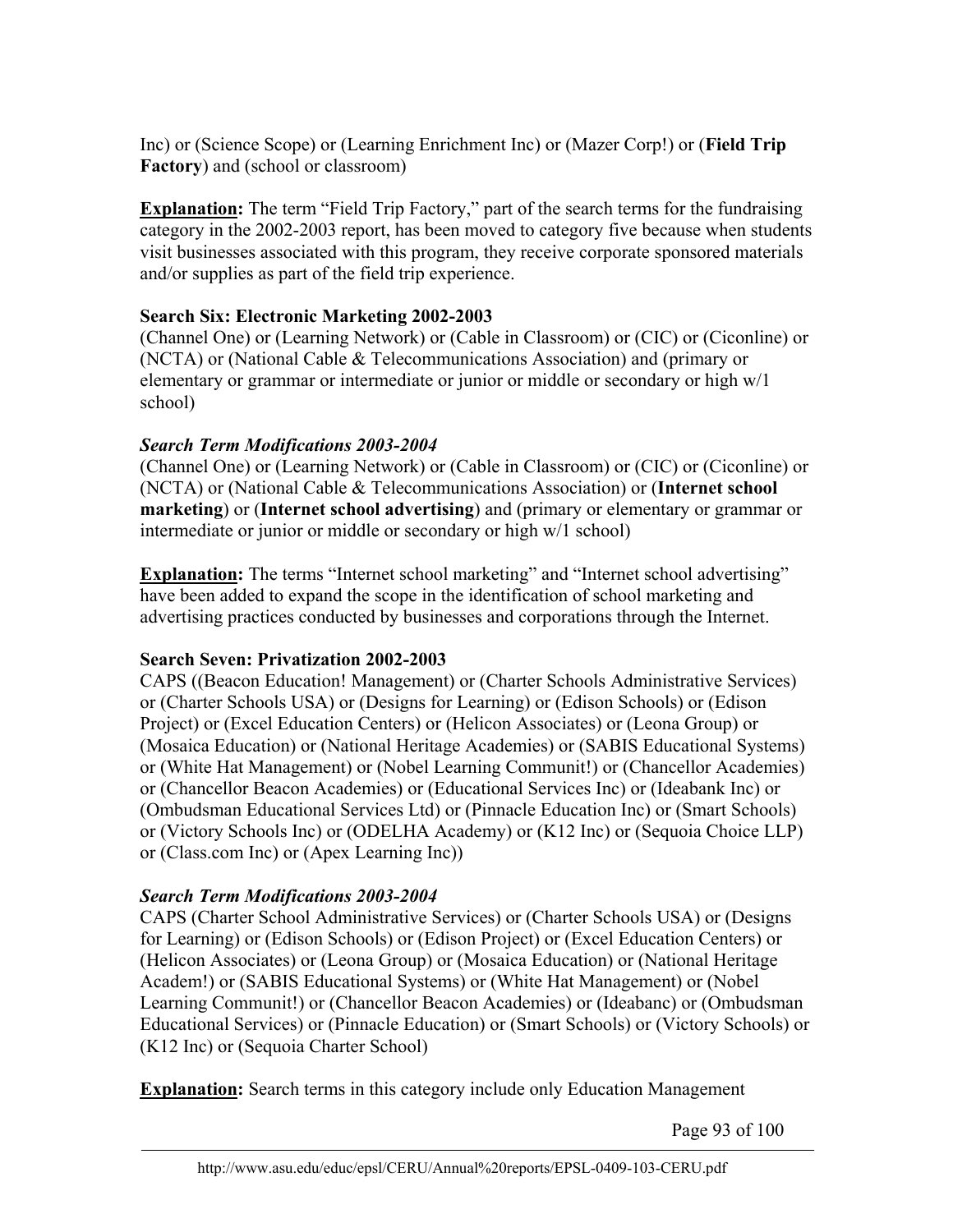Organizations (EMOs) that manage four or more schools as published in the Profiles of For-Profit Education Management Companies Fifth Annual Report by the Commercialism in Education Research Unit (CERU)

http://www.asu.edu/educ/epsl/CERU/Documents/EPSL-0301-102-CERU.pdf. Beacon Education Management and Chancellor Academies merged into Chancellor Beacon Academies. ODELHA Academy is now part of White Hat Management and Class.com and Apex Learning are not EMOs.

#### **Search Eight: Fundraising 2002-2003**

 (Apples for the Students) or (Campbell's Labels for Education) or (Campbell Soup Labels) or (Box Tops for Education) or (Box Tops) or (Schoolpop.com) or (eScrips) or (School Cash) or (Field Trip Factory) or (Funding Factory) or (Beautycares) or (Tyson Project A+) or (Kmart's School Spirit Program) or (Take Charge of Education) or ((grocery or supermarket or food store or cash register receipt and redeem) and (primary or elementary or grammar or intermediate or junior or middle or secondary or high w/1 school)) or (school fundrais!)

#### **Search Term Modifications 2003-2004**

(Apples for the Students) or (Campbell's Labels for Education) or (Campbell Soup Labels) or (Box Tops for Education) or (Box Tops) or (Schoolpop.com) or (eScrips) or (School Cash) or (Funding Factory) or (Beautycares) or (Tyson Project A+) or (Kmart's School Spirit Program) or (Take Charge of Education) or (**Great American Opportunities**) or (**Sally Foster**) or (**Cash for Cans**) or (**Giant Eagle**) or (**Upromise**) or (**School House Jam**) or (**Schoolpop Visa**) or (**Giftco**) or (**Artware By You**) or (**IFS of New Jersey**) or (**Kathryn Beich**) or (**Namebeads**) or (**Fieldhouse Store**) or (**Ready Fund Raising**) or ((grocery or supermarket or food store or cash register receipt and redeem) and (primary or elementary or grammar or intermediate or junior or middle or secondary or high w/1 school)) or (school fundrais!)

**Explanation:** In the 2003-2004 report, fourteen school fundraising programs with regional or national focus were identified and added to the list of search terms for this category.

Page 94 of 100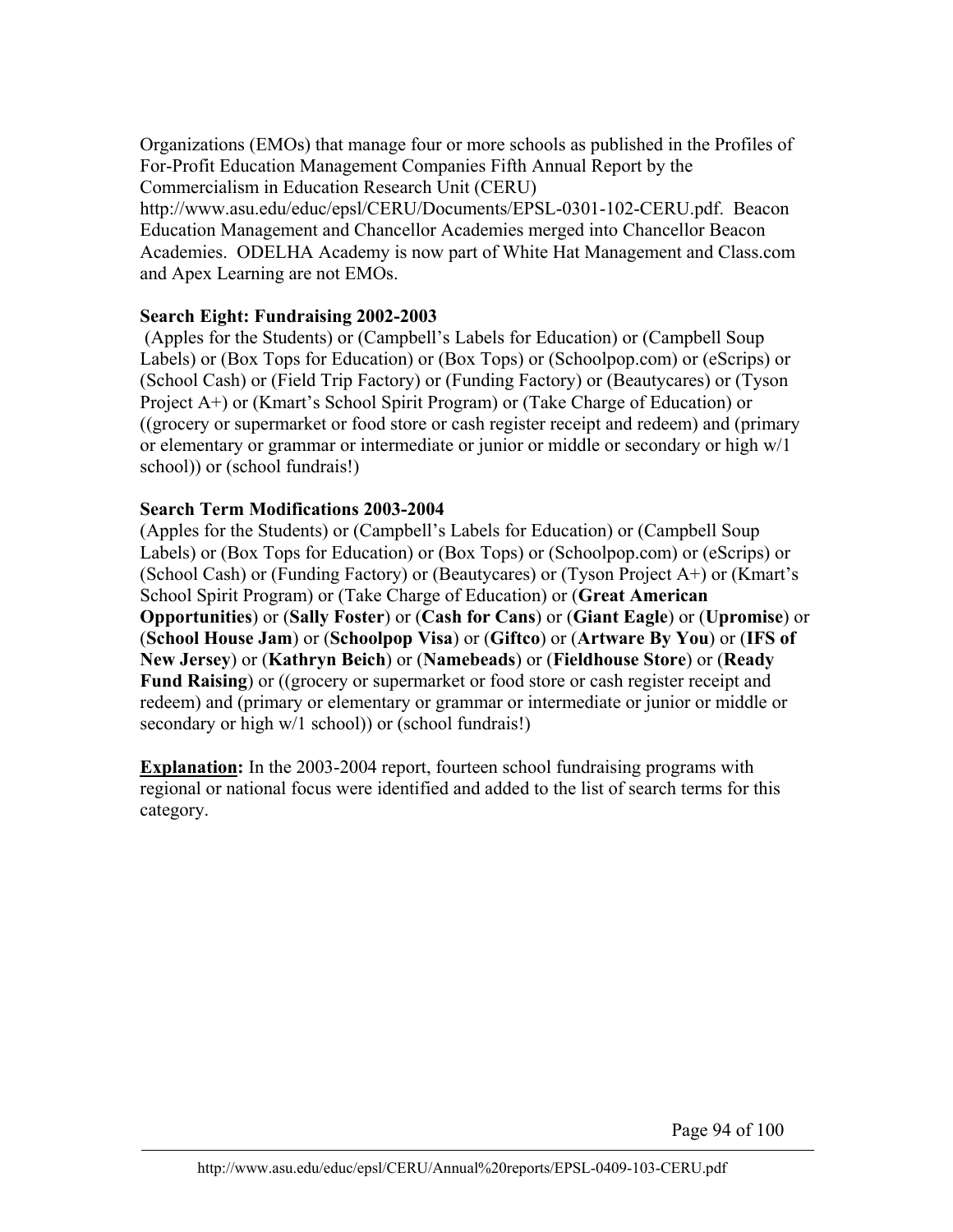# **APPENDIX B**

# **Search Terms and Modifications for the 2003-2004 Trends Report:**

# **Terms for Education Press in H.W. Wilson Education Index Database**

## **Search One: Sponsored Activities 2002-2003**

((School Properties Inc) or (corporate sponsored) or (corporate sponsorship)) not (college\* or universit\*) and  $(py=xxxx)$ 

## *Search Term Modifications 2003-2004*

((School Properties Inc) or (corporate sponsored) or (corporate sponsorship) or (**corporate philanthropy**)) not (higher education or college\* or universit\*) and  $(py=xxxx)$ 

**Explanation:** The term "corporate philanthropy" was added because it is an index term in the Education Index database that depicts articles related to corporate sponsored activities in the schoolhouse.

#### **Search Two: Exclusive Agreements 2002-2003**

((sneaker\* or Reebok or Nike or Adidas or athletic wear or athletic apparel or sports wear or sports apparel) and school\*) not (college\* or universit\*)) and ( $py=xxxx$ ) and

((Coca Cola Company) or (PepsiCo Inc) or (business and sports) or (beverage industry) not (college\* or universit\*)) and (py=xxxx)

## *Search Term Modifications 2003-2004*

((sneaker\* or Reebok or Nike or Adidas or athletic wear or athletic apparel or sports wear or sports apparel) and school\*)) or (**school-children-nutrition**) or (**food-advertising**) not (higher education or college<sup>\*</sup> or universit<sup>\*</sup>) and ( $pv = XXXX$ ) and

((Coca Cola Company) or (PepsiCo Inc) or (**Snapples**) or (business and sports) or (beverage industry) not (higher education or college\* or universit\*)) and (py=xxxx)

**Explanation:** The terms "school-children-nutrition" and "food-advertising" are part of the index terms in the education database that yield articles related to corporate marketing practices in the schoolhouse.

## **Search Three: Incentive Programs 2002-2003**

((incentive program\*) or (Pizza Hut and Book It!)) and  $(py=xxxx)$ 

## *Search Term Modifications 2003-2004*

((incentive program\*) or (Pizza Hut and Book It!) or **Bookit**)) and (py=xxxx)

Page 95 of 100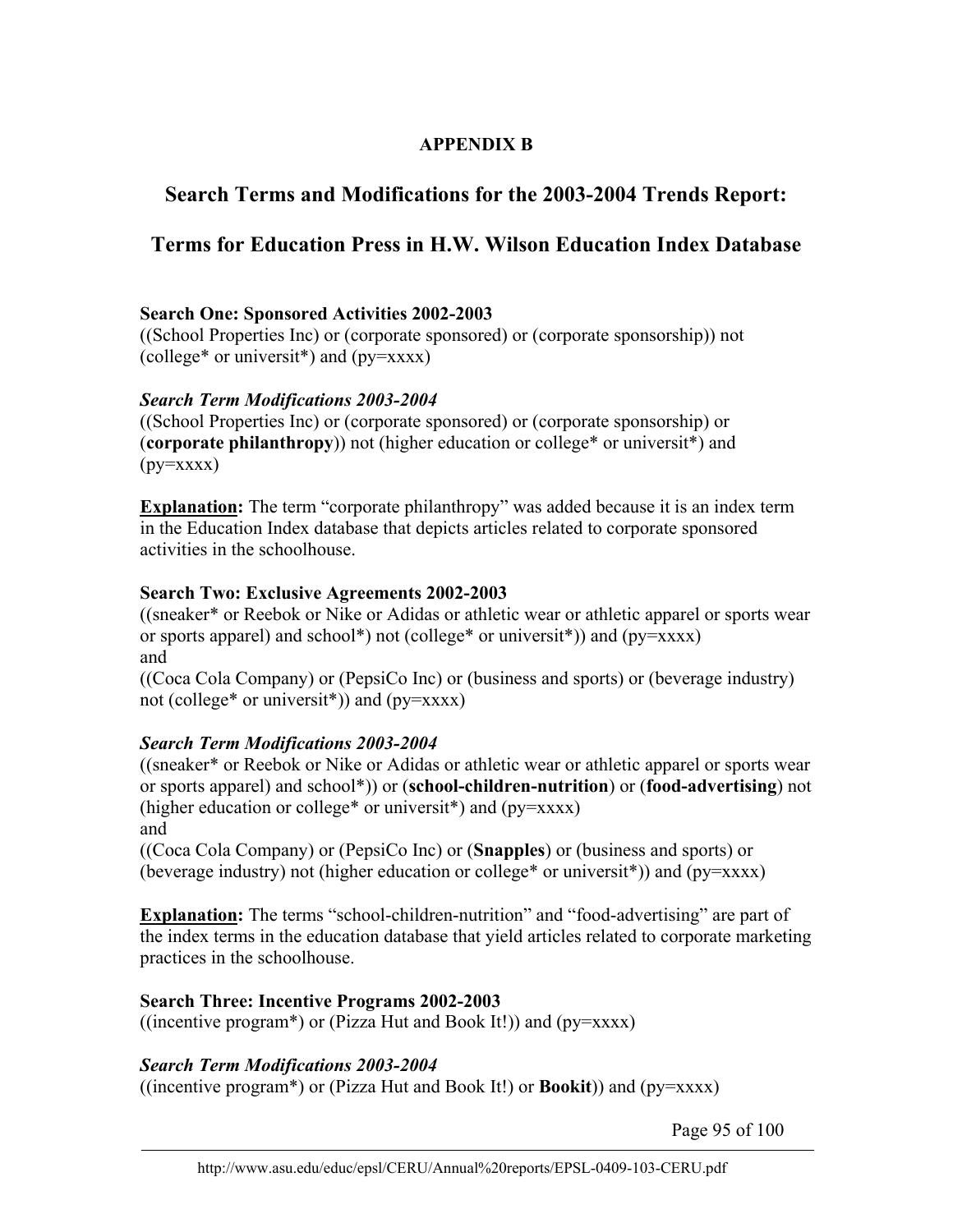**Explanation:** During the searches in the Education Index database, the term "Bookit" yielded one article relevant to this category; therefore, a slight modification of the name of this reading program was added to the search terms.

## **Search Four: Appropriation of Space 2002-2003**

((Cover Concepts) or (School Marketing Partners) or (Planet Report) or (advertis\* and school\*) not (Channel One)) and (py=xxxx) and (propaganda and school\*) and (py=xxxx)

## *Search Term Modifications 2003-2004*

((Cover Concepts) or (**Primedia**) (School Marketing Partners) or (advertis\* and school\*) not (Channel One)) and (py=xxxx) and (propaganda and school\*) or (**Business-and-sports**) or (**logos-symbols and school\***) not (higher education or college\* or universit\*) and  $(py=xxxx)$ 

**Explanation:** "Primedia" was added to the search terms because this is the name of the company that owns Cover Concepts – the business that distributes sponsored lunch menus, book covers, etc. to schools. The terms "business-and-sports" and "logossymbols" are index terms in the Education Index database that yield articles related to how corporate sponsors use school space to advertise their products.

# **Search Five: Sponsored Educational Materials 2002-2003**

((sponsored education\* material\* or sponsored teaching aid\*) or (sponsored lesson\* or sponsored curricul\*)) and (py=xxxx)

# *Search Term Modifications 2003-2004*

((sponsored education\* material\* or sponsored teaching aid\*) or (**sponsored-teachingaids**) or (sponsored lesson\* or sponsored curricul\*)) and (py=xxxx)

**Explanation:** "Sponsored-teaching-aids" is part of the index terms in the Education Index database; thus it was included in this year's search terms to access more articles that discuss sponsorship of teaching materials by business and corporations.

## **Search Six: Electronic Marketing 2002-2003**

((Channel One or YNN or Youth News Network or Family Education Network or ZapMe or Star Broadcasting)) and (py=xxxx)

## *Search Term Modifications 2003-2004*

((Channel One or YNN or Youth News Network or Family Education Network)) and  $(py=xxxx)$ 

and

(Internet marketing or internet advertising) and school\* not (higher education or college\* or universit<sup>\*</sup>) and ( $py=xxxx$ )

Page 96 of 100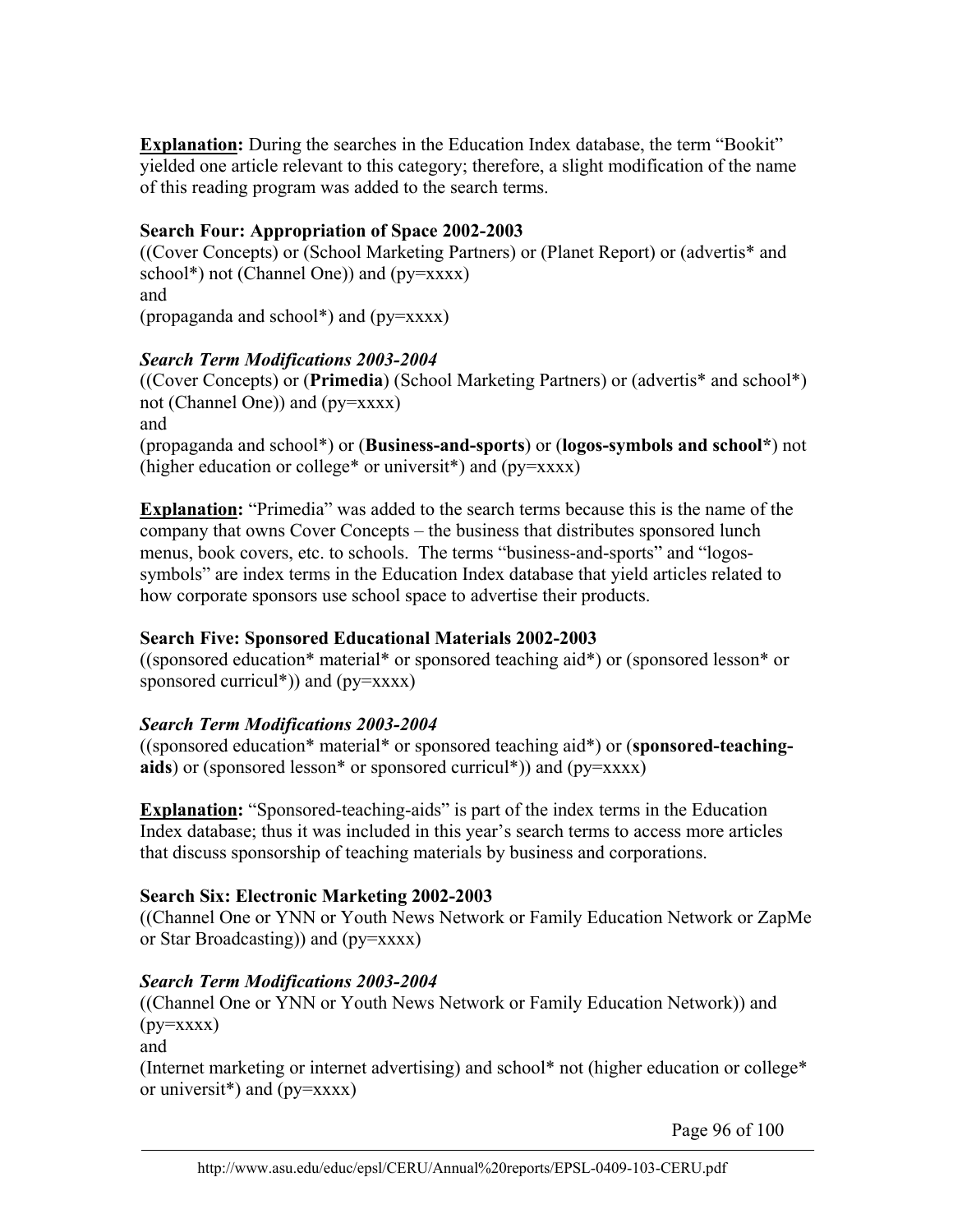**Explanation:** "ZapMe" went out of business a couple of years ago and "Star Broadcasting" has not yielded any article relevant to this category for the last two years; therefore, both terms were excluded from the search term template for the 2003-3004 searches. The terms "internet marketing" and "internet advertising" plus "school" were included to expand the scope in the identification of school marketing and advertising practices conducted by businesses and corporations through the internet.

## **Search Seven: Privatization 2002-2003**

((Advantage Schools) or (Beacon Education Management) or (Charter Schools Administrative Services) or (Charter Schools USA) or (Crawford First Education) or (Designs for Learning) or (Edison Schools) or (Edison Project) or (Excel Education Center) or (Helicon Associates) or (Leona Group) or (Mosaica Education) or (National Heritage Academies) or (SABIS Educational Systems) or (Tesseract Group) or (White Hat Management)) and (py=xxxx)

# *Search Term Modifications 2003-2004*

((Charter Schools Administrative Services) or (Charter Schools USA) or (Designs for Learning) or (Edison Schools) or (Edison Project) or (Excel Education Center) or (Helicon Associates) or (Leona Group) or (Mosaica Education) or (National Heritage Academies) or (SABIS Educational Systems) or (White Hat Management) or (Nobel Learning Communities) or (**Chancellor Beacon Academies**) or (**Ideabanc**) or (Ombudsman Educational Services) or (Pinnacle Education) or (**Smart Schools**) or (**Victory Schools**) or (**K12 Inc**) or (**Sequoia Charter School**)) and (py=xxxx) and

(public-school-privatization) and (py=xxxx)

**Explanation:** Search terms in this category include only Education Management Organizations (EMOs) that manage four or more schools as published in the Profiles of For-Profit Education Management Companies Sixth Annual Report by the Commercialism in Education Research Unit (CERU)

http://www.asu.edu/educ/epsl/CERU/Documents/EPSL-0402-101-CERU.pdf. The term "public-school-privatization" is part of the index terms in the Education Index database.

# **Search Eight: Fundraising 2002-2003**

((Apples for the Students) or (Campbell's Labels for Education) or (Box Tops for Education) or (grocery or supermarket or food store or cash register receipt and redeem<sup>\*</sup>) or (School\* fundrais!)) and  $(py=xxxx)$ and

(money raising campaign\*) and (py=xxxx)

# *Search Term Modifications 2003-2004*

((Campbell's Labels for Education) or (Box Tops for Education) or (grocery or supermarket or food store or cash register receipt and redeem\*) or (School\* fundrais!) or (school **fund-raising**)) and (py=xxxx)

Page 97 of 100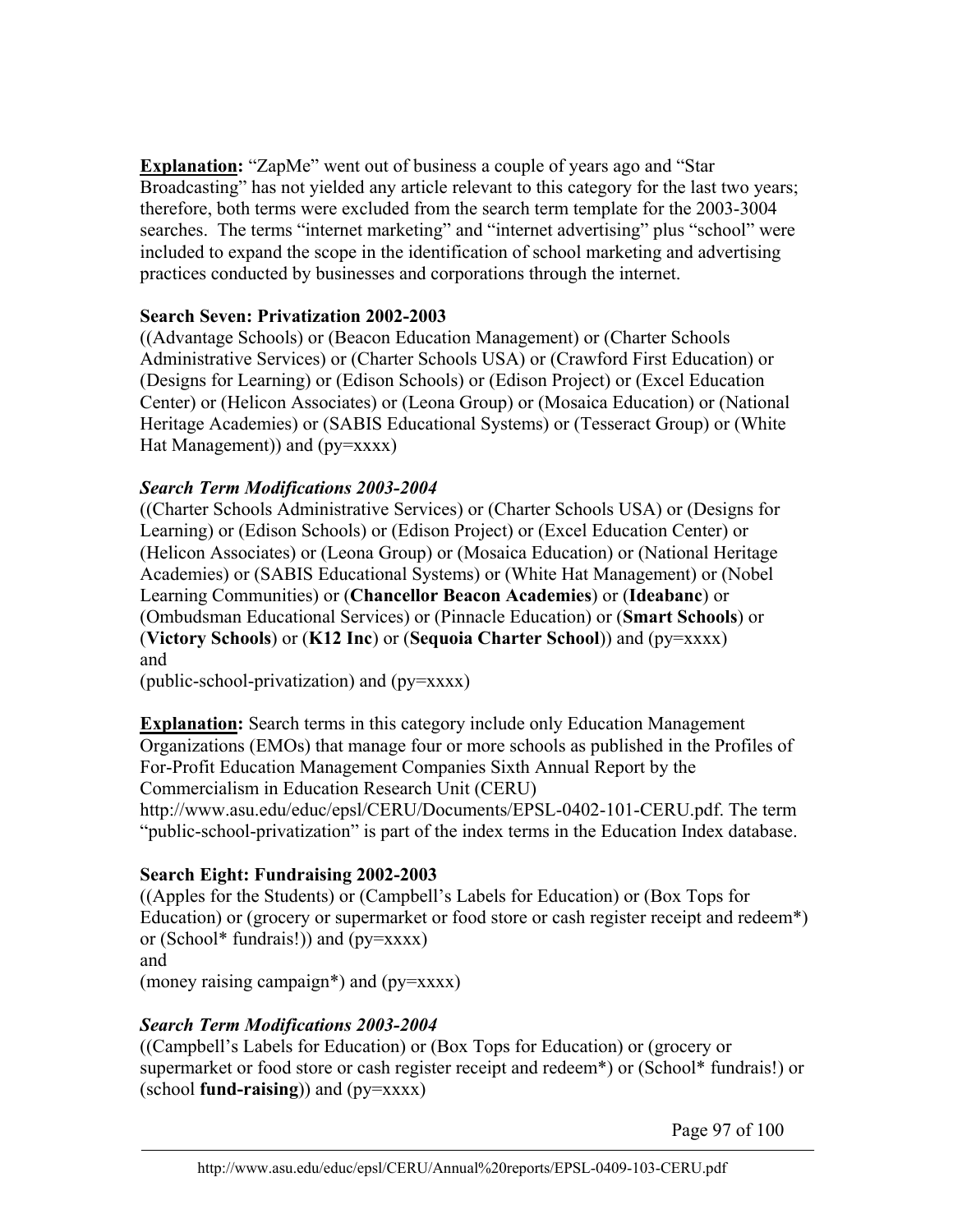and

(money raising campaign\*) or (**business-and-education-funding**) not (higher education or college\* or universit\*) and (py=xxxx)

**Explanation:** "fund-raising" and "business-and-education-funding" are also part of the index terms in the Education Index database.

Page 98 of 100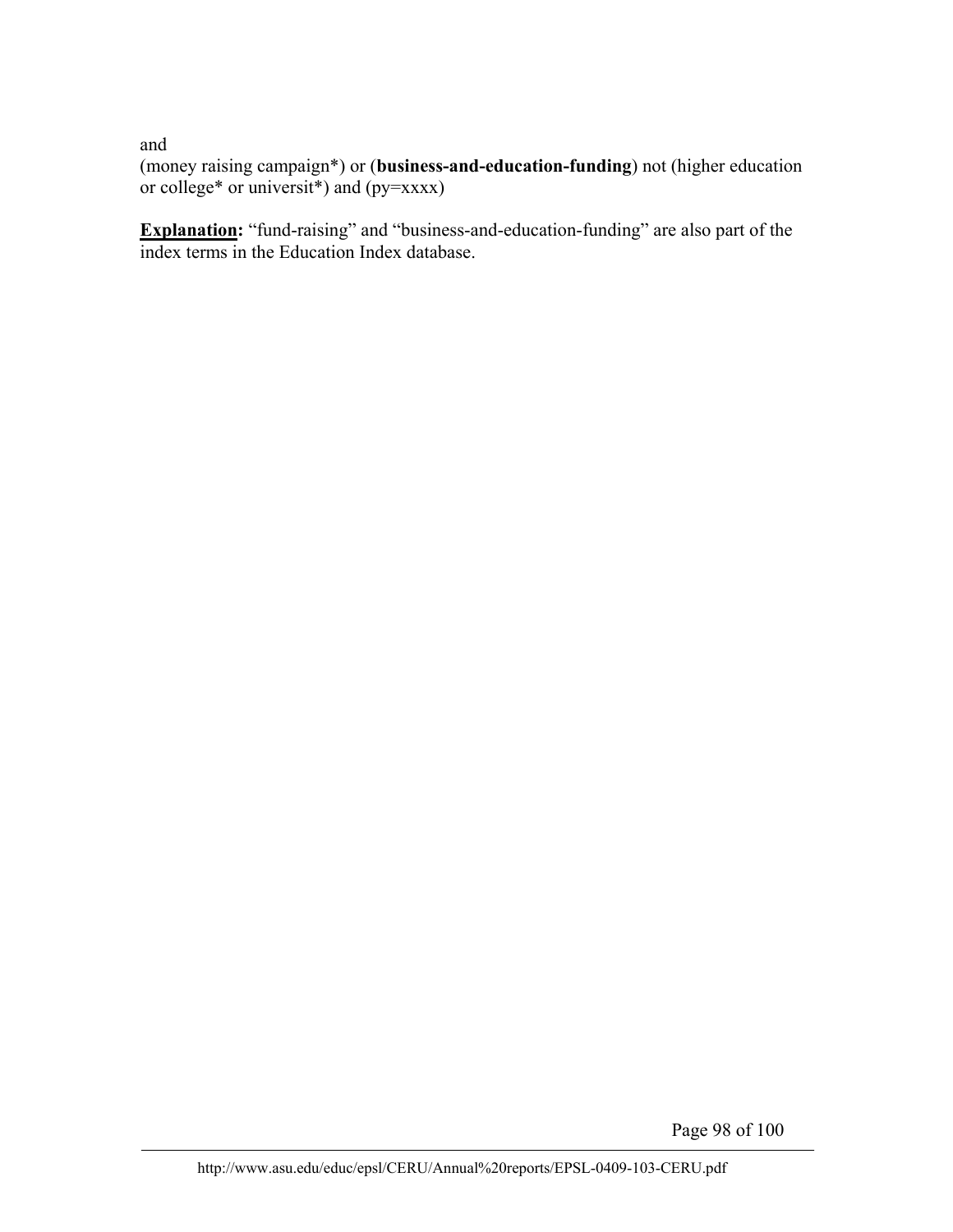## **APPENDIX C**

# **Search Terms for the 2003-2004 Trends Report:**

# **Terms for Popular Press in Google News**

Searching Popular Press news articles in Google News was added to this year's searches.

## *Search One: Sponsorship 2003-2004*

Corporate sponsorship and school School business relationship School commercialism School sponsorship

#### *Search Two: Exclusive Agreements 2003-2004*

Carbonated beverage School children nutrition Soft drink and school Exclusive contracts and school

## *Search Three: Incentive Programs 2003-2004*

Pizza Hut Book It! Corporate incentive program

## *Search Four: Appropriation of Space 2003-2004*

School space appropriation Corporate logo school School bus advertising

## *Search Five: Sponsored Educational Materials 2003-2004*

School and sponsored materials School and sponsored supplies Sponsored educational material Corporate sponsored material Field Trip Factory Corporate sponsored teaching aid Corporate sponsored curriculum

#### *Search Six: Electronic Marketing 2003-2004*

Channel one Electronic marketing and school Internet and school marketing Internet and school advertising

Page 99 of 100